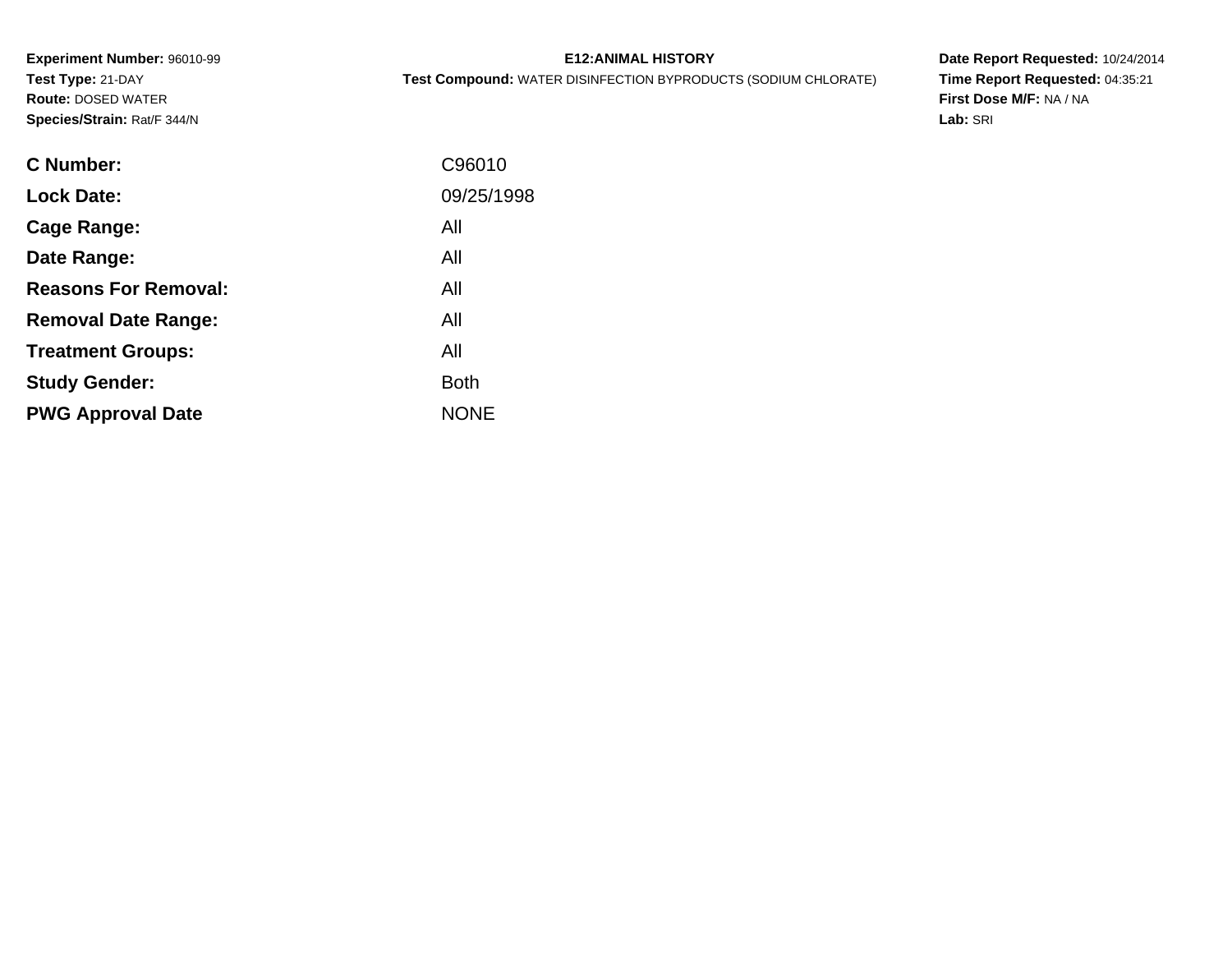|                                          | Experiment Number: 96010-99                        |                  |                  |                                                                | Date Report Requested: 10/24/2014 |                                |                 |                     |  |
|------------------------------------------|----------------------------------------------------|------------------|------------------|----------------------------------------------------------------|-----------------------------------|--------------------------------|-----------------|---------------------|--|
|                                          | Test Type: 21-DAY                                  |                  |                  | Test Compound: WATER DISINFECTION BYPRODUCTS (SODIUM CHLORATE) | Time Report Requested: 04:35:21   |                                |                 |                     |  |
|                                          | <b>Route: DOSED WATER</b>                          |                  |                  |                                                                |                                   | First Dose M/F: NA / NA        |                 |                     |  |
|                                          | Species/Strain: Rat/F 344/N                        |                  |                  |                                                                |                                   |                                |                 | Lab: SRI            |  |
| <b>CAGE: 25</b><br><b>ANIMAL ID: 121</b> |                                                    | <b>SEX: Male</b> |                  |                                                                | <b>TRT#: 1</b>                    |                                | TRT: 0 MGL      |                     |  |
| <b>DAY</b>                               | <b>DATE</b>                                        | OP ID            | <b>DOSE TIME</b> | <b>WEIGHT TIME</b>                                             | WT(g)                             | <b>WEIGHT</b><br><b>STATUS</b> | <b>OBS TIME</b> | <b>OBSERVATIONS</b> |  |
|                                          | 05/18/98<br>REMOVED ** REASON - TERMINAL SACRIFICE | 94               |                  | 07:45:00                                                       | 91.4                              |                                |                 |                     |  |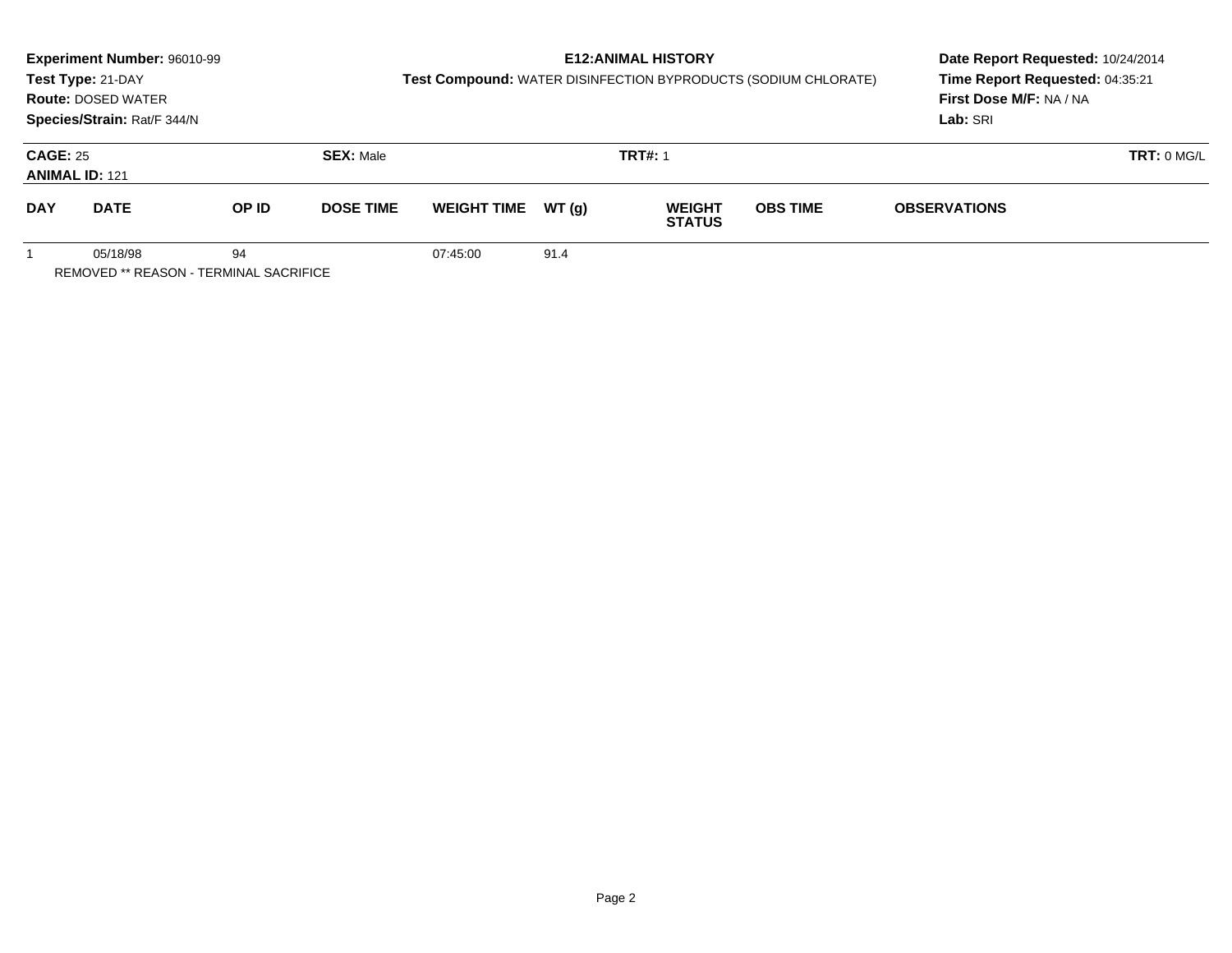|                                          | Experiment Number: 96010-99<br>Test Type: 21-DAY<br><b>Route: DOSED WATER</b><br>Species/Strain: Rat/F 344/N |                  |                  |                    |                | <b>E12: ANIMAL HISTORY</b>     | Test Compound: WATER DISINFECTION BYPRODUCTS (SODIUM CHLORATE) | Date Report Requested: 10/24/2014<br>Time Report Requested: 04:35:21<br>First Dose M/F: NA / NA<br>Lab: SRI |  |
|------------------------------------------|--------------------------------------------------------------------------------------------------------------|------------------|------------------|--------------------|----------------|--------------------------------|----------------------------------------------------------------|-------------------------------------------------------------------------------------------------------------|--|
| <b>CAGE: 25</b><br><b>ANIMAL ID: 122</b> |                                                                                                              | <b>SEX: Male</b> |                  |                    | <b>TRT#: 1</b> |                                | TRT: 0 MGL                                                     |                                                                                                             |  |
| <b>DAY</b>                               | <b>DATE</b>                                                                                                  | OP ID            | <b>DOSE TIME</b> | <b>WEIGHT TIME</b> | WT (q)         | <b>WEIGHT</b><br><b>STATUS</b> | <b>OBS TIME</b>                                                | <b>OBSERVATIONS</b>                                                                                         |  |
|                                          | 05/18/98<br><b>REMOVED ** REASON - TERMINAL SACRIFICE</b>                                                    | 94               |                  | 07:45:00           | 98.0           |                                |                                                                |                                                                                                             |  |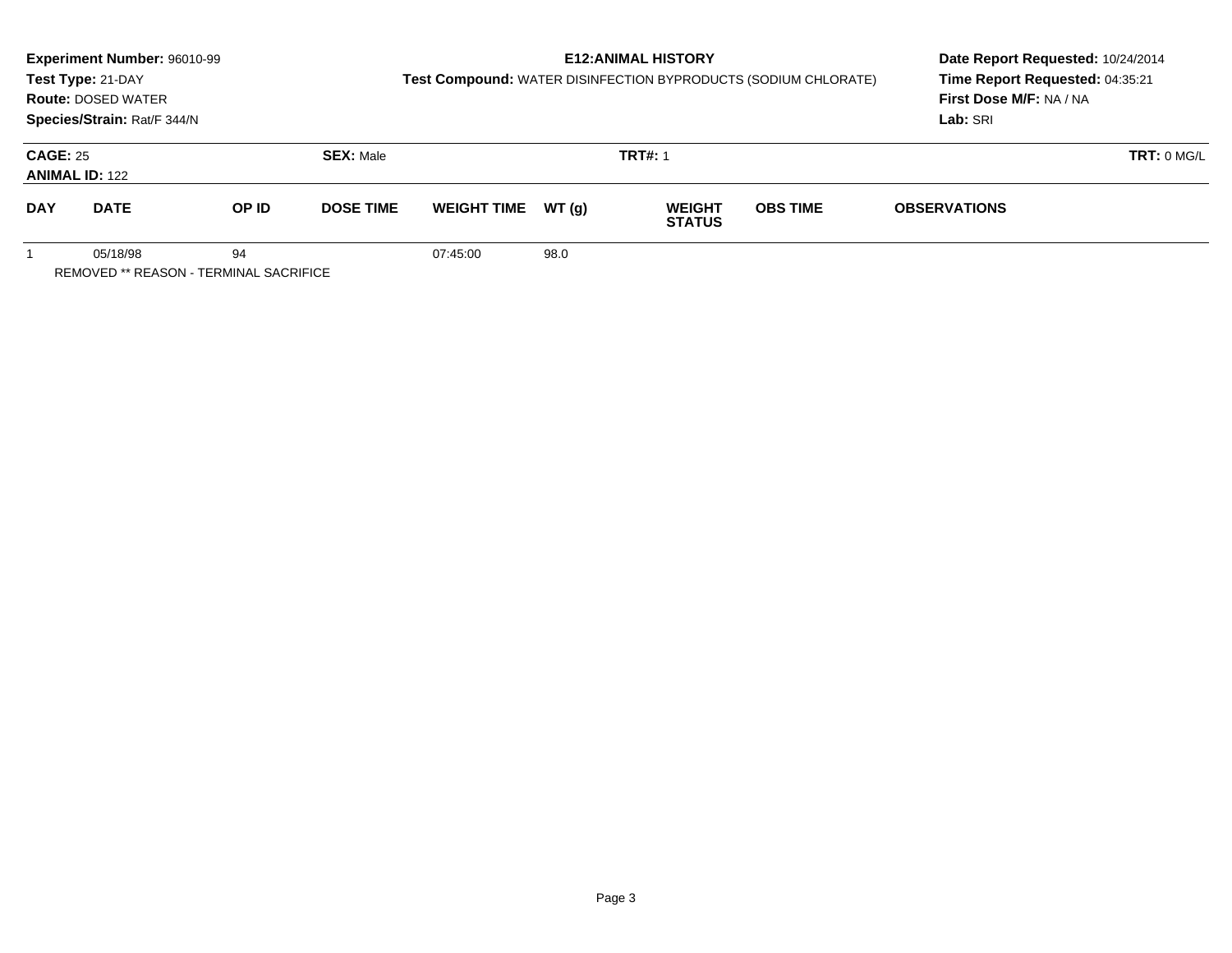|                                          | Experiment Number: 96010-99<br>Test Type: 21-DAY<br><b>Route: DOSED WATER</b><br>Species/Strain: Rat/F 344/N |                  |                  | Test Compound: WATER DISINFECTION BYPRODUCTS (SODIUM CHLORATE) | Date Report Requested: 10/24/2014<br>Time Report Requested: 04:35:21<br>First Dose M/F: NA / NA<br>Lab: SRI |                                |                 |                     |  |
|------------------------------------------|--------------------------------------------------------------------------------------------------------------|------------------|------------------|----------------------------------------------------------------|-------------------------------------------------------------------------------------------------------------|--------------------------------|-----------------|---------------------|--|
| <b>CAGE: 25</b><br><b>ANIMAL ID: 123</b> |                                                                                                              | <b>SEX: Male</b> |                  |                                                                | <b>TRT#: 1</b>                                                                                              |                                | TRT: 0 MGL      |                     |  |
| <b>DAY</b>                               | <b>DATE</b>                                                                                                  | OP ID            | <b>DOSE TIME</b> | <b>WEIGHT TIME</b>                                             | WT (q)                                                                                                      | <b>WEIGHT</b><br><b>STATUS</b> | <b>OBS TIME</b> | <b>OBSERVATIONS</b> |  |
|                                          | 05/18/98<br><b>REMOVED ** REASON - TERMINAL SACRIFICE</b>                                                    | 94               |                  | 07:45:00                                                       | 81.9                                                                                                        |                                |                 |                     |  |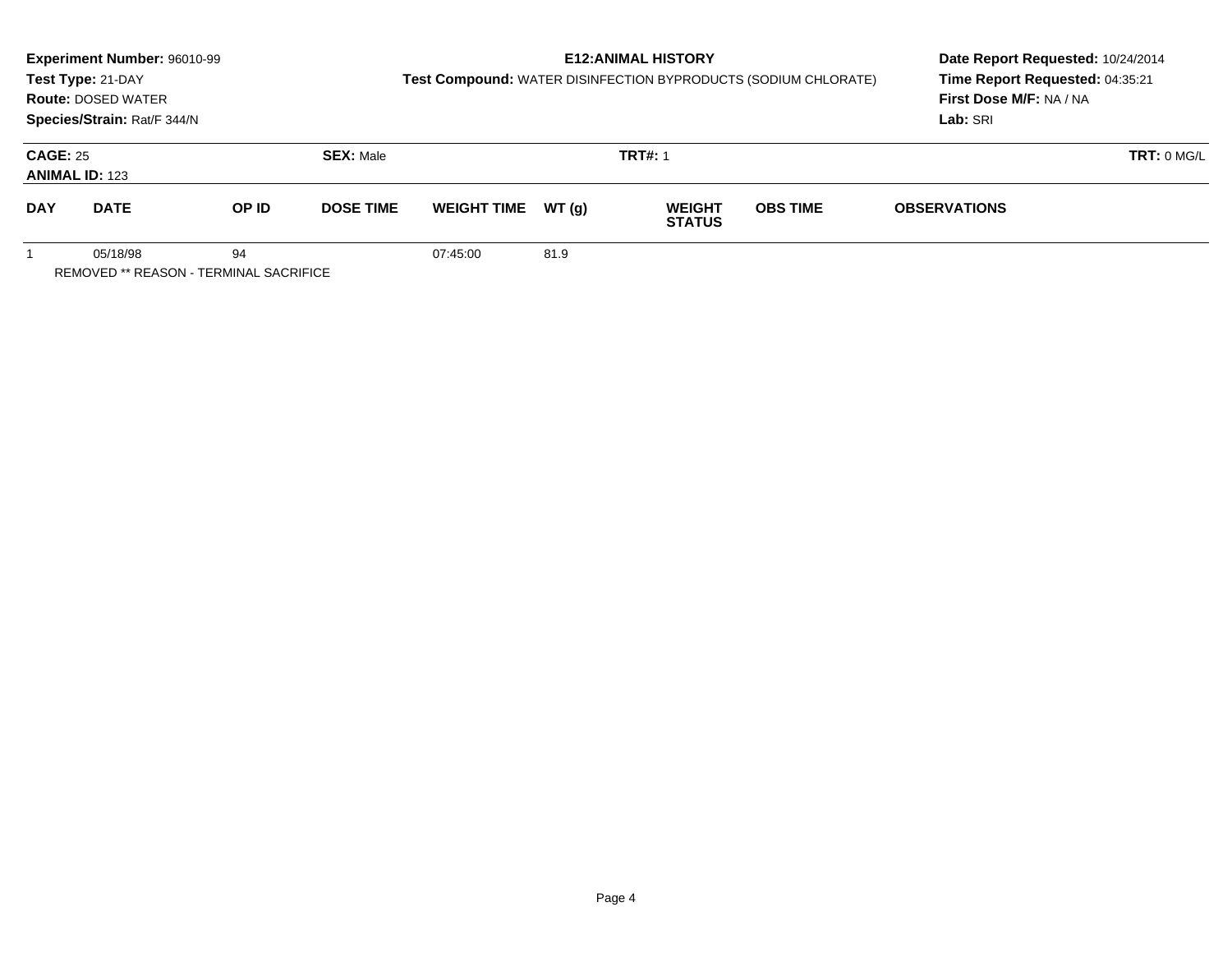|                                          | Experiment Number: 96010-99<br>Test Type: 21-DAY<br><b>Route: DOSED WATER</b><br>Species/Strain: Rat/F 344/N |       |                  |                     |      | <b>E12: ANIMAL HISTORY</b>     | Test Compound: WATER DISINFECTION BYPRODUCTS (SODIUM CHLORATE) | Date Report Requested: 10/24/2014<br>Time Report Requested: 04:35:21<br><b>First Dose M/F: NA / NA</b><br>Lab: SRI |  |
|------------------------------------------|--------------------------------------------------------------------------------------------------------------|-------|------------------|---------------------|------|--------------------------------|----------------------------------------------------------------|--------------------------------------------------------------------------------------------------------------------|--|
| <b>CAGE: 25</b><br><b>ANIMAL ID: 124</b> |                                                                                                              |       | <b>SEX: Male</b> |                     |      | <b>TRT#: 1</b>                 |                                                                | TRT: 0 MG/L                                                                                                        |  |
| <b>DAY</b>                               | <b>DATE</b>                                                                                                  | OP ID | <b>DOSE TIME</b> | WEIGHT TIME $WT(q)$ |      | <b>WEIGHT</b><br><b>STATUS</b> | <b>OBS TIME</b>                                                | <b>OBSERVATIONS</b>                                                                                                |  |
|                                          | 05/18/98<br><b>REMOVED ** REASON - TERMINAL SACRIFICE</b>                                                    | 94    |                  | 07:45:00            | 72.0 |                                |                                                                |                                                                                                                    |  |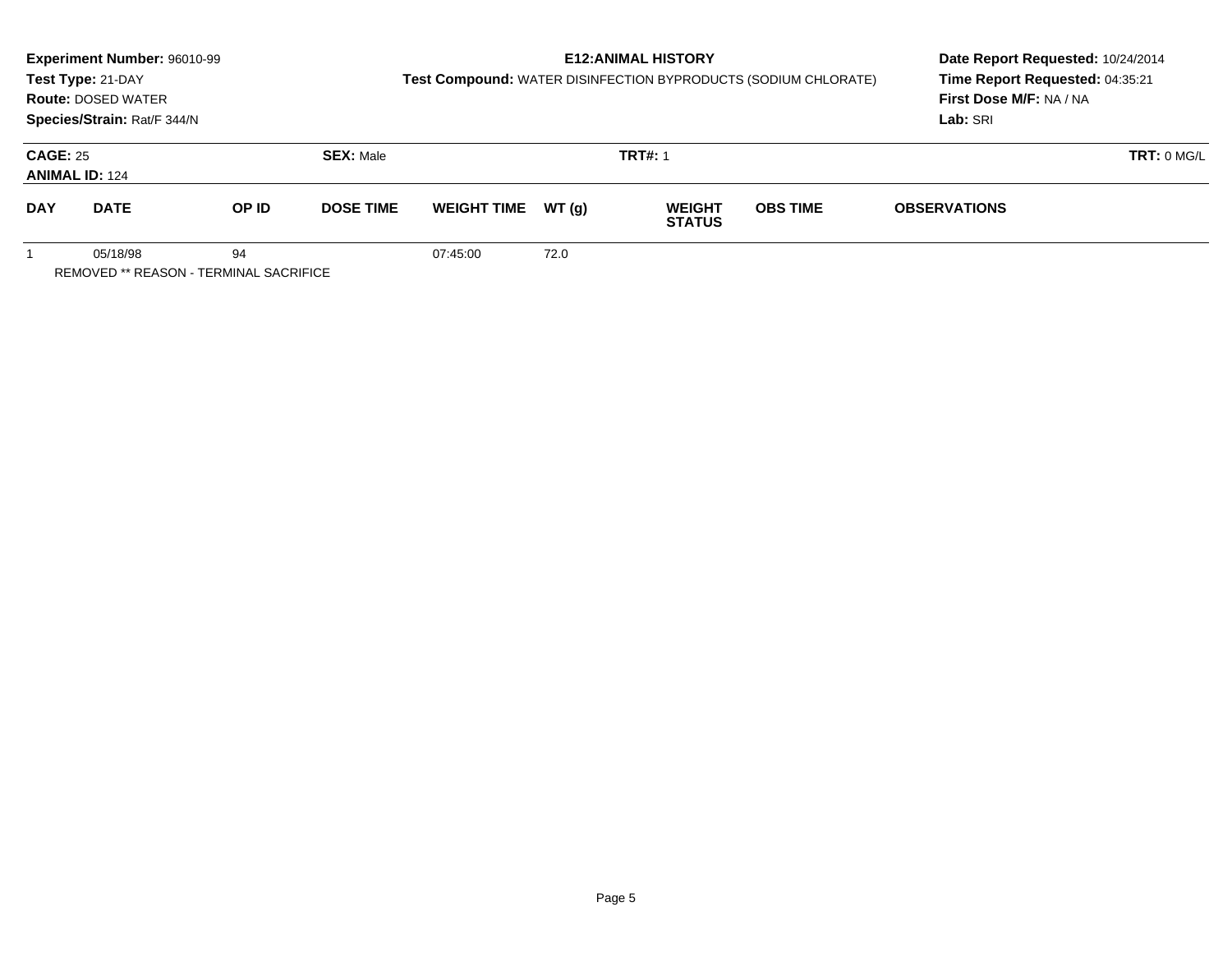|                 | Experiment Number: 96010-99<br>Test Type: 21-DAY<br><b>Route: DOSED WATER</b><br>Species/Strain: Rat/F 344/N |       |                  |                    |       | <b>E12: ANIMAL HISTORY</b>     | Test Compound: WATER DISINFECTION BYPRODUCTS (SODIUM CHLORATE) | Date Report Requested: 10/24/2014<br>Time Report Requested: 04:35:21<br>First Dose M/F: NA / NA<br>Lab: SRI |
|-----------------|--------------------------------------------------------------------------------------------------------------|-------|------------------|--------------------|-------|--------------------------------|----------------------------------------------------------------|-------------------------------------------------------------------------------------------------------------|
| <b>CAGE: 25</b> | <b>ANIMAL ID: 125</b>                                                                                        |       | <b>SEX: Male</b> |                    |       | <b>TRT#: 1</b>                 |                                                                | TRT: 0 MGL                                                                                                  |
| <b>DAY</b>      | <b>DATE</b>                                                                                                  | OP ID | <b>DOSE TIME</b> | <b>WEIGHT TIME</b> | WT(q) | <b>WEIGHT</b><br><b>STATUS</b> | <b>OBS TIME</b>                                                | <b>OBSERVATIONS</b>                                                                                         |
|                 | 05/18/98<br>REMOVED ** REASON - TERMINAL SACRIFICE                                                           | 94    |                  | 07:45:00           | 72.5  |                                |                                                                |                                                                                                             |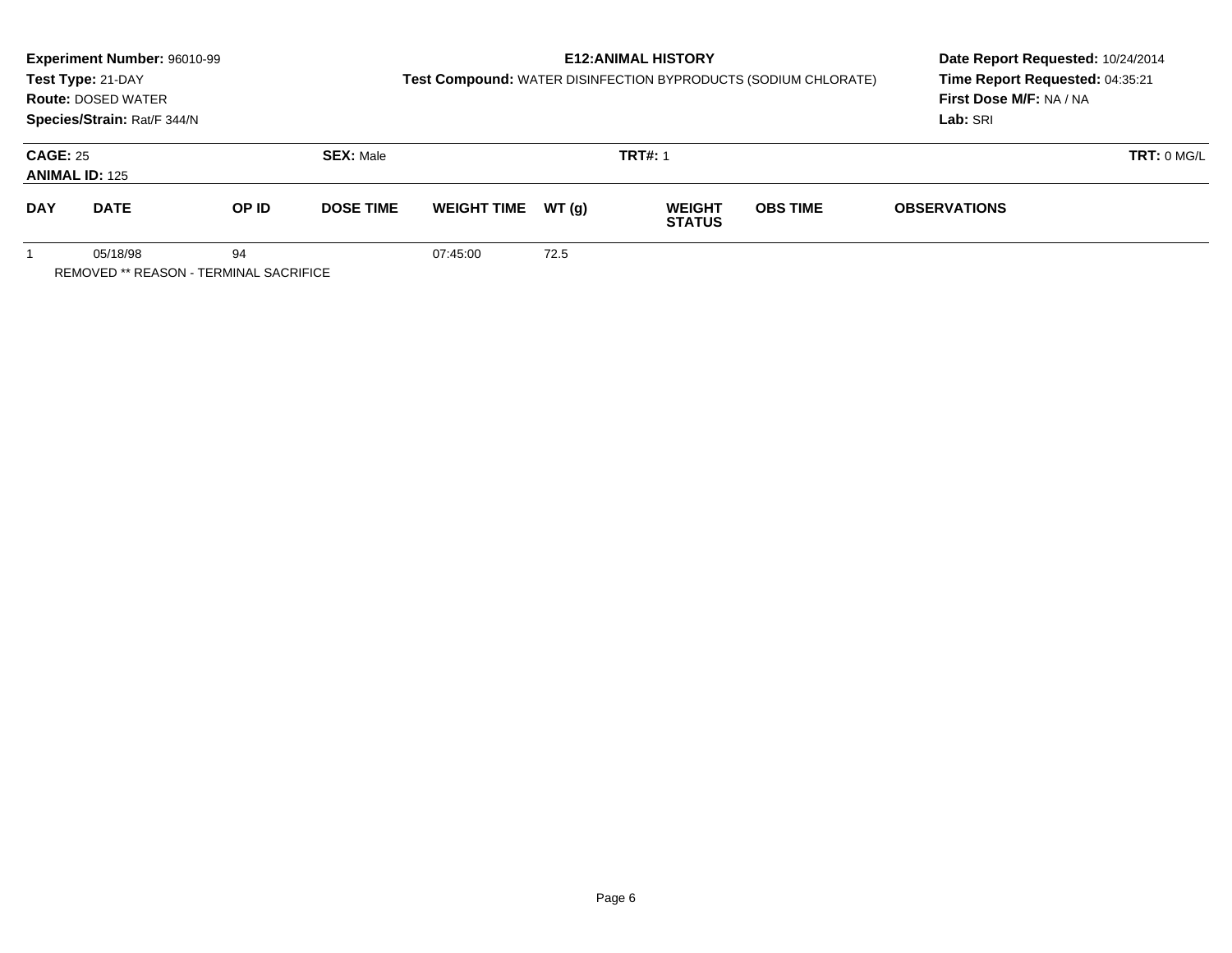|                 | Experiment Number: 96010-99<br>Test Type: 21-DAY<br><b>Route: DOSED WATER</b><br>Species/Strain: Rat/F 344/N |       |                  |                    |       | <b>E12: ANIMAL HISTORY</b>     | Test Compound: WATER DISINFECTION BYPRODUCTS (SODIUM CHLORATE) | Date Report Requested: 10/24/2014<br>Time Report Requested: 04:35:21<br>First Dose M/F: NA / NA<br>Lab: SRI |
|-----------------|--------------------------------------------------------------------------------------------------------------|-------|------------------|--------------------|-------|--------------------------------|----------------------------------------------------------------|-------------------------------------------------------------------------------------------------------------|
| <b>CAGE: 26</b> | <b>ANIMAL ID: 126</b>                                                                                        |       | <b>SEX: Male</b> |                    |       | <b>TRT#: 1</b>                 |                                                                | TRT: 0 MGL                                                                                                  |
| <b>DAY</b>      | <b>DATE</b>                                                                                                  | OP ID | <b>DOSE TIME</b> | <b>WEIGHT TIME</b> | WT(q) | <b>WEIGHT</b><br><b>STATUS</b> | <b>OBS TIME</b>                                                | <b>OBSERVATIONS</b>                                                                                         |
|                 | 05/18/98<br>REMOVED ** REASON - TERMINAL SACRIFICE                                                           | 94    |                  | 07:45:02           | 90.6  |                                |                                                                |                                                                                                             |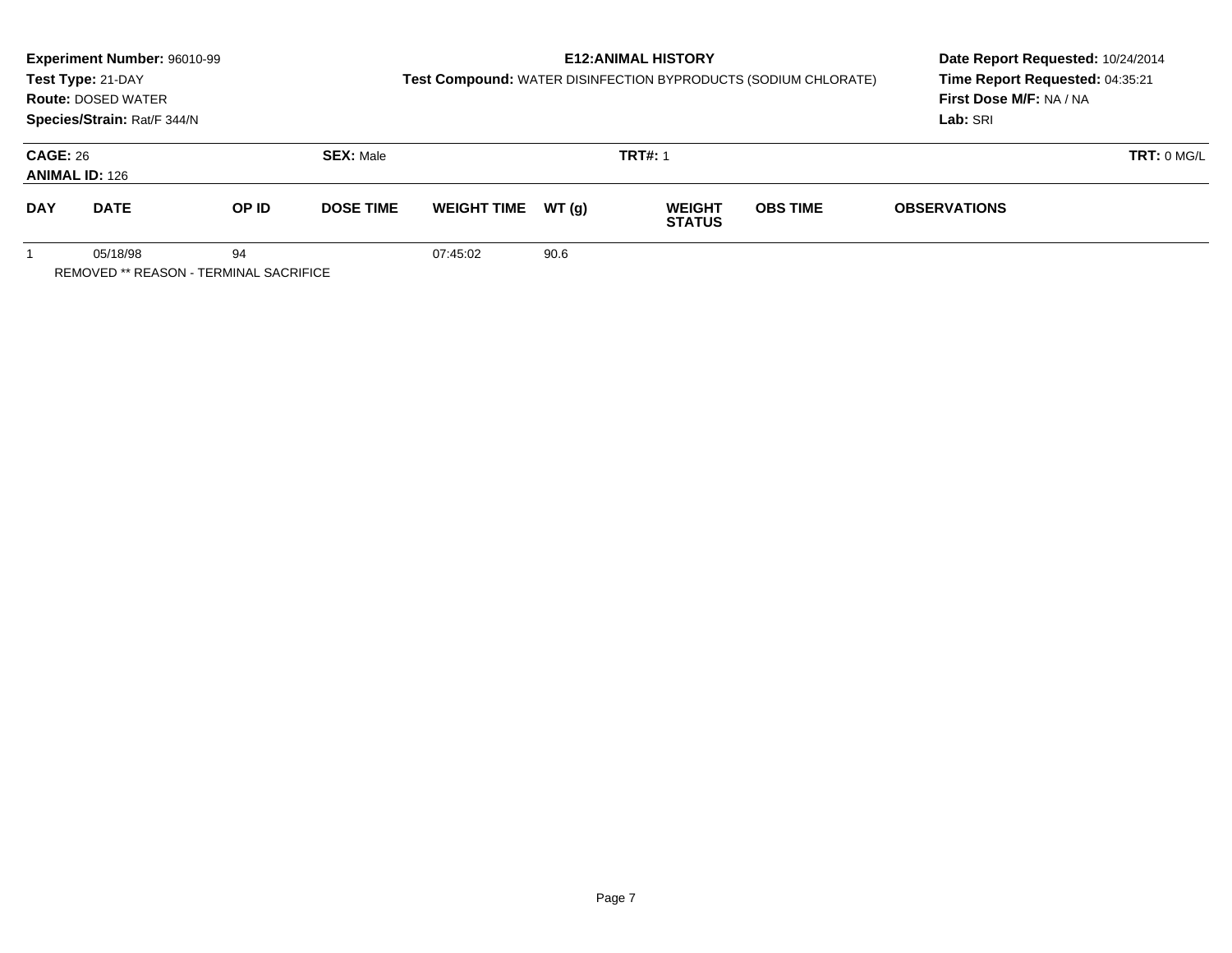|                                          | Experiment Number: 96010-99<br>Test Type: 21-DAY<br><b>Route: DOSED WATER</b><br>Species/Strain: Rat/F 344/N |                  |                  |                    |                | <b>E12: ANIMAL HISTORY</b>     | Test Compound: WATER DISINFECTION BYPRODUCTS (SODIUM CHLORATE) | Date Report Requested: 10/24/2014<br>Time Report Requested: 04:35:21<br>First Dose M/F: NA / NA<br>Lab: SRI |
|------------------------------------------|--------------------------------------------------------------------------------------------------------------|------------------|------------------|--------------------|----------------|--------------------------------|----------------------------------------------------------------|-------------------------------------------------------------------------------------------------------------|
| <b>CAGE: 26</b><br><b>ANIMAL ID: 127</b> |                                                                                                              | <b>SEX: Male</b> |                  |                    | <b>TRT#: 1</b> | TRT: 0 MGL                     |                                                                |                                                                                                             |
| <b>DAY</b>                               | <b>DATE</b>                                                                                                  | OP ID            | <b>DOSE TIME</b> | <b>WEIGHT TIME</b> | WT(g)          | <b>WEIGHT</b><br><b>STATUS</b> | <b>OBS TIME</b>                                                | <b>OBSERVATIONS</b>                                                                                         |
|                                          | 05/18/98<br><b>REMOVED ** REASON - TERMINAL SACRIFICE</b>                                                    | 94               |                  | 07:45:02           | 78.4           |                                |                                                                |                                                                                                             |

Page 8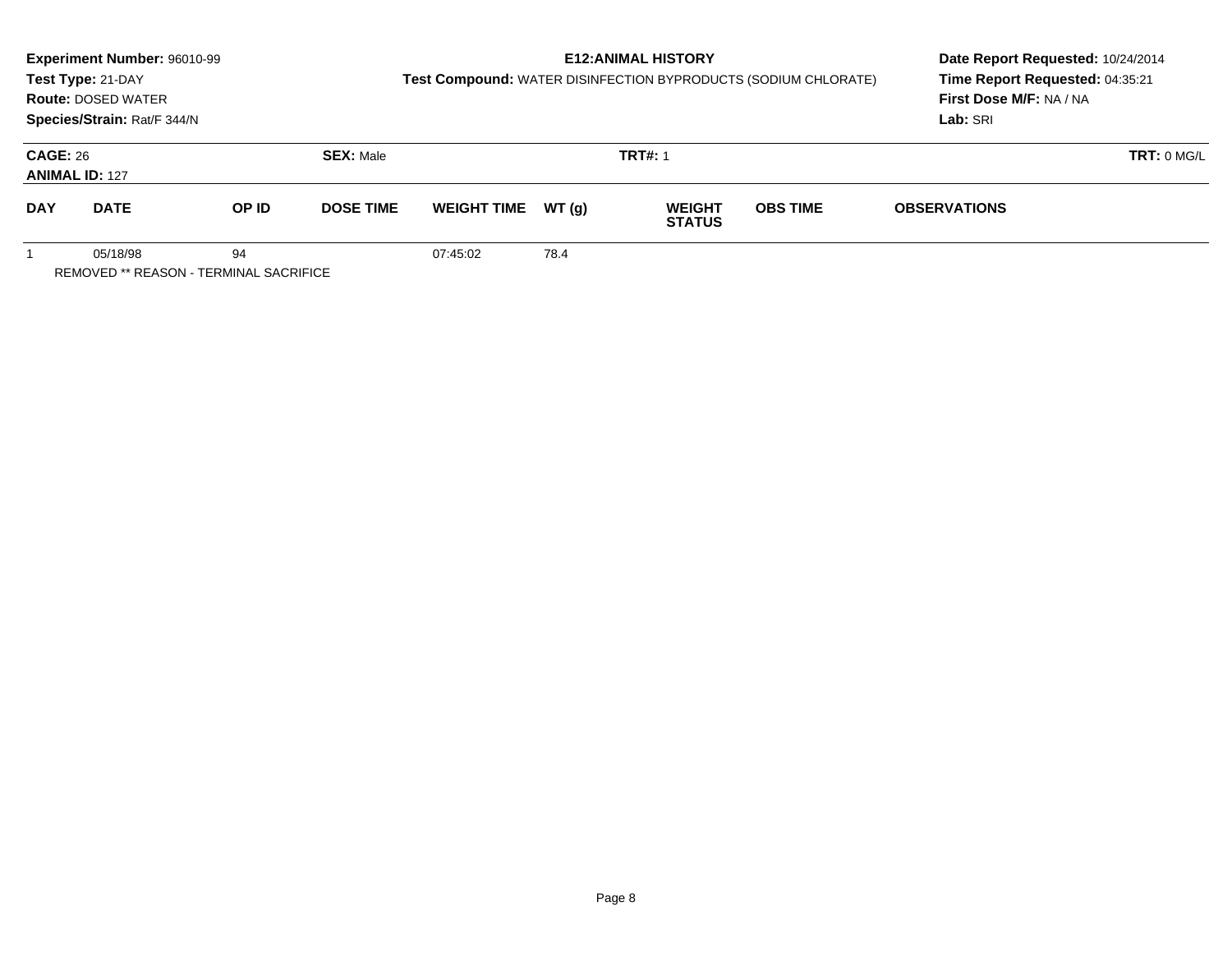|                 | Experiment Number: 96010-99<br>Test Type: 21-DAY<br><b>Route: DOSED WATER</b><br>Species/Strain: Rat/F 344/N |       |                  |                    |       | <b>E12: ANIMAL HISTORY</b>     | Test Compound: WATER DISINFECTION BYPRODUCTS (SODIUM CHLORATE) | Date Report Requested: 10/24/2014<br>Time Report Requested: 04:35:21<br>First Dose M/F: NA / NA<br>Lab: SRI |
|-----------------|--------------------------------------------------------------------------------------------------------------|-------|------------------|--------------------|-------|--------------------------------|----------------------------------------------------------------|-------------------------------------------------------------------------------------------------------------|
| <b>CAGE: 26</b> | <b>ANIMAL ID: 128</b>                                                                                        |       | <b>SEX: Male</b> |                    |       | <b>TRT#: 1</b>                 |                                                                | TRT: 0 MGL                                                                                                  |
| <b>DAY</b>      | <b>DATE</b>                                                                                                  | OP ID | <b>DOSE TIME</b> | <b>WEIGHT TIME</b> | WT(q) | <b>WEIGHT</b><br><b>STATUS</b> | <b>OBS TIME</b>                                                | <b>OBSERVATIONS</b>                                                                                         |
|                 | 05/18/98<br>REMOVED ** REASON - TERMINAL SACRIFICE                                                           | 94    |                  | 07:45:02           | 97.7  |                                |                                                                |                                                                                                             |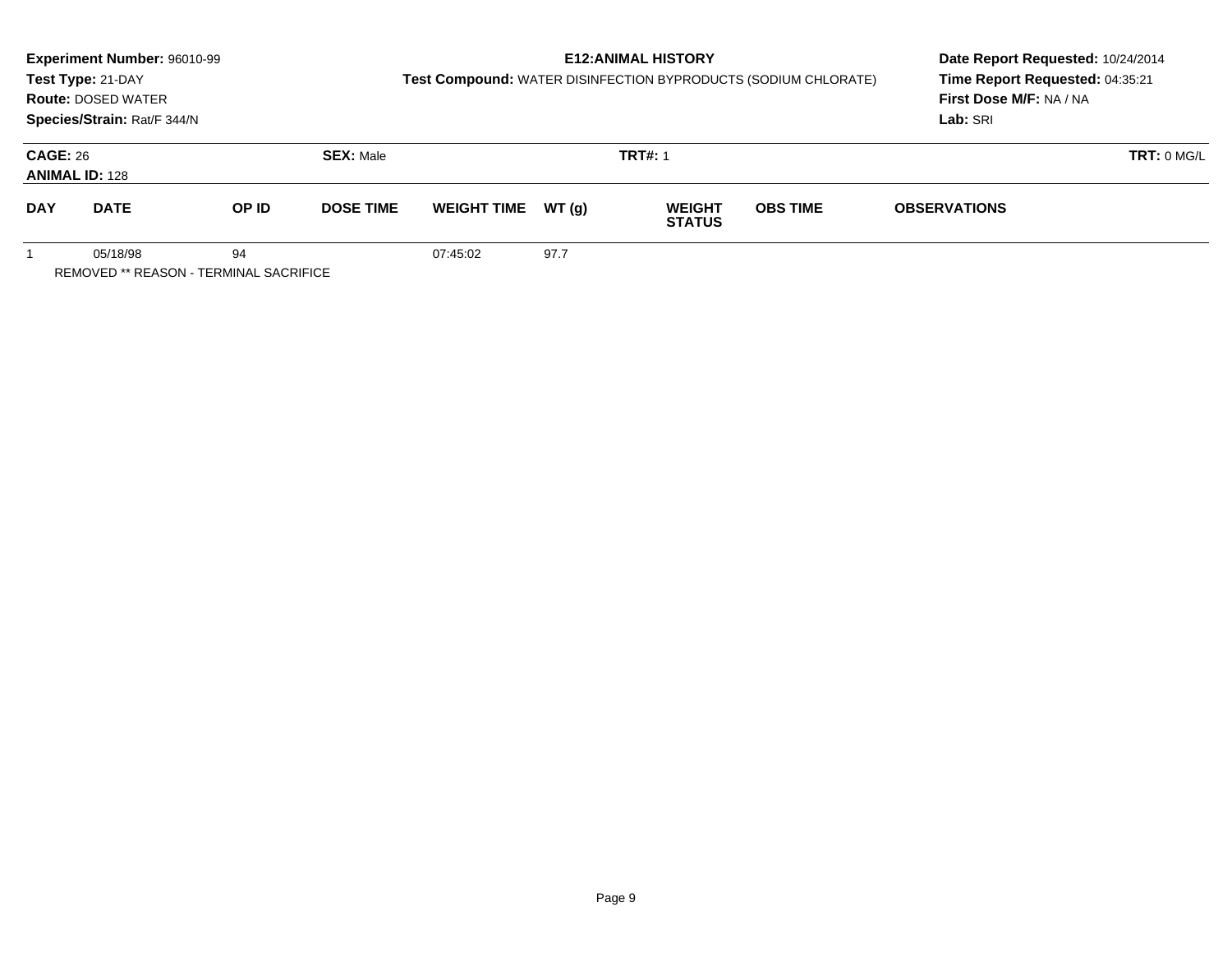|                 | Experiment Number: 96010-99<br>Test Type: 21-DAY<br><b>Route: DOSED WATER</b><br>Species/Strain: Rat/F 344/N |       |                  |                    |       | <b>E12: ANIMAL HISTORY</b>     | Test Compound: WATER DISINFECTION BYPRODUCTS (SODIUM CHLORATE) | Date Report Requested: 10/24/2014<br>Time Report Requested: 04:35:21<br>First Dose M/F: NA / NA<br>Lab: SRI |
|-----------------|--------------------------------------------------------------------------------------------------------------|-------|------------------|--------------------|-------|--------------------------------|----------------------------------------------------------------|-------------------------------------------------------------------------------------------------------------|
| <b>CAGE: 26</b> | <b>ANIMAL ID: 129</b>                                                                                        |       | <b>SEX: Male</b> |                    |       | <b>TRT#: 1</b>                 |                                                                | TRT: 0 MGL                                                                                                  |
| <b>DAY</b>      | <b>DATE</b>                                                                                                  | OP ID | <b>DOSE TIME</b> | <b>WEIGHT TIME</b> | WT(q) | <b>WEIGHT</b><br><b>STATUS</b> | <b>OBS TIME</b>                                                | <b>OBSERVATIONS</b>                                                                                         |
|                 | 05/18/98<br>REMOVED ** REASON - TERMINAL SACRIFICE                                                           | 94    |                  | 07:45:02           | 68.7  |                                |                                                                |                                                                                                             |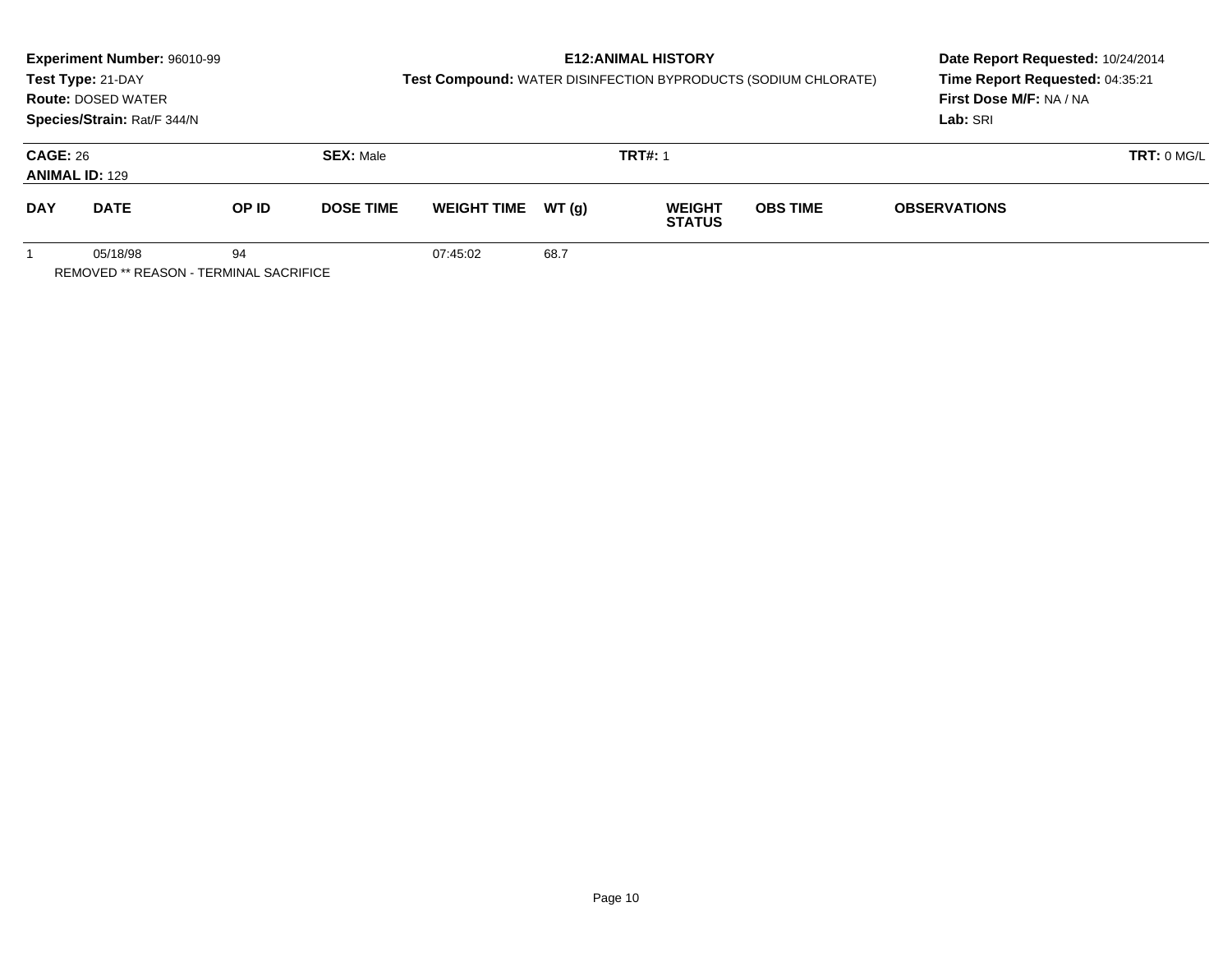|                                          | Experiment Number: 96010-99<br>Test Type: 21-DAY<br><b>Route: DOSED WATER</b> |                  |                  |                    |                | <b>E12: ANIMAL HISTORY</b>     | Test Compound: WATER DISINFECTION BYPRODUCTS (SODIUM CHLORATE) | Date Report Requested: 10/24/2014<br>Time Report Requested: 04:35:21<br>First Dose M/F: NA / NA |  |  |
|------------------------------------------|-------------------------------------------------------------------------------|------------------|------------------|--------------------|----------------|--------------------------------|----------------------------------------------------------------|-------------------------------------------------------------------------------------------------|--|--|
|                                          | Species/Strain: Rat/F 344/N                                                   |                  |                  |                    |                |                                |                                                                | Lab: SRI                                                                                        |  |  |
| <b>CAGE: 26</b><br><b>ANIMAL ID: 130</b> |                                                                               | <b>SEX: Male</b> |                  |                    | <b>TRT#: 1</b> |                                | TRT: 0 MGL                                                     |                                                                                                 |  |  |
| <b>DAY</b>                               | <b>DATE</b>                                                                   | OP ID            | <b>DOSE TIME</b> | <b>WEIGHT TIME</b> | WT (a)         | <b>WEIGHT</b><br><b>STATUS</b> | <b>OBS TIME</b>                                                | <b>OBSERVATIONS</b>                                                                             |  |  |
|                                          | 05/18/98<br>REMOVED ** REASON - TERMINAL SACRIFICE                            | 94               |                  | 07:45:02           | 71.9           |                                |                                                                |                                                                                                 |  |  |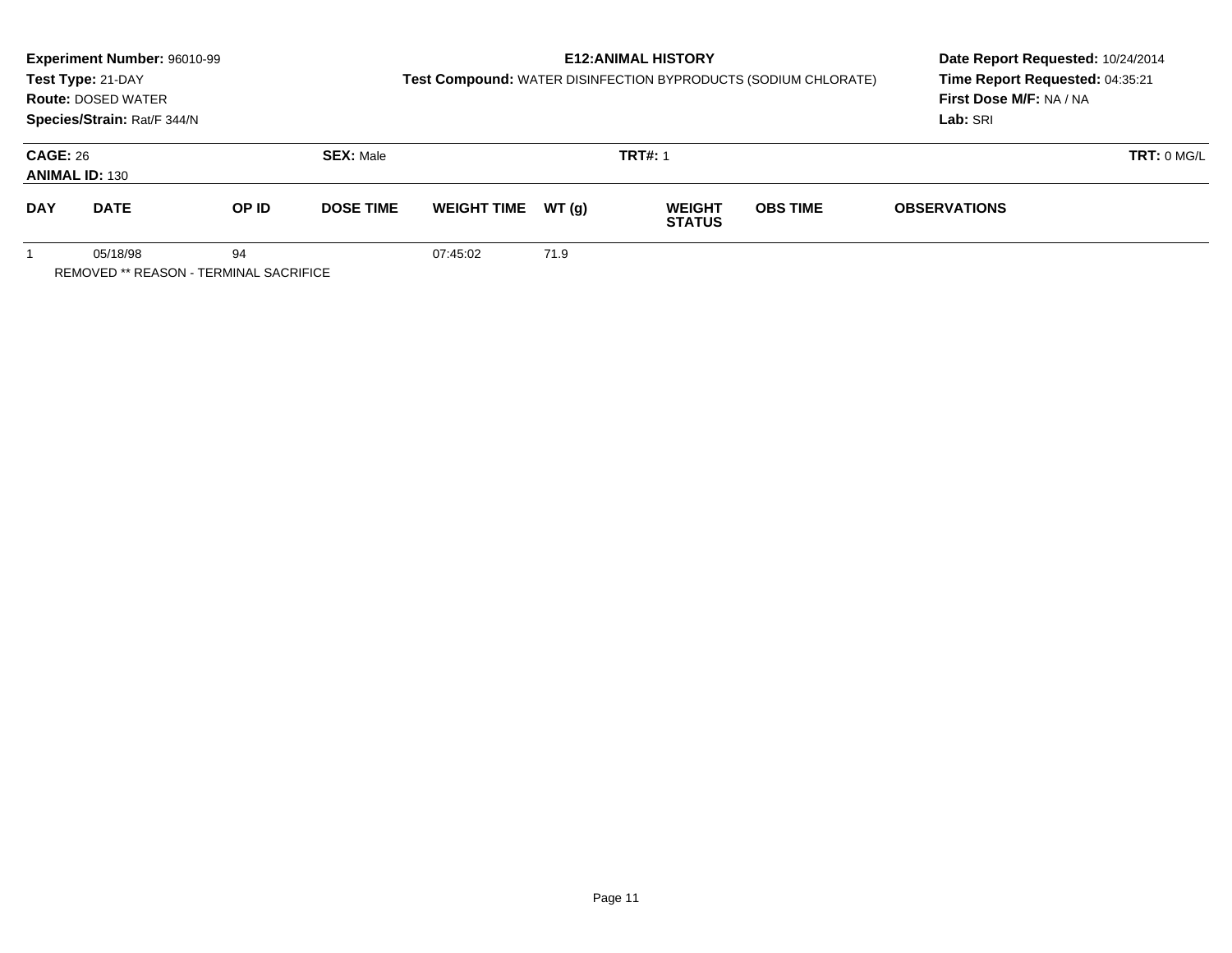|                                                          | Experiment Number: 96010-99<br>Test Type: 21-DAY<br><b>Route: DOSED WATER</b><br>Species/Strain: Rat/F 344/N |       |                  | Test Compound: WATER DISINFECTION BYPRODUCTS (SODIUM CHLORATE) | <b>E12: ANIMAL HISTORY</b> | Date Report Requested: 10/24/2014<br>Time Report Requested: 04:35:21<br>First Dose M/F: NA / NA<br>Lab: SRI |                 |                      |  |
|----------------------------------------------------------|--------------------------------------------------------------------------------------------------------------|-------|------------------|----------------------------------------------------------------|----------------------------|-------------------------------------------------------------------------------------------------------------|-----------------|----------------------|--|
| <b>CAGE: 27</b>                                          | <b>ANIMAL ID: 131</b>                                                                                        |       | <b>SEX: Male</b> |                                                                |                            | <b>TRT#: 3</b>                                                                                              |                 | <b>TRT: 125 MG/L</b> |  |
| <b>DAY</b>                                               | <b>DATE</b>                                                                                                  | OP ID | <b>DOSE TIME</b> | <b>WEIGHT TIME</b>                                             | WT (a)                     | <b>WEIGHT</b><br><b>STATUS</b>                                                                              | <b>OBS TIME</b> | <b>OBSERVATIONS</b>  |  |
| 05/18/98<br>94<br>REMOVED ** REASON - TERMINAL SACRIFICE |                                                                                                              |       |                  | 07:45:04                                                       | 80.5                       |                                                                                                             |                 |                      |  |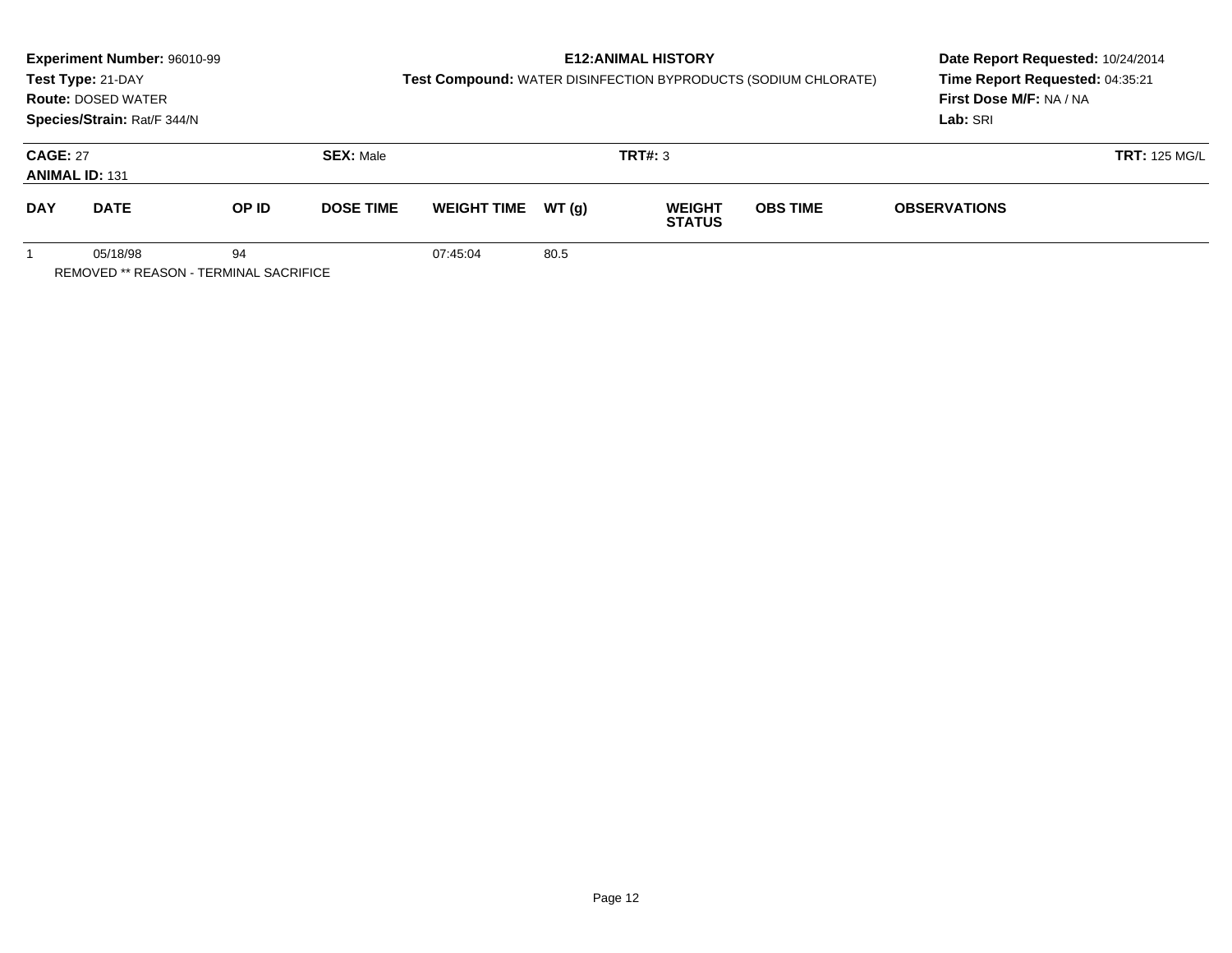|                                                                 | Experiment Number: 96010-99<br>Test Type: 21-DAY<br><b>Route: DOSED WATER</b><br>Species/Strain: Rat/F 344/N |       |                  | Test Compound: WATER DISINFECTION BYPRODUCTS (SODIUM CHLORATE) | <b>E12: ANIMAL HISTORY</b> | Date Report Requested: 10/24/2014<br>Time Report Requested: 04:35:21<br>First Dose M/F: NA / NA<br>Lab: SRI |                 |                      |  |
|-----------------------------------------------------------------|--------------------------------------------------------------------------------------------------------------|-------|------------------|----------------------------------------------------------------|----------------------------|-------------------------------------------------------------------------------------------------------------|-----------------|----------------------|--|
| <b>CAGE: 27</b>                                                 | <b>ANIMAL ID: 132</b>                                                                                        |       | <b>SEX: Male</b> |                                                                |                            | <b>TRT#: 3</b>                                                                                              |                 | <b>TRT: 125 MG/L</b> |  |
| <b>DAY</b>                                                      | <b>DATE</b>                                                                                                  | OP ID | <b>DOSE TIME</b> | <b>WEIGHT TIME</b>                                             | WT (q)                     | <b>WEIGHT</b><br><b>STATUS</b>                                                                              | <b>OBS TIME</b> | <b>OBSERVATIONS</b>  |  |
| 05/18/98<br>94<br><b>REMOVED ** REASON - TERMINAL SACRIFICE</b> |                                                                                                              |       |                  | 07:45:04                                                       | 93.3                       |                                                                                                             |                 |                      |  |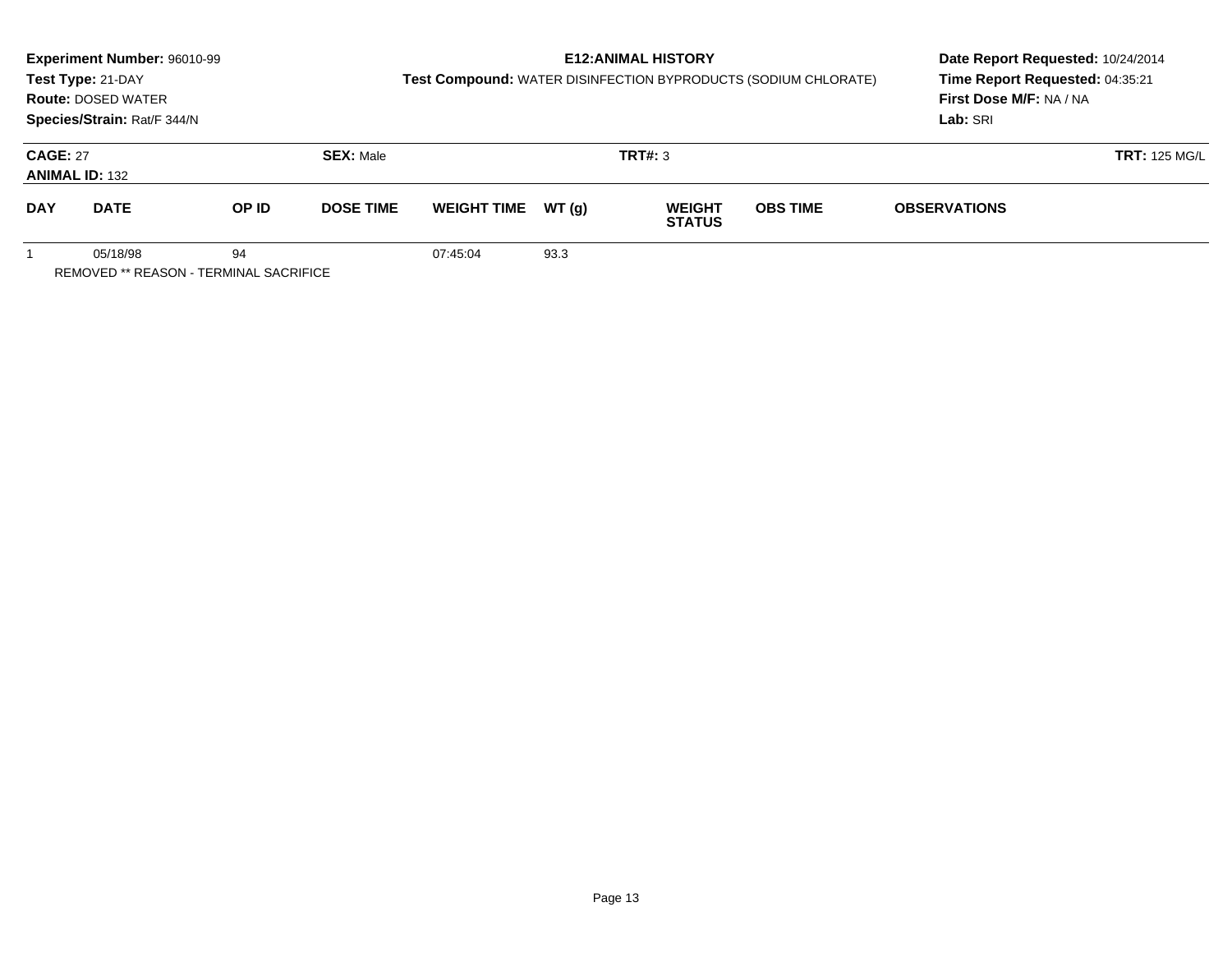|                                                          | Experiment Number: 96010-99<br>Test Type: 21-DAY<br><b>Route: DOSED WATER</b><br>Species/Strain: Rat/F 344/N |       |                  | Test Compound: WATER DISINFECTION BYPRODUCTS (SODIUM CHLORATE) | <b>E12: ANIMAL HISTORY</b> | Date Report Requested: 10/24/2014<br>Time Report Requested: 04:35:21<br>First Dose M/F: NA / NA<br>Lab: SRI |                 |                      |  |
|----------------------------------------------------------|--------------------------------------------------------------------------------------------------------------|-------|------------------|----------------------------------------------------------------|----------------------------|-------------------------------------------------------------------------------------------------------------|-----------------|----------------------|--|
| <b>CAGE: 27</b>                                          | <b>ANIMAL ID: 133</b>                                                                                        |       | <b>SEX: Male</b> |                                                                |                            | <b>TRT#: 3</b>                                                                                              |                 | <b>TRT: 125 MG/L</b> |  |
| <b>DAY</b>                                               | <b>DATE</b>                                                                                                  | OP ID | <b>DOSE TIME</b> | <b>WEIGHT TIME</b>                                             | WT (a)                     | <b>WEIGHT</b><br><b>STATUS</b>                                                                              | <b>OBS TIME</b> | <b>OBSERVATIONS</b>  |  |
| 05/18/98<br>94<br>REMOVED ** REASON - TERMINAL SACRIFICE |                                                                                                              |       |                  | 07:45:04                                                       | 81.4                       |                                                                                                             |                 |                      |  |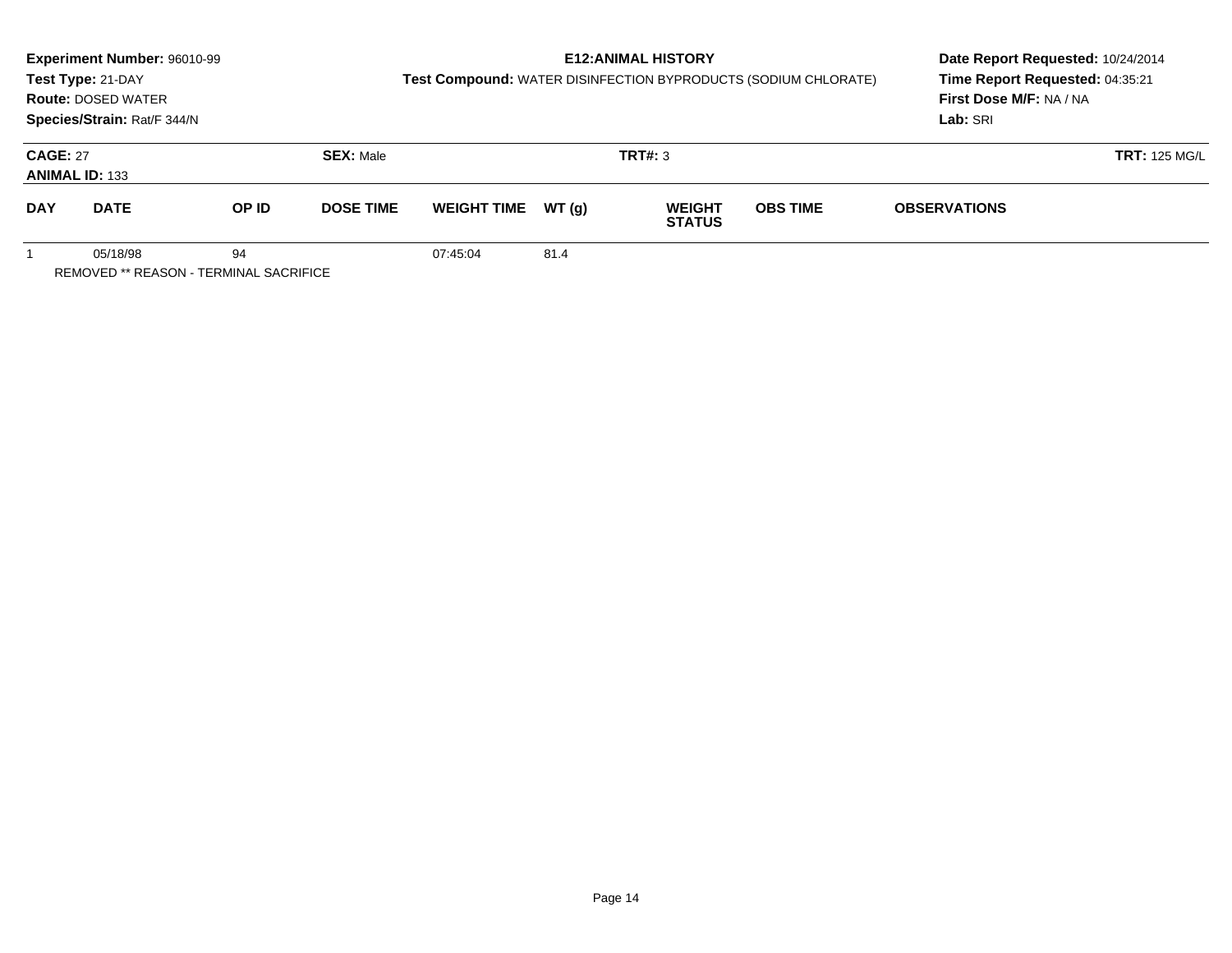|                                                          | Experiment Number: 96010-99<br>Test Type: 21-DAY<br><b>Route: DOSED WATER</b><br>Species/Strain: Rat/F 344/N |       |                  | Test Compound: WATER DISINFECTION BYPRODUCTS (SODIUM CHLORATE) | <b>E12: ANIMAL HISTORY</b> | Date Report Requested: 10/24/2014<br>Time Report Requested: 04:35:21<br>First Dose M/F: NA / NA<br>Lab: SRI |                 |                      |  |
|----------------------------------------------------------|--------------------------------------------------------------------------------------------------------------|-------|------------------|----------------------------------------------------------------|----------------------------|-------------------------------------------------------------------------------------------------------------|-----------------|----------------------|--|
| <b>CAGE: 27</b>                                          | <b>ANIMAL ID: 134</b>                                                                                        |       | <b>SEX: Male</b> |                                                                |                            | <b>TRT#: 3</b>                                                                                              |                 | <b>TRT: 125 MG/L</b> |  |
| <b>DAY</b>                                               | <b>DATE</b>                                                                                                  | OP ID | <b>DOSE TIME</b> | <b>WEIGHT TIME</b>                                             | WT (a)                     | <b>WEIGHT</b><br><b>STATUS</b>                                                                              | <b>OBS TIME</b> | <b>OBSERVATIONS</b>  |  |
| 05/18/98<br>94<br>REMOVED ** REASON - TERMINAL SACRIFICE |                                                                                                              |       |                  | 07:45:04                                                       | 96.7                       |                                                                                                             |                 |                      |  |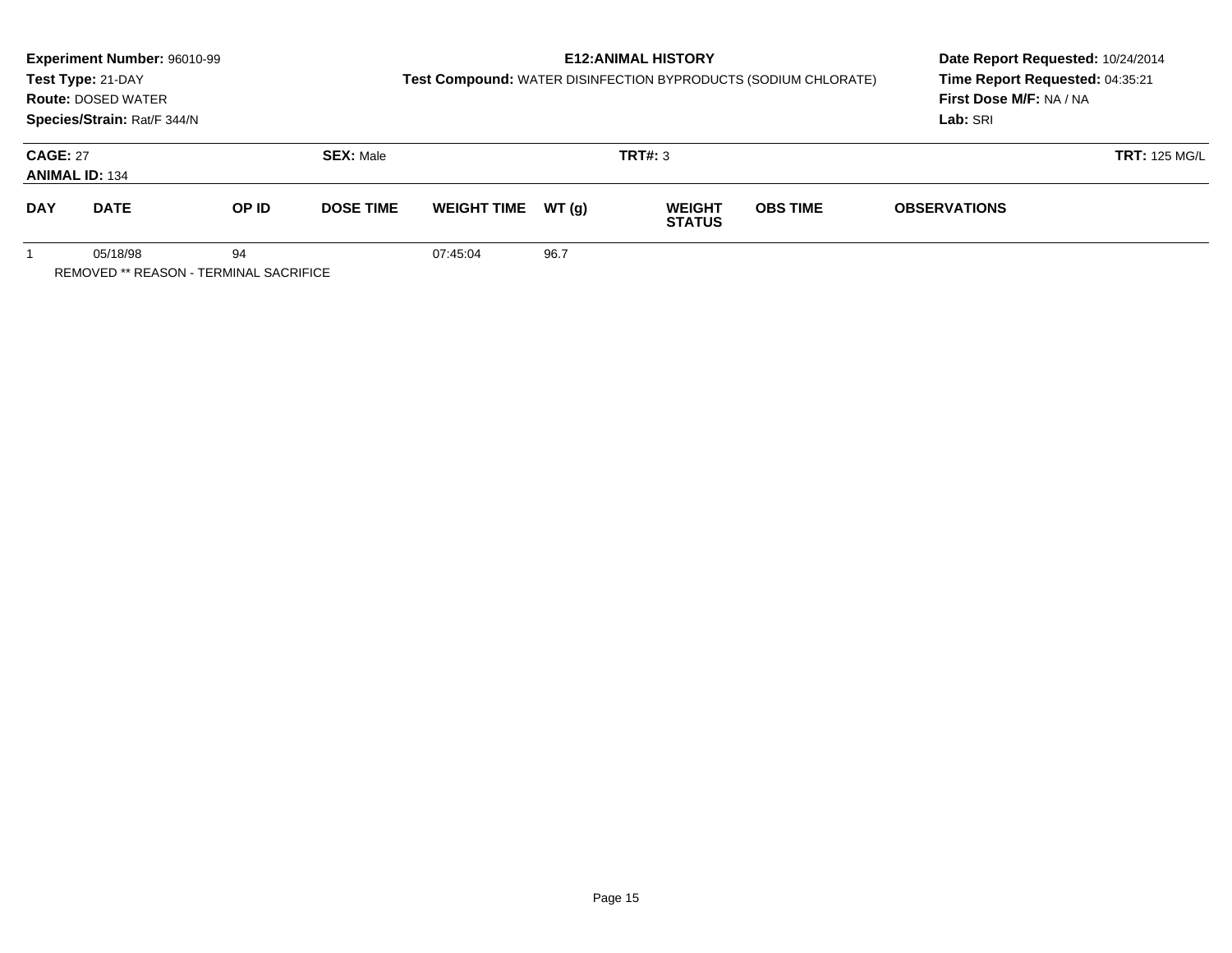|                                                          | Experiment Number: 96010-99<br>Test Type: 21-DAY<br><b>Route: DOSED WATER</b><br>Species/Strain: Rat/F 344/N |       |                  | Test Compound: WATER DISINFECTION BYPRODUCTS (SODIUM CHLORATE) | <b>E12: ANIMAL HISTORY</b> | Date Report Requested: 10/24/2014<br>Time Report Requested: 04:35:21<br>First Dose M/F: NA / NA<br>Lab: SRI |                 |                      |  |
|----------------------------------------------------------|--------------------------------------------------------------------------------------------------------------|-------|------------------|----------------------------------------------------------------|----------------------------|-------------------------------------------------------------------------------------------------------------|-----------------|----------------------|--|
| <b>CAGE: 27</b>                                          | <b>ANIMAL ID: 135</b>                                                                                        |       | <b>SEX: Male</b> |                                                                |                            | <b>TRT#: 3</b>                                                                                              |                 | <b>TRT: 125 MG/L</b> |  |
| <b>DAY</b>                                               | <b>DATE</b>                                                                                                  | OP ID | <b>DOSE TIME</b> | <b>WEIGHT TIME</b>                                             | WT (a)                     | <b>WEIGHT</b><br><b>STATUS</b>                                                                              | <b>OBS TIME</b> | <b>OBSERVATIONS</b>  |  |
| 05/18/98<br>94<br>REMOVED ** REASON - TERMINAL SACRIFICE |                                                                                                              |       |                  | 07:45:04                                                       | 77.0                       |                                                                                                             |                 |                      |  |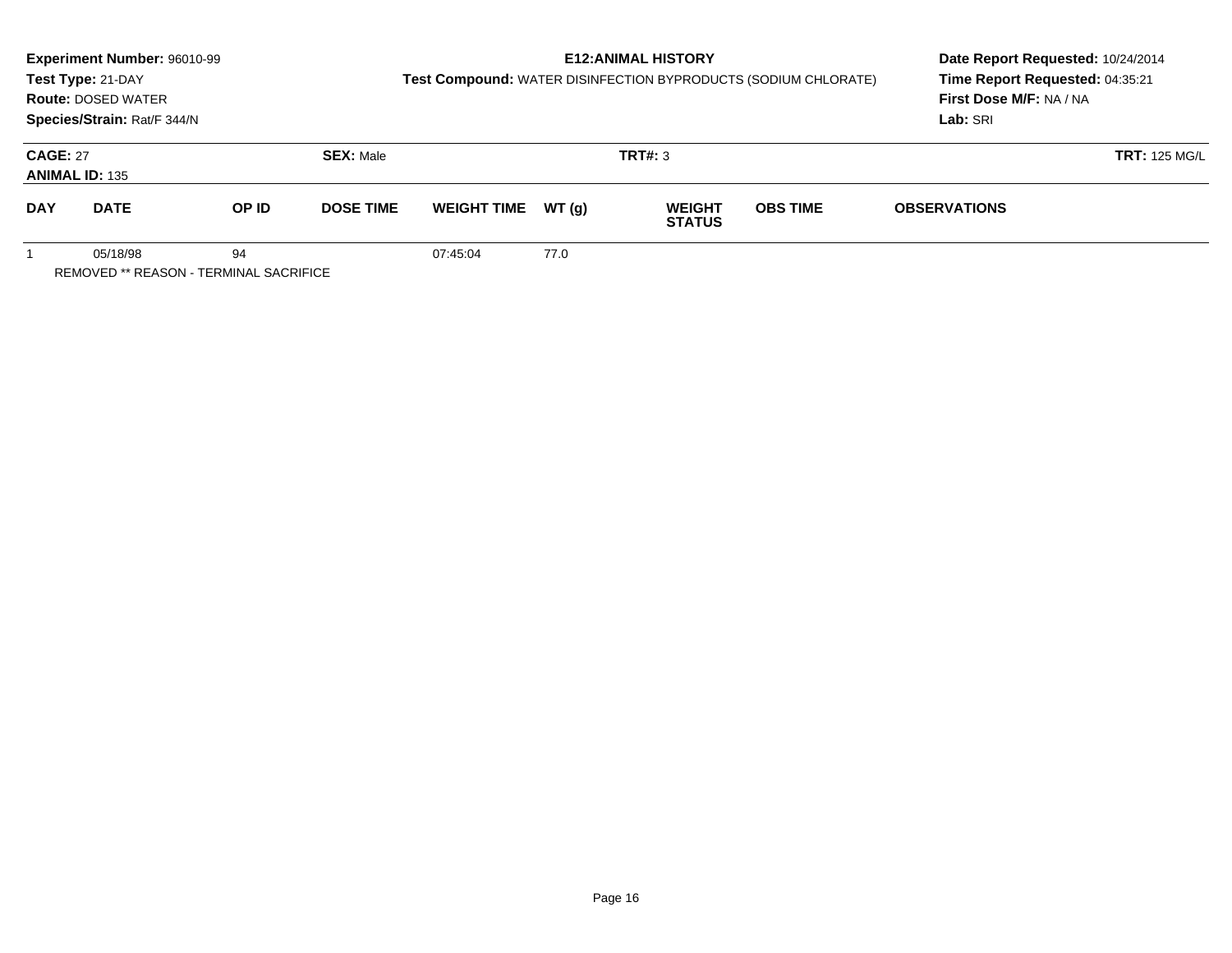|                                                          | Experiment Number: 96010-99<br>Test Type: 21-DAY<br><b>Route: DOSED WATER</b><br>Species/Strain: Rat/F 344/N |       |                  | Test Compound: WATER DISINFECTION BYPRODUCTS (SODIUM CHLORATE) | <b>E12: ANIMAL HISTORY</b> | Date Report Requested: 10/24/2014<br>Time Report Requested: 04:35:21<br>First Dose M/F: NA / NA<br>Lab: SRI |                 |                      |  |
|----------------------------------------------------------|--------------------------------------------------------------------------------------------------------------|-------|------------------|----------------------------------------------------------------|----------------------------|-------------------------------------------------------------------------------------------------------------|-----------------|----------------------|--|
| <b>CAGE: 28</b>                                          | <b>ANIMAL ID: 136</b>                                                                                        |       | <b>SEX: Male</b> |                                                                |                            | <b>TRT#: 3</b>                                                                                              |                 | <b>TRT: 125 MG/L</b> |  |
| <b>DAY</b>                                               | <b>DATE</b>                                                                                                  | OP ID | <b>DOSE TIME</b> | <b>WEIGHT TIME</b>                                             | WT (a)                     | <b>WEIGHT</b><br><b>STATUS</b>                                                                              | <b>OBS TIME</b> | <b>OBSERVATIONS</b>  |  |
| 05/18/98<br>94<br>REMOVED ** REASON - TERMINAL SACRIFICE |                                                                                                              |       |                  | 07:45:06                                                       | 81.2                       |                                                                                                             |                 |                      |  |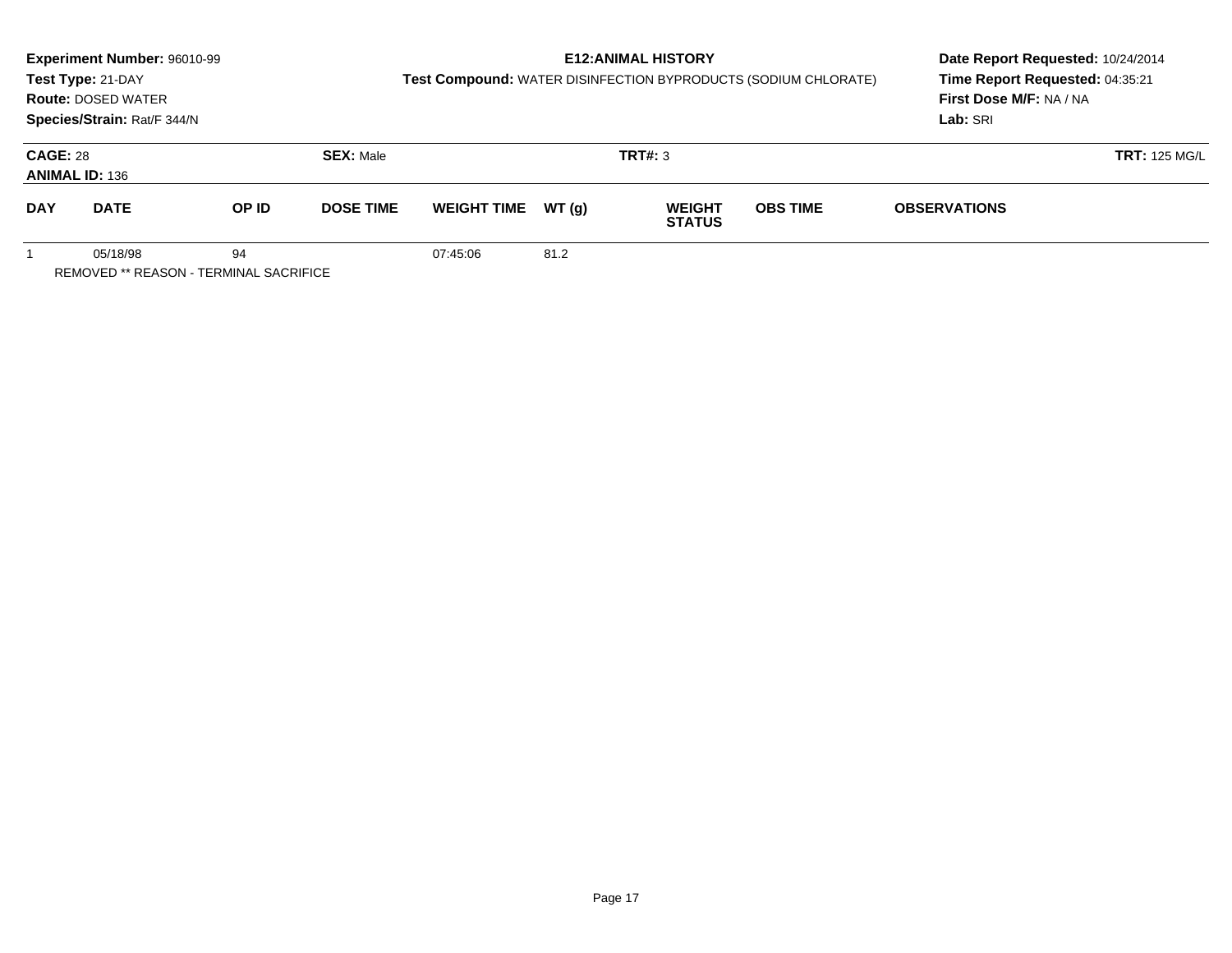|                                               | Experiment Number: 96010-99 |       |                  |                    |       | Date Report Requested: 10/24/2014 |                                                                |                                 |  |  |
|-----------------------------------------------|-----------------------------|-------|------------------|--------------------|-------|-----------------------------------|----------------------------------------------------------------|---------------------------------|--|--|
|                                               | Test Type: 21-DAY           |       |                  |                    |       |                                   | Test Compound: WATER DISINFECTION BYPRODUCTS (SODIUM CHLORATE) | Time Report Requested: 04:35:21 |  |  |
|                                               | <b>Route: DOSED WATER</b>   |       |                  |                    |       |                                   |                                                                | First Dose M/F: NA / NA         |  |  |
|                                               | Species/Strain: Rat/F 344/N |       |                  |                    |       |                                   |                                                                | Lab: SRI                        |  |  |
| <b>CAGE: 28</b>                               |                             |       | <b>SEX: Male</b> |                    |       | TRT#: 3                           |                                                                | <b>TRT: 125 MG/L</b>            |  |  |
|                                               | <b>ANIMAL ID: 137</b>       |       |                  |                    |       |                                   |                                                                |                                 |  |  |
| <b>DAY</b>                                    | <b>DATE</b>                 | OP ID | <b>DOSE TIME</b> | <b>WEIGHT TIME</b> | WT(g) | <b>WEIGHT</b><br><b>STATUS</b>    | <b>OBS TIME</b>                                                | <b>OBSERVATIONS</b>             |  |  |
| 05/18/98<br>94                                |                             |       |                  | 07:45:06           | 102.3 |                                   |                                                                |                                 |  |  |
| <b>REMOVED ** REASON - TERMINAL SACRIFICE</b> |                             |       |                  |                    |       |                                   |                                                                |                                 |  |  |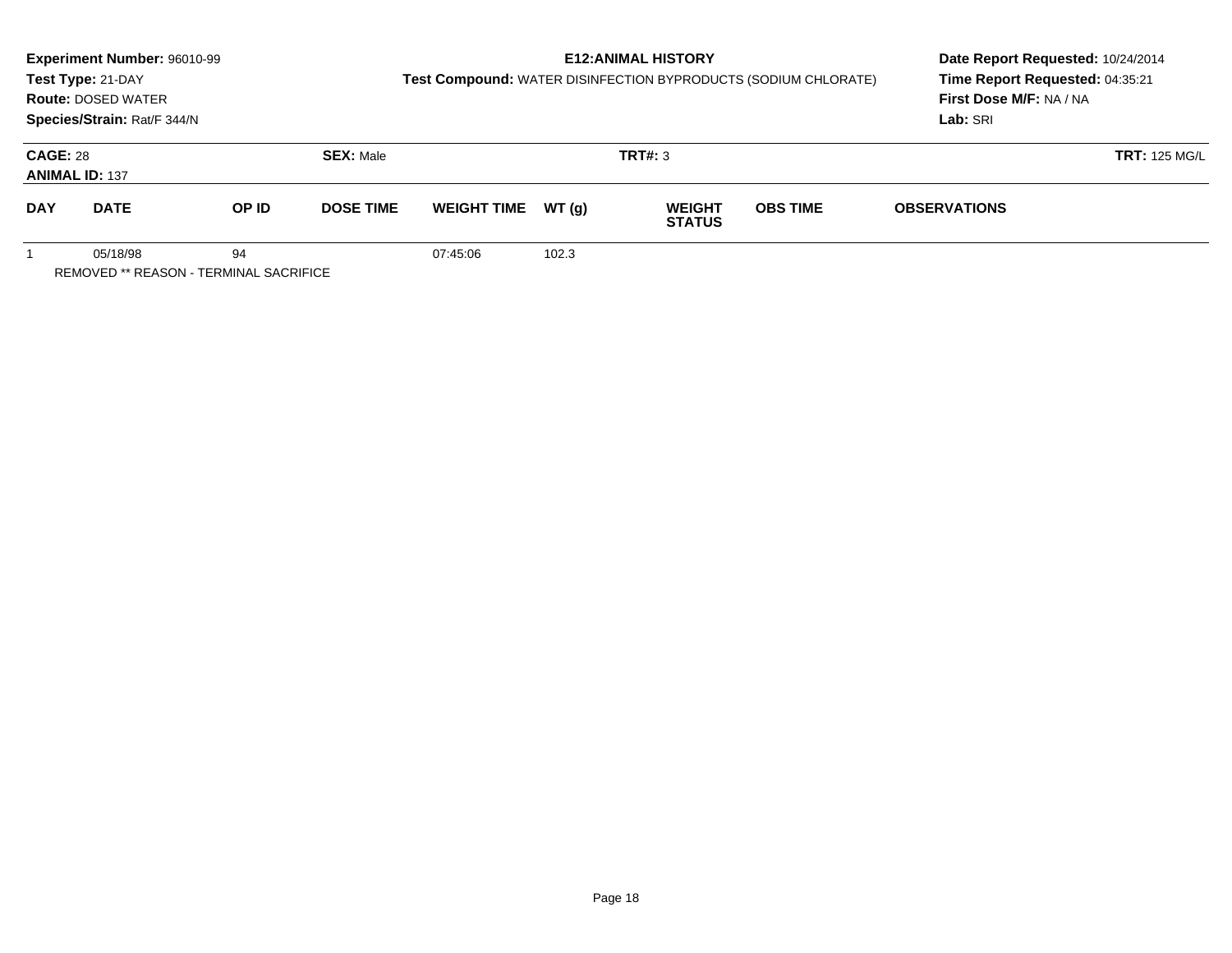|                                                          | Experiment Number: 96010-99<br>Test Type: 21-DAY<br><b>Route: DOSED WATER</b><br>Species/Strain: Rat/F 344/N |       |                  | Test Compound: WATER DISINFECTION BYPRODUCTS (SODIUM CHLORATE) | <b>E12: ANIMAL HISTORY</b> | Date Report Requested: 10/24/2014<br>Time Report Requested: 04:35:21<br>First Dose M/F: NA / NA<br>Lab: SRI |                 |                     |                      |
|----------------------------------------------------------|--------------------------------------------------------------------------------------------------------------|-------|------------------|----------------------------------------------------------------|----------------------------|-------------------------------------------------------------------------------------------------------------|-----------------|---------------------|----------------------|
| <b>CAGE: 28</b>                                          | <b>ANIMAL ID: 138</b>                                                                                        |       | <b>SEX: Male</b> |                                                                |                            | <b>TRT#: 3</b>                                                                                              |                 |                     | <b>TRT: 125 MG/L</b> |
| <b>DAY</b>                                               | <b>DATE</b>                                                                                                  | OP ID | <b>DOSE TIME</b> | <b>WEIGHT TIME</b>                                             | WT (a)                     | <b>WEIGHT</b><br><b>STATUS</b>                                                                              | <b>OBS TIME</b> | <b>OBSERVATIONS</b> |                      |
| 05/18/98<br>94<br>REMOVED ** REASON - TERMINAL SACRIFICE |                                                                                                              |       |                  | 07:45:06                                                       | 74.8                       |                                                                                                             |                 |                     |                      |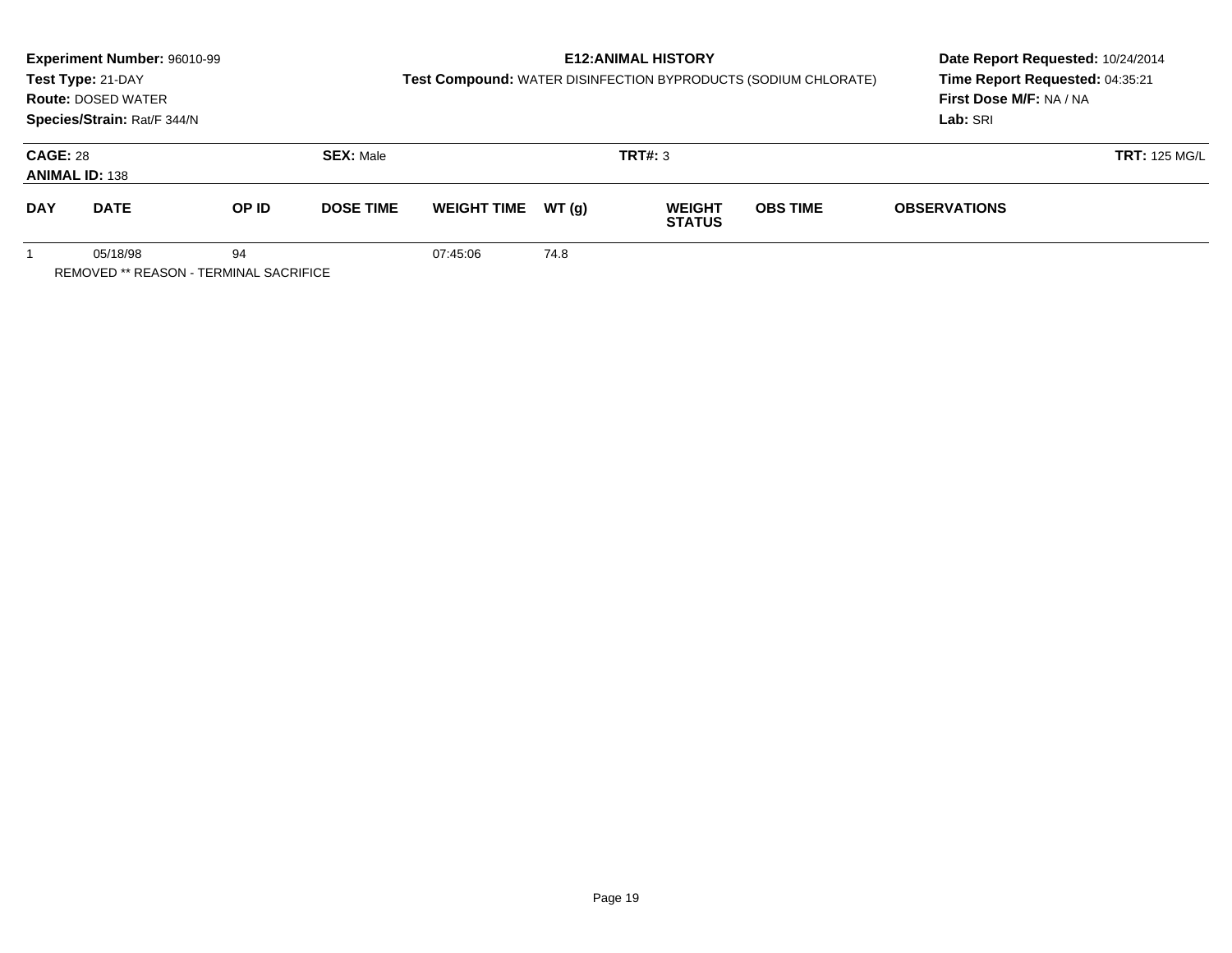|                                                          | Experiment Number: 96010-99<br>Test Type: 21-DAY<br><b>Route: DOSED WATER</b><br>Species/Strain: Rat/F 344/N |       |                  |                    |        | <b>E12: ANIMAL HISTORY</b><br>Test Compound: WATER DISINFECTION BYPRODUCTS (SODIUM CHLORATE) | Date Report Requested: 10/24/2014<br>Time Report Requested: 04:35:21<br>First Dose M/F: NA / NA<br>Lab: SRI |                     |                      |
|----------------------------------------------------------|--------------------------------------------------------------------------------------------------------------|-------|------------------|--------------------|--------|----------------------------------------------------------------------------------------------|-------------------------------------------------------------------------------------------------------------|---------------------|----------------------|
| <b>CAGE: 28</b>                                          | <b>ANIMAL ID: 139</b>                                                                                        |       | <b>SEX: Male</b> |                    |        | <b>TRT#: 3</b>                                                                               |                                                                                                             |                     | <b>TRT: 125 MG/L</b> |
| <b>DAY</b>                                               | <b>DATE</b>                                                                                                  | OP ID | <b>DOSE TIME</b> | <b>WEIGHT TIME</b> | WT (a) | <b>WEIGHT</b><br><b>STATUS</b>                                                               | <b>OBS TIME</b>                                                                                             | <b>OBSERVATIONS</b> |                      |
| 05/18/98<br>94<br>REMOVED ** REASON - TERMINAL SACRIFICE |                                                                                                              |       |                  | 07:45:06           | 79.8   |                                                                                              |                                                                                                             |                     |                      |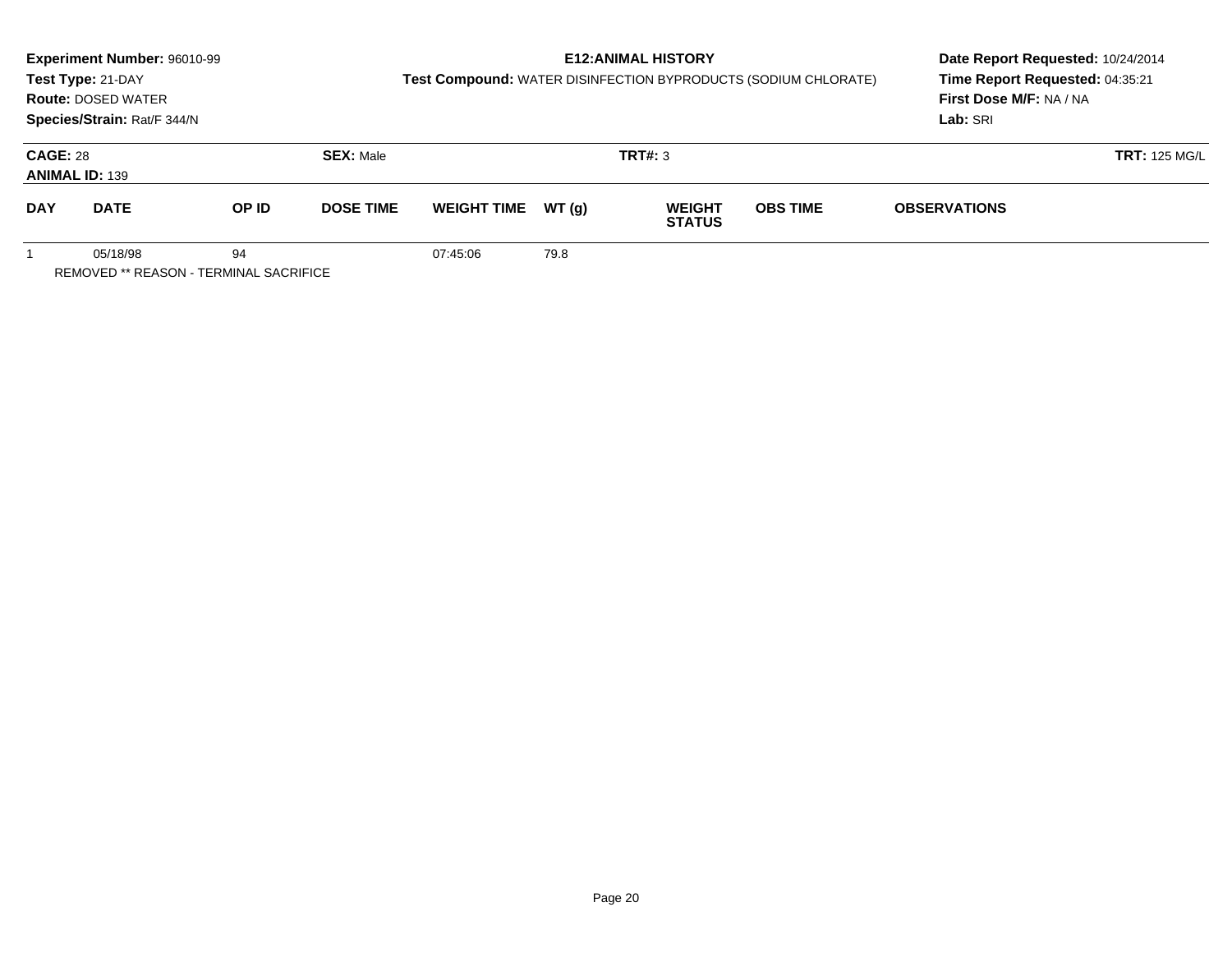|                                                          | Experiment Number: 96010-99<br>Test Type: 21-DAY<br><b>Route: DOSED WATER</b><br>Species/Strain: Rat/F 344/N |       |                  | Test Compound: WATER DISINFECTION BYPRODUCTS (SODIUM CHLORATE) | <b>E12: ANIMAL HISTORY</b> | Date Report Requested: 10/24/2014<br>Time Report Requested: 04:35:21<br>First Dose M/F: NA / NA<br>Lab: SRI |                 |                     |                      |
|----------------------------------------------------------|--------------------------------------------------------------------------------------------------------------|-------|------------------|----------------------------------------------------------------|----------------------------|-------------------------------------------------------------------------------------------------------------|-----------------|---------------------|----------------------|
| <b>CAGE: 28</b>                                          | <b>ANIMAL ID: 140</b>                                                                                        |       | <b>SEX: Male</b> |                                                                |                            | TRT#: 3                                                                                                     |                 |                     | <b>TRT: 125 MG/L</b> |
| <b>DAY</b>                                               | <b>DATE</b>                                                                                                  | OP ID | <b>DOSE TIME</b> | <b>WEIGHT TIME</b>                                             | WT(g)                      | <b>WEIGHT</b><br><b>STATUS</b>                                                                              | <b>OBS TIME</b> | <b>OBSERVATIONS</b> |                      |
| 94<br>05/18/98<br>REMOVED ** REASON - TERMINAL SACRIFICE |                                                                                                              |       |                  | 07:45:06                                                       | 75.5                       |                                                                                                             |                 |                     |                      |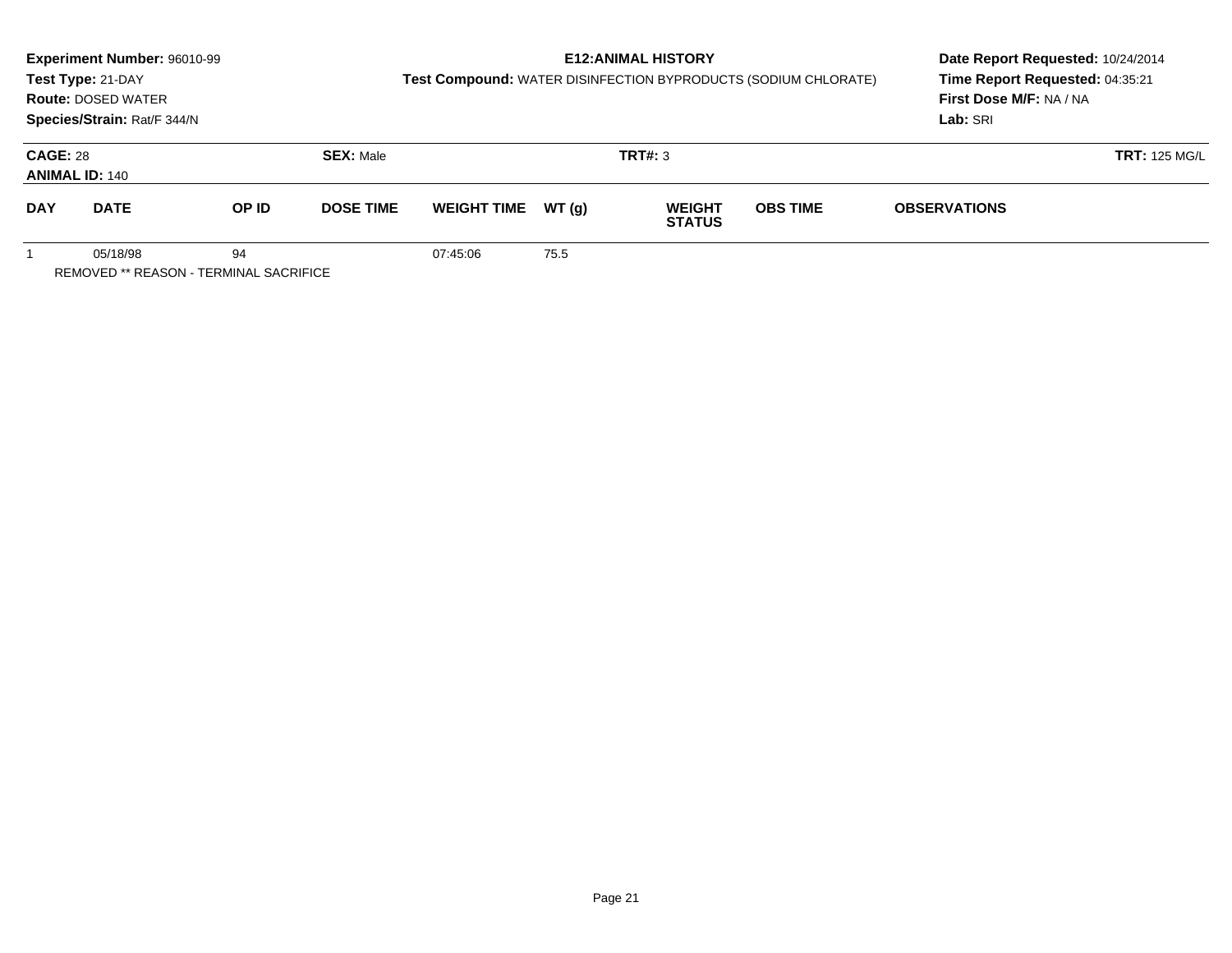|                                                          | Experiment Number: 96010-99<br>Test Type: 21-DAY<br><b>Route: DOSED WATER</b><br>Species/Strain: Rat/F 344/N |       |                  | Test Compound: WATER DISINFECTION BYPRODUCTS (SODIUM CHLORATE) | <b>E12: ANIMAL HISTORY</b> | Date Report Requested: 10/24/2014<br>Time Report Requested: 04:35:21<br>First Dose M/F: NA / NA<br>Lab: SRI |                 |                     |                      |
|----------------------------------------------------------|--------------------------------------------------------------------------------------------------------------|-------|------------------|----------------------------------------------------------------|----------------------------|-------------------------------------------------------------------------------------------------------------|-----------------|---------------------|----------------------|
| <b>CAGE: 29</b>                                          | <b>ANIMAL ID: 141</b>                                                                                        |       | <b>SEX: Male</b> |                                                                |                            | <b>TRT#: 5</b>                                                                                              |                 |                     | <b>TRT: 250 MG/L</b> |
| <b>DAY</b>                                               | <b>DATE</b>                                                                                                  | OP ID | <b>DOSE TIME</b> | <b>WEIGHT TIME</b>                                             | WT(g)                      | <b>WEIGHT</b><br><b>STATUS</b>                                                                              | <b>OBS TIME</b> | <b>OBSERVATIONS</b> |                      |
| 94<br>05/18/98<br>REMOVED ** REASON - TERMINAL SACRIFICE |                                                                                                              |       |                  | 07:45:08                                                       | 97.9                       |                                                                                                             |                 |                     |                      |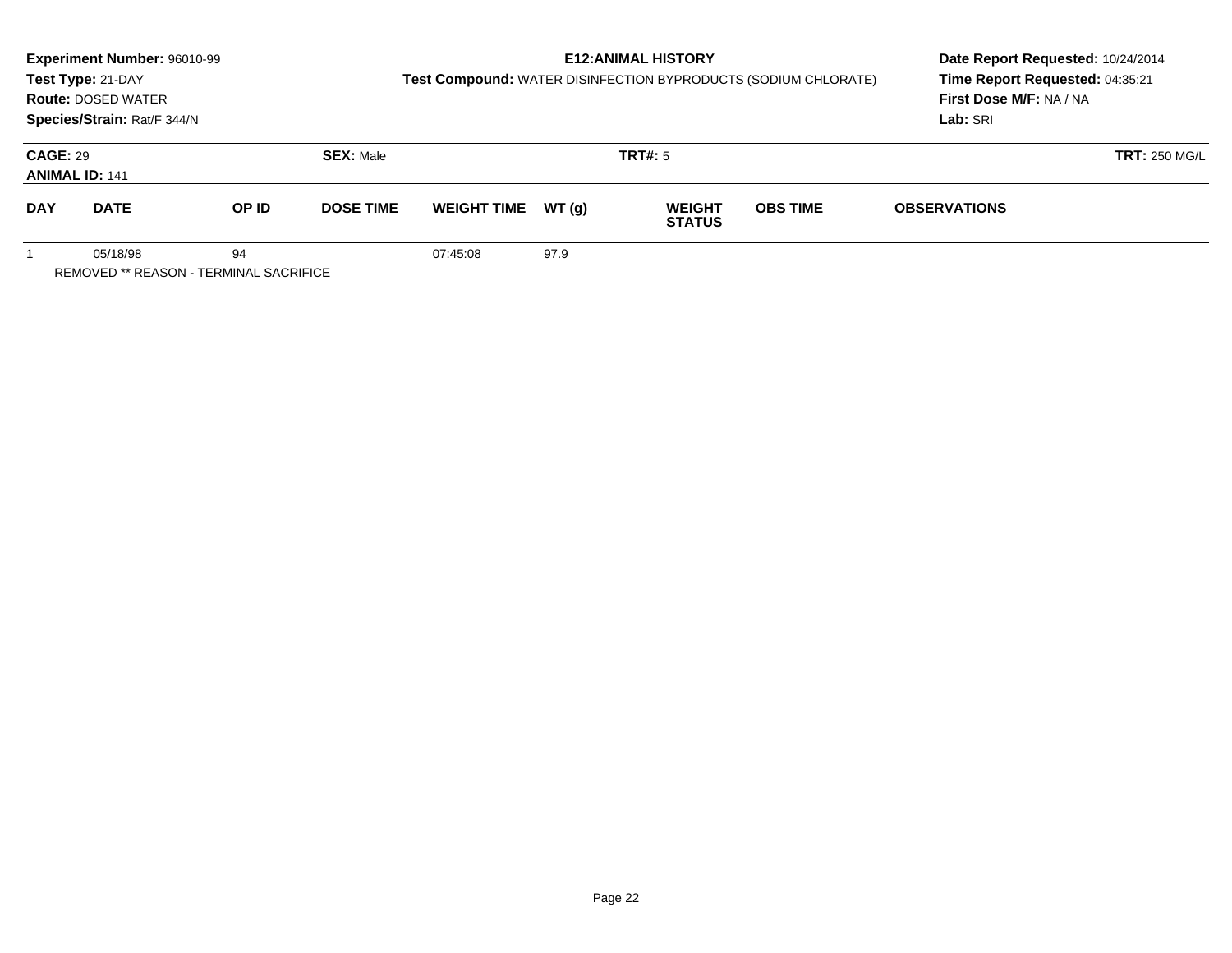|                                                          | Experiment Number: 96010-99<br>Test Type: 21-DAY<br><b>Route: DOSED WATER</b><br>Species/Strain: Rat/F 344/N |       |                  | Test Compound: WATER DISINFECTION BYPRODUCTS (SODIUM CHLORATE) |        | <b>E12: ANIMAL HISTORY</b>     | Date Report Requested: 10/24/2014<br>Time Report Requested: 04:35:21<br>First Dose M/F: NA / NA<br>Lab: SRI |                      |  |
|----------------------------------------------------------|--------------------------------------------------------------------------------------------------------------|-------|------------------|----------------------------------------------------------------|--------|--------------------------------|-------------------------------------------------------------------------------------------------------------|----------------------|--|
| <b>CAGE: 29</b>                                          | <b>ANIMAL ID: 142</b>                                                                                        |       | <b>SEX: Male</b> |                                                                |        | <b>TRT#: 5</b>                 |                                                                                                             | <b>TRT: 250 MG/L</b> |  |
| <b>DAY</b>                                               | <b>DATE</b>                                                                                                  | OP ID | <b>DOSE TIME</b> | <b>WEIGHT TIME</b>                                             | WT (a) | <b>WEIGHT</b><br><b>STATUS</b> | <b>OBS TIME</b>                                                                                             | <b>OBSERVATIONS</b>  |  |
| 05/18/98<br>94<br>REMOVED ** REASON - TERMINAL SACRIFICE |                                                                                                              |       |                  | 07:45:08                                                       | 69.3   |                                |                                                                                                             |                      |  |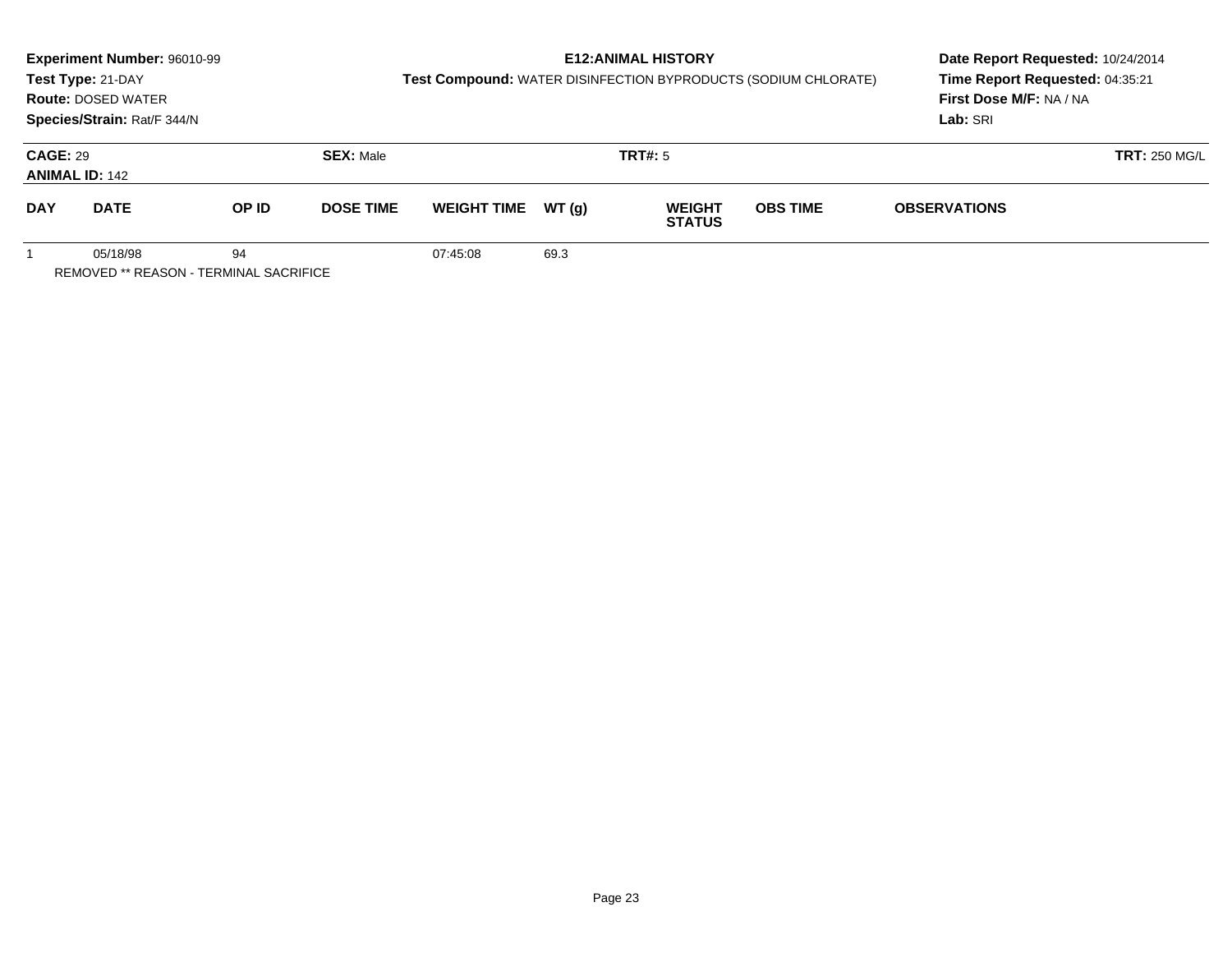|                                                          | <b>Experiment Number: 96010-99</b><br>Test Type: 21-DAY<br><b>Route: DOSED WATER</b><br>Species/Strain: Rat/F 344/N |       |                  | Test Compound: WATER DISINFECTION BYPRODUCTS (SODIUM CHLORATE) | <b>E12: ANIMAL HISTORY</b> | Date Report Requested: 10/24/2014<br>Time Report Requested: 04:35:21<br>First Dose M/F: NA / NA<br>Lab: SRI |                 |                     |                      |
|----------------------------------------------------------|---------------------------------------------------------------------------------------------------------------------|-------|------------------|----------------------------------------------------------------|----------------------------|-------------------------------------------------------------------------------------------------------------|-----------------|---------------------|----------------------|
| <b>CAGE: 29</b><br><b>ANIMAL ID: 143</b>                 |                                                                                                                     |       | <b>SEX: Male</b> |                                                                |                            | TRT#: 5                                                                                                     |                 |                     | <b>TRT: 250 MG/L</b> |
| <b>DAY</b>                                               | <b>DATE</b>                                                                                                         | OP ID | <b>DOSE TIME</b> | <b>WEIGHT TIME</b>                                             | WT (a)                     | <b>WEIGHT</b><br><b>STATUS</b>                                                                              | <b>OBS TIME</b> | <b>OBSERVATIONS</b> |                      |
| 94<br>05/18/98<br>REMOVED ** REASON - TERMINAL SACRIFICE |                                                                                                                     |       |                  | 07:45:08                                                       | 92.1                       |                                                                                                             |                 |                     |                      |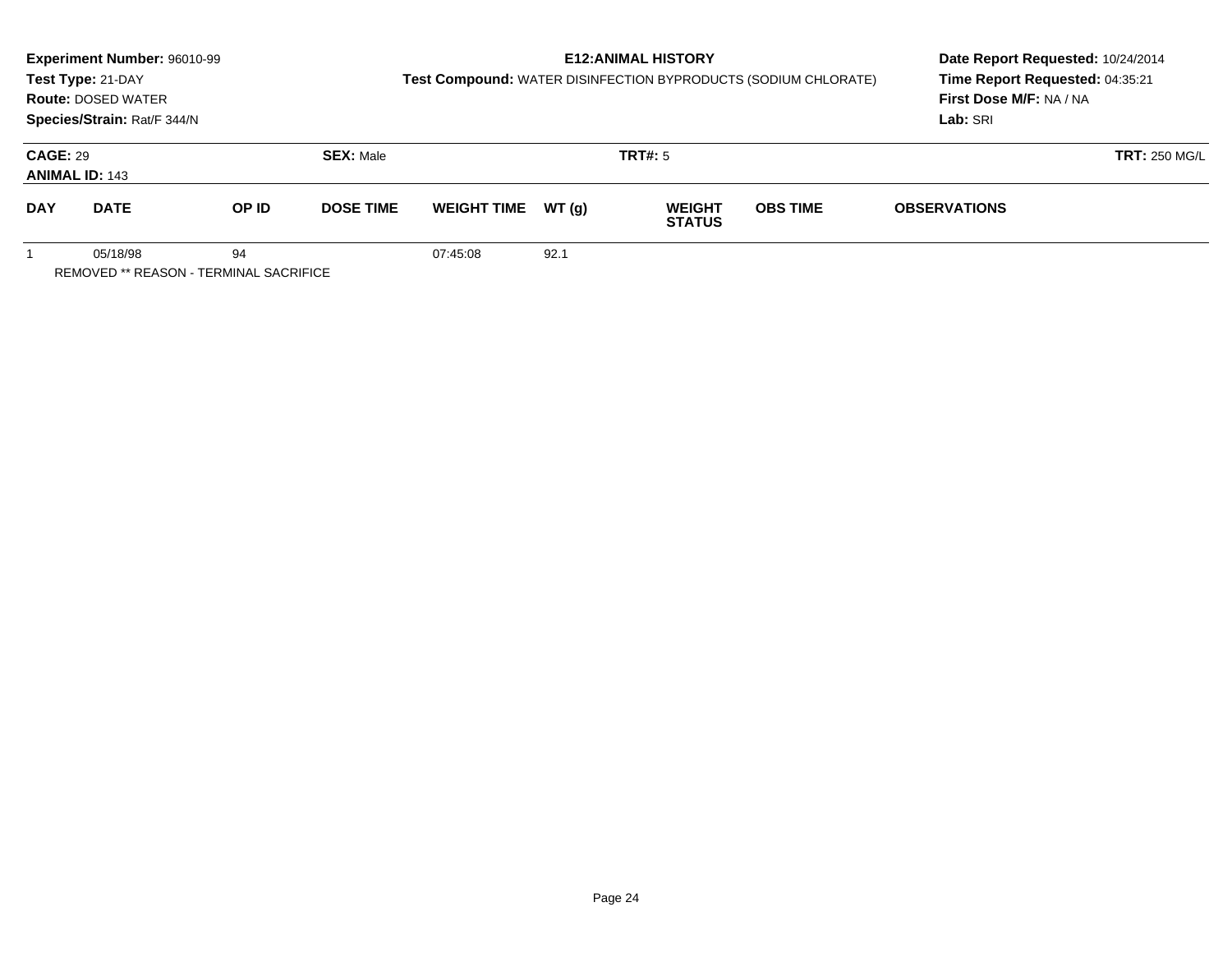|                                          | Experiment Number: 96010-99<br>Test Type: 21-DAY<br><b>Route: DOSED WATER</b><br>Species/Strain: Rat/F 344/N |       |                  | Test Compound: WATER DISINFECTION BYPRODUCTS (SODIUM CHLORATE) | <b>E12: ANIMAL HISTORY</b> | Date Report Requested: 10/24/2014<br>Time Report Requested: 04:35:21<br>First Dose M/F: NA / NA<br>Lab: SRI |                 |                      |  |
|------------------------------------------|--------------------------------------------------------------------------------------------------------------|-------|------------------|----------------------------------------------------------------|----------------------------|-------------------------------------------------------------------------------------------------------------|-----------------|----------------------|--|
| <b>CAGE: 29</b><br><b>ANIMAL ID: 144</b> |                                                                                                              |       | <b>SEX: Male</b> |                                                                |                            | <b>TRT#: 5</b>                                                                                              |                 | <b>TRT: 250 MG/L</b> |  |
| <b>DAY</b>                               | <b>DATE</b>                                                                                                  | OP ID | <b>DOSE TIME</b> | <b>WEIGHT TIME</b>                                             | WT (a)                     | <b>WEIGHT</b><br><b>STATUS</b>                                                                              | <b>OBS TIME</b> | <b>OBSERVATIONS</b>  |  |
|                                          | 05/18/98<br>REMOVED ** REASON - TERMINAL SACRIFICE                                                           | 94    |                  | 07:45:08                                                       | 78.6                       |                                                                                                             |                 |                      |  |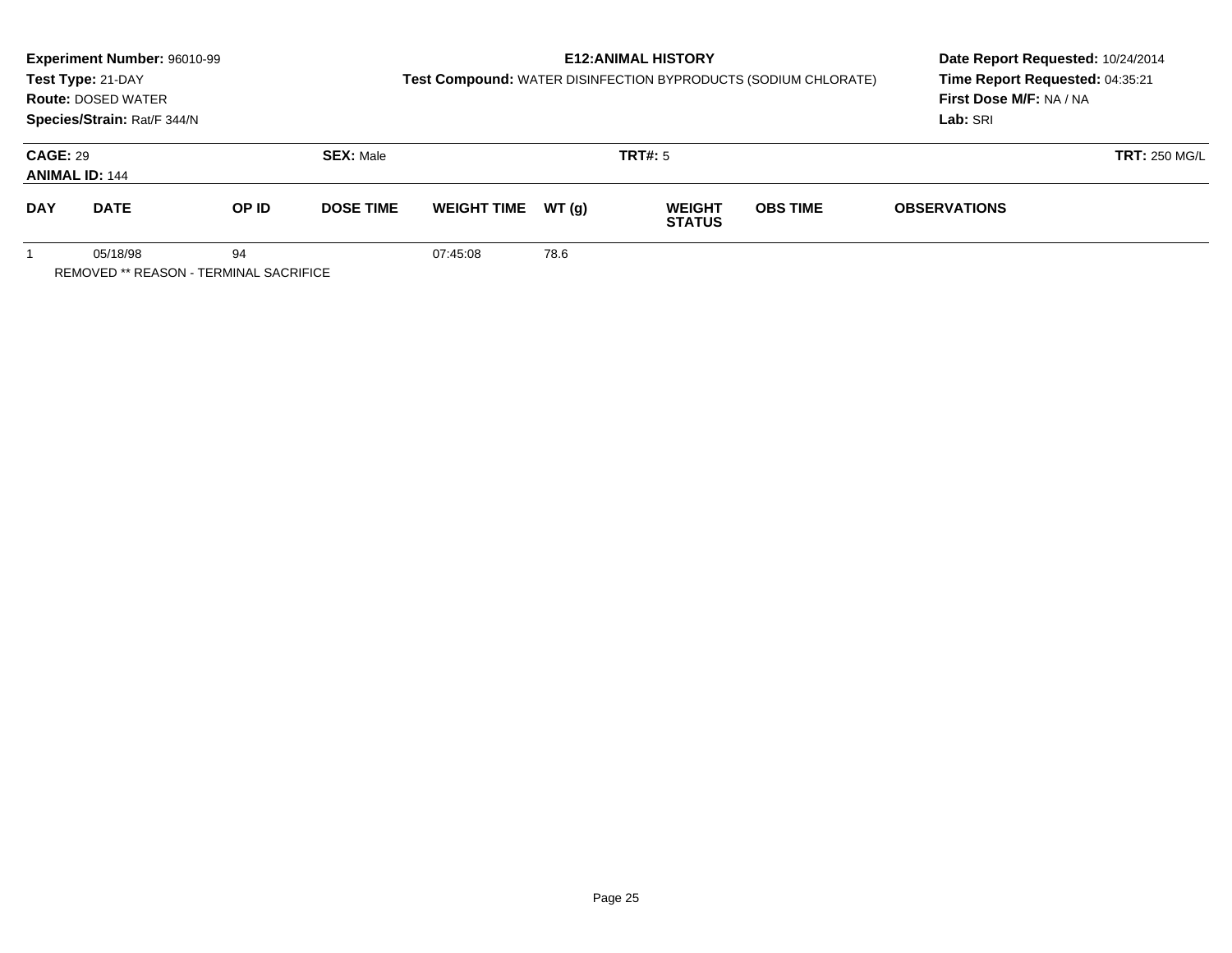|                                                          | Experiment Number: 96010-99<br>Test Type: 21-DAY<br><b>Route: DOSED WATER</b><br>Species/Strain: Rat/F 344/N |       |                  | Test Compound: WATER DISINFECTION BYPRODUCTS (SODIUM CHLORATE) | <b>E12: ANIMAL HISTORY</b> | Date Report Requested: 10/24/2014<br>Time Report Requested: 04:35:21<br>First Dose M/F: NA / NA<br>Lab: SRI |                 |                      |  |
|----------------------------------------------------------|--------------------------------------------------------------------------------------------------------------|-------|------------------|----------------------------------------------------------------|----------------------------|-------------------------------------------------------------------------------------------------------------|-----------------|----------------------|--|
| <b>CAGE: 29</b><br><b>ANIMAL ID: 145</b>                 |                                                                                                              |       | <b>SEX: Male</b> |                                                                |                            | <b>TRT#: 5</b>                                                                                              |                 | <b>TRT: 250 MG/L</b> |  |
| <b>DAY</b>                                               | <b>DATE</b>                                                                                                  | OP ID | <b>DOSE TIME</b> | <b>WEIGHT TIME</b>                                             | WT (a)                     | <b>WEIGHT</b><br><b>STATUS</b>                                                                              | <b>OBS TIME</b> | <b>OBSERVATIONS</b>  |  |
| 05/18/98<br>94<br>REMOVED ** REASON - TERMINAL SACRIFICE |                                                                                                              |       |                  | 07:45:08                                                       | 73.4                       |                                                                                                             |                 |                      |  |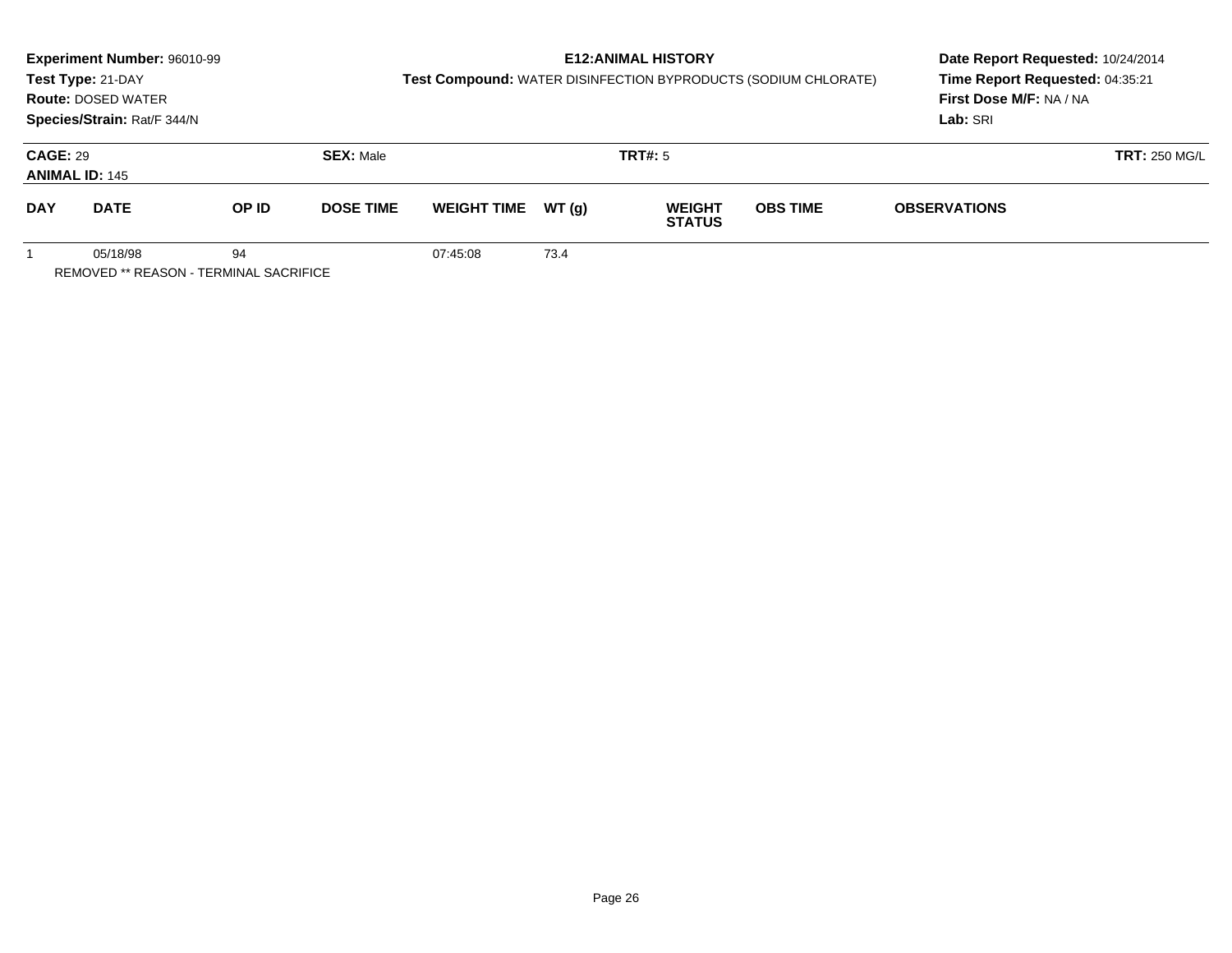|                                                          | Experiment Number: 96010-99<br>Test Type: 21-DAY<br><b>Route: DOSED WATER</b><br>Species/Strain: Rat/F 344/N |       |                  | Test Compound: WATER DISINFECTION BYPRODUCTS (SODIUM CHLORATE) | Date Report Requested: 10/24/2014<br>Time Report Requested: 04:35:21<br>First Dose M/F: NA / NA<br>Lab: SRI |                                |                 |                     |                      |
|----------------------------------------------------------|--------------------------------------------------------------------------------------------------------------|-------|------------------|----------------------------------------------------------------|-------------------------------------------------------------------------------------------------------------|--------------------------------|-----------------|---------------------|----------------------|
| <b>CAGE: 30</b><br><b>ANIMAL ID: 146</b>                 |                                                                                                              |       | <b>SEX: Male</b> |                                                                |                                                                                                             | <b>TRT#: 5</b>                 |                 |                     | <b>TRT: 250 MG/L</b> |
| <b>DAY</b>                                               | <b>DATE</b>                                                                                                  | OP ID | <b>DOSE TIME</b> | <b>WEIGHT TIME</b>                                             | WT(g)                                                                                                       | <b>WEIGHT</b><br><b>STATUS</b> | <b>OBS TIME</b> | <b>OBSERVATIONS</b> |                      |
| 94<br>05/18/98<br>REMOVED ** REASON - TERMINAL SACRIFICE |                                                                                                              |       |                  | 07:45:10                                                       | 77.1                                                                                                        |                                |                 |                     |                      |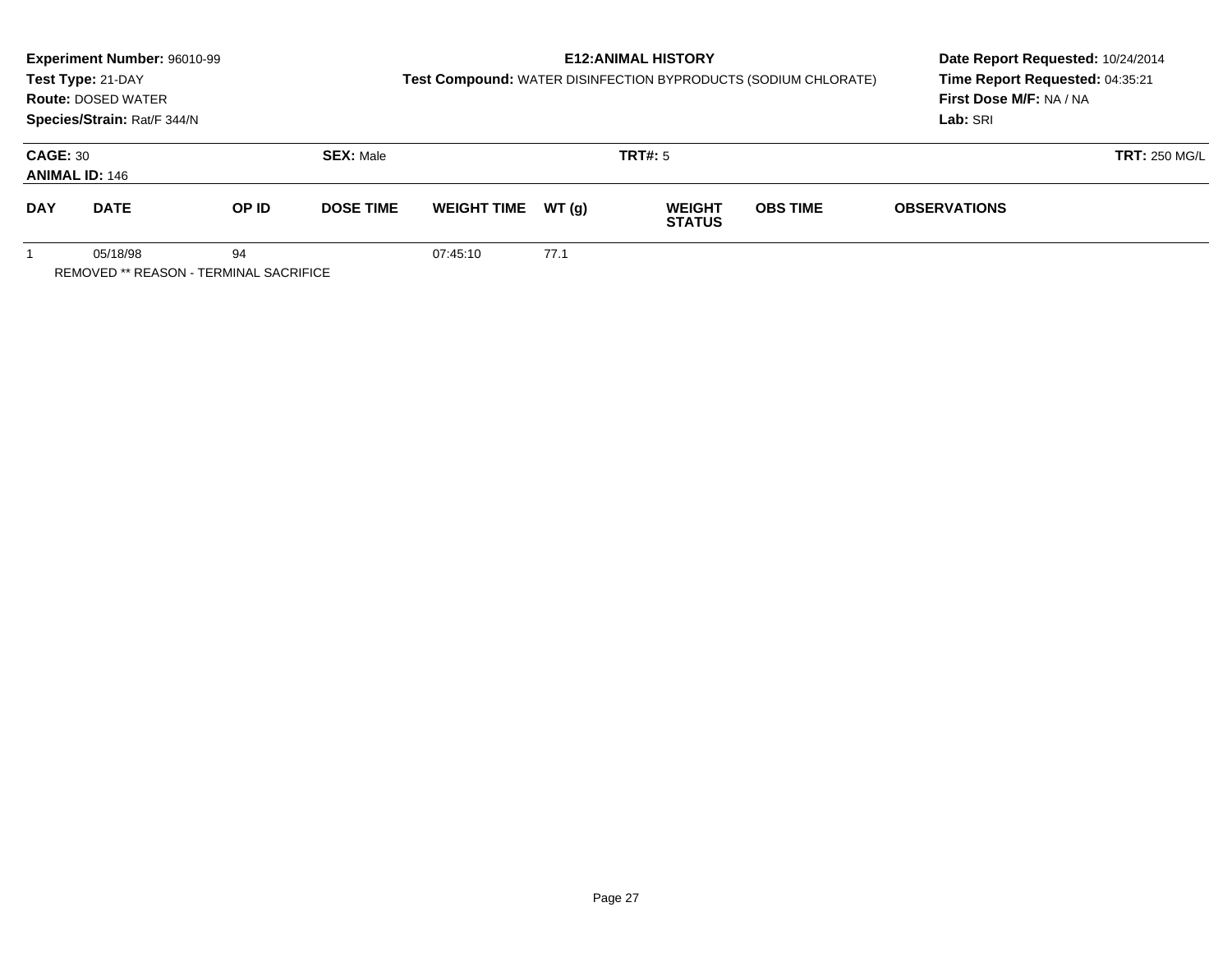|                                                                 | Experiment Number: 96010-99<br>Test Type: 21-DAY<br><b>Route: DOSED WATER</b><br>Species/Strain: Rat/F 344/N |       |                  | Test Compound: WATER DISINFECTION BYPRODUCTS (SODIUM CHLORATE) | <b>E12: ANIMAL HISTORY</b> | Date Report Requested: 10/24/2014<br>Time Report Requested: 04:35:21<br>First Dose M/F: NA / NA<br>Lab: SRI |                 |                      |  |
|-----------------------------------------------------------------|--------------------------------------------------------------------------------------------------------------|-------|------------------|----------------------------------------------------------------|----------------------------|-------------------------------------------------------------------------------------------------------------|-----------------|----------------------|--|
| <b>CAGE: 30</b><br><b>ANIMAL ID: 147</b>                        |                                                                                                              |       | <b>SEX: Male</b> |                                                                |                            | <b>TRT#:</b> 5                                                                                              |                 | <b>TRT: 250 MG/L</b> |  |
| <b>DAY</b>                                                      | <b>DATE</b>                                                                                                  | OP ID | <b>DOSE TIME</b> | <b>WEIGHT TIME</b>                                             | WT (q)                     | <b>WEIGHT</b><br><b>STATUS</b>                                                                              | <b>OBS TIME</b> | <b>OBSERVATIONS</b>  |  |
| 05/18/98<br>94<br><b>REMOVED ** REASON - TERMINAL SACRIFICE</b> |                                                                                                              |       |                  | 07:45:10                                                       | 80.3                       |                                                                                                             |                 |                      |  |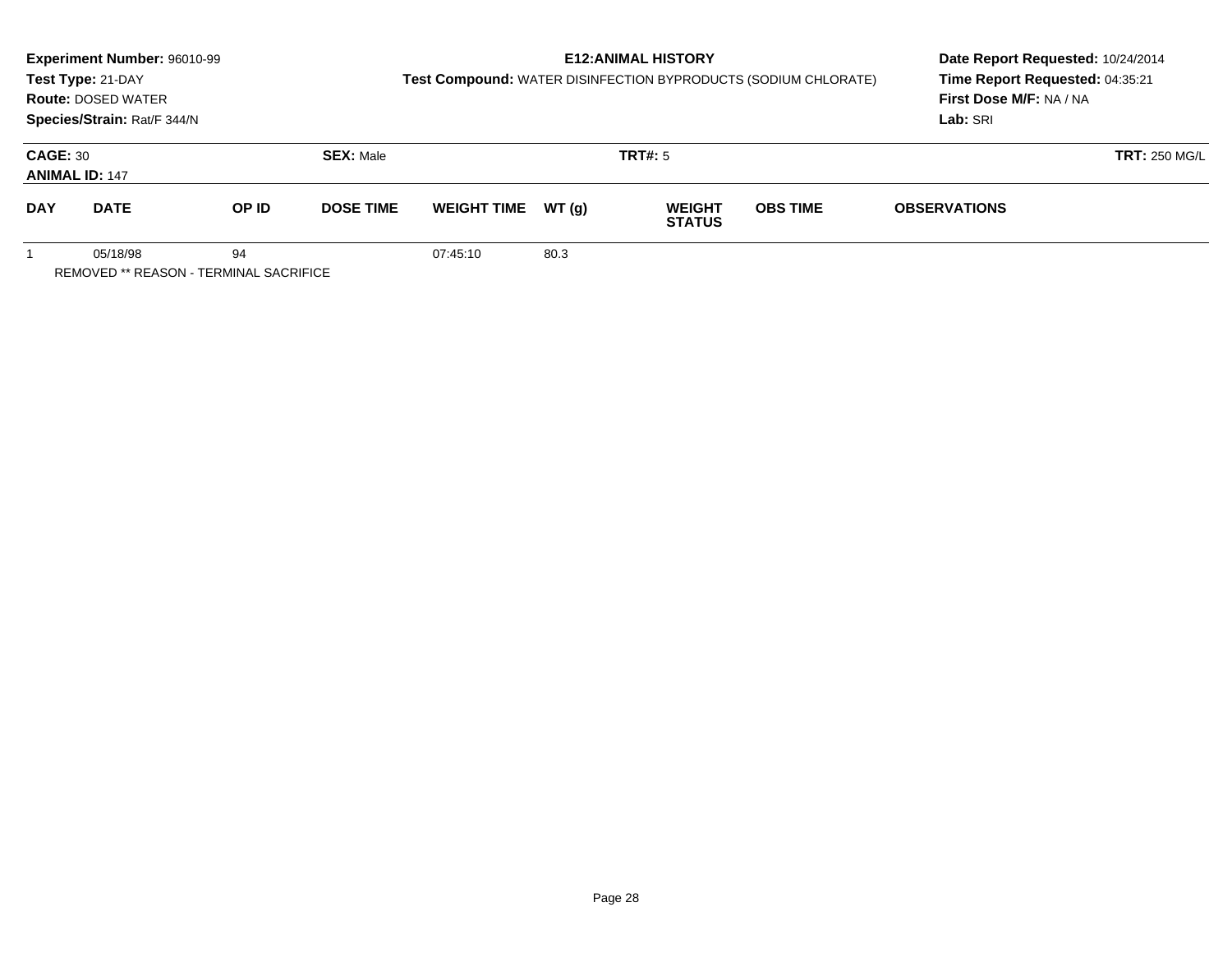|                                                                 | Experiment Number: 96010-99<br>Test Type: 21-DAY<br><b>Route: DOSED WATER</b><br>Species/Strain: Rat/F 344/N |       |                  | Test Compound: WATER DISINFECTION BYPRODUCTS (SODIUM CHLORATE) | <b>E12: ANIMAL HISTORY</b> | Date Report Requested: 10/24/2014<br>Time Report Requested: 04:35:21<br>First Dose M/F: NA / NA<br>Lab: SRI |                 |                      |  |
|-----------------------------------------------------------------|--------------------------------------------------------------------------------------------------------------|-------|------------------|----------------------------------------------------------------|----------------------------|-------------------------------------------------------------------------------------------------------------|-----------------|----------------------|--|
| <b>CAGE: 30</b>                                                 | <b>ANIMAL ID: 148</b>                                                                                        |       | <b>SEX: Male</b> |                                                                |                            | TRT#: 5                                                                                                     |                 | <b>TRT: 250 MG/L</b> |  |
| <b>DAY</b>                                                      | <b>DATE</b>                                                                                                  | OP ID | <b>DOSE TIME</b> | <b>WEIGHT TIME</b>                                             | WT (q)                     | <b>WEIGHT</b><br><b>STATUS</b>                                                                              | <b>OBS TIME</b> | <b>OBSERVATIONS</b>  |  |
| 94<br>05/18/98<br><b>REMOVED ** REASON - TERMINAL SACRIFICE</b> |                                                                                                              |       |                  | 07:45:10                                                       | 79.1                       |                                                                                                             |                 |                      |  |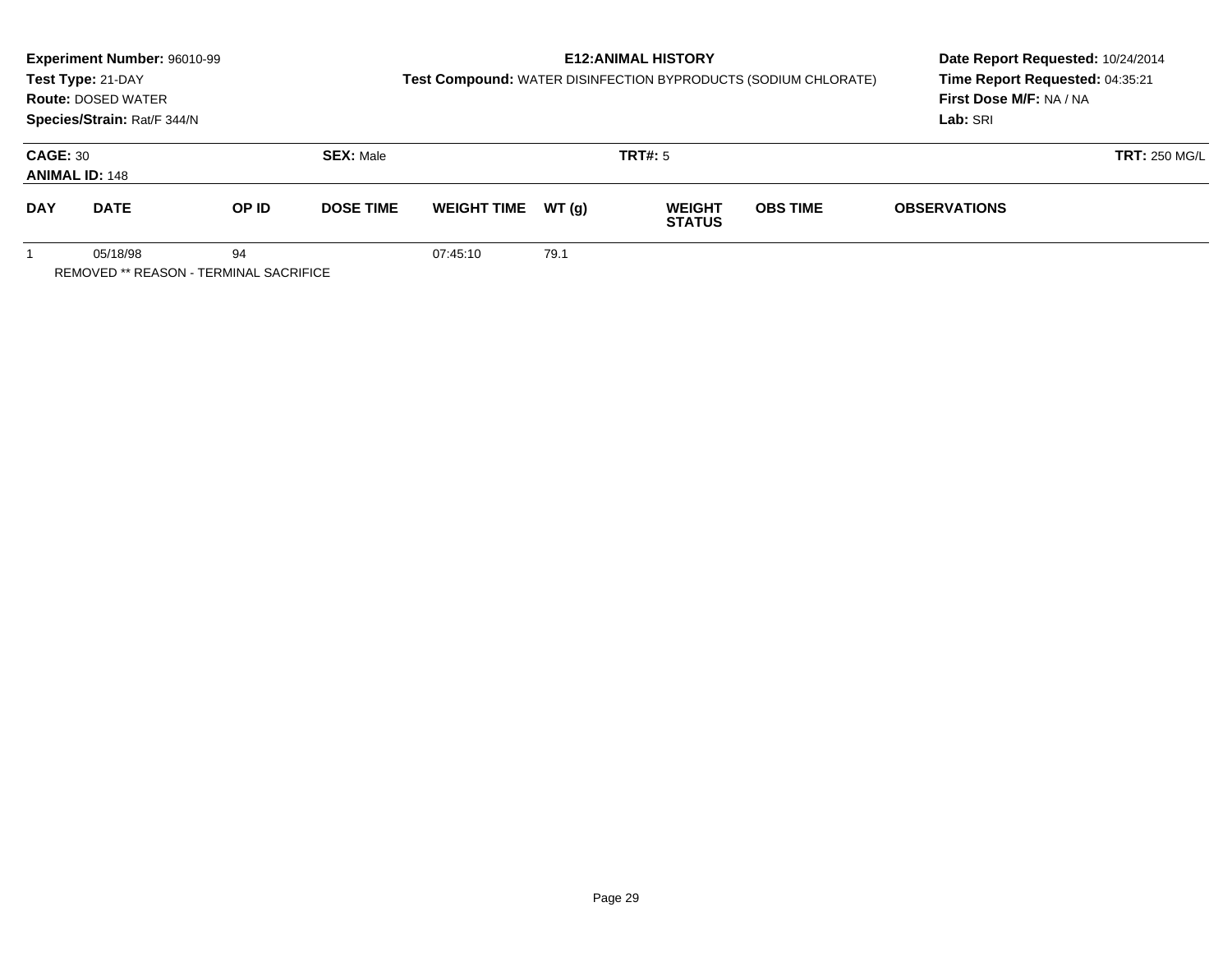|                                                                 | Experiment Number: 96010-99<br>Test Type: 21-DAY<br><b>Route: DOSED WATER</b><br>Species/Strain: Rat/F 344/N |       |                  | Test Compound: WATER DISINFECTION BYPRODUCTS (SODIUM CHLORATE) | Date Report Requested: 10/24/2014<br>Time Report Requested: 04:35:21<br>First Dose M/F: NA / NA<br>Lab: SRI |                                |                 |                      |  |
|-----------------------------------------------------------------|--------------------------------------------------------------------------------------------------------------|-------|------------------|----------------------------------------------------------------|-------------------------------------------------------------------------------------------------------------|--------------------------------|-----------------|----------------------|--|
| <b>CAGE: 30</b><br><b>ANIMAL ID: 149</b>                        |                                                                                                              |       | <b>SEX: Male</b> |                                                                |                                                                                                             | <b>TRT#:</b> 5                 |                 | <b>TRT: 250 MG/L</b> |  |
| <b>DAY</b>                                                      | <b>DATE</b>                                                                                                  | OP ID | <b>DOSE TIME</b> | <b>WEIGHT TIME</b>                                             | WT (q)                                                                                                      | <b>WEIGHT</b><br><b>STATUS</b> | <b>OBS TIME</b> | <b>OBSERVATIONS</b>  |  |
| 05/18/98<br>94<br><b>REMOVED ** REASON - TERMINAL SACRIFICE</b> |                                                                                                              |       |                  | 07:45:10                                                       | 97.6                                                                                                        |                                |                 |                      |  |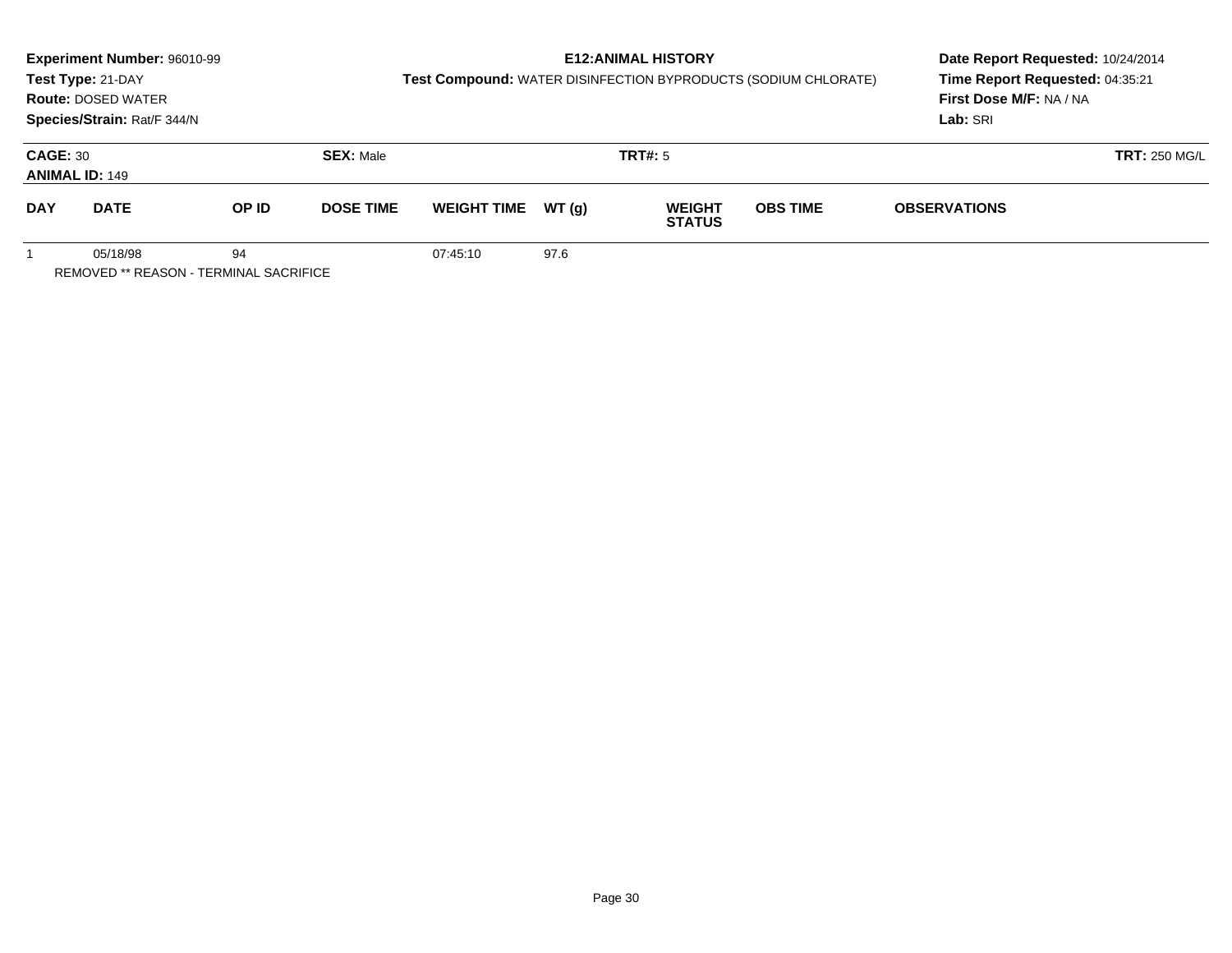|                                               | Experiment Number: 96010-99 |       |                  |                    | Date Report Requested: 10/24/2014 |                                |                                                                |                                 |  |
|-----------------------------------------------|-----------------------------|-------|------------------|--------------------|-----------------------------------|--------------------------------|----------------------------------------------------------------|---------------------------------|--|
|                                               | Test Type: 21-DAY           |       |                  |                    |                                   |                                | Test Compound: WATER DISINFECTION BYPRODUCTS (SODIUM CHLORATE) | Time Report Requested: 04:35:21 |  |
|                                               | <b>Route: DOSED WATER</b>   |       |                  |                    |                                   |                                |                                                                | First Dose M/F: NA / NA         |  |
|                                               | Species/Strain: Rat/F 344/N |       |                  |                    |                                   | Lab: SRI                       |                                                                |                                 |  |
| <b>CAGE: 30</b>                               |                             |       | <b>SEX: Male</b> |                    | <b>TRT: 250 MG/L</b>              |                                |                                                                |                                 |  |
|                                               | <b>ANIMAL ID: 150</b>       |       |                  |                    |                                   |                                |                                                                |                                 |  |
| <b>DAY</b>                                    | <b>DATE</b>                 | OP ID | <b>DOSE TIME</b> | <b>WEIGHT TIME</b> | WT (q)                            | <b>WEIGHT</b><br><b>STATUS</b> | <b>OBS TIME</b>                                                | <b>OBSERVATIONS</b>             |  |
|                                               | 94<br>05/18/98              |       |                  | 07:45:10           | 81.3                              |                                |                                                                |                                 |  |
| <b>REMOVED ** REASON - TERMINAL SACRIFICE</b> |                             |       |                  |                    |                                   |                                |                                                                |                                 |  |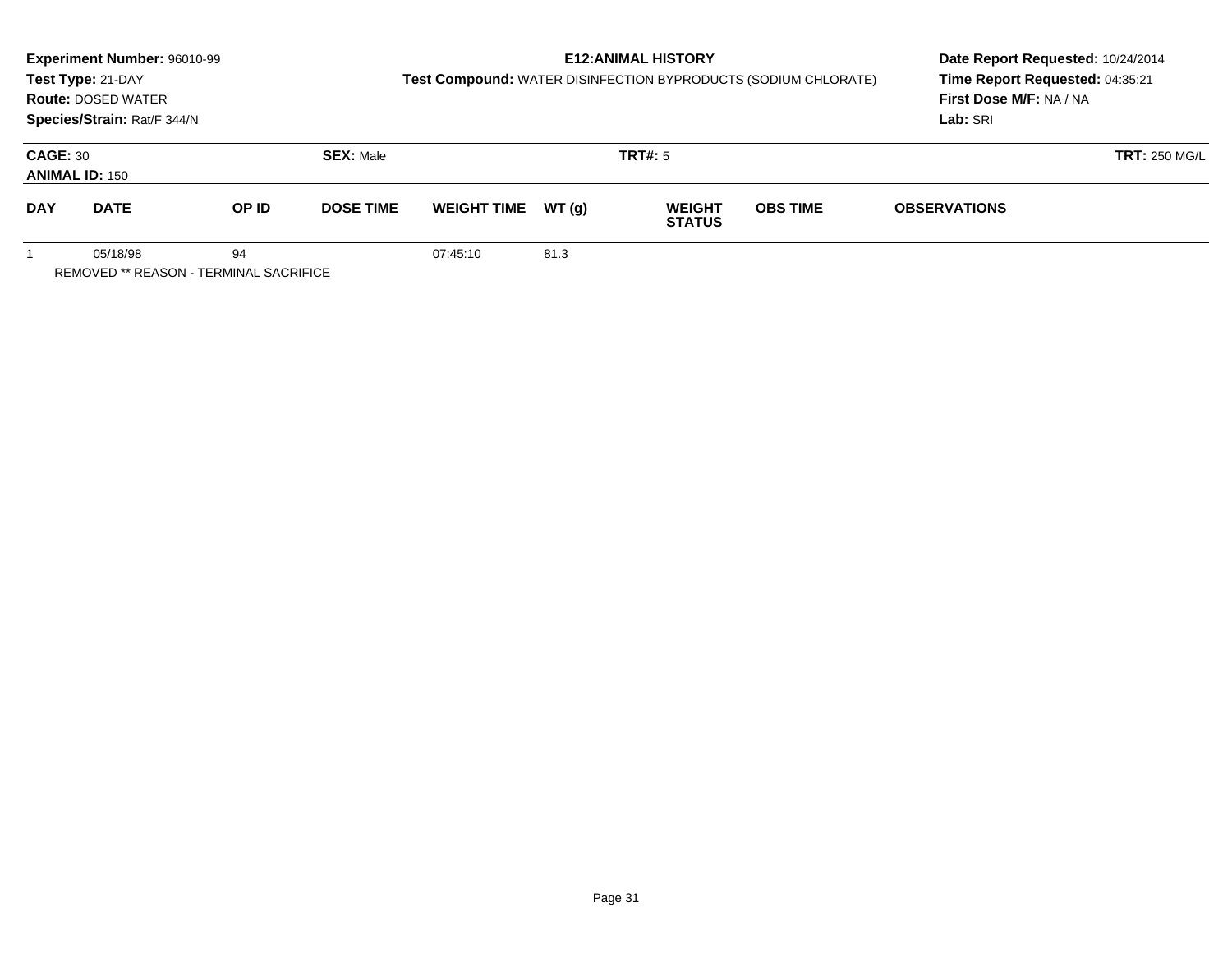|                                                                 | Experiment Number: 96010-99<br>Test Type: 21-DAY<br><b>Route: DOSED WATER</b><br>Species/Strain: Rat/F 344/N |       |                  | Test Compound: WATER DISINFECTION BYPRODUCTS (SODIUM CHLORATE) | <b>E12: ANIMAL HISTORY</b> | Date Report Requested: 10/24/2014<br>Time Report Requested: 04:35:21<br>First Dose M/F: NA / NA<br>Lab: SRI |                 |                      |  |
|-----------------------------------------------------------------|--------------------------------------------------------------------------------------------------------------|-------|------------------|----------------------------------------------------------------|----------------------------|-------------------------------------------------------------------------------------------------------------|-----------------|----------------------|--|
| <b>CAGE: 31</b>                                                 | <b>ANIMAL ID: 151</b>                                                                                        |       | <b>SEX: Male</b> |                                                                |                            | <b>TRT#:</b> 7                                                                                              |                 | <b>TRT: 500 MG/L</b> |  |
| <b>DAY</b>                                                      | <b>DATE</b>                                                                                                  | OP ID | <b>DOSE TIME</b> | <b>WEIGHT TIME</b>                                             | WT (a)                     | <b>WEIGHT</b><br><b>STATUS</b>                                                                              | <b>OBS TIME</b> | <b>OBSERVATIONS</b>  |  |
| 05/18/98<br>94<br><b>REMOVED ** REASON - TERMINAL SACRIFICE</b> |                                                                                                              |       |                  | 07:45:12                                                       | 98.3                       |                                                                                                             |                 |                      |  |

Page 32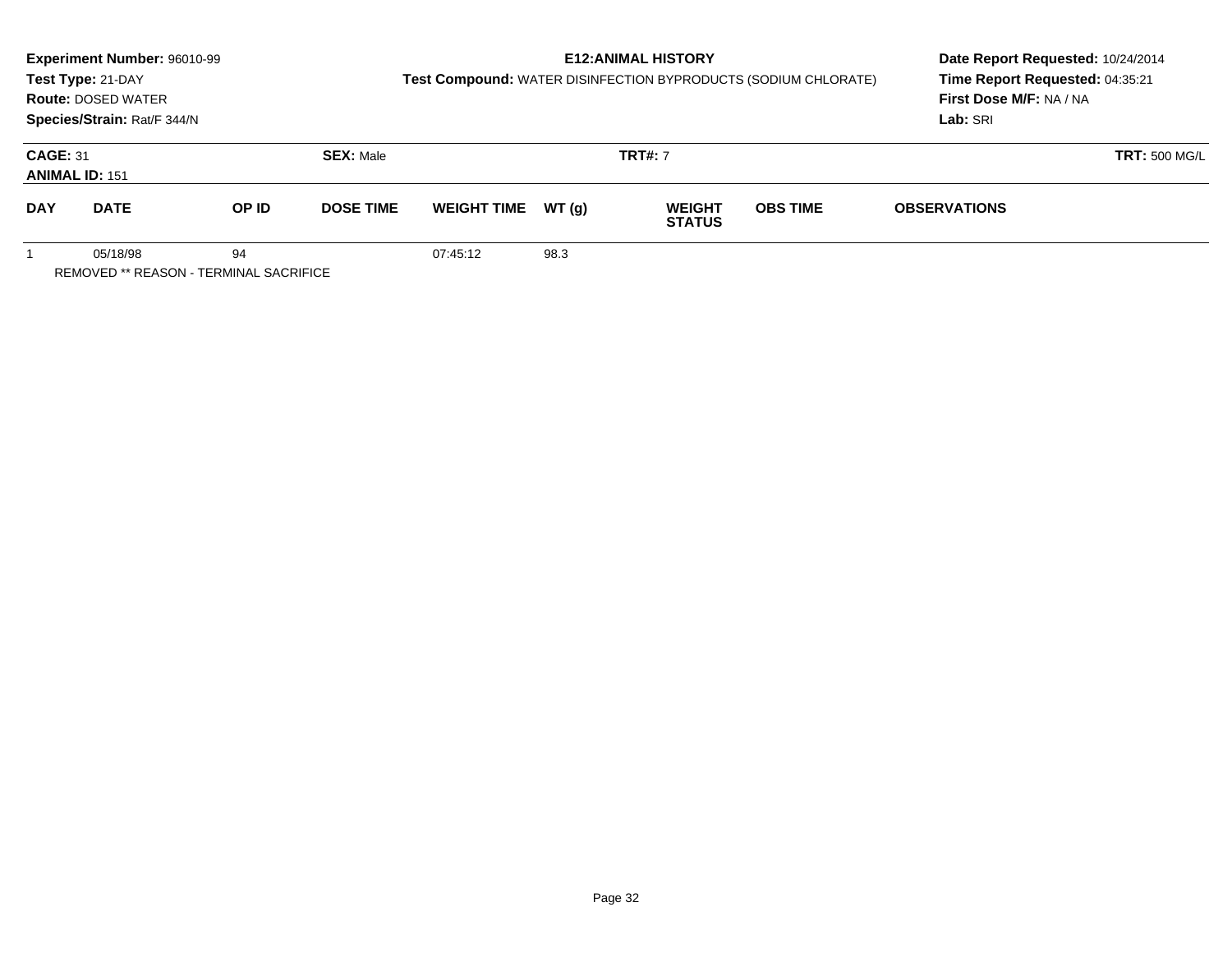|                                                                 | Experiment Number: 96010-99<br>Test Type: 21-DAY<br><b>Route: DOSED WATER</b><br>Species/Strain: Rat/F 344/N |       |                  | Test Compound: WATER DISINFECTION BYPRODUCTS (SODIUM CHLORATE) |        | <b>E12: ANIMAL HISTORY</b>     | Date Report Requested: 10/24/2014<br>Time Report Requested: 04:35:21<br>First Dose M/F: NA / NA<br>Lab: SRI |                      |  |
|-----------------------------------------------------------------|--------------------------------------------------------------------------------------------------------------|-------|------------------|----------------------------------------------------------------|--------|--------------------------------|-------------------------------------------------------------------------------------------------------------|----------------------|--|
| <b>CAGE: 31</b><br><b>ANIMAL ID: 152</b>                        |                                                                                                              |       | <b>SEX: Male</b> |                                                                |        | <b>TRT#:</b> 7                 |                                                                                                             | <b>TRT: 500 MG/L</b> |  |
| <b>DAY</b>                                                      | <b>DATE</b>                                                                                                  | OP ID | <b>DOSE TIME</b> | <b>WEIGHT TIME</b>                                             | WT (a) | <b>WEIGHT</b><br><b>STATUS</b> | <b>OBS TIME</b>                                                                                             | <b>OBSERVATIONS</b>  |  |
| 05/18/98<br>94<br><b>REMOVED ** REASON - TERMINAL SACRIFICE</b> |                                                                                                              |       |                  | 07:45:12                                                       | 96.4   |                                |                                                                                                             |                      |  |

Page 33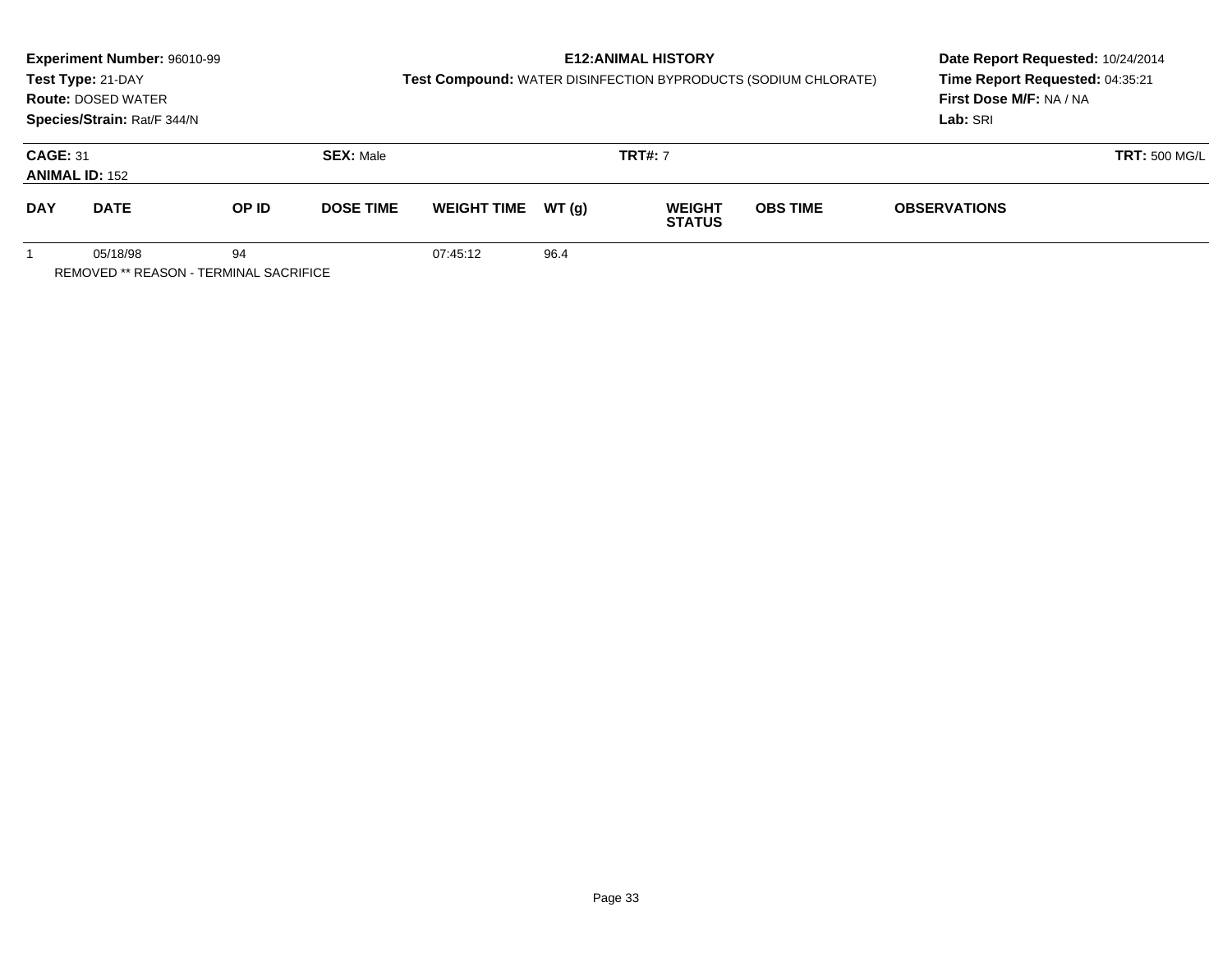|                                                                 | Experiment Number: 96010-99<br>Test Type: 21-DAY<br><b>Route: DOSED WATER</b><br>Species/Strain: Rat/F 344/N |       |                  | Test Compound: WATER DISINFECTION BYPRODUCTS (SODIUM CHLORATE) | <b>E12: ANIMAL HISTORY</b> | Date Report Requested: 10/24/2014<br>Time Report Requested: 04:35:21<br>First Dose M/F: NA / NA<br>Lab: SRI |                 |                     |                      |
|-----------------------------------------------------------------|--------------------------------------------------------------------------------------------------------------|-------|------------------|----------------------------------------------------------------|----------------------------|-------------------------------------------------------------------------------------------------------------|-----------------|---------------------|----------------------|
| <b>CAGE: 31</b>                                                 | <b>ANIMAL ID: 153</b>                                                                                        |       | <b>SEX: Male</b> |                                                                |                            | <b>TRT#:</b> 7                                                                                              |                 |                     | <b>TRT: 500 MG/L</b> |
| <b>DAY</b>                                                      | <b>DATE</b>                                                                                                  | OP ID | <b>DOSE TIME</b> | <b>WEIGHT TIME</b>                                             | WT (a)                     | <b>WEIGHT</b><br><b>STATUS</b>                                                                              | <b>OBS TIME</b> | <b>OBSERVATIONS</b> |                      |
| 94<br>05/18/98<br><b>DEMOVED ** DEMOON!</b> TEDMINIAL OMODIFIOE |                                                                                                              |       |                  | 07:45:12                                                       | 84.8                       |                                                                                                             |                 |                     |                      |

REMOVED \*\* REASON - TERMINAL SACRIFICE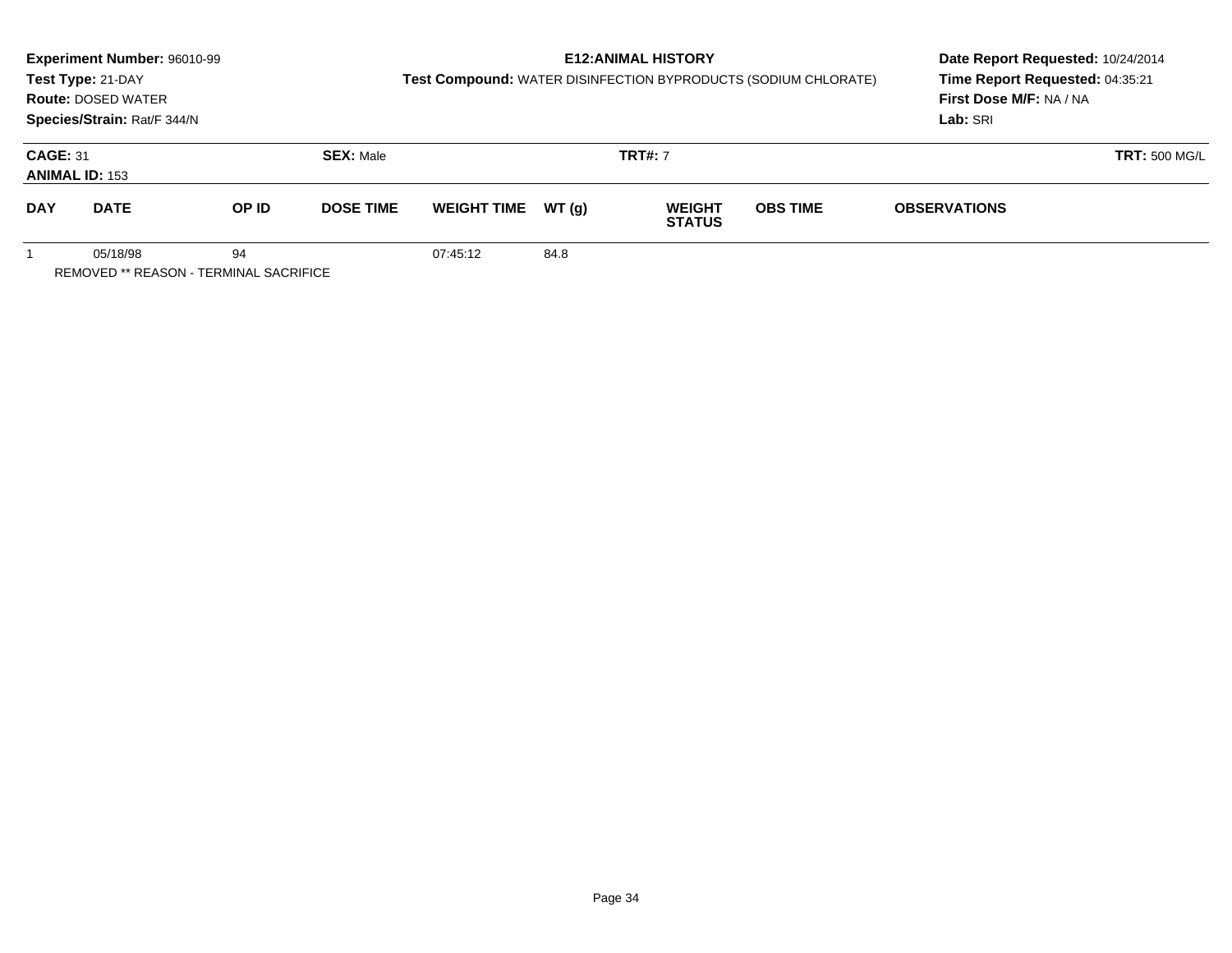|                                                                 | Experiment Number: 96010-99<br>Test Type: 21-DAY<br><b>Route: DOSED WATER</b><br>Species/Strain: Rat/F 344/N |       |                  | Test Compound: WATER DISINFECTION BYPRODUCTS (SODIUM CHLORATE) |        | <b>E12: ANIMAL HISTORY</b>     | Date Report Requested: 10/24/2014<br>Time Report Requested: 04:35:21<br>First Dose M/F: NA / NA<br>Lab: SRI |                      |  |
|-----------------------------------------------------------------|--------------------------------------------------------------------------------------------------------------|-------|------------------|----------------------------------------------------------------|--------|--------------------------------|-------------------------------------------------------------------------------------------------------------|----------------------|--|
| <b>CAGE: 31</b>                                                 | <b>ANIMAL ID: 154</b>                                                                                        |       | <b>SEX: Male</b> |                                                                |        | <b>TRT#:</b> 7                 |                                                                                                             | <b>TRT: 500 MG/L</b> |  |
| <b>DAY</b>                                                      | <b>DATE</b>                                                                                                  | OP ID | <b>DOSE TIME</b> | <b>WEIGHT TIME</b>                                             | WT (a) | <b>WEIGHT</b><br><b>STATUS</b> | <b>OBS TIME</b>                                                                                             | <b>OBSERVATIONS</b>  |  |
| 05/18/98<br>94<br><b>REMOVED ** REASON - TERMINAL SACRIFICE</b> |                                                                                                              |       |                  | 07:45:12                                                       | 72.0   |                                |                                                                                                             |                      |  |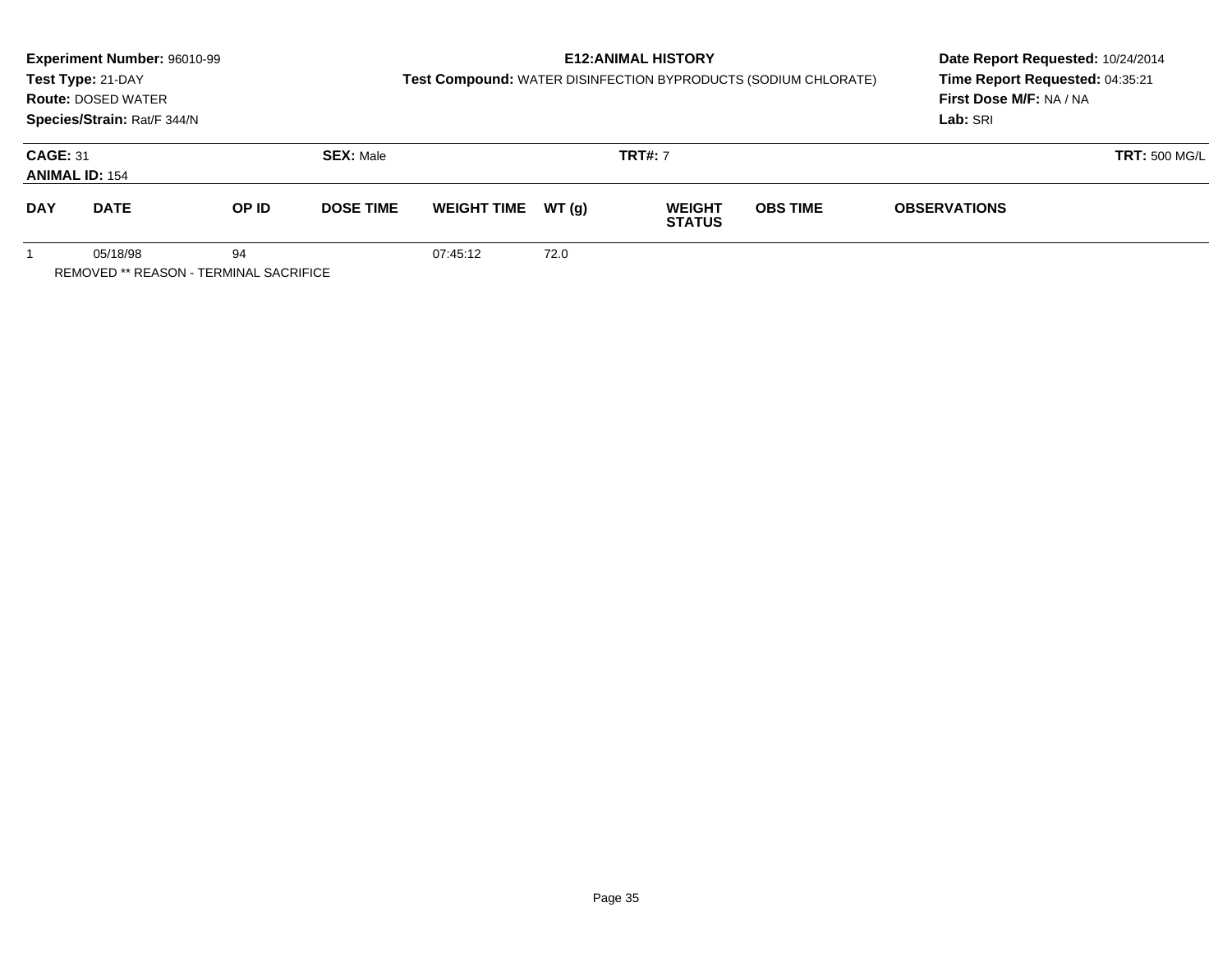| <b>Experiment Number: 96010-99</b><br>Test Type: 21-DAY<br><b>Route: DOSED WATER</b><br>Species/Strain: Rat/F 344/N |                                                    |       | <b>E12: ANIMAL HISTORY</b><br>Test Compound: WATER DISINFECTION BYPRODUCTS (SODIUM CHLORATE) |                    |        |                                |                 | Date Report Requested: 10/24/2014<br>Time Report Requested: 04:35:21<br>First Dose M/F: NA / NA<br>Lab: SRI |                      |
|---------------------------------------------------------------------------------------------------------------------|----------------------------------------------------|-------|----------------------------------------------------------------------------------------------|--------------------|--------|--------------------------------|-----------------|-------------------------------------------------------------------------------------------------------------|----------------------|
| <b>CAGE: 31</b><br><b>ANIMAL ID: 155</b>                                                                            |                                                    |       | <b>SEX: Male</b>                                                                             |                    |        | <b>TRT#: 7</b>                 |                 |                                                                                                             | <b>TRT: 500 MG/L</b> |
| <b>DAY</b>                                                                                                          | <b>DATE</b>                                        | OP ID | <b>DOSE TIME</b>                                                                             | <b>WEIGHT TIME</b> | WT (a) | <b>WEIGHT</b><br><b>STATUS</b> | <b>OBS TIME</b> | <b>OBSERVATIONS</b>                                                                                         |                      |
|                                                                                                                     | 05/18/98<br>REMOVED ** REASON - TERMINAL SACRIFICE | 94    |                                                                                              | 07:45:12           | 78.8   |                                |                 |                                                                                                             |                      |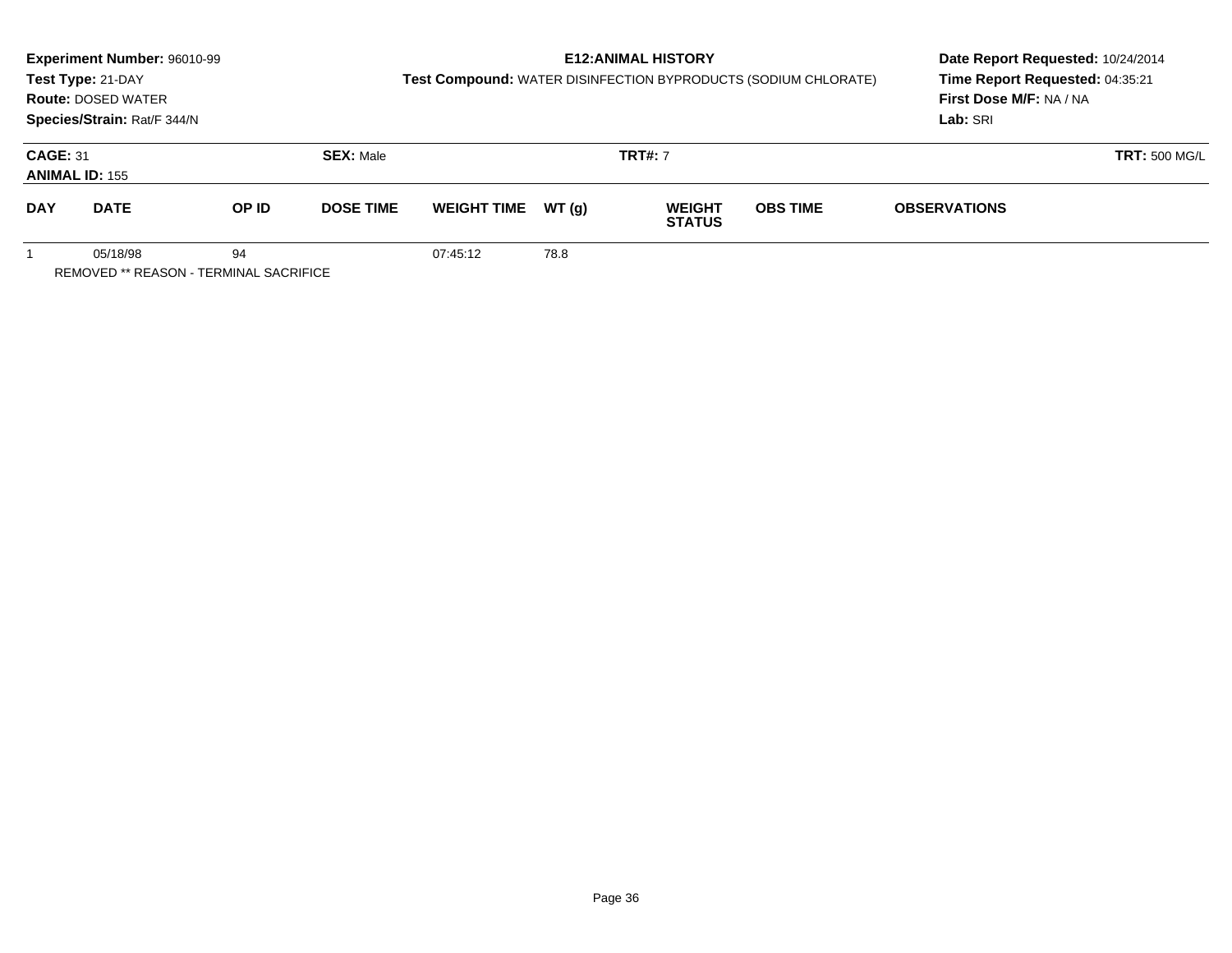|                                                          | <b>Experiment Number: 96010-99</b><br>Test Type: 21-DAY<br><b>Route: DOSED WATER</b><br>Species/Strain: Rat/F 344/N |       |                  | Test Compound: WATER DISINFECTION BYPRODUCTS (SODIUM CHLORATE) |        | <b>E12: ANIMAL HISTORY</b>     | Date Report Requested: 10/24/2014<br>Time Report Requested: 04:35:21<br>First Dose M/F: NA / NA<br>Lab: SRI |                     |                      |
|----------------------------------------------------------|---------------------------------------------------------------------------------------------------------------------|-------|------------------|----------------------------------------------------------------|--------|--------------------------------|-------------------------------------------------------------------------------------------------------------|---------------------|----------------------|
| <b>CAGE: 32</b><br><b>ANIMAL ID: 156</b>                 |                                                                                                                     |       | <b>SEX: Male</b> |                                                                |        | <b>TRT#: 7</b>                 |                                                                                                             |                     | <b>TRT: 500 MG/L</b> |
| <b>DAY</b>                                               | <b>DATE</b>                                                                                                         | OP ID | <b>DOSE TIME</b> | <b>WEIGHT TIME</b>                                             | WT (a) | <b>WEIGHT</b><br><b>STATUS</b> | <b>OBS TIME</b>                                                                                             | <b>OBSERVATIONS</b> |                      |
| 94<br>05/18/98<br>REMOVED ** REASON - TERMINAL SACRIFICE |                                                                                                                     |       |                  | 07:45:14                                                       | 71.2   |                                |                                                                                                             |                     |                      |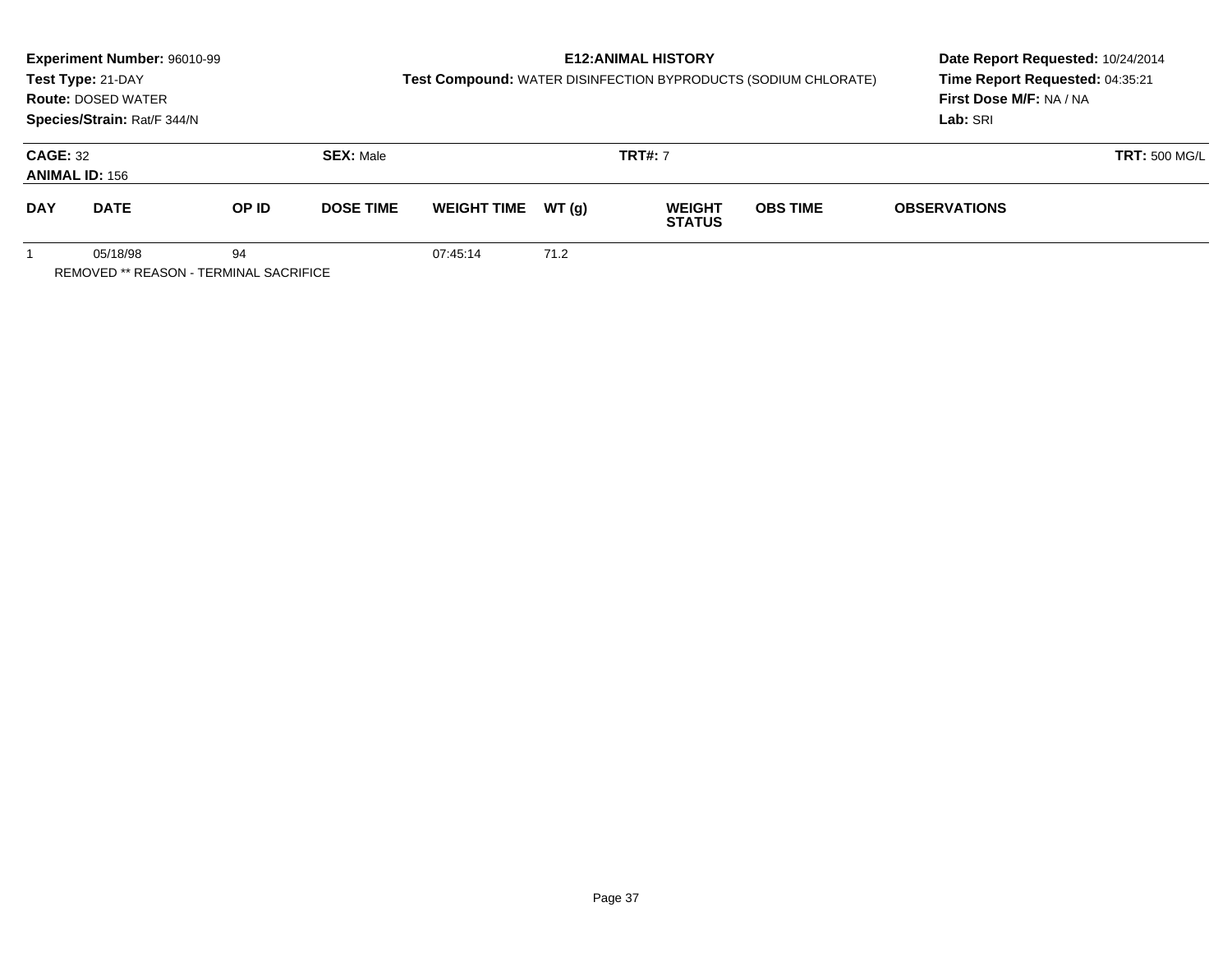|                                                                 | Experiment Number: 96010-99<br>Test Type: 21-DAY<br><b>Route: DOSED WATER</b><br>Species/Strain: Rat/F 344/N |       |                  |                    |        | <b>E12: ANIMAL HISTORY</b><br>Test Compound: WATER DISINFECTION BYPRODUCTS (SODIUM CHLORATE) | Date Report Requested: 10/24/2014<br>Time Report Requested: 04:35:21<br>First Dose M/F: NA / NA<br>Lab: SRI |                      |  |
|-----------------------------------------------------------------|--------------------------------------------------------------------------------------------------------------|-------|------------------|--------------------|--------|----------------------------------------------------------------------------------------------|-------------------------------------------------------------------------------------------------------------|----------------------|--|
| <b>CAGE: 32</b><br><b>ANIMAL ID: 157</b>                        |                                                                                                              |       | <b>SEX: Male</b> |                    |        | <b>TRT#:</b> 7                                                                               |                                                                                                             | <b>TRT: 500 MG/L</b> |  |
| <b>DAY</b>                                                      | <b>DATE</b>                                                                                                  | OP ID | <b>DOSE TIME</b> | <b>WEIGHT TIME</b> | WT (q) | <b>WEIGHT</b><br><b>STATUS</b>                                                               | <b>OBS TIME</b>                                                                                             | <b>OBSERVATIONS</b>  |  |
| 05/18/98<br>94<br><b>REMOVED ** REASON - TERMINAL SACRIFICE</b> |                                                                                                              |       |                  | 07:45:14           | 91.0   |                                                                                              |                                                                                                             |                      |  |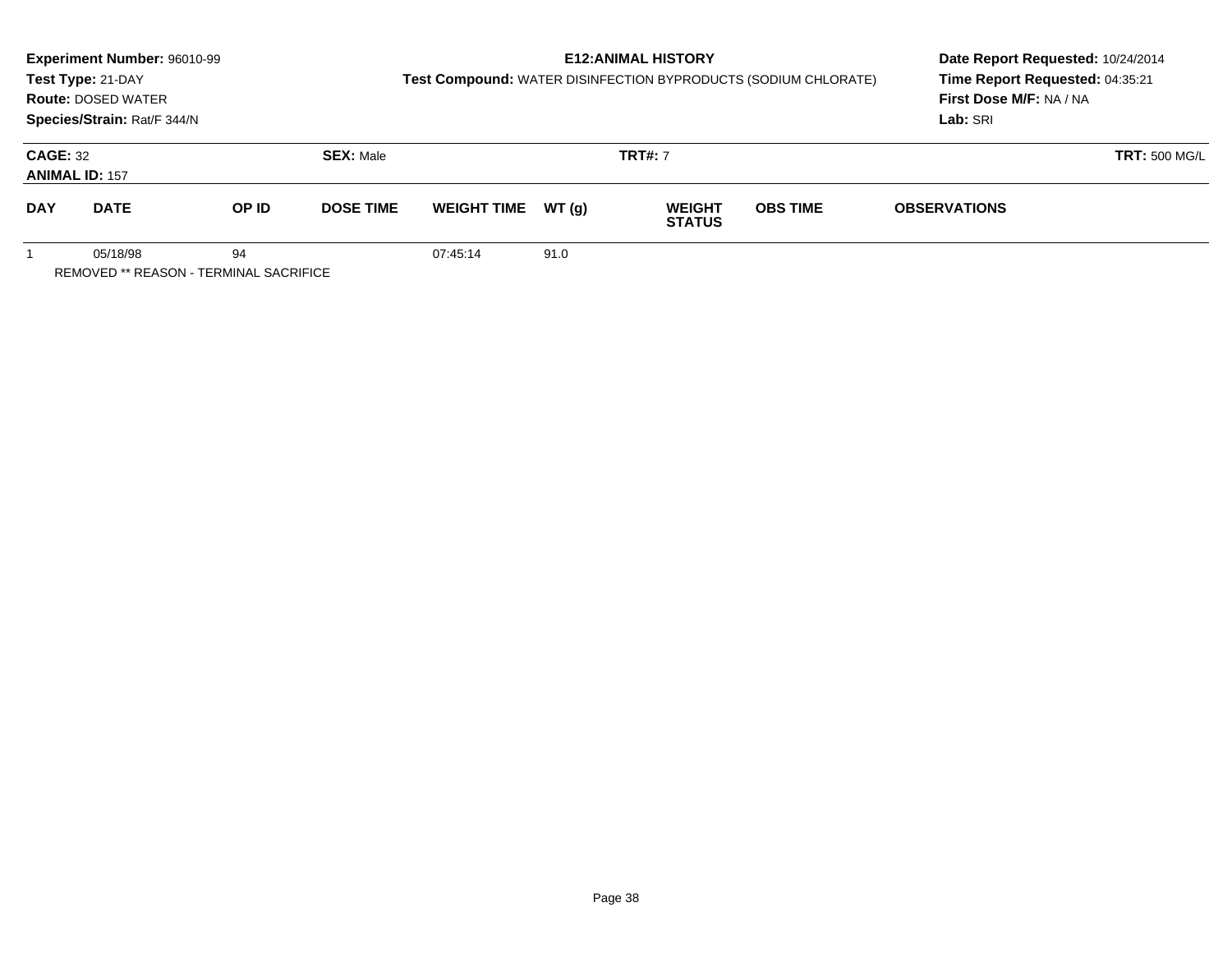|                                                                 | Experiment Number: 96010-99<br>Test Type: 21-DAY<br><b>Route: DOSED WATER</b><br>Species/Strain: Rat/F 344/N |       |                  | Test Compound: WATER DISINFECTION BYPRODUCTS (SODIUM CHLORATE) |        | <b>E12: ANIMAL HISTORY</b>     | Date Report Requested: 10/24/2014<br>Time Report Requested: 04:35:21<br>First Dose M/F: NA / NA<br>Lab: SRI |                      |  |
|-----------------------------------------------------------------|--------------------------------------------------------------------------------------------------------------|-------|------------------|----------------------------------------------------------------|--------|--------------------------------|-------------------------------------------------------------------------------------------------------------|----------------------|--|
| <b>CAGE: 32</b><br><b>ANIMAL ID: 158</b>                        |                                                                                                              |       | <b>SEX: Male</b> |                                                                |        | <b>TRT#: 7</b>                 |                                                                                                             | <b>TRT: 500 MG/L</b> |  |
| <b>DAY</b>                                                      | <b>DATE</b>                                                                                                  | OP ID | <b>DOSE TIME</b> | <b>WEIGHT TIME</b>                                             | WT (a) | <b>WEIGHT</b><br><b>STATUS</b> | <b>OBS TIME</b>                                                                                             | <b>OBSERVATIONS</b>  |  |
| 94<br>05/18/98<br><b>REMOVED ** REASON - TERMINAL SACRIFICE</b> |                                                                                                              |       |                  | 07:45:14                                                       | 98.9   |                                |                                                                                                             |                      |  |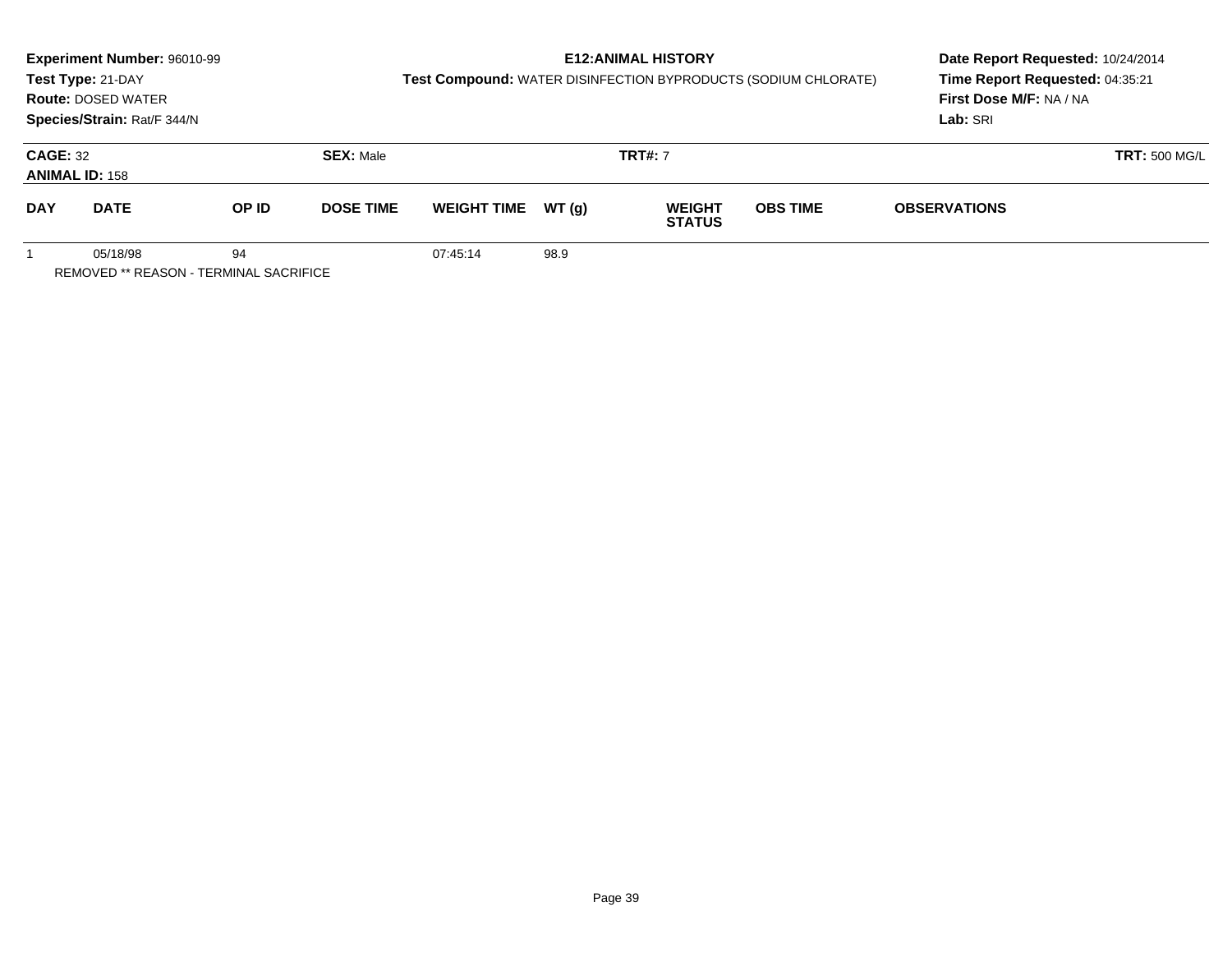|                                                          | <b>Experiment Number: 96010-99</b><br>Test Type: 21-DAY<br><b>Route: DOSED WATER</b><br>Species/Strain: Rat/F 344/N |       |                  | Test Compound: WATER DISINFECTION BYPRODUCTS (SODIUM CHLORATE) |        | <b>E12: ANIMAL HISTORY</b>     | Date Report Requested: 10/24/2014<br>Time Report Requested: 04:35:21<br>First Dose M/F: NA / NA<br>Lab: SRI |                     |                      |
|----------------------------------------------------------|---------------------------------------------------------------------------------------------------------------------|-------|------------------|----------------------------------------------------------------|--------|--------------------------------|-------------------------------------------------------------------------------------------------------------|---------------------|----------------------|
| <b>CAGE: 32</b><br><b>ANIMAL ID: 159</b>                 |                                                                                                                     |       | <b>SEX: Male</b> |                                                                |        | <b>TRT#: 7</b>                 |                                                                                                             |                     | <b>TRT: 500 MG/L</b> |
| <b>DAY</b>                                               | <b>DATE</b>                                                                                                         | OP ID | <b>DOSE TIME</b> | <b>WEIGHT TIME</b>                                             | WT (a) | <b>WEIGHT</b><br><b>STATUS</b> | <b>OBS TIME</b>                                                                                             | <b>OBSERVATIONS</b> |                      |
| 94<br>05/18/98<br>REMOVED ** REASON - TERMINAL SACRIFICE |                                                                                                                     |       |                  | 07:45:14                                                       | 79.5   |                                |                                                                                                             |                     |                      |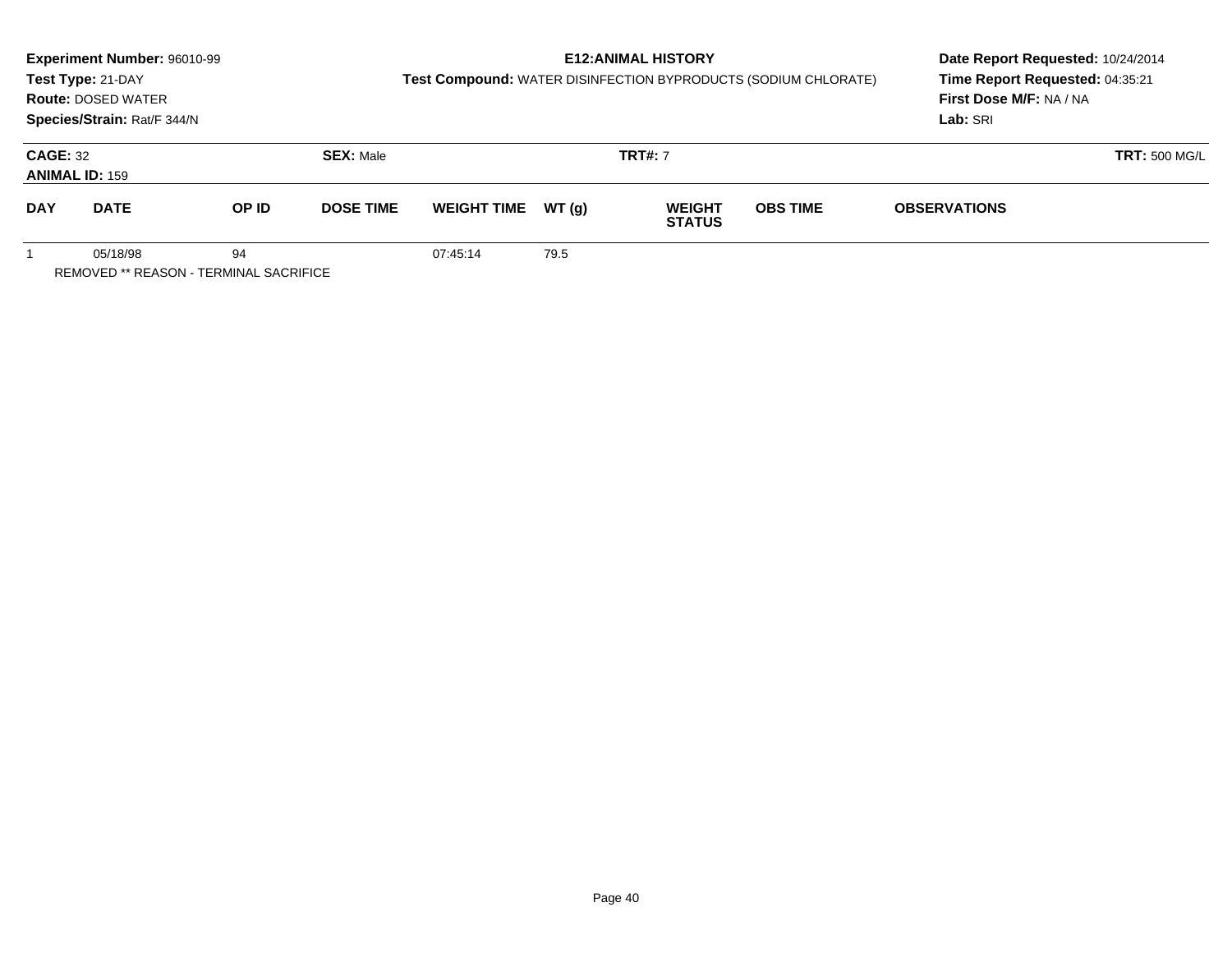|                                                          | <b>Experiment Number: 96010-99</b><br>Test Type: 21-DAY<br><b>Route: DOSED WATER</b><br>Species/Strain: Rat/F 344/N |       |                  | Test Compound: WATER DISINFECTION BYPRODUCTS (SODIUM CHLORATE) |        | <b>E12: ANIMAL HISTORY</b>     | Date Report Requested: 10/24/2014<br>Time Report Requested: 04:35:21<br>First Dose M/F: NA / NA<br>Lab: SRI |                     |                      |
|----------------------------------------------------------|---------------------------------------------------------------------------------------------------------------------|-------|------------------|----------------------------------------------------------------|--------|--------------------------------|-------------------------------------------------------------------------------------------------------------|---------------------|----------------------|
| <b>CAGE: 32</b><br><b>ANIMAL ID: 160</b>                 |                                                                                                                     |       | <b>SEX: Male</b> |                                                                |        | <b>TRT#: 7</b>                 |                                                                                                             |                     | <b>TRT: 500 MG/L</b> |
| <b>DAY</b>                                               | <b>DATE</b>                                                                                                         | OP ID | <b>DOSE TIME</b> | <b>WEIGHT TIME</b>                                             | WT (a) | <b>WEIGHT</b><br><b>STATUS</b> | <b>OBS TIME</b>                                                                                             | <b>OBSERVATIONS</b> |                      |
| 94<br>05/18/98<br>REMOVED ** REASON - TERMINAL SACRIFICE |                                                                                                                     |       |                  | 07:45:14                                                       | 75.3   |                                |                                                                                                             |                     |                      |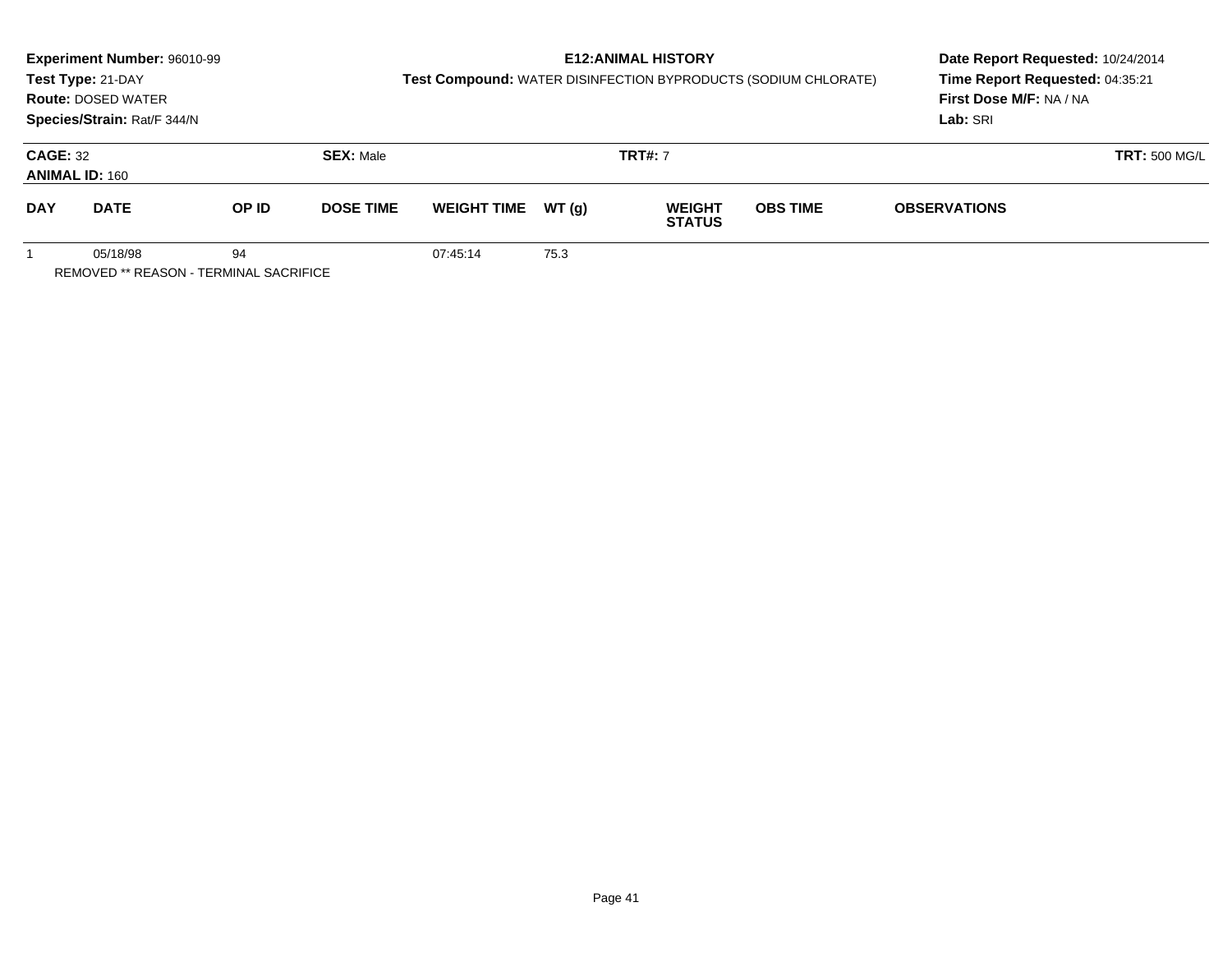|                                                                 | Experiment Number: 96010-99<br>Test Type: 21-DAY<br><b>Route: DOSED WATER</b><br>Species/Strain: Rat/F 344/N |       |                  | Test Compound: WATER DISINFECTION BYPRODUCTS (SODIUM CHLORATE) | <b>E12: ANIMAL HISTORY</b> | Date Report Requested: 10/24/2014<br>Time Report Requested: 04:35:21<br>First Dose M/F: NA / NA<br>Lab: SRI |                 |                      |  |
|-----------------------------------------------------------------|--------------------------------------------------------------------------------------------------------------|-------|------------------|----------------------------------------------------------------|----------------------------|-------------------------------------------------------------------------------------------------------------|-----------------|----------------------|--|
| <b>CAGE: 33</b><br><b>ANIMAL ID: 161</b>                        |                                                                                                              |       | <b>SEX: Male</b> |                                                                |                            | <b>TRT#:</b> 9                                                                                              |                 | <b>TRT: 1000MG/L</b> |  |
| <b>DAY</b>                                                      | <b>DATE</b>                                                                                                  | OP ID | <b>DOSE TIME</b> | <b>WEIGHT TIME</b>                                             | WT (q)                     | <b>WEIGHT</b><br><b>STATUS</b>                                                                              | <b>OBS TIME</b> | <b>OBSERVATIONS</b>  |  |
| 05/18/98<br>94<br><b>REMOVED ** REASON - TERMINAL SACRIFICE</b> |                                                                                                              |       |                  | 07:45:16                                                       | 90.6                       |                                                                                                             |                 |                      |  |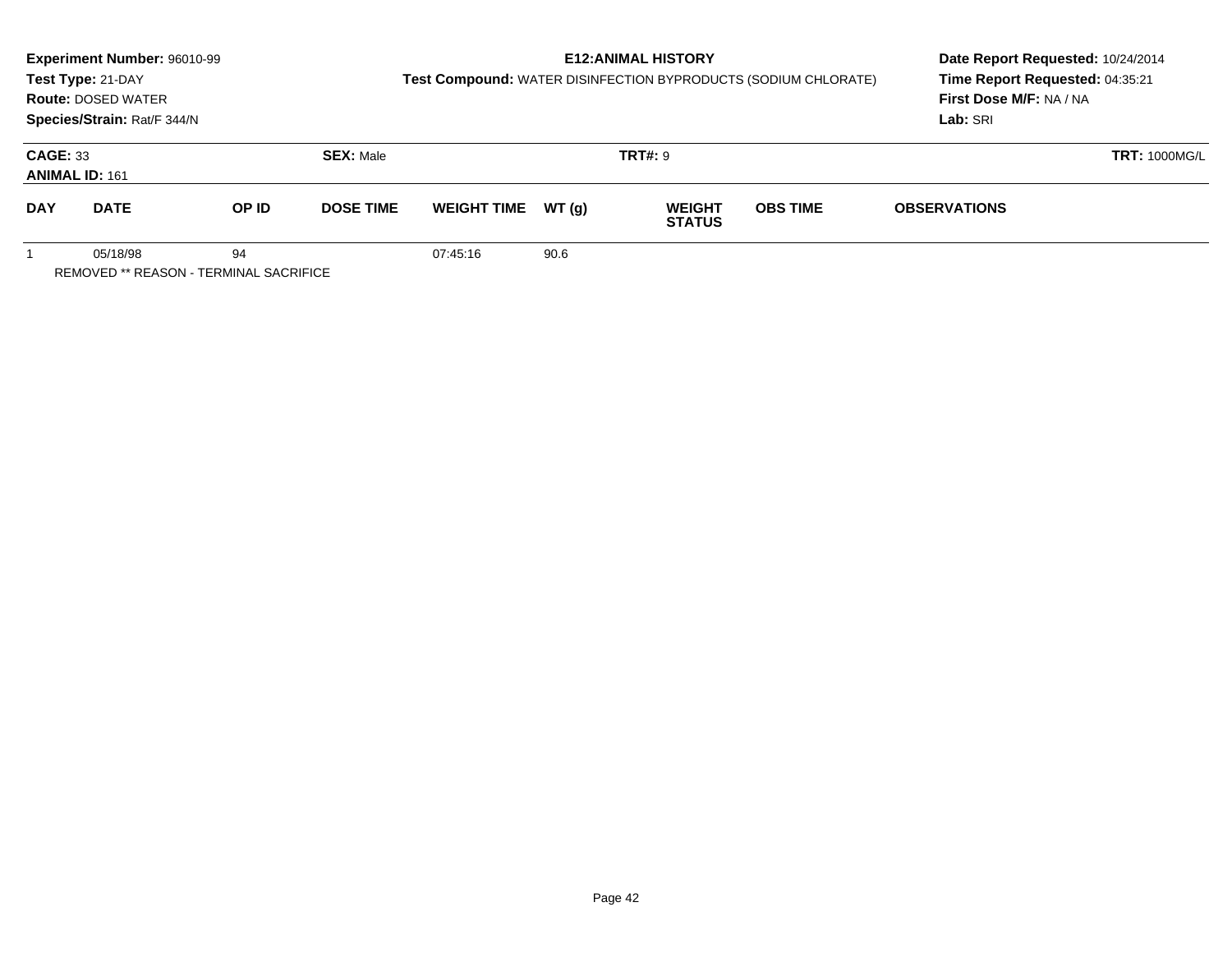|                                                          | Experiment Number: 96010-99<br>Test Type: 21-DAY<br><b>Route: DOSED WATER</b> |       |                  |                    |        | <b>E12: ANIMAL HISTORY</b>     | Test Compound: WATER DISINFECTION BYPRODUCTS (SODIUM CHLORATE) | Date Report Requested: 10/24/2014<br>Time Report Requested: 04:35:21<br>First Dose M/F: NA / NA |                      |  |
|----------------------------------------------------------|-------------------------------------------------------------------------------|-------|------------------|--------------------|--------|--------------------------------|----------------------------------------------------------------|-------------------------------------------------------------------------------------------------|----------------------|--|
|                                                          | Species/Strain: Rat/F 344/N                                                   |       |                  |                    |        |                                |                                                                | Lab: SRI                                                                                        |                      |  |
| <b>CAGE: 33</b>                                          | <b>ANIMAL ID: 162</b>                                                         |       | <b>SEX: Male</b> |                    |        | <b>TRT#: 9</b>                 |                                                                |                                                                                                 | <b>TRT: 1000MG/L</b> |  |
| <b>DAY</b>                                               | <b>DATE</b>                                                                   | OP ID | <b>DOSE TIME</b> | <b>WEIGHT TIME</b> | WT (a) | <b>WEIGHT</b><br><b>STATUS</b> | <b>OBS TIME</b>                                                | <b>OBSERVATIONS</b>                                                                             |                      |  |
| 05/18/98<br>94<br>REMOVED ** REASON - TERMINAL SACRIFICE |                                                                               |       |                  | 07:45:16           | 73.4   |                                |                                                                |                                                                                                 |                      |  |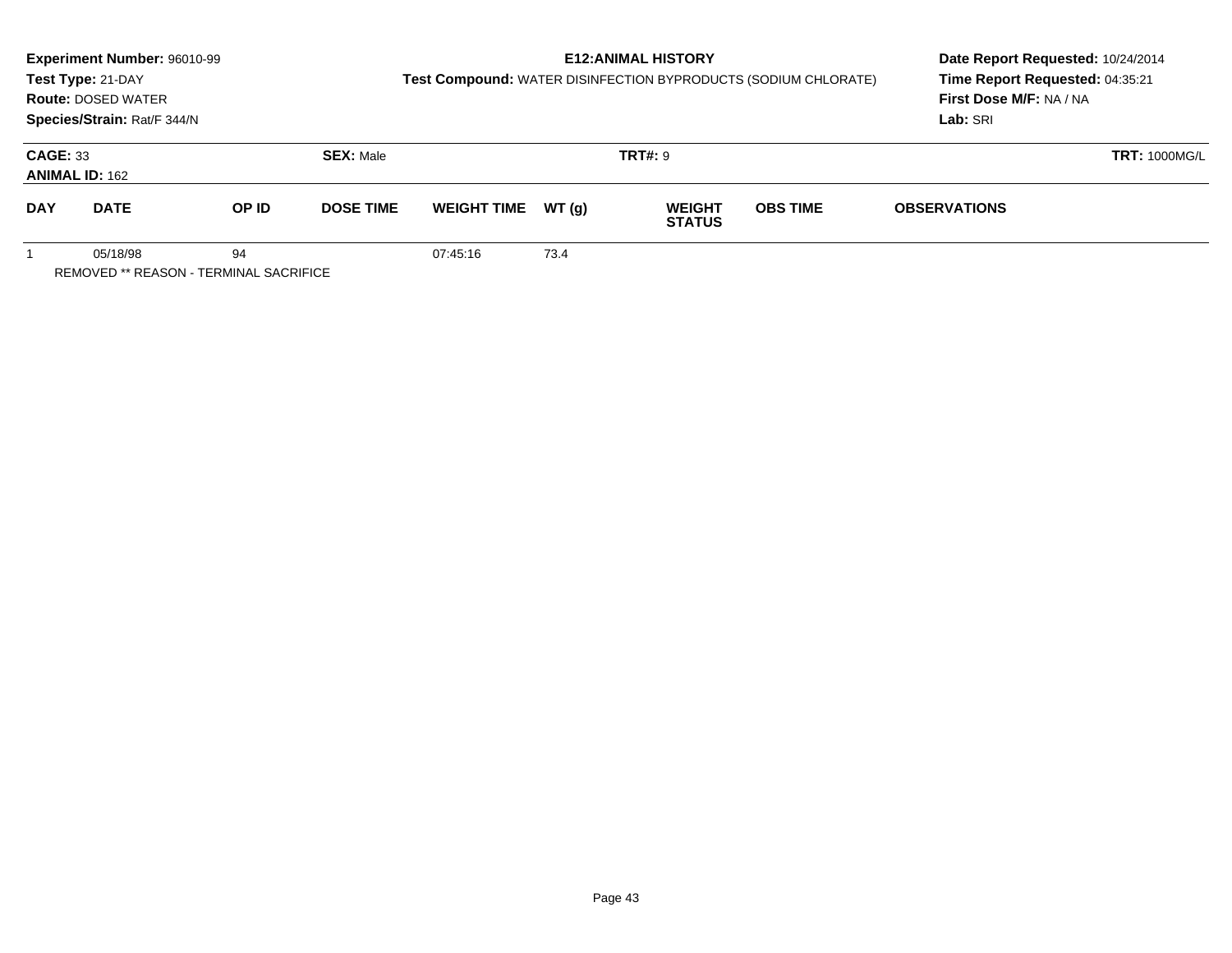|                                                                 | Experiment Number: 96010-99<br>Test Type: 21-DAY<br><b>Route: DOSED WATER</b><br>Species/Strain: Rat/F 344/N |       |                  | Test Compound: WATER DISINFECTION BYPRODUCTS (SODIUM CHLORATE) | <b>E12: ANIMAL HISTORY</b> | Date Report Requested: 10/24/2014<br>Time Report Requested: 04:35:21<br>First Dose M/F: NA / NA<br>Lab: SRI |                 |                      |  |
|-----------------------------------------------------------------|--------------------------------------------------------------------------------------------------------------|-------|------------------|----------------------------------------------------------------|----------------------------|-------------------------------------------------------------------------------------------------------------|-----------------|----------------------|--|
| <b>CAGE: 33</b><br><b>ANIMAL ID: 163</b>                        |                                                                                                              |       | <b>SEX: Male</b> |                                                                |                            | <b>TRT#:</b> 9                                                                                              |                 | <b>TRT: 1000MG/L</b> |  |
| <b>DAY</b>                                                      | <b>DATE</b>                                                                                                  | OP ID | <b>DOSE TIME</b> | <b>WEIGHT TIME</b>                                             | WT (q)                     | <b>WEIGHT</b><br><b>STATUS</b>                                                                              | <b>OBS TIME</b> | <b>OBSERVATIONS</b>  |  |
| 05/18/98<br>94<br><b>REMOVED ** REASON - TERMINAL SACRIFICE</b> |                                                                                                              |       |                  | 07:45:16                                                       | 82.9                       |                                                                                                             |                 |                      |  |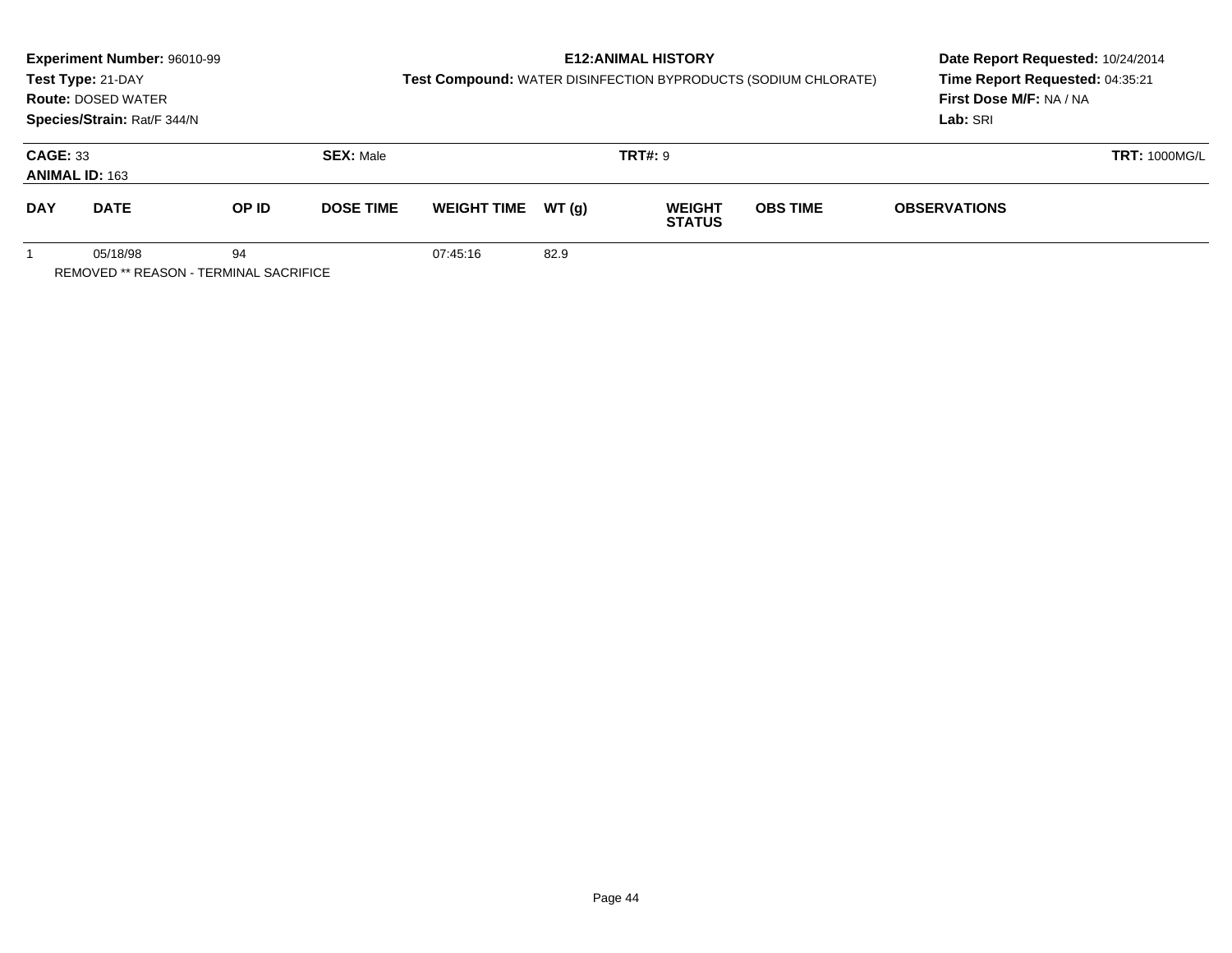|                                                                 | Experiment Number: 96010-99<br>Test Type: 21-DAY<br><b>Route: DOSED WATER</b><br>Species/Strain: Rat/F 344/N |       |                  | Test Compound: WATER DISINFECTION BYPRODUCTS (SODIUM CHLORATE) | <b>E12: ANIMAL HISTORY</b> | Date Report Requested: 10/24/2014<br>Time Report Requested: 04:35:21<br>First Dose M/F: NA / NA<br>Lab: SRI |                 |                      |  |
|-----------------------------------------------------------------|--------------------------------------------------------------------------------------------------------------|-------|------------------|----------------------------------------------------------------|----------------------------|-------------------------------------------------------------------------------------------------------------|-----------------|----------------------|--|
| <b>CAGE: 33</b><br><b>ANIMAL ID: 164</b>                        |                                                                                                              |       | <b>SEX: Male</b> |                                                                |                            | <b>TRT#:</b> 9                                                                                              |                 | <b>TRT: 1000MG/L</b> |  |
| <b>DAY</b>                                                      | <b>DATE</b>                                                                                                  | OP ID | <b>DOSE TIME</b> | <b>WEIGHT TIME</b>                                             | WT (q)                     | <b>WEIGHT</b><br><b>STATUS</b>                                                                              | <b>OBS TIME</b> | <b>OBSERVATIONS</b>  |  |
| 05/18/98<br>94<br><b>REMOVED ** REASON - TERMINAL SACRIFICE</b> |                                                                                                              |       |                  | 07:45:16                                                       | 75.8                       |                                                                                                             |                 |                      |  |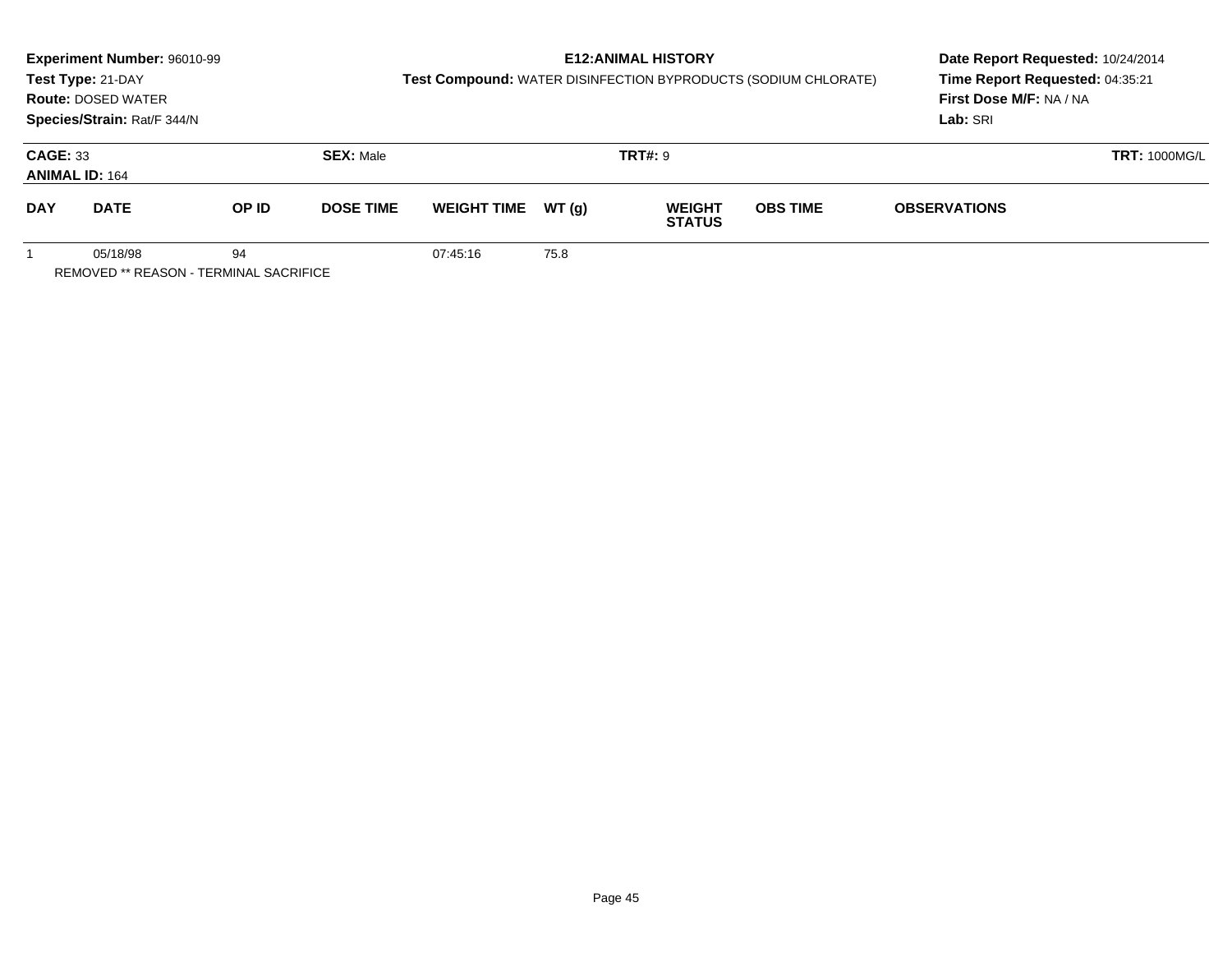|                                                                 | Experiment Number: 96010-99<br>Test Type: 21-DAY<br><b>Route: DOSED WATER</b><br>Species/Strain: Rat/F 344/N |       |                  | Test Compound: WATER DISINFECTION BYPRODUCTS (SODIUM CHLORATE) |        | <b>E12: ANIMAL HISTORY</b>     | Date Report Requested: 10/24/2014<br>Time Report Requested: 04:35:21<br>First Dose M/F: NA / NA<br>Lab: SRI |                      |  |
|-----------------------------------------------------------------|--------------------------------------------------------------------------------------------------------------|-------|------------------|----------------------------------------------------------------|--------|--------------------------------|-------------------------------------------------------------------------------------------------------------|----------------------|--|
| <b>CAGE: 33</b><br><b>ANIMAL ID: 165</b>                        |                                                                                                              |       | <b>SEX: Male</b> |                                                                |        | <b>TRT#: 9</b>                 |                                                                                                             | <b>TRT: 1000MG/L</b> |  |
| <b>DAY</b>                                                      | <b>DATE</b>                                                                                                  | OP ID | <b>DOSE TIME</b> | <b>WEIGHT TIME</b>                                             | WT (q) | <b>WEIGHT</b><br><b>STATUS</b> | <b>OBS TIME</b>                                                                                             | <b>OBSERVATIONS</b>  |  |
| 94<br>05/18/98<br><b>REMOVED ** REASON - TERMINAL SACRIFICE</b> |                                                                                                              |       |                  | 07:45:16                                                       | 93.8   |                                |                                                                                                             |                      |  |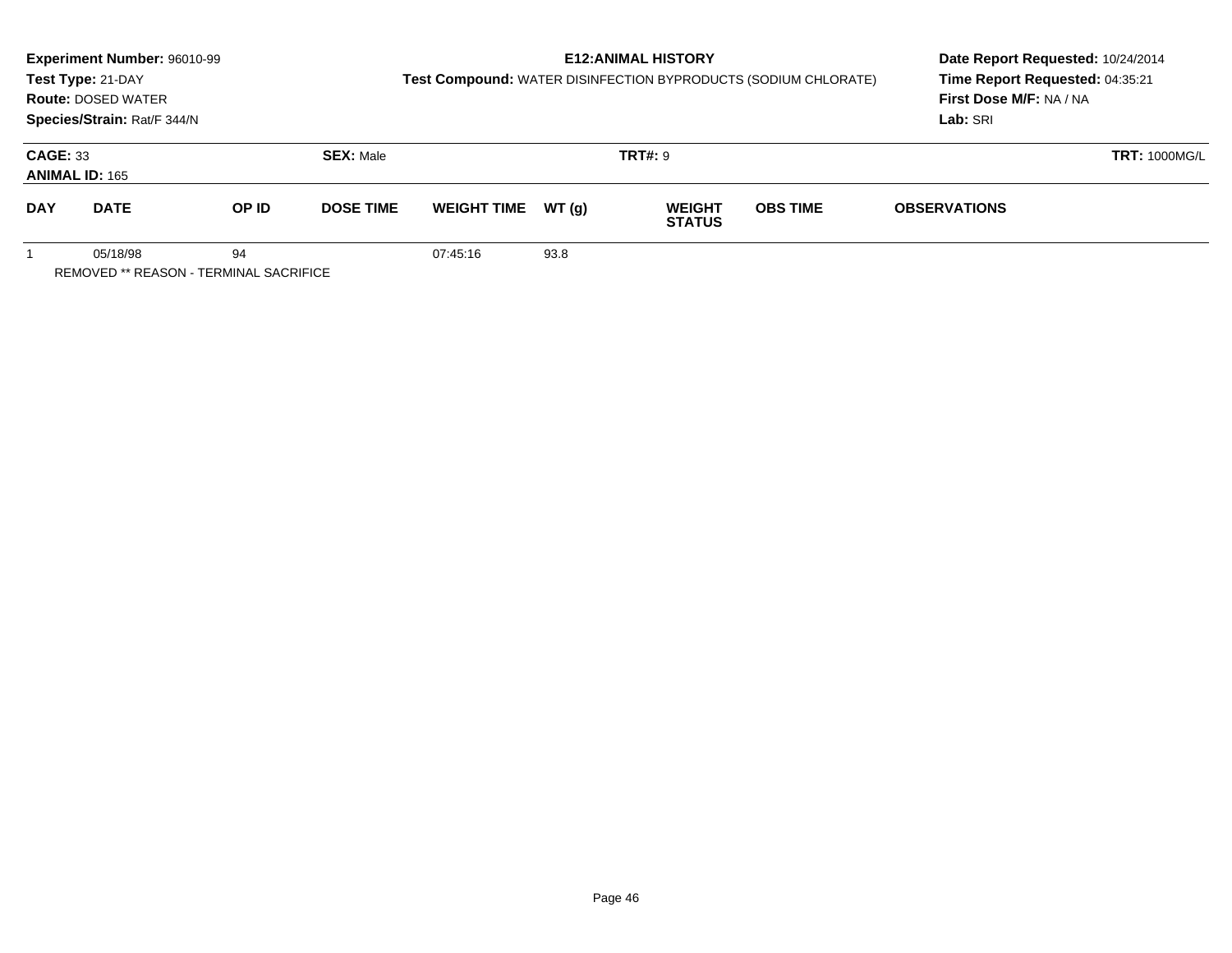|                                                          | <b>Experiment Number: 96010-99</b><br>Test Type: 21-DAY<br><b>Route: DOSED WATER</b><br>Species/Strain: Rat/F 344/N |       |                  | Test Compound: WATER DISINFECTION BYPRODUCTS (SODIUM CHLORATE) |        | <b>E12:ANIMAL HISTORY</b>      | Date Report Requested: 10/24/2014<br>Time Report Requested: 04:35:21<br>First Dose M/F: NA / NA<br>Lab: SRI |                      |  |
|----------------------------------------------------------|---------------------------------------------------------------------------------------------------------------------|-------|------------------|----------------------------------------------------------------|--------|--------------------------------|-------------------------------------------------------------------------------------------------------------|----------------------|--|
| <b>CAGE: 34</b><br><b>ANIMAL ID: 166</b>                 |                                                                                                                     |       | <b>SEX: Male</b> |                                                                |        | <b>TRT#: 9</b>                 |                                                                                                             | <b>TRT: 1000MG/L</b> |  |
| <b>DAY</b>                                               | <b>DATE</b>                                                                                                         | OP ID | <b>DOSE TIME</b> | <b>WEIGHT TIME</b>                                             | WT (q) | <b>WEIGHT</b><br><b>STATUS</b> | <b>OBS TIME</b>                                                                                             | <b>OBSERVATIONS</b>  |  |
| 94<br>05/18/98<br>REMOVED ** REASON - TERMINAL SACRIFICE |                                                                                                                     |       |                  | 07:45:18                                                       | 96.4   |                                |                                                                                                             |                      |  |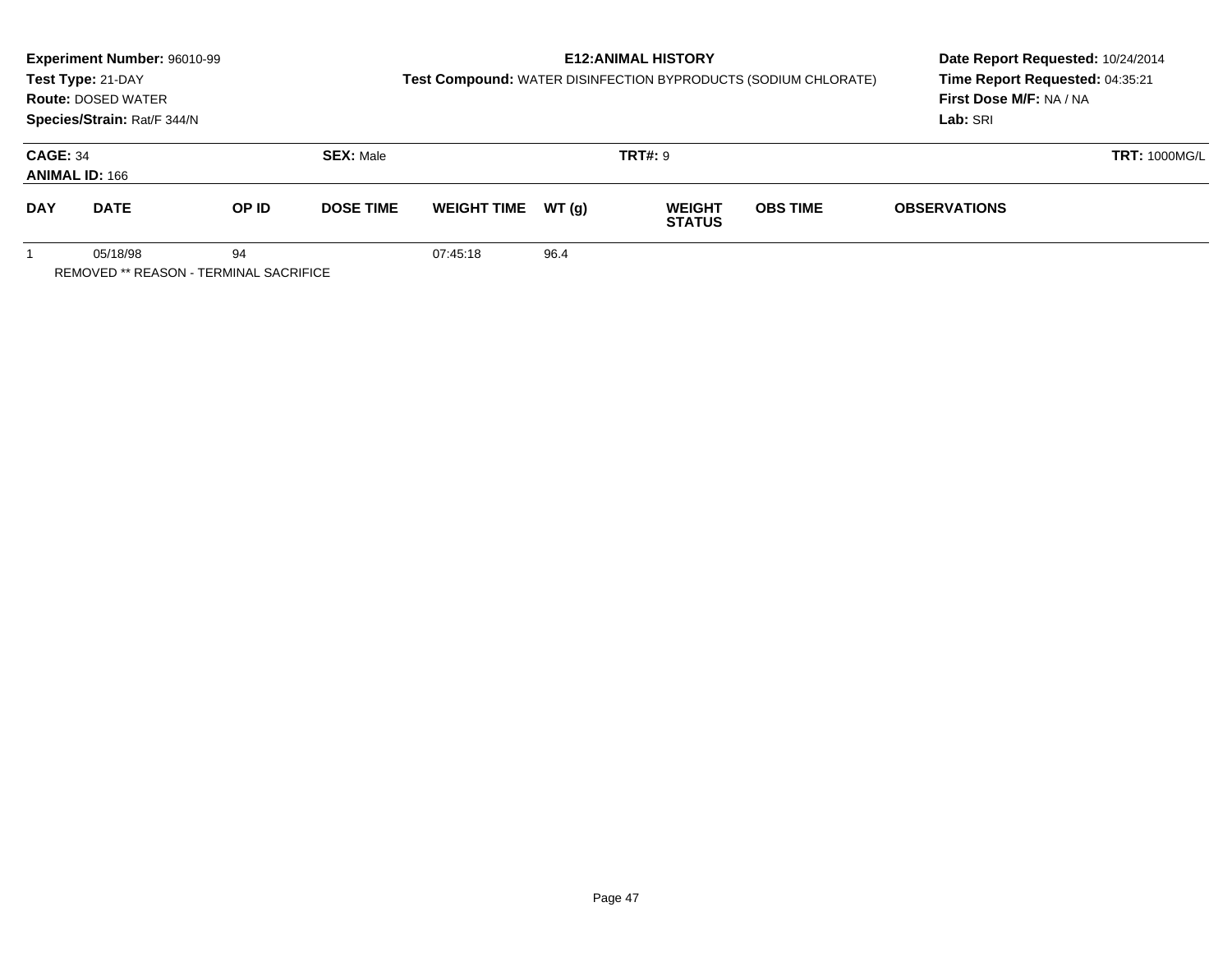|                                                          | <b>Experiment Number: 96010-99</b><br>Test Type: 21-DAY<br><b>Route: DOSED WATER</b><br>Species/Strain: Rat/F 344/N |       |                  | Test Compound: WATER DISINFECTION BYPRODUCTS (SODIUM CHLORATE) | <b>E12: ANIMAL HISTORY</b> | Date Report Requested: 10/24/2014<br>Time Report Requested: 04:35:21<br>First Dose M/F: NA / NA<br>Lab: SRI |                 |                     |                      |
|----------------------------------------------------------|---------------------------------------------------------------------------------------------------------------------|-------|------------------|----------------------------------------------------------------|----------------------------|-------------------------------------------------------------------------------------------------------------|-----------------|---------------------|----------------------|
| <b>CAGE: 34</b><br><b>ANIMAL ID: 167</b>                 |                                                                                                                     |       | <b>SEX: Male</b> |                                                                |                            | <b>TRT#: 9</b>                                                                                              |                 |                     | <b>TRT: 1000MG/L</b> |
| <b>DAY</b>                                               | <b>DATE</b>                                                                                                         | OP ID | <b>DOSE TIME</b> | <b>WEIGHT TIME</b>                                             | WT (q)                     | <b>WEIGHT</b><br><b>STATUS</b>                                                                              | <b>OBS TIME</b> | <b>OBSERVATIONS</b> |                      |
| 05/18/98<br>94<br>REMOVED ** REASON - TERMINAL SACRIFICE |                                                                                                                     |       |                  | 07:45:18                                                       | 72.2                       |                                                                                                             |                 |                     |                      |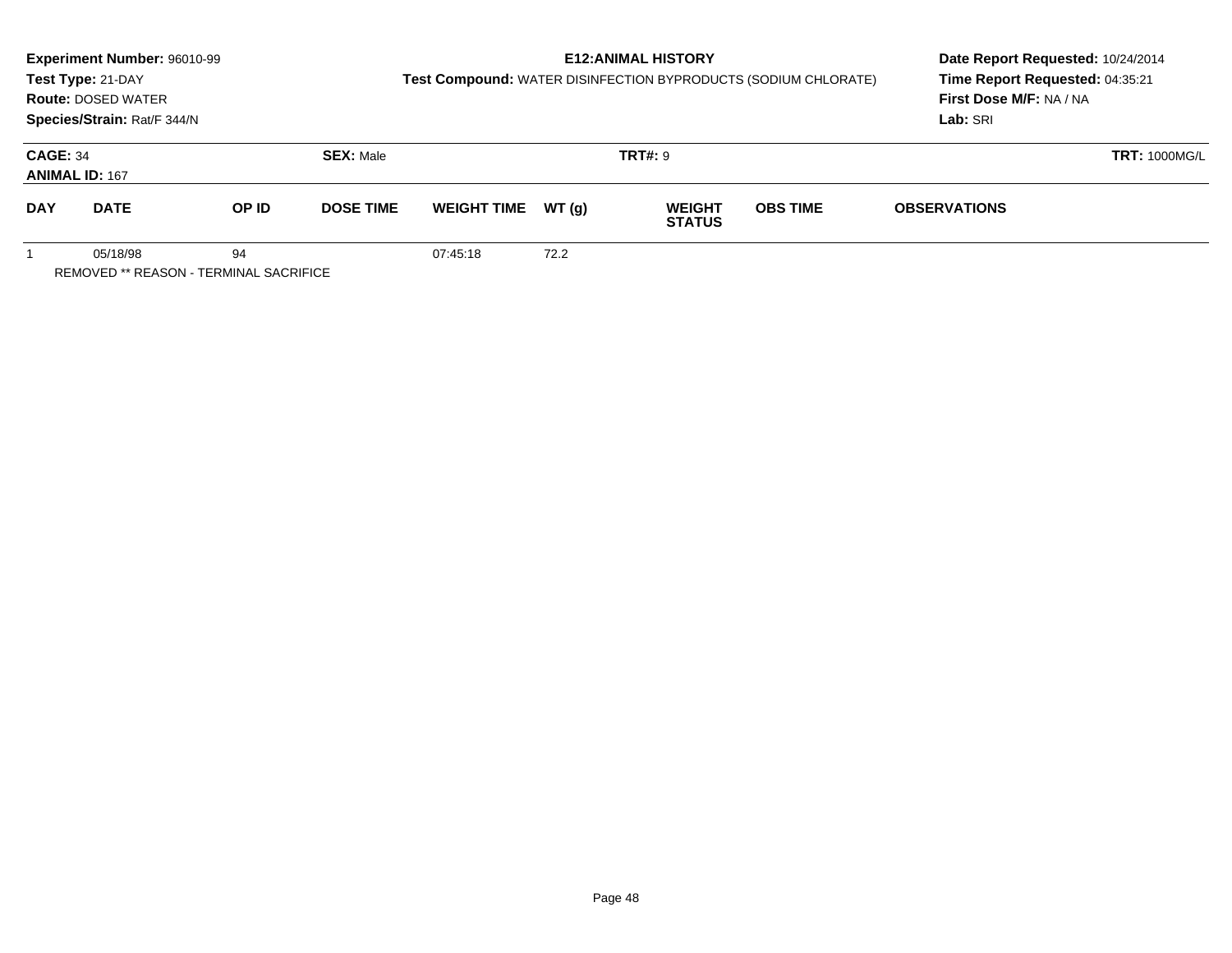|                                                          | Experiment Number: 96010-99                                                   |       |                  |                    | Date Report Requested: 10/24/2014<br>Time Report Requested: 04:35:21 |                                |                                                                |                                     |  |
|----------------------------------------------------------|-------------------------------------------------------------------------------|-------|------------------|--------------------|----------------------------------------------------------------------|--------------------------------|----------------------------------------------------------------|-------------------------------------|--|
|                                                          | Test Type: 21-DAY<br><b>Route: DOSED WATER</b><br>Species/Strain: Rat/F 344/N |       |                  |                    |                                                                      |                                | Test Compound: WATER DISINFECTION BYPRODUCTS (SODIUM CHLORATE) | First Dose M/F: NA / NA<br>Lab: SRI |  |
| <b>CAGE: 34</b><br><b>ANIMAL ID: 168</b>                 |                                                                               |       | <b>SEX: Male</b> |                    |                                                                      | <b>TRT#: 9</b>                 |                                                                | <b>TRT: 1000MG/L</b>                |  |
| <b>DAY</b>                                               | <b>DATE</b>                                                                   | OP ID | <b>DOSE TIME</b> | <b>WEIGHT TIME</b> | WT (q)                                                               | <b>WEIGHT</b><br><b>STATUS</b> | <b>OBS TIME</b>                                                | <b>OBSERVATIONS</b>                 |  |
| 94<br>05/18/98<br>REMOVED ** REASON - TERMINAL SACRIFICE |                                                                               |       |                  | 07:45:18           | 84.2                                                                 |                                |                                                                |                                     |  |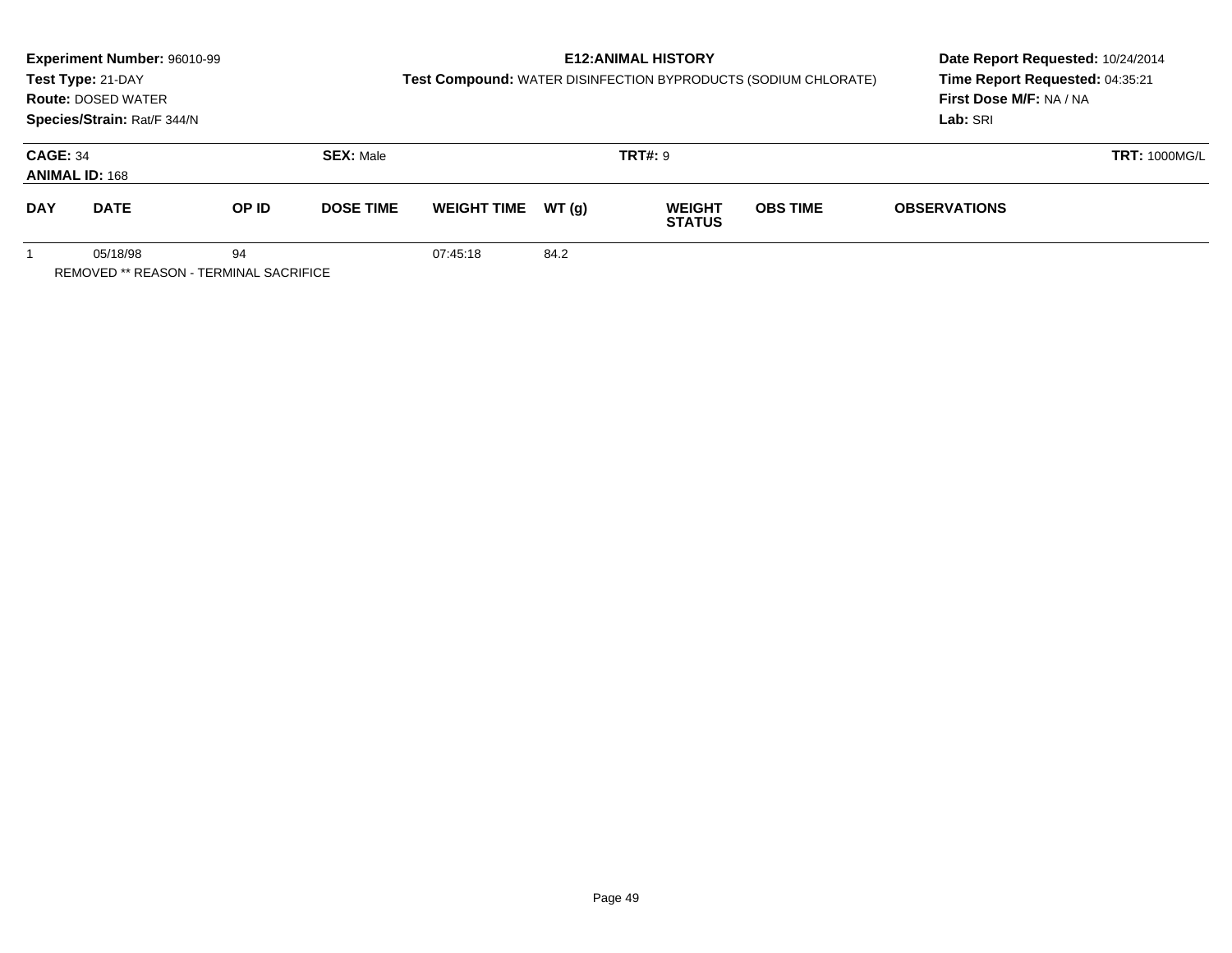|                                                          | <b>Experiment Number: 96010-99</b><br>Test Type: 21-DAY<br><b>Route: DOSED WATER</b><br>Species/Strain: Rat/F 344/N |       |                  | Test Compound: WATER DISINFECTION BYPRODUCTS (SODIUM CHLORATE) | <b>E12: ANIMAL HISTORY</b> | Date Report Requested: 10/24/2014<br>Time Report Requested: 04:35:21<br>First Dose M/F: NA / NA<br>Lab: SRI |                 |                      |  |
|----------------------------------------------------------|---------------------------------------------------------------------------------------------------------------------|-------|------------------|----------------------------------------------------------------|----------------------------|-------------------------------------------------------------------------------------------------------------|-----------------|----------------------|--|
| <b>CAGE: 34</b>                                          | <b>ANIMAL ID: 169</b>                                                                                               |       | <b>SEX: Male</b> |                                                                |                            | <b>TRT#: 9</b>                                                                                              |                 | <b>TRT: 1000MG/L</b> |  |
| <b>DAY</b>                                               | <b>DATE</b>                                                                                                         | OP ID | <b>DOSE TIME</b> | <b>WEIGHT TIME</b>                                             | WT (q)                     | <b>WEIGHT</b><br><b>STATUS</b>                                                                              | <b>OBS TIME</b> | <b>OBSERVATIONS</b>  |  |
| 05/18/98<br>94<br>REMOVED ** REASON - TERMINAL SACRIFICE |                                                                                                                     |       |                  | 07:45:18                                                       | 72.4                       |                                                                                                             |                 |                      |  |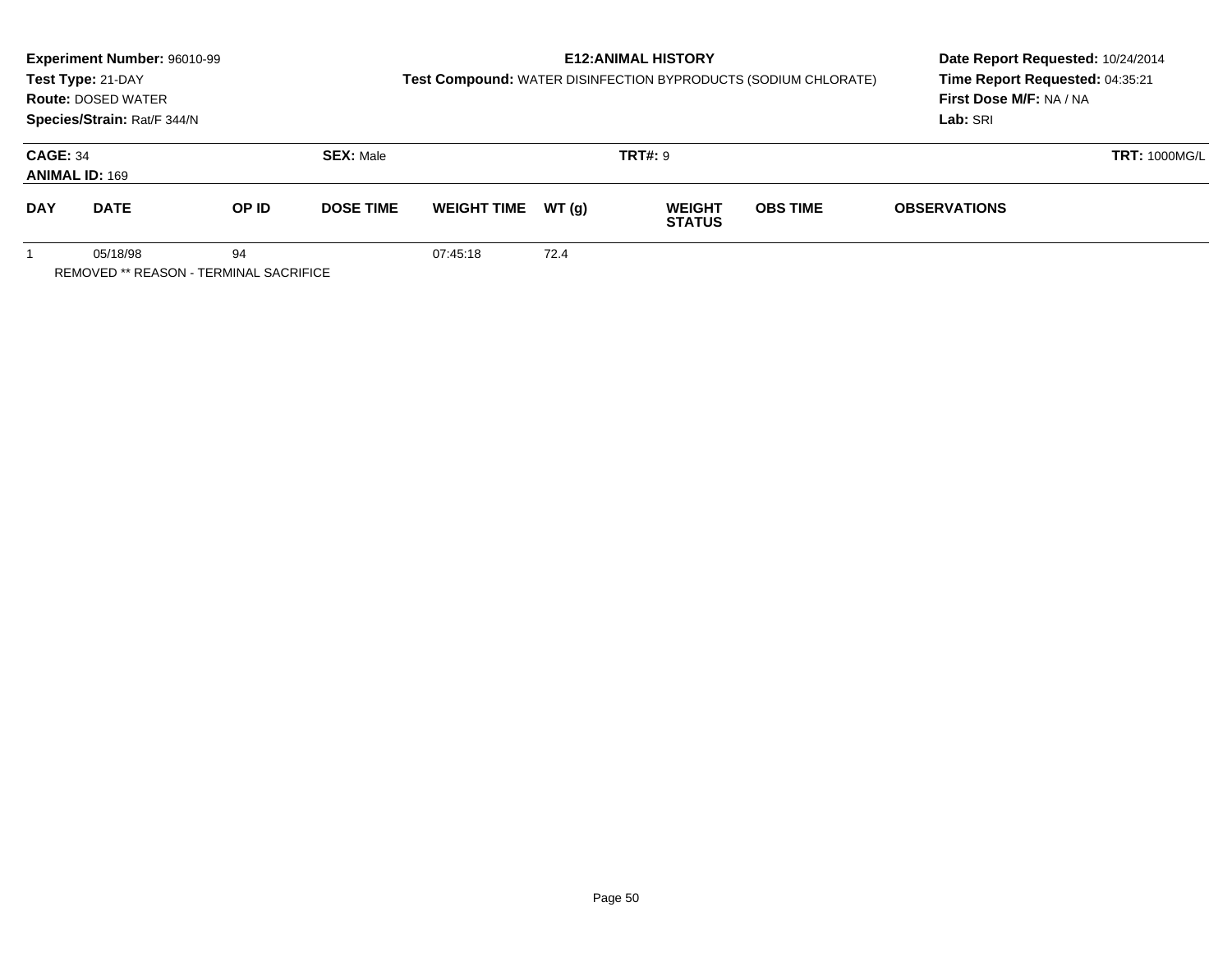|                                                          | Experiment Number: 96010-99<br>Test Type: 21-DAY<br><b>Route: DOSED WATER</b> |       |                  | Test Compound: WATER DISINFECTION BYPRODUCTS (SODIUM CHLORATE) |        | <b>E12: ANIMAL HISTORY</b>     | Date Report Requested: 10/24/2014<br>Time Report Requested: 04:35:21<br>First Dose M/F: NA / NA |                     |                      |
|----------------------------------------------------------|-------------------------------------------------------------------------------|-------|------------------|----------------------------------------------------------------|--------|--------------------------------|-------------------------------------------------------------------------------------------------|---------------------|----------------------|
| Species/Strain: Rat/F 344/N<br><b>CAGE: 34</b>           |                                                                               |       | <b>SEX: Male</b> |                                                                |        | <b>TRT#: 9</b>                 |                                                                                                 | Lab: SRI            | <b>TRT: 1000MG/L</b> |
|                                                          | <b>ANIMAL ID: 170</b>                                                         |       |                  |                                                                |        |                                |                                                                                                 |                     |                      |
| <b>DAY</b>                                               | <b>DATE</b>                                                                   | OP ID | <b>DOSE TIME</b> | <b>WEIGHT TIME</b>                                             | WT (a) | <b>WEIGHT</b><br><b>STATUS</b> | <b>OBS TIME</b>                                                                                 | <b>OBSERVATIONS</b> |                      |
| 05/18/98<br>94<br>REMOVED ** REASON - TERMINAL SACRIFICE |                                                                               |       |                  | 07:45:18                                                       | 94.5   |                                |                                                                                                 |                     |                      |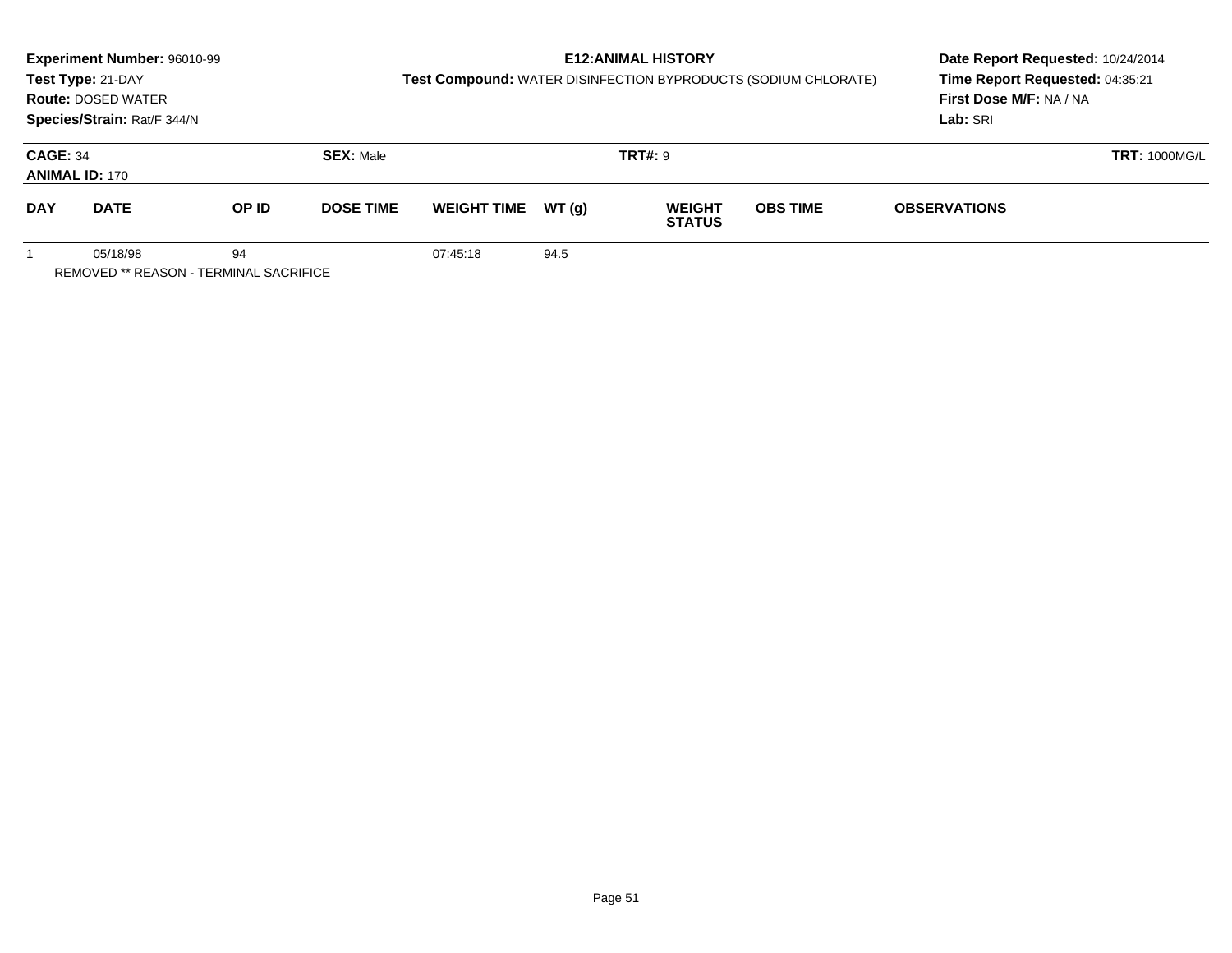|                                                                 | Experiment Number: 96010-99<br>Test Type: 21-DAY<br><b>Route: DOSED WATER</b><br>Species/Strain: Rat/F 344/N |       |                  | Test Compound: WATER DISINFECTION BYPRODUCTS (SODIUM CHLORATE) | <b>E12: ANIMAL HISTORY</b> | Date Report Requested: 10/24/2014<br>Time Report Requested: 04:35:21<br>First Dose M/F: NA / NA<br>Lab: SRI |                 |                      |  |
|-----------------------------------------------------------------|--------------------------------------------------------------------------------------------------------------|-------|------------------|----------------------------------------------------------------|----------------------------|-------------------------------------------------------------------------------------------------------------|-----------------|----------------------|--|
| <b>CAGE: 35</b>                                                 | <b>ANIMAL ID: 171</b>                                                                                        |       | <b>SEX: Male</b> |                                                                |                            | <b>TRT#: 11</b>                                                                                             |                 | <b>TRT: 2000MG/L</b> |  |
| <b>DAY</b>                                                      | <b>DATE</b>                                                                                                  | OP ID | <b>DOSE TIME</b> | <b>WEIGHT TIME</b>                                             | WT (q)                     | <b>WEIGHT</b><br><b>STATUS</b>                                                                              | <b>OBS TIME</b> | <b>OBSERVATIONS</b>  |  |
| 94<br>05/18/98<br><b>REMOVED ** REASON - TERMINAL SACRIFICE</b> |                                                                                                              |       |                  | 07:45:20                                                       | 66.0                       |                                                                                                             |                 |                      |  |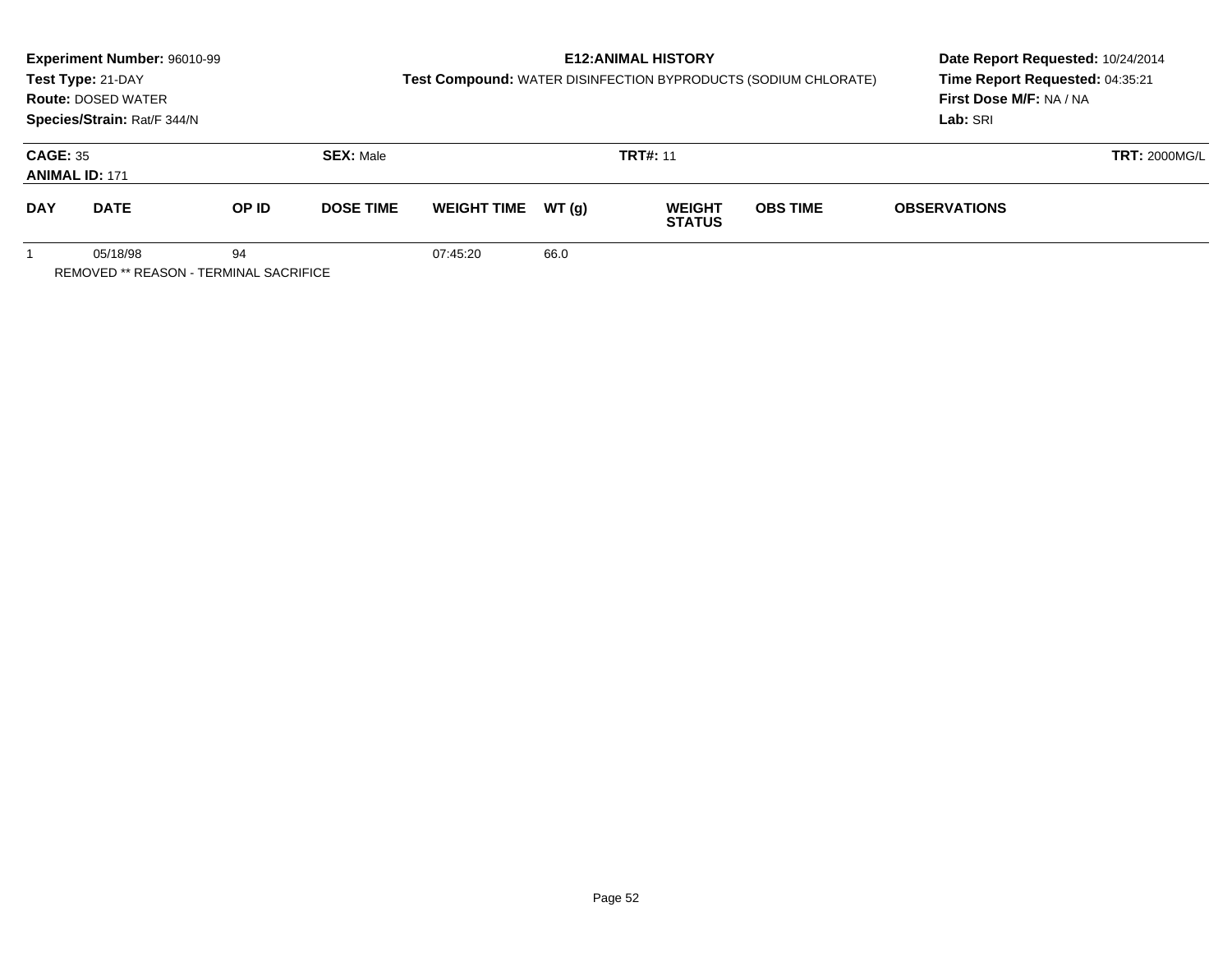|                 | Experiment Number: 96010-99<br>Test Type: 21-DAY<br><b>Route: DOSED WATER</b><br>Species/Strain: Rat/F 344/N |       |                  | Test Compound: WATER DISINFECTION BYPRODUCTS (SODIUM CHLORATE) | <b>E12: ANIMAL HISTORY</b> | Date Report Requested: 10/24/2014<br>Time Report Requested: 04:35:21<br>First Dose M/F: NA / NA<br>Lab: SRI |                 |                      |  |
|-----------------|--------------------------------------------------------------------------------------------------------------|-------|------------------|----------------------------------------------------------------|----------------------------|-------------------------------------------------------------------------------------------------------------|-----------------|----------------------|--|
| <b>CAGE: 35</b> | <b>ANIMAL ID: 172</b>                                                                                        |       | <b>SEX: Male</b> |                                                                |                            | <b>TRT#: 11</b>                                                                                             |                 | <b>TRT: 2000MG/L</b> |  |
| <b>DAY</b>      | <b>DATE</b>                                                                                                  | OP ID | <b>DOSE TIME</b> | <b>WEIGHT TIME</b>                                             | WT (q)                     | <b>WEIGHT</b><br><b>STATUS</b>                                                                              | <b>OBS TIME</b> | <b>OBSERVATIONS</b>  |  |
|                 | 05/18/98<br><b>REMOVED ** REASON - TERMINAL SACRIFICE</b>                                                    |       | 07:45:20         | 91.5                                                           |                            |                                                                                                             |                 |                      |  |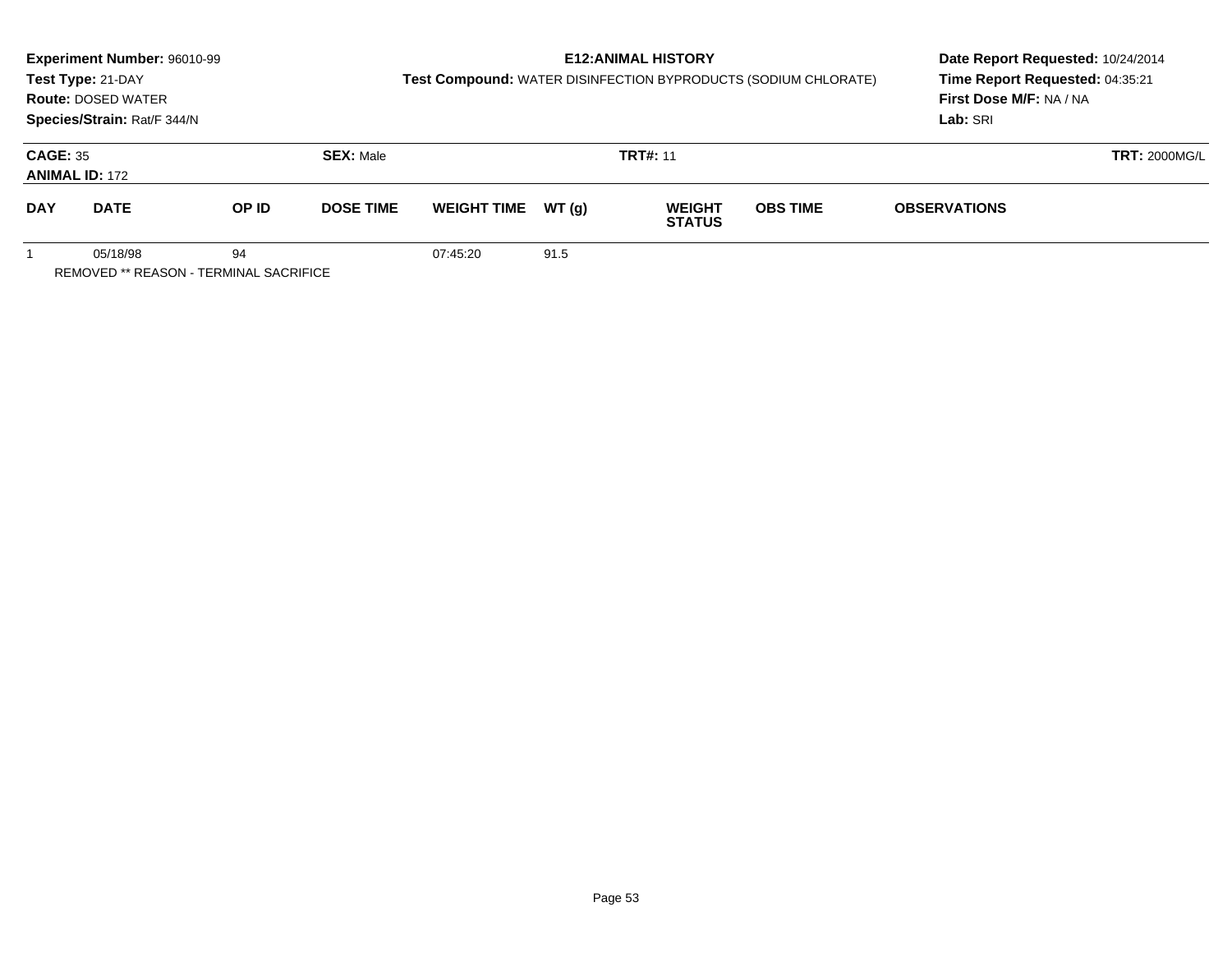|                                                                 | Experiment Number: 96010-99<br>Test Type: 21-DAY<br><b>Route: DOSED WATER</b><br>Species/Strain: Rat/F 344/N |       |                  | Test Compound: WATER DISINFECTION BYPRODUCTS (SODIUM CHLORATE) | Date Report Requested: 10/24/2014<br>Time Report Requested: 04:35:21<br>First Dose M/F: NA / NA<br>Lab: SRI |                                |                 |                      |  |
|-----------------------------------------------------------------|--------------------------------------------------------------------------------------------------------------|-------|------------------|----------------------------------------------------------------|-------------------------------------------------------------------------------------------------------------|--------------------------------|-----------------|----------------------|--|
| <b>CAGE: 35</b>                                                 | <b>ANIMAL ID: 173</b>                                                                                        |       | <b>SEX: Male</b> |                                                                |                                                                                                             | <b>TRT#: 11</b>                |                 | <b>TRT: 2000MG/L</b> |  |
| <b>DAY</b>                                                      | <b>DATE</b>                                                                                                  | OP ID | <b>DOSE TIME</b> | <b>WEIGHT TIME</b>                                             | WT(g)                                                                                                       | <b>WEIGHT</b><br><b>STATUS</b> | <b>OBS TIME</b> | <b>OBSERVATIONS</b>  |  |
| 05/18/98<br>94<br><b>REMOVED ** REASON - TERMINAL SACRIFICE</b> |                                                                                                              |       |                  | 07:45:20                                                       | 79.3                                                                                                        |                                |                 |                      |  |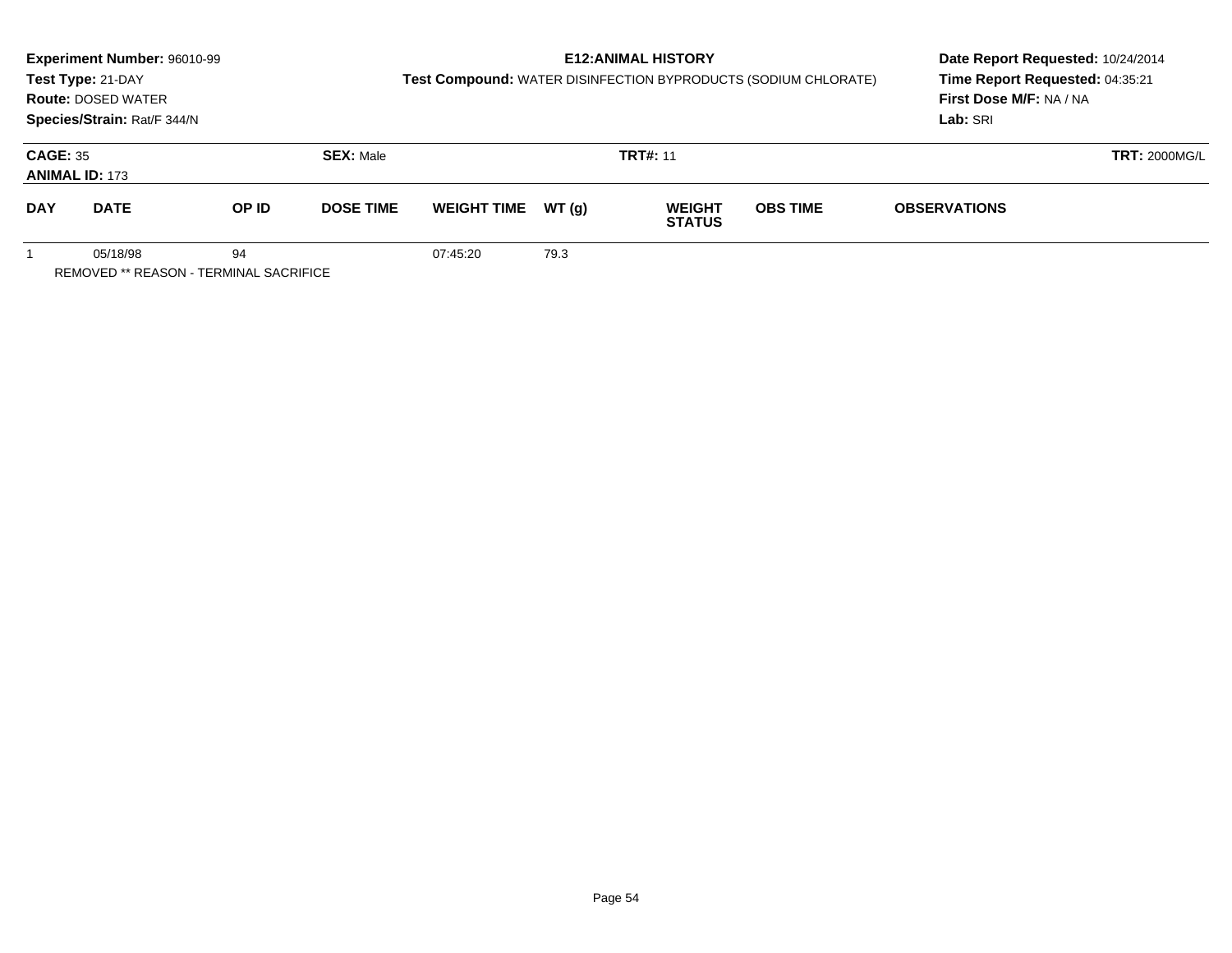|                                                                 | Experiment Number: 96010-99<br>Test Type: 21-DAY<br><b>Route: DOSED WATER</b><br>Species/Strain: Rat/F 344/N |       |                  | Test Compound: WATER DISINFECTION BYPRODUCTS (SODIUM CHLORATE) | Date Report Requested: 10/24/2014<br>Time Report Requested: 04:35:21<br>First Dose M/F: NA / NA<br>Lab: SRI |                                |                 |                      |  |
|-----------------------------------------------------------------|--------------------------------------------------------------------------------------------------------------|-------|------------------|----------------------------------------------------------------|-------------------------------------------------------------------------------------------------------------|--------------------------------|-----------------|----------------------|--|
| <b>CAGE: 35</b>                                                 | <b>ANIMAL ID: 174</b>                                                                                        |       | <b>SEX: Male</b> |                                                                |                                                                                                             | <b>TRT#: 11</b>                |                 | <b>TRT: 2000MG/L</b> |  |
| <b>DAY</b>                                                      | <b>DATE</b>                                                                                                  | OP ID | <b>DOSE TIME</b> | <b>WEIGHT TIME</b>                                             | WT(g)                                                                                                       | <b>WEIGHT</b><br><b>STATUS</b> | <b>OBS TIME</b> | <b>OBSERVATIONS</b>  |  |
| 05/18/98<br>94<br><b>REMOVED ** REASON - TERMINAL SACRIFICE</b> |                                                                                                              |       |                  | 07:45:20                                                       | 96.2                                                                                                        |                                |                 |                      |  |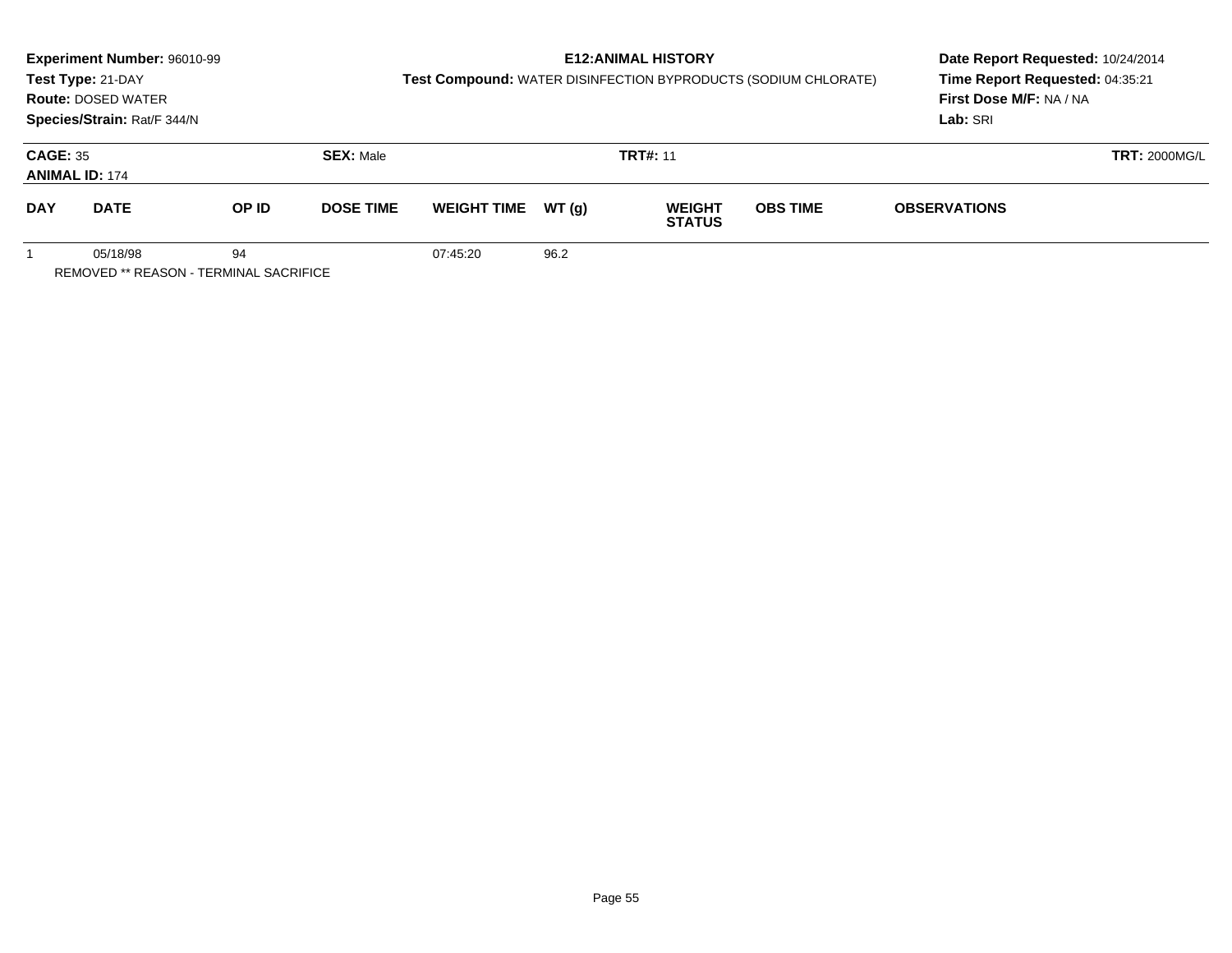|                                                                 | Experiment Number: 96010-99<br>Test Type: 21-DAY<br><b>Route: DOSED WATER</b><br>Species/Strain: Rat/F 344/N |       |                  | Test Compound: WATER DISINFECTION BYPRODUCTS (SODIUM CHLORATE) | Date Report Requested: 10/24/2014<br>Time Report Requested: 04:35:21<br>First Dose M/F: NA / NA<br>Lab: SRI |                                |                 |                      |  |
|-----------------------------------------------------------------|--------------------------------------------------------------------------------------------------------------|-------|------------------|----------------------------------------------------------------|-------------------------------------------------------------------------------------------------------------|--------------------------------|-----------------|----------------------|--|
| <b>CAGE: 35</b>                                                 | <b>ANIMAL ID: 175</b>                                                                                        |       | <b>SEX: Male</b> |                                                                |                                                                                                             | <b>TRT#: 11</b>                |                 | <b>TRT: 2000MG/L</b> |  |
| <b>DAY</b>                                                      | <b>DATE</b>                                                                                                  | OP ID | <b>DOSE TIME</b> | <b>WEIGHT TIME</b>                                             | WT (q)                                                                                                      | <b>WEIGHT</b><br><b>STATUS</b> | <b>OBS TIME</b> | <b>OBSERVATIONS</b>  |  |
| 05/18/98<br>94<br><b>REMOVED ** REASON - TERMINAL SACRIFICE</b> |                                                                                                              |       |                  | 07:45:20                                                       | 76.0                                                                                                        |                                |                 |                      |  |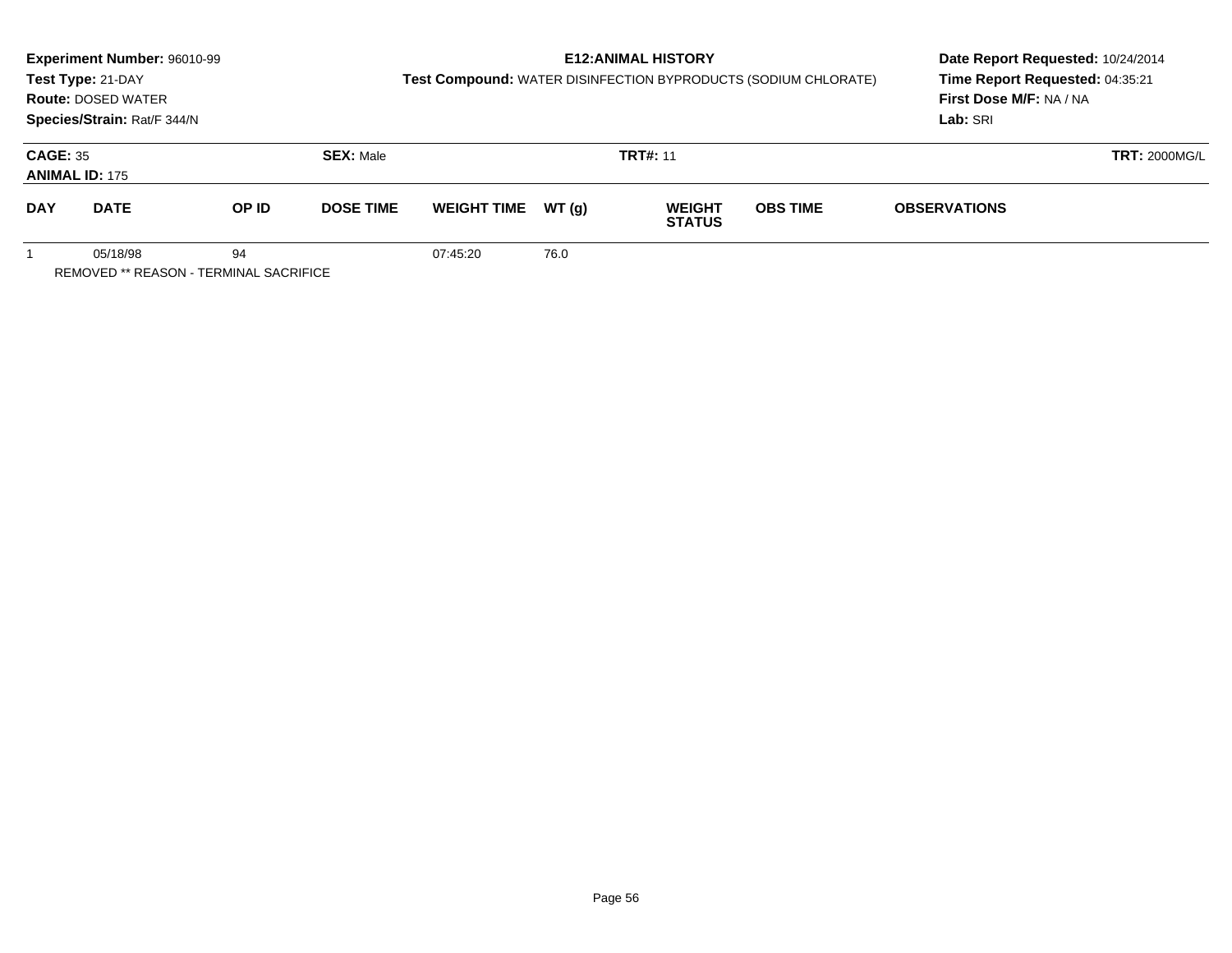|                                                                 | Experiment Number: 96010-99<br>Test Type: 21-DAY<br><b>Route: DOSED WATER</b><br>Species/Strain: Rat/F 344/N |       |                  | Test Compound: WATER DISINFECTION BYPRODUCTS (SODIUM CHLORATE) | <b>E12: ANIMAL HISTORY</b> | Date Report Requested: 10/24/2014<br>Time Report Requested: 04:35:21<br>First Dose M/F: NA / NA<br>Lab: SRI |                 |                      |  |
|-----------------------------------------------------------------|--------------------------------------------------------------------------------------------------------------|-------|------------------|----------------------------------------------------------------|----------------------------|-------------------------------------------------------------------------------------------------------------|-----------------|----------------------|--|
| <b>CAGE: 36</b>                                                 | <b>ANIMAL ID: 176</b>                                                                                        |       | <b>SEX: Male</b> |                                                                |                            | <b>TRT#: 11</b>                                                                                             |                 | <b>TRT: 2000MG/L</b> |  |
| <b>DAY</b>                                                      | <b>DATE</b>                                                                                                  | OP ID | <b>DOSE TIME</b> | <b>WEIGHT TIME</b>                                             | WT (q)                     | <b>WEIGHT</b><br><b>STATUS</b>                                                                              | <b>OBS TIME</b> | <b>OBSERVATIONS</b>  |  |
| 05/18/98<br>94<br><b>REMOVED ** REASON - TERMINAL SACRIFICE</b> |                                                                                                              |       |                  | 07:45:22                                                       | 93.0                       |                                                                                                             |                 |                      |  |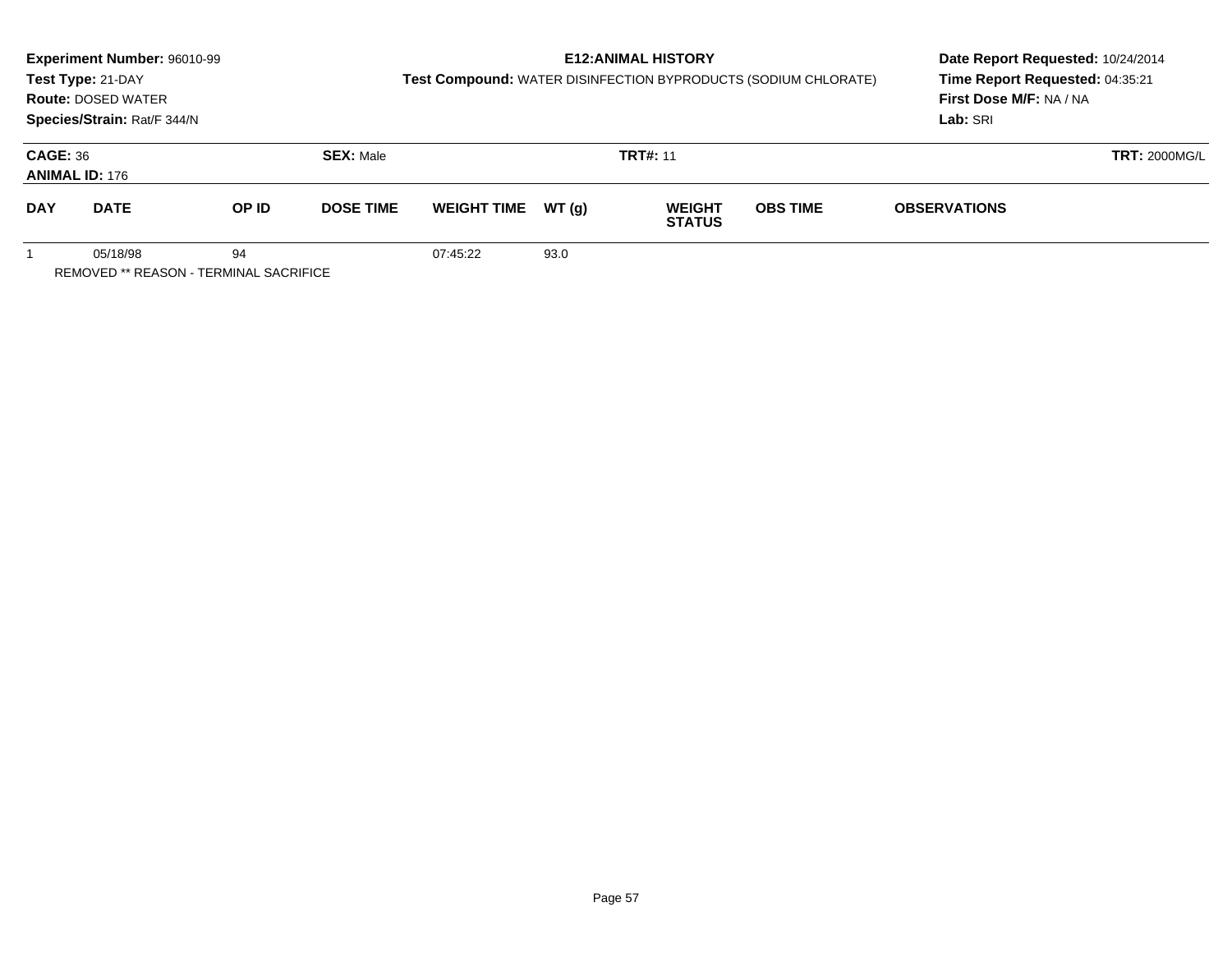|                 | Experiment Number: 96010-99<br>Test Type: 21-DAY<br><b>Route: DOSED WATER</b><br>Species/Strain: Rat/F 344/N |       |                  | Test Compound: WATER DISINFECTION BYPRODUCTS (SODIUM CHLORATE) | Date Report Requested: 10/24/2014<br>Time Report Requested: 04:35:21<br>First Dose M/F: NA / NA<br>Lab: SRI |                                |                 |                      |  |
|-----------------|--------------------------------------------------------------------------------------------------------------|-------|------------------|----------------------------------------------------------------|-------------------------------------------------------------------------------------------------------------|--------------------------------|-----------------|----------------------|--|
| <b>CAGE: 36</b> | <b>ANIMAL ID: 177</b>                                                                                        |       | <b>SEX: Male</b> |                                                                |                                                                                                             | <b>TRT#: 11</b>                |                 | <b>TRT: 2000MG/L</b> |  |
| <b>DAY</b>      | <b>DATE</b>                                                                                                  | OP ID | <b>DOSE TIME</b> | <b>WEIGHT TIME</b>                                             | WT(g)                                                                                                       | <b>WEIGHT</b><br><b>STATUS</b> | <b>OBS TIME</b> | <b>OBSERVATIONS</b>  |  |
|                 | 05/18/98<br><b>REMOVED ** REASON - TERMINAL SACRIFICE</b>                                                    | 94    |                  | 07:45:22                                                       | 72.3                                                                                                        |                                |                 |                      |  |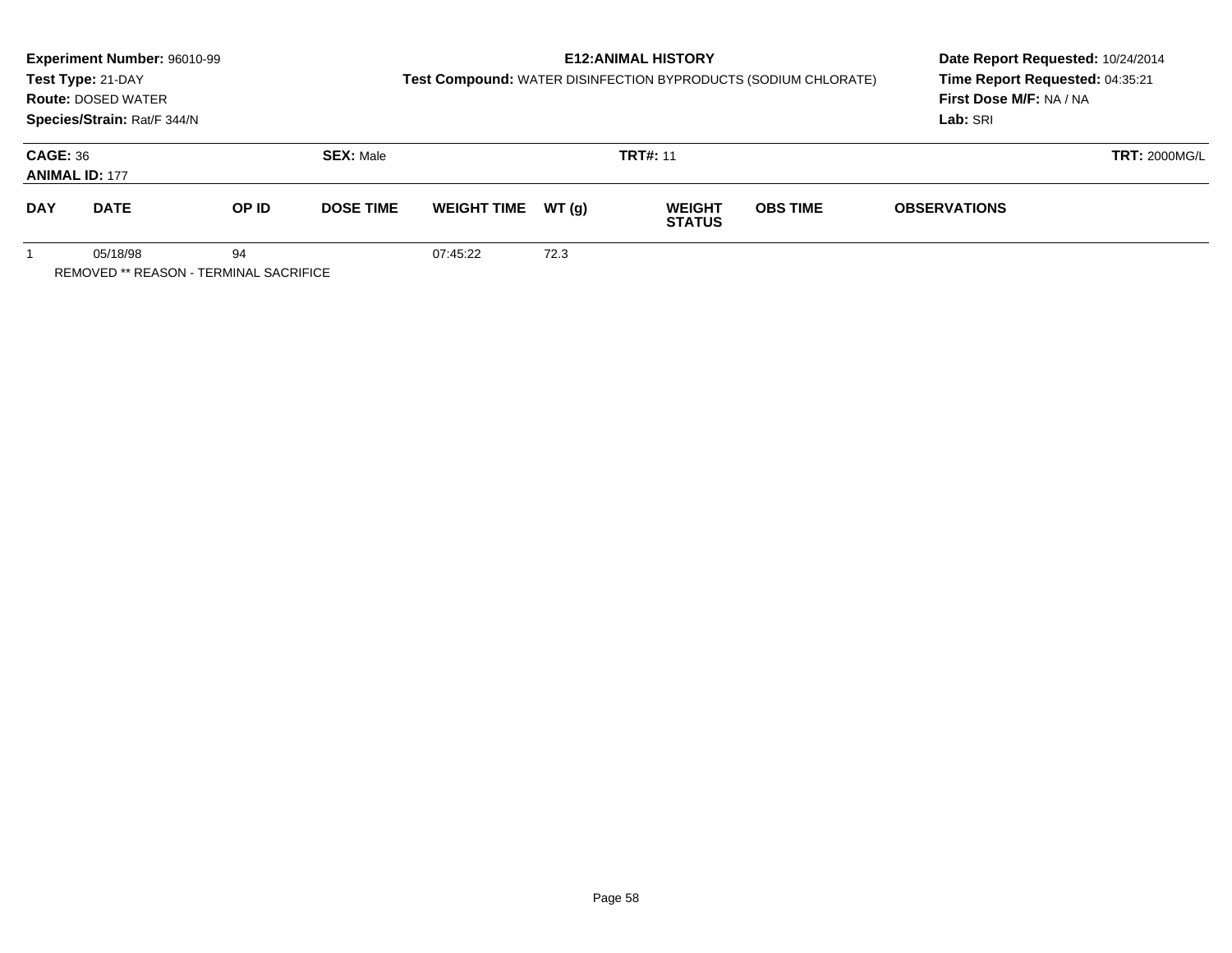|                                                                 | Experiment Number: 96010-99<br>Test Type: 21-DAY<br><b>Route: DOSED WATER</b><br>Species/Strain: Rat/F 344/N |       |                  | Test Compound: WATER DISINFECTION BYPRODUCTS (SODIUM CHLORATE) | <b>E12: ANIMAL HISTORY</b> | Date Report Requested: 10/24/2014<br>Time Report Requested: 04:35:21<br>First Dose M/F: NA / NA<br>Lab: SRI |                 |                      |  |
|-----------------------------------------------------------------|--------------------------------------------------------------------------------------------------------------|-------|------------------|----------------------------------------------------------------|----------------------------|-------------------------------------------------------------------------------------------------------------|-----------------|----------------------|--|
| <b>CAGE: 36</b>                                                 | <b>ANIMAL ID: 178</b>                                                                                        |       | <b>SEX: Male</b> |                                                                |                            | <b>TRT#: 11</b>                                                                                             |                 | <b>TRT: 2000MG/L</b> |  |
| <b>DAY</b>                                                      | <b>DATE</b>                                                                                                  | OP ID | <b>DOSE TIME</b> | <b>WEIGHT TIME</b>                                             | WT(g)                      | <b>WEIGHT</b><br><b>STATUS</b>                                                                              | <b>OBS TIME</b> | <b>OBSERVATIONS</b>  |  |
| 05/18/98<br>94<br><b>REMOVED ** REASON - TERMINAL SACRIFICE</b> |                                                                                                              |       |                  | 07:45:22                                                       | 75.3                       |                                                                                                             |                 |                      |  |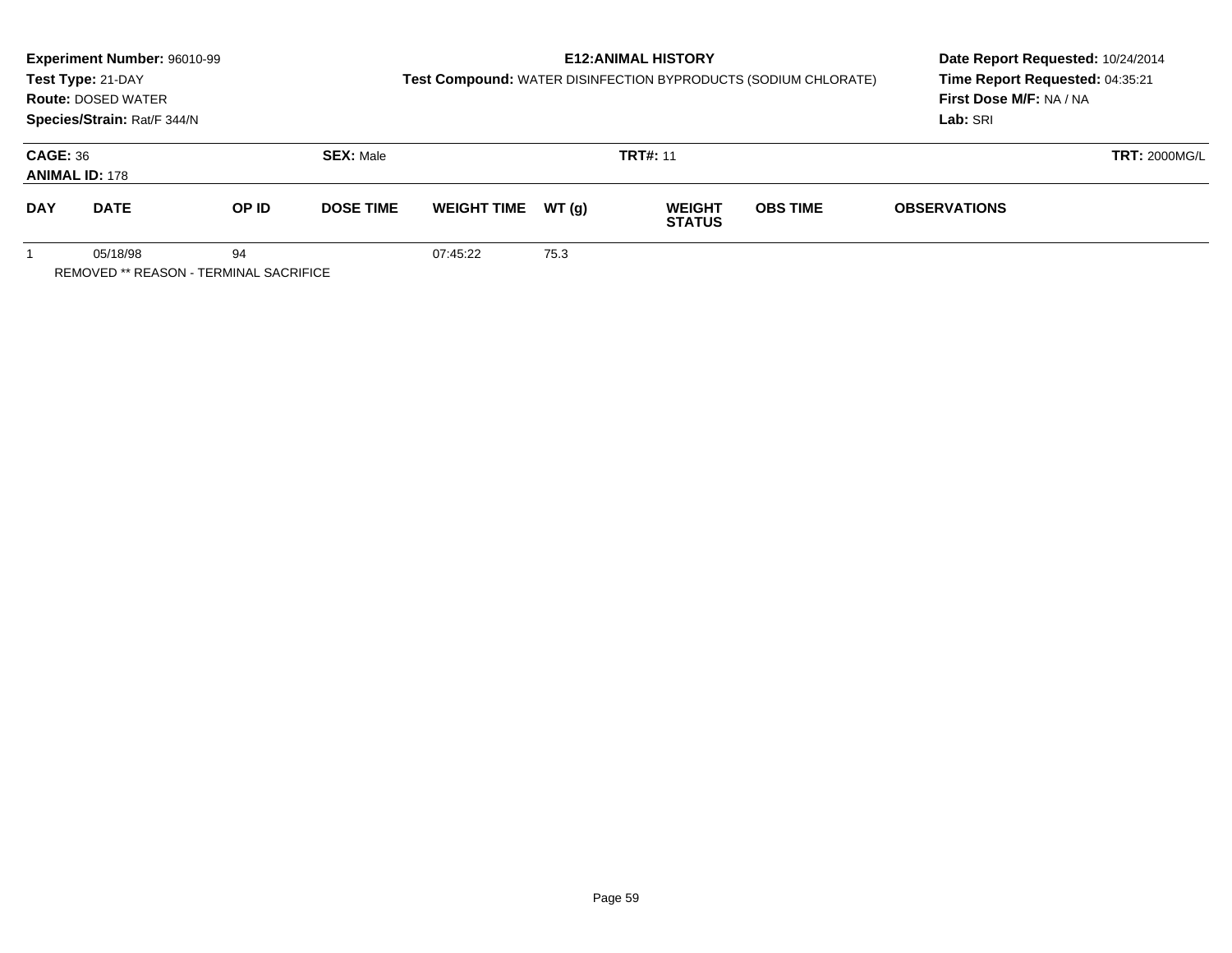|                                                                 | Experiment Number: 96010-99<br>Test Type: 21-DAY<br><b>Route: DOSED WATER</b><br>Species/Strain: Rat/F 344/N |       |                  | Test Compound: WATER DISINFECTION BYPRODUCTS (SODIUM CHLORATE) | <b>E12: ANIMAL HISTORY</b> | Date Report Requested: 10/24/2014<br>Time Report Requested: 04:35:21<br>First Dose M/F: NA / NA<br>Lab: SRI |                 |                      |  |
|-----------------------------------------------------------------|--------------------------------------------------------------------------------------------------------------|-------|------------------|----------------------------------------------------------------|----------------------------|-------------------------------------------------------------------------------------------------------------|-----------------|----------------------|--|
| <b>CAGE: 36</b>                                                 | <b>ANIMAL ID: 179</b>                                                                                        |       | <b>SEX: Male</b> |                                                                |                            | <b>TRT#: 11</b>                                                                                             |                 | <b>TRT: 2000MG/L</b> |  |
| <b>DAY</b>                                                      | <b>DATE</b>                                                                                                  | OP ID | <b>DOSE TIME</b> | <b>WEIGHT TIME</b>                                             | WT (q)                     | <b>WEIGHT</b><br><b>STATUS</b>                                                                              | <b>OBS TIME</b> | <b>OBSERVATIONS</b>  |  |
| 05/18/98<br>94<br><b>REMOVED ** REASON - TERMINAL SACRIFICE</b> |                                                                                                              |       |                  | 07:45:22                                                       | 98.0                       |                                                                                                             |                 |                      |  |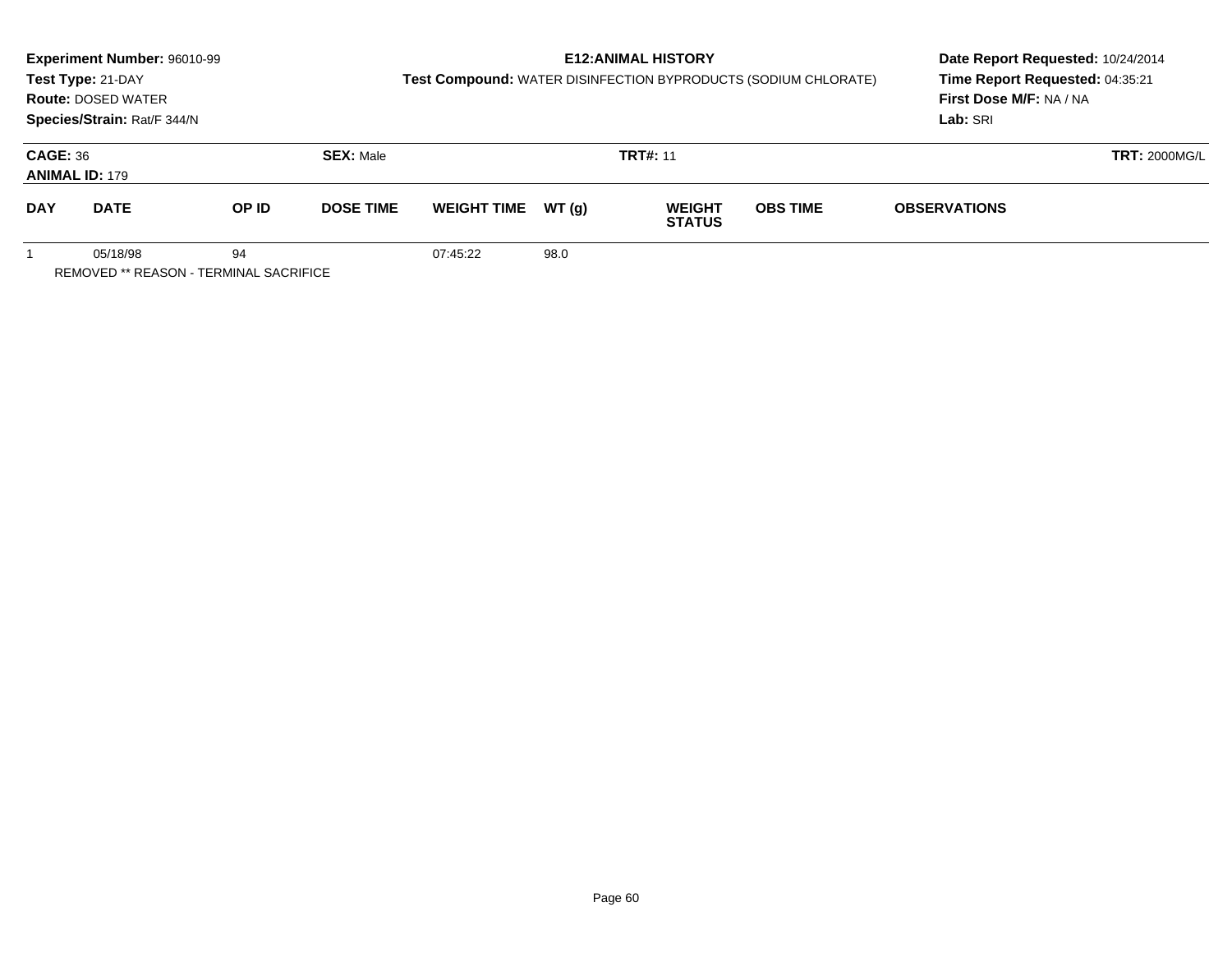|                 | Experiment Number: 96010-99<br>Test Type: 21-DAY<br><b>Route: DOSED WATER</b><br>Species/Strain: Rat/F 344/N |       |                  | Test Compound: WATER DISINFECTION BYPRODUCTS (SODIUM CHLORATE) | <b>E12: ANIMAL HISTORY</b> | Date Report Requested: 10/24/2014<br>Time Report Requested: 04:35:21<br>First Dose M/F: NA / NA<br>Lab: SRI |                 |                      |  |
|-----------------|--------------------------------------------------------------------------------------------------------------|-------|------------------|----------------------------------------------------------------|----------------------------|-------------------------------------------------------------------------------------------------------------|-----------------|----------------------|--|
| <b>CAGE: 36</b> | <b>ANIMAL ID: 180</b>                                                                                        |       | <b>SEX: Male</b> |                                                                |                            | <b>TRT#: 11</b>                                                                                             |                 | <b>TRT: 2000MG/L</b> |  |
| <b>DAY</b>      | <b>DATE</b>                                                                                                  | OP ID | <b>DOSE TIME</b> | <b>WEIGHT TIME</b>                                             | WT (q)                     | <b>WEIGHT</b><br><b>STATUS</b>                                                                              | <b>OBS TIME</b> | <b>OBSERVATIONS</b>  |  |
|                 | 05/18/98<br><b>REMOVED ** REASON - TERMINAL SACRIFICE</b>                                                    | 94    |                  | 07:45:22                                                       | 80.8                       |                                                                                                             |                 |                      |  |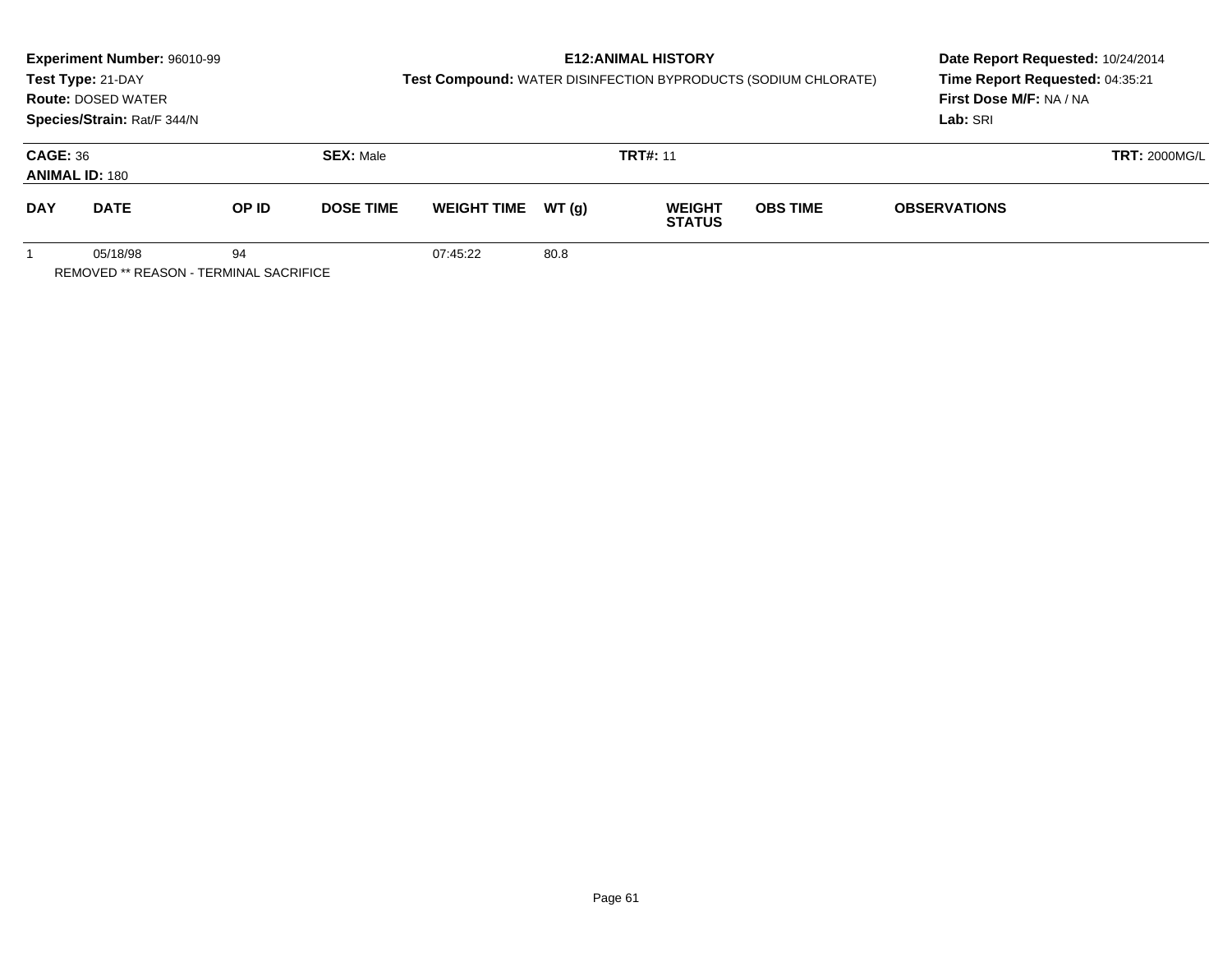|                 | Experiment Number: 96010-99<br>Test Type: 21-DAY<br><b>Route: DOSED WATER</b><br>Species/Strain: Rat/F 344/N |       |                    | Test Compound: WATER DISINFECTION BYPRODUCTS (SODIUM CHLORATE) | Date Report Requested: 10/24/2014<br>Time Report Requested: 04:35:21<br><b>First Dose M/F: NA / NA</b><br>Lab: SRI |                                |                 |                     |            |
|-----------------|--------------------------------------------------------------------------------------------------------------|-------|--------------------|----------------------------------------------------------------|--------------------------------------------------------------------------------------------------------------------|--------------------------------|-----------------|---------------------|------------|
| <b>CAGE: 37</b> | <b>ANIMAL ID: 181</b>                                                                                        |       | <b>SEX: Female</b> |                                                                |                                                                                                                    | <b>TRT#: 2</b>                 |                 |                     | TRT: 0 MGL |
| <b>DAY</b>      | <b>DATE</b>                                                                                                  | OP ID | <b>DOSE TIME</b>   | <b>WEIGHT TIME</b>                                             | WT (q)                                                                                                             | <b>WEIGHT</b><br><b>STATUS</b> | <b>OBS TIME</b> | <b>OBSERVATIONS</b> |            |
|                 | 05/19/98                                                                                                     | 94    |                    | 07:40:00                                                       | 84.7                                                                                                               |                                |                 |                     |            |

REMOVED \*\* REASON - TERMINAL SACRIFICE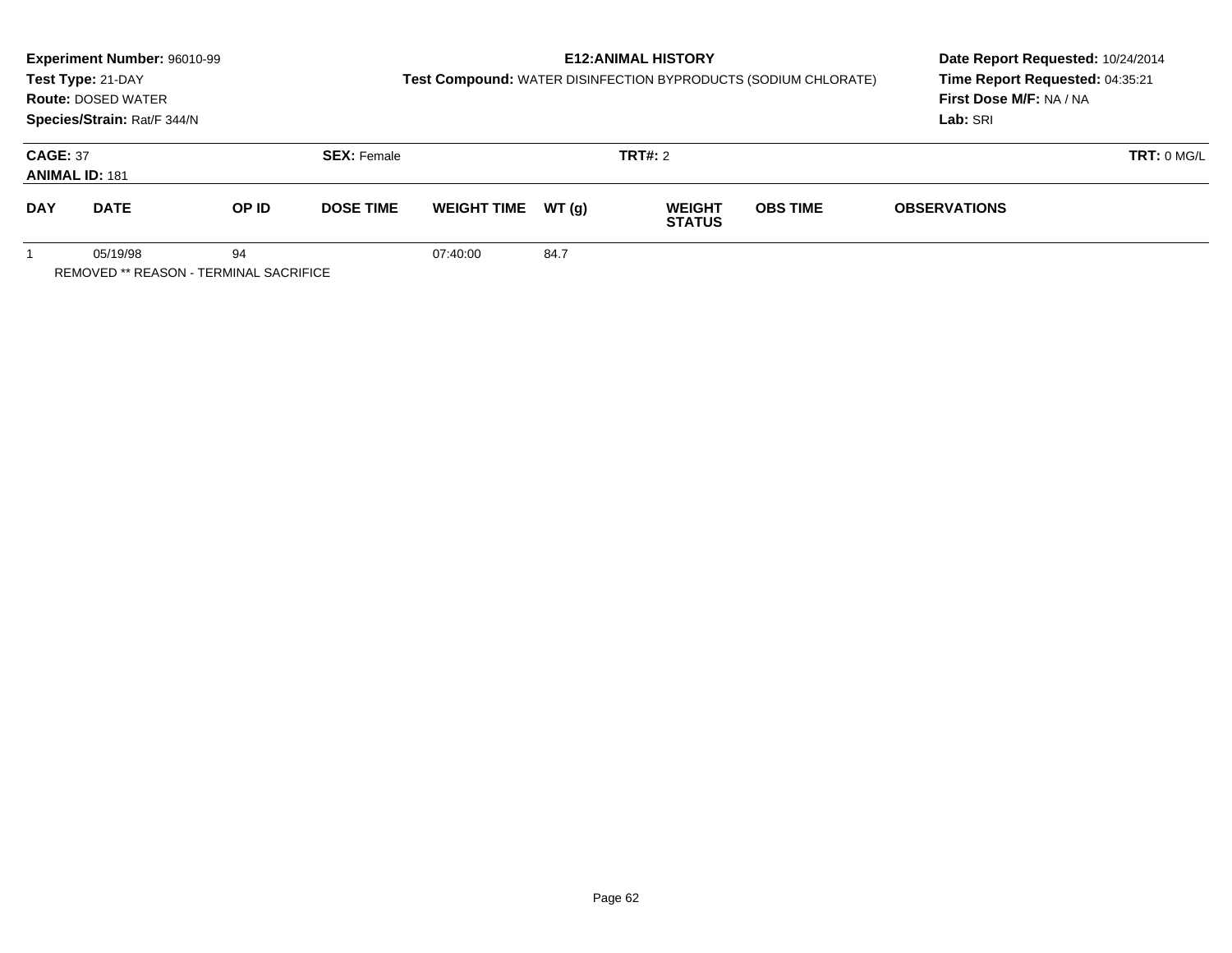|                 | Experiment Number: 96010-99<br>Test Type: 21-DAY<br><b>Route: DOSED WATER</b><br>Species/Strain: Rat/F 344/N |       |                    | Test Compound: WATER DISINFECTION BYPRODUCTS (SODIUM CHLORATE) | Date Report Requested: 10/24/2014<br>Time Report Requested: 04:35:21<br>First Dose M/F: NA / NA<br>Lab: SRI |                                |                 |                     |            |
|-----------------|--------------------------------------------------------------------------------------------------------------|-------|--------------------|----------------------------------------------------------------|-------------------------------------------------------------------------------------------------------------|--------------------------------|-----------------|---------------------|------------|
| <b>CAGE: 37</b> | <b>ANIMAL ID: 182</b>                                                                                        |       | <b>SEX: Female</b> |                                                                |                                                                                                             | <b>TRT#: 2</b>                 |                 |                     | TRT: 0 MGL |
| <b>DAY</b>      | <b>DATE</b>                                                                                                  | OP ID | <b>DOSE TIME</b>   | <b>WEIGHT TIME</b>                                             | WT(g)                                                                                                       | <b>WEIGHT</b><br><b>STATUS</b> | <b>OBS TIME</b> | <b>OBSERVATIONS</b> |            |
|                 | 05/19/98<br>REMOVED ** REASON - TERMINAL SACRIFICE                                                           | 94    |                    | 07:40:00                                                       | 94.1                                                                                                        |                                |                 |                     |            |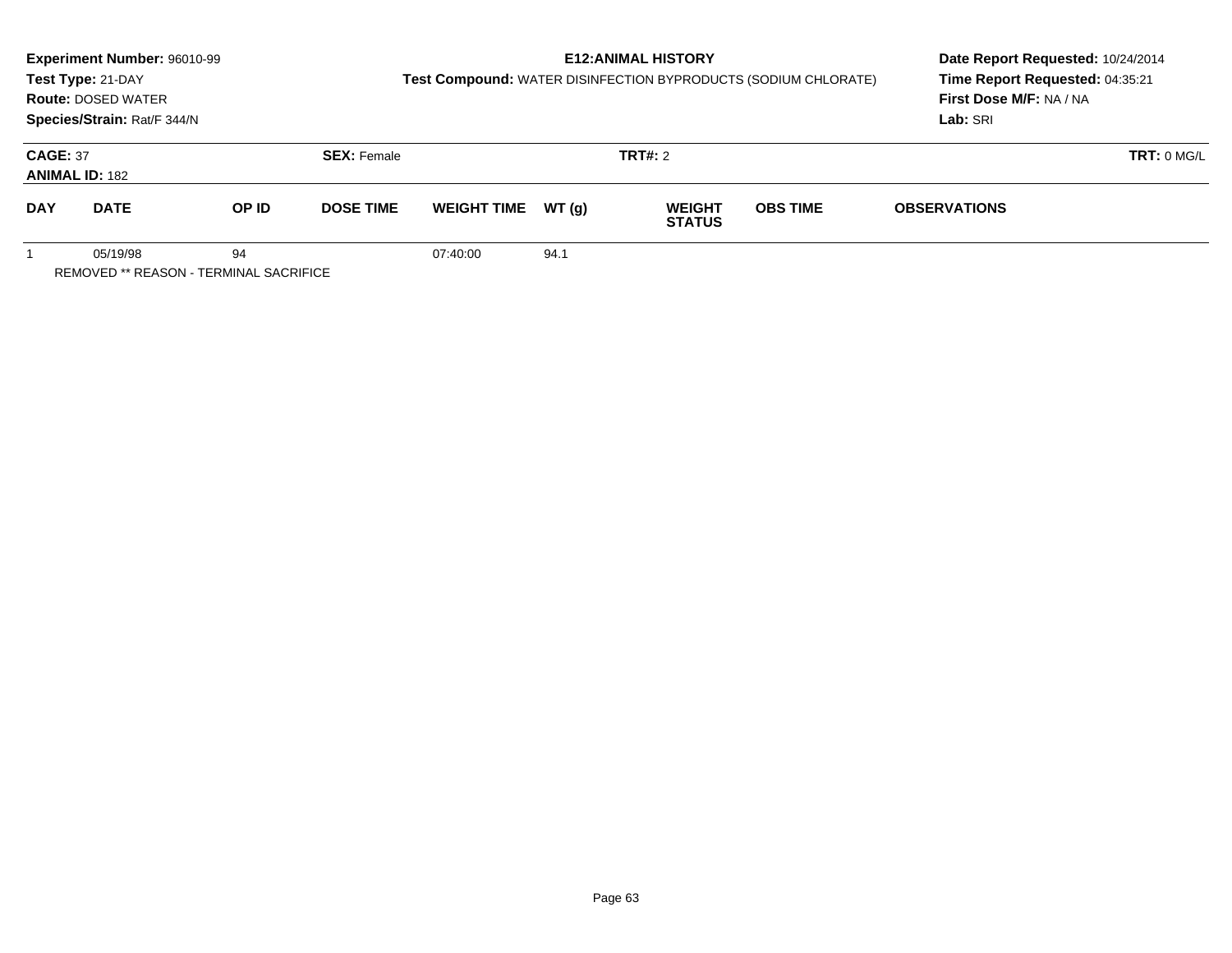|                 | Experiment Number: 96010-99<br>Test Type: 21-DAY<br><b>Route: DOSED WATER</b><br>Species/Strain: Rat/F 344/N |       |                    | Test Compound: WATER DISINFECTION BYPRODUCTS (SODIUM CHLORATE) | Date Report Requested: 10/24/2014<br>Time Report Requested: 04:35:21<br>First Dose M/F: NA / NA<br>Lab: SRI |                                |                 |                     |            |
|-----------------|--------------------------------------------------------------------------------------------------------------|-------|--------------------|----------------------------------------------------------------|-------------------------------------------------------------------------------------------------------------|--------------------------------|-----------------|---------------------|------------|
| <b>CAGE: 37</b> | <b>ANIMAL ID: 183</b>                                                                                        |       | <b>SEX: Female</b> |                                                                |                                                                                                             | <b>TRT#: 2</b>                 |                 |                     | TRT: 0 MGL |
| <b>DAY</b>      | <b>DATE</b>                                                                                                  | OP ID | <b>DOSE TIME</b>   | <b>WEIGHT TIME</b>                                             | WT(g)                                                                                                       | <b>WEIGHT</b><br><b>STATUS</b> | <b>OBS TIME</b> | <b>OBSERVATIONS</b> |            |
|                 | 05/19/98<br>REMOVED ** REASON - TERMINAL SACRIFICE                                                           | 94    |                    | 07:40:00                                                       | 69.3                                                                                                        |                                |                 |                     |            |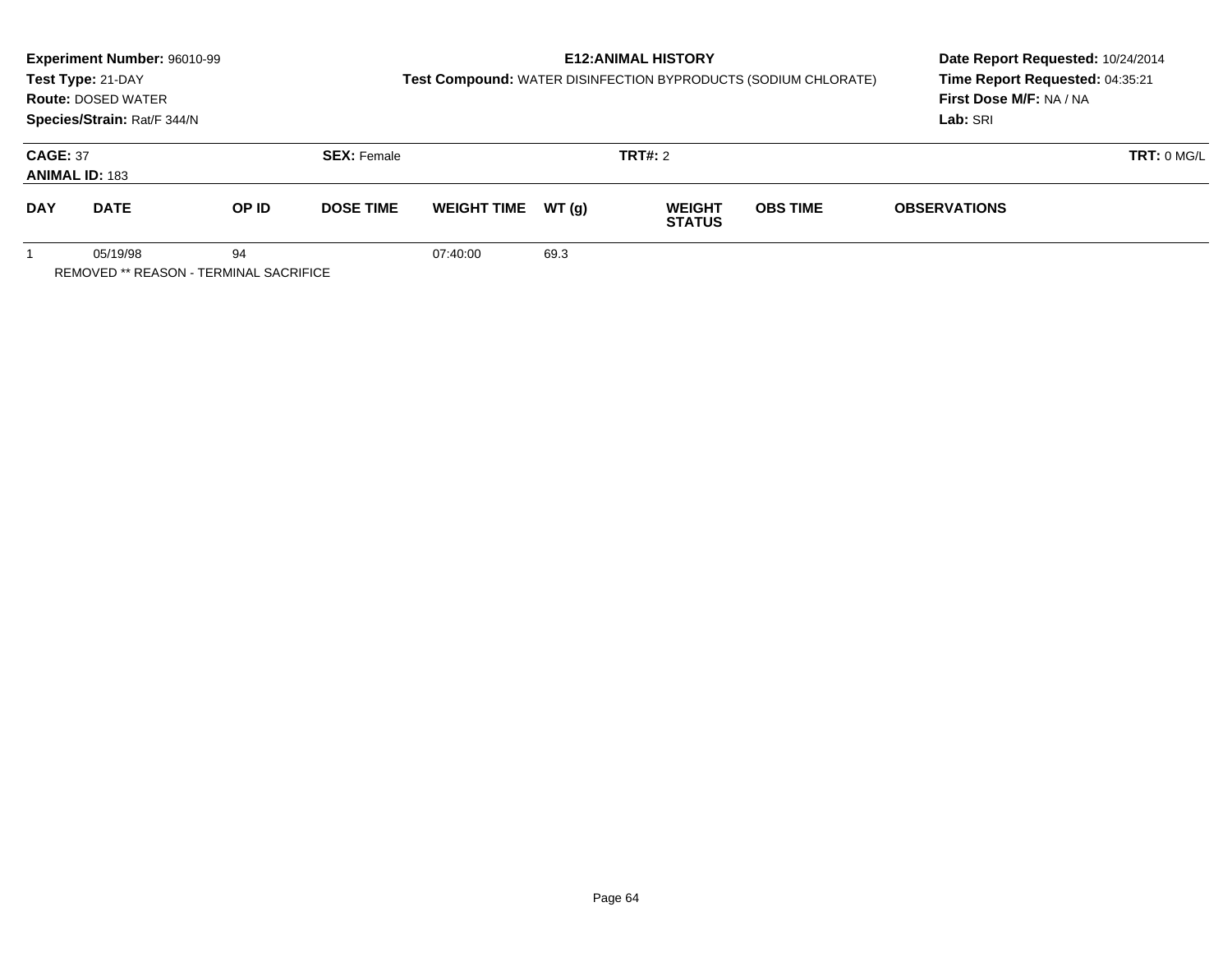|                 | Experiment Number: 96010-99<br>Test Type: 21-DAY<br><b>Route: DOSED WATER</b><br>Species/Strain: Rat/F 344/N |       |                    | Test Compound: WATER DISINFECTION BYPRODUCTS (SODIUM CHLORATE) | Date Report Requested: 10/24/2014<br>Time Report Requested: 04:35:21<br>First Dose M/F: NA / NA<br>Lab: SRI |                                |                 |                     |            |
|-----------------|--------------------------------------------------------------------------------------------------------------|-------|--------------------|----------------------------------------------------------------|-------------------------------------------------------------------------------------------------------------|--------------------------------|-----------------|---------------------|------------|
| <b>CAGE: 37</b> | <b>ANIMAL ID: 184</b>                                                                                        |       | <b>SEX: Female</b> |                                                                |                                                                                                             | <b>TRT#: 2</b>                 |                 |                     | TRT: 0 MGL |
| <b>DAY</b>      | <b>DATE</b>                                                                                                  | OP ID | <b>DOSE TIME</b>   | <b>WEIGHT TIME</b>                                             | WT(g)                                                                                                       | <b>WEIGHT</b><br><b>STATUS</b> | <b>OBS TIME</b> | <b>OBSERVATIONS</b> |            |
|                 | 05/19/98<br>REMOVED ** REASON - TERMINAL SACRIFICE                                                           | 94    |                    | 07:40:00                                                       | 90.4                                                                                                        |                                |                 |                     |            |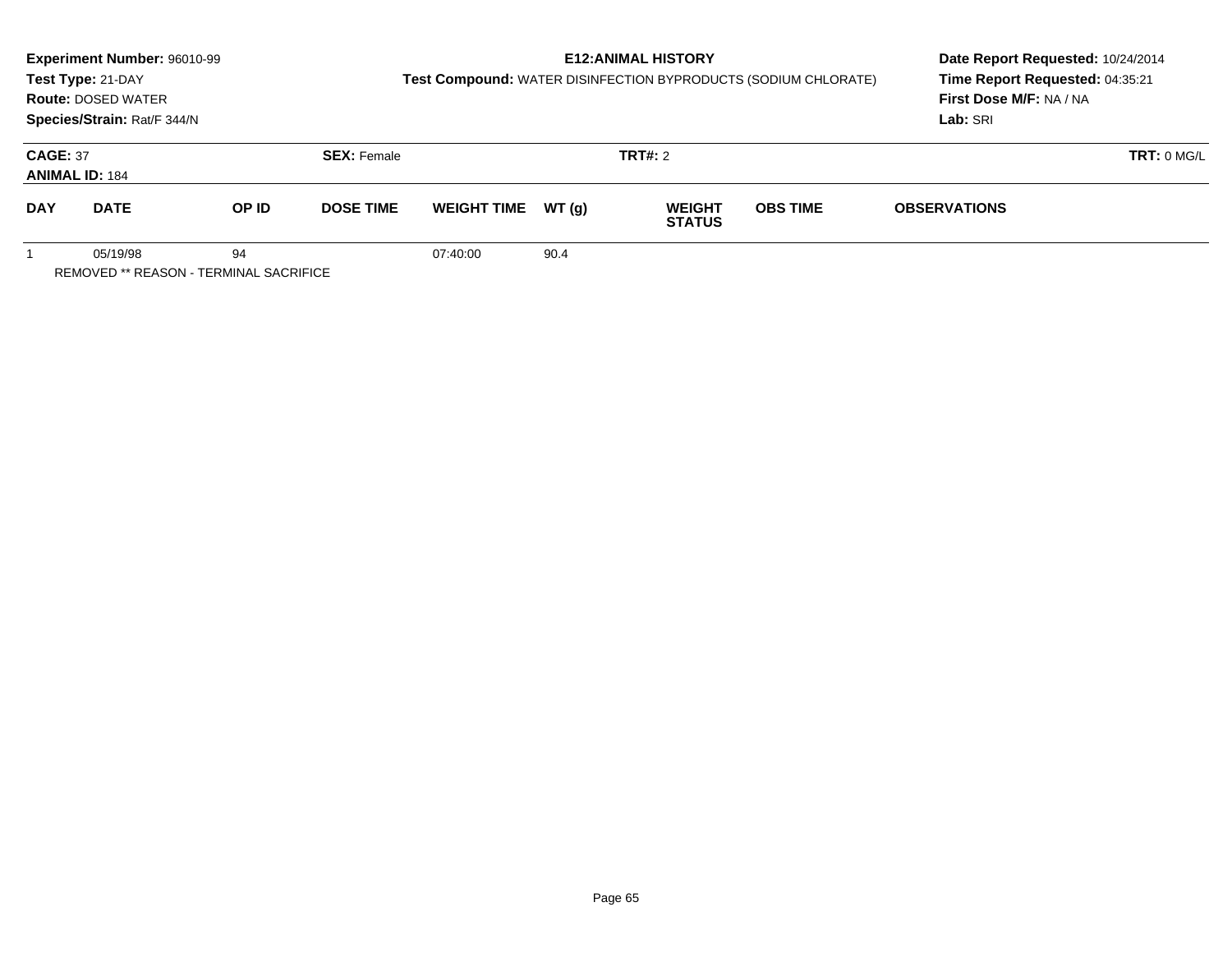|                 | Experiment Number: 96010-99<br>Test Type: 21-DAY<br><b>Route: DOSED WATER</b><br>Species/Strain: Rat/F 344/N |       |                    | Test Compound: WATER DISINFECTION BYPRODUCTS (SODIUM CHLORATE) | Date Report Requested: 10/24/2014<br>Time Report Requested: 04:35:21<br>First Dose M/F: NA / NA<br>Lab: SRI |                                |                 |                     |            |
|-----------------|--------------------------------------------------------------------------------------------------------------|-------|--------------------|----------------------------------------------------------------|-------------------------------------------------------------------------------------------------------------|--------------------------------|-----------------|---------------------|------------|
| <b>CAGE: 37</b> | <b>ANIMAL ID: 185</b>                                                                                        |       | <b>SEX: Female</b> |                                                                |                                                                                                             | <b>TRT#: 2</b>                 |                 |                     | TRT: 0 MGL |
| <b>DAY</b>      | <b>DATE</b>                                                                                                  | OP ID | <b>DOSE TIME</b>   | <b>WEIGHT TIME</b>                                             | WT(g)                                                                                                       | <b>WEIGHT</b><br><b>STATUS</b> | <b>OBS TIME</b> | <b>OBSERVATIONS</b> |            |
|                 | 05/19/98<br>REMOVED ** REASON - TERMINAL SACRIFICE                                                           | 94    |                    | 07:40:00                                                       | 67.8                                                                                                        |                                |                 |                     |            |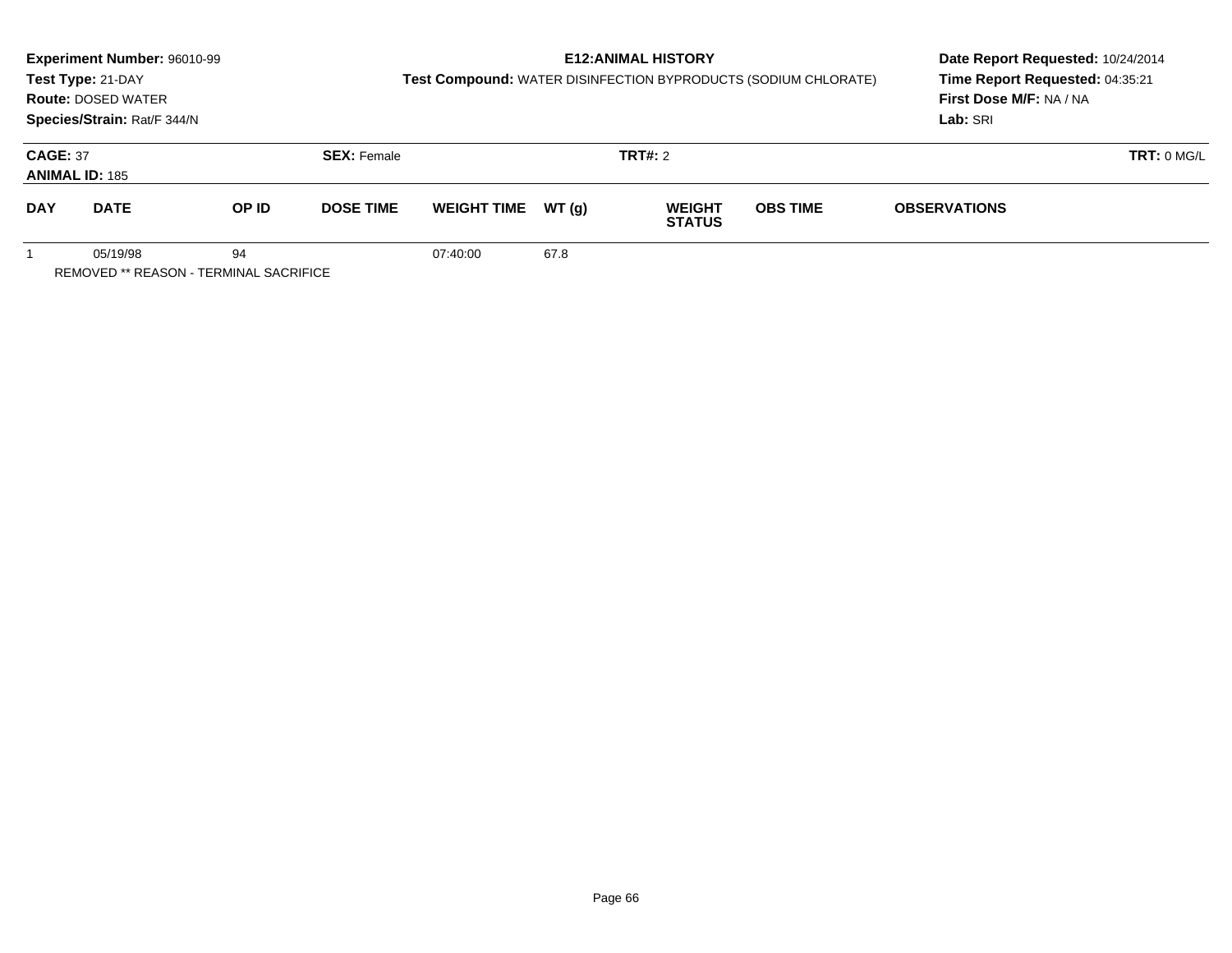|                 | Experiment Number: 96010-99<br>Test Type: 21-DAY<br><b>Route: DOSED WATER</b><br>Species/Strain: Rat/F 344/N |       |                    | Test Compound: WATER DISINFECTION BYPRODUCTS (SODIUM CHLORATE) | Date Report Requested: 10/24/2014<br>Time Report Requested: 04:35:21<br>First Dose M/F: NA / NA<br>Lab: SRI |                                |                 |                     |            |
|-----------------|--------------------------------------------------------------------------------------------------------------|-------|--------------------|----------------------------------------------------------------|-------------------------------------------------------------------------------------------------------------|--------------------------------|-----------------|---------------------|------------|
| <b>CAGE: 38</b> | <b>ANIMAL ID: 186</b>                                                                                        |       | <b>SEX: Female</b> |                                                                |                                                                                                             | <b>TRT#: 2</b>                 |                 |                     | TRT: 0 MGL |
| <b>DAY</b>      | <b>DATE</b>                                                                                                  | OP ID | <b>DOSE TIME</b>   | <b>WEIGHT TIME</b>                                             | WT(g)                                                                                                       | <b>WEIGHT</b><br><b>STATUS</b> | <b>OBS TIME</b> | <b>OBSERVATIONS</b> |            |
|                 | 05/19/98<br>REMOVED ** REASON - TERMINAL SACRIFICE                                                           | 94    |                    | 07:40:02                                                       | 74.5                                                                                                        |                                |                 |                     |            |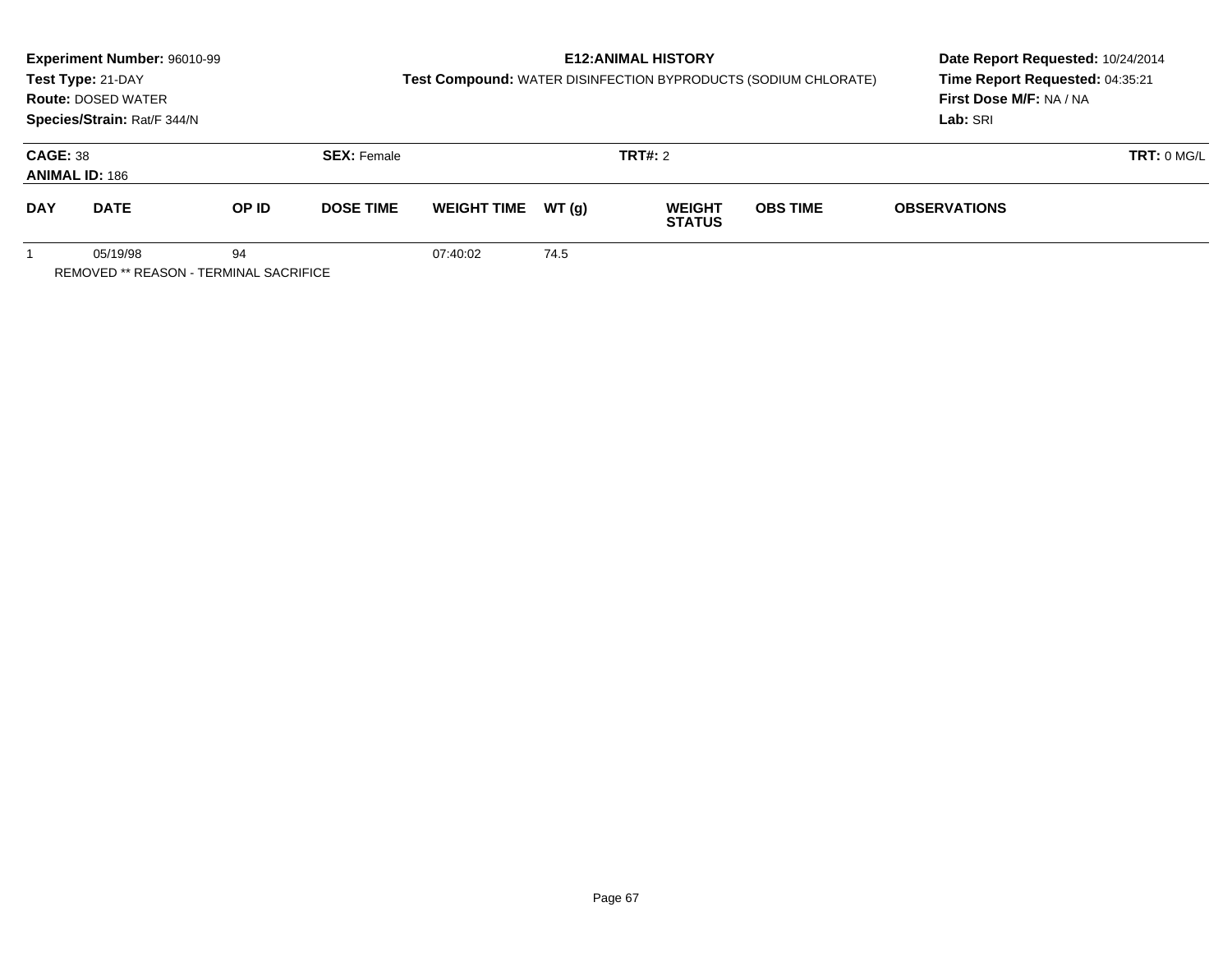|                 | Experiment Number: 96010-99<br>Test Type: 21-DAY<br><b>Route: DOSED WATER</b><br>Species/Strain: Rat/F 344/N |       |                    | Test Compound: WATER DISINFECTION BYPRODUCTS (SODIUM CHLORATE) | Date Report Requested: 10/24/2014<br>Time Report Requested: 04:35:21<br>First Dose M/F: NA / NA<br>Lab: SRI |                                |                 |                     |
|-----------------|--------------------------------------------------------------------------------------------------------------|-------|--------------------|----------------------------------------------------------------|-------------------------------------------------------------------------------------------------------------|--------------------------------|-----------------|---------------------|
| <b>CAGE: 38</b> | <b>ANIMAL ID: 187</b>                                                                                        |       | <b>SEX: Female</b> |                                                                |                                                                                                             | <b>TRT#:</b> 2                 |                 | TRT: 0 MGL          |
| <b>DAY</b>      | <b>DATE</b>                                                                                                  | OP ID | <b>DOSE TIME</b>   | <b>WEIGHT TIME</b>                                             | WT(q)                                                                                                       | <b>WEIGHT</b><br><b>STATUS</b> | <b>OBS TIME</b> | <b>OBSERVATIONS</b> |
|                 | 05/19/98<br>REMOVED ** REASON - TERMINAL SACRIFICE                                                           | 94    |                    | 07:40:02                                                       | 97.0                                                                                                        |                                |                 |                     |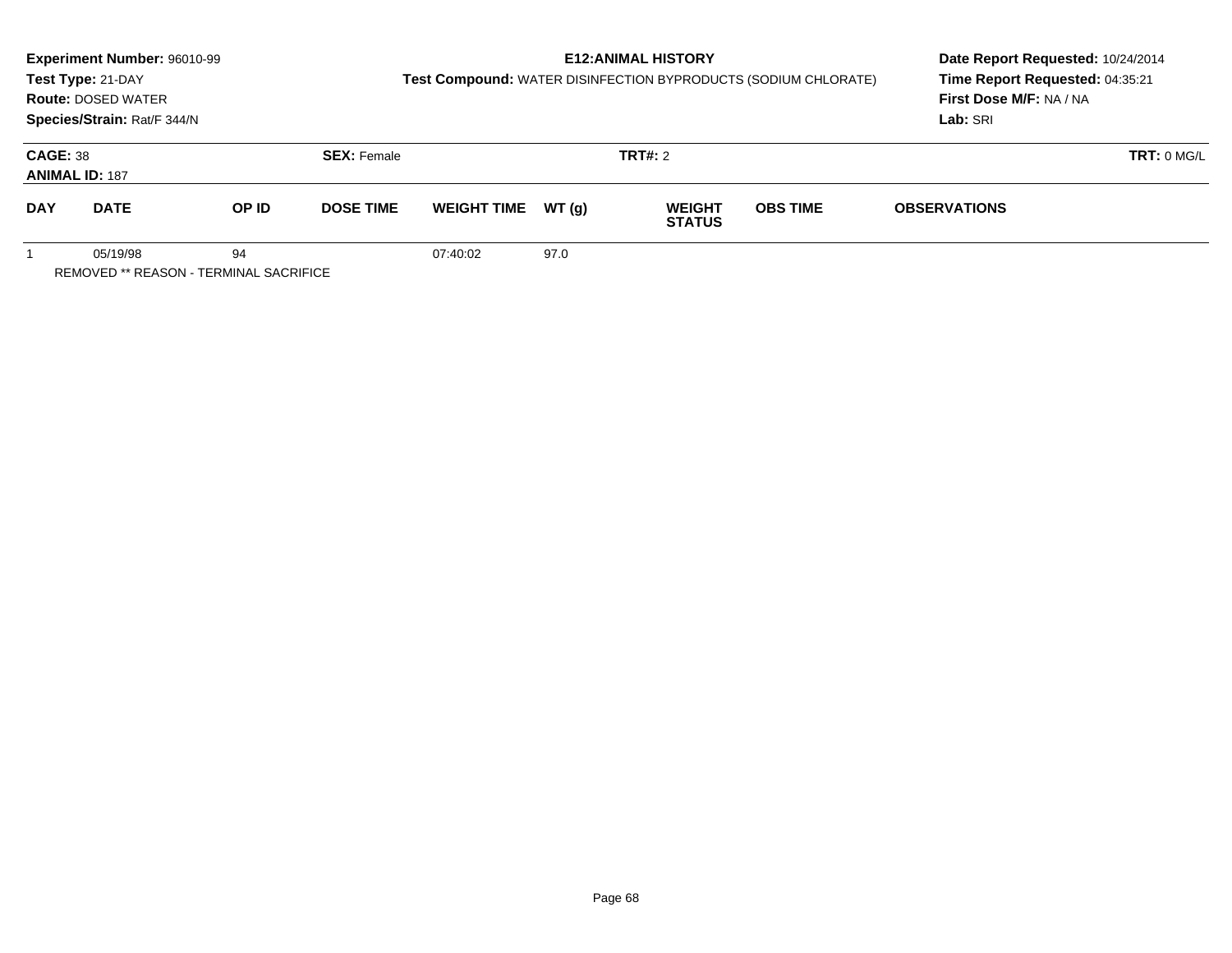|                 | Experiment Number: 96010-99<br>Test Type: 21-DAY<br><b>Route: DOSED WATER</b><br>Species/Strain: Rat/F 344/N |       |                    | Test Compound: WATER DISINFECTION BYPRODUCTS (SODIUM CHLORATE) | Date Report Requested: 10/24/2014<br>Time Report Requested: 04:35:21<br><b>First Dose M/F: NA / NA</b><br>Lab: SRI |                                |                 |                     |            |
|-----------------|--------------------------------------------------------------------------------------------------------------|-------|--------------------|----------------------------------------------------------------|--------------------------------------------------------------------------------------------------------------------|--------------------------------|-----------------|---------------------|------------|
| <b>CAGE: 38</b> | <b>ANIMAL ID: 188</b>                                                                                        |       | <b>SEX: Female</b> |                                                                |                                                                                                                    | <b>TRT#: 2</b>                 |                 |                     | TRT: 0 MGL |
| <b>DAY</b>      | <b>DATE</b>                                                                                                  | OP ID | <b>DOSE TIME</b>   | <b>WEIGHT TIME</b>                                             | WT (q)                                                                                                             | <b>WEIGHT</b><br><b>STATUS</b> | <b>OBS TIME</b> | <b>OBSERVATIONS</b> |            |
|                 | 05/19/98                                                                                                     | 94    |                    | 07:40:02                                                       | 71.7                                                                                                               |                                |                 |                     |            |

REMOVED \*\* REASON - TERMINAL SACRIFICE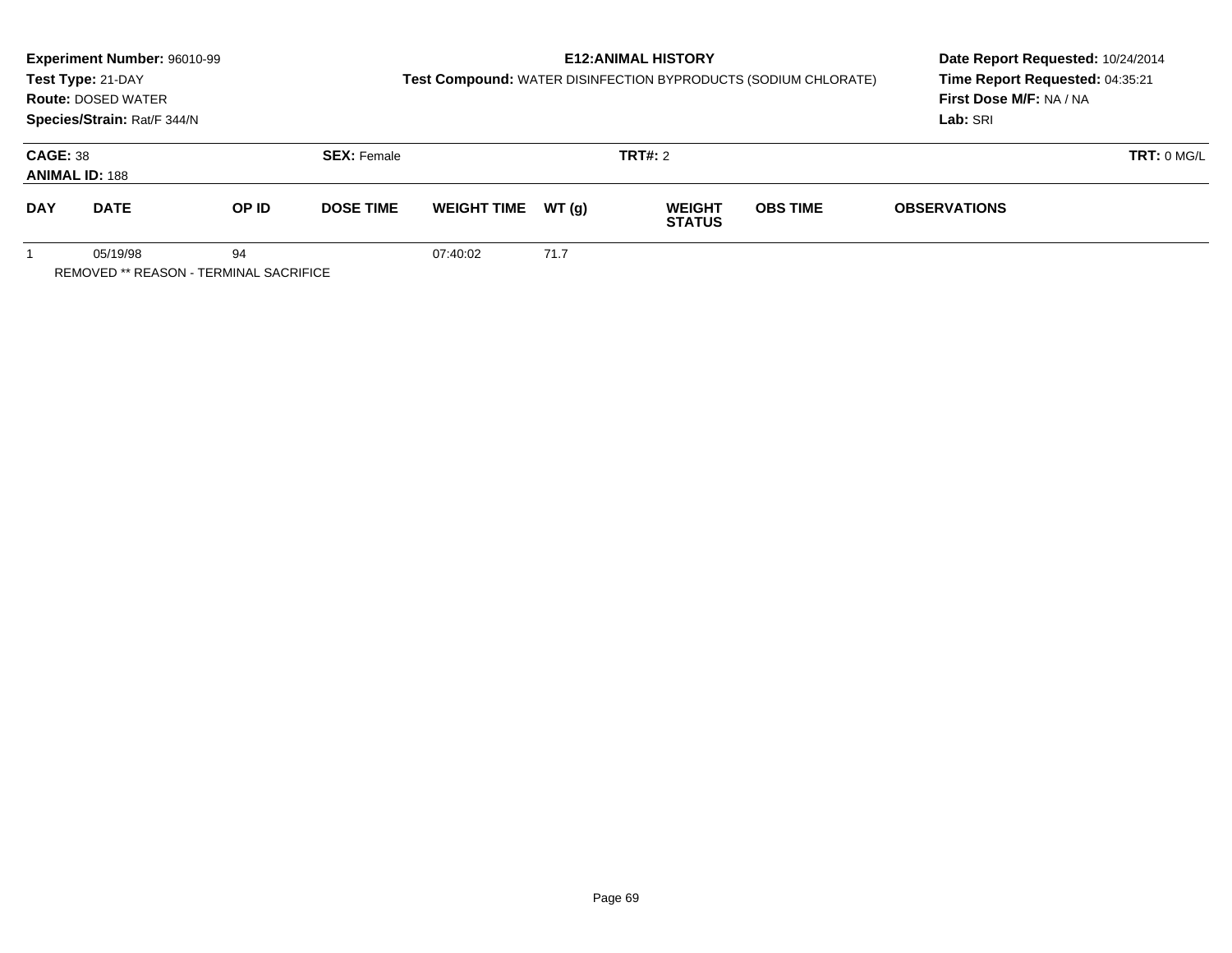|                 | Experiment Number: 96010-99<br>Test Type: 21-DAY<br><b>Route: DOSED WATER</b><br>Species/Strain: Rat/F 344/N |       |                    | Test Compound: WATER DISINFECTION BYPRODUCTS (SODIUM CHLORATE) | Date Report Requested: 10/24/2014<br>Time Report Requested: 04:35:21<br>First Dose M/F: NA / NA<br>Lab: SRI |                                |                 |                     |            |
|-----------------|--------------------------------------------------------------------------------------------------------------|-------|--------------------|----------------------------------------------------------------|-------------------------------------------------------------------------------------------------------------|--------------------------------|-----------------|---------------------|------------|
| <b>CAGE: 38</b> | <b>ANIMAL ID: 189</b>                                                                                        |       | <b>SEX: Female</b> |                                                                |                                                                                                             | <b>TRT#: 2</b>                 |                 |                     | TRT: 0 MGL |
| <b>DAY</b>      | <b>DATE</b>                                                                                                  | OP ID | <b>DOSE TIME</b>   | <b>WEIGHT TIME</b>                                             | WT(g)                                                                                                       | <b>WEIGHT</b><br><b>STATUS</b> | <b>OBS TIME</b> | <b>OBSERVATIONS</b> |            |
|                 | 05/19/98<br>REMOVED ** REASON - TERMINAL SACRIFICE                                                           | 94    |                    | 07:40:02                                                       | 87.9                                                                                                        |                                |                 |                     |            |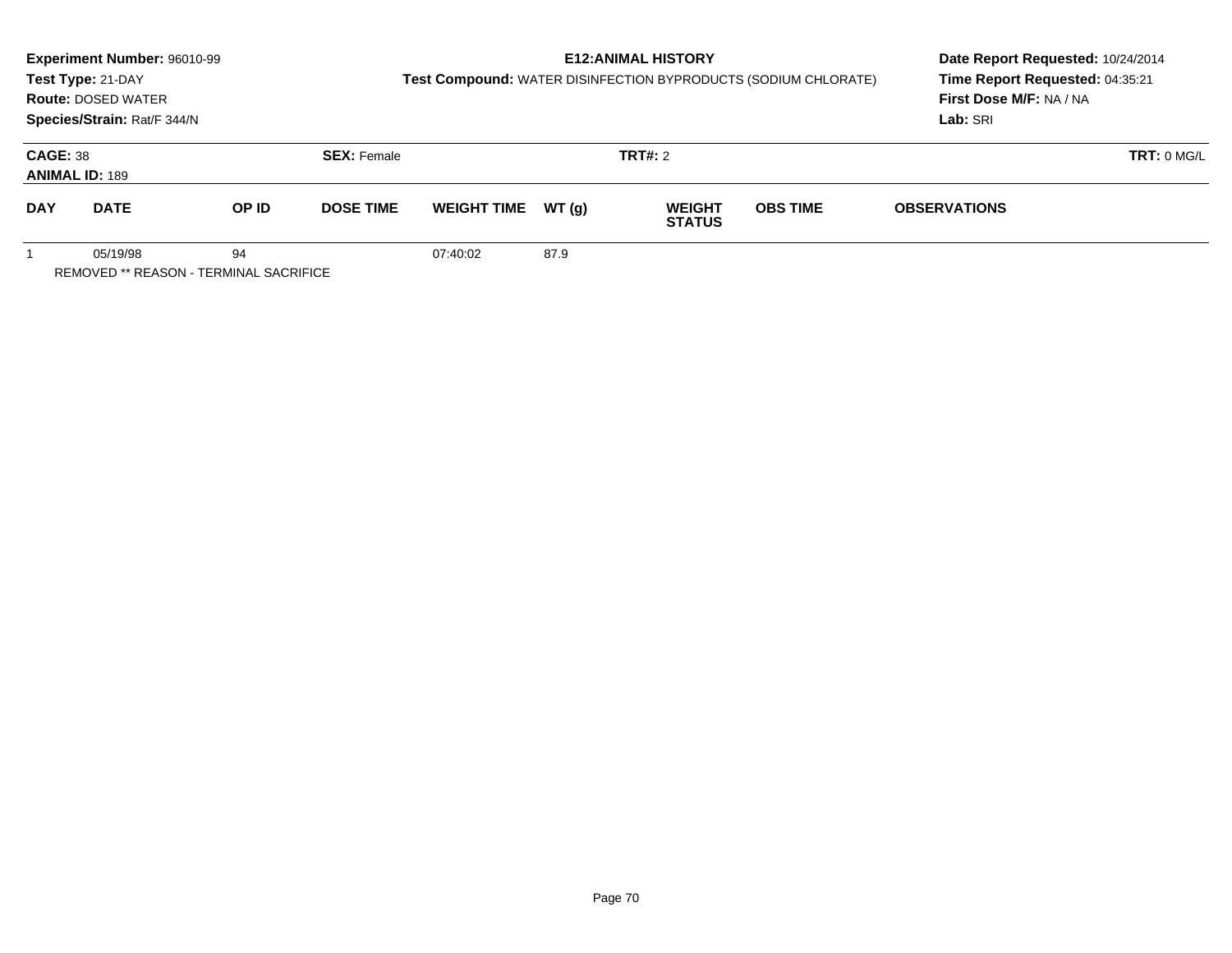|                 | Experiment Number: 96010-99<br>Test Type: 21-DAY<br><b>Route: DOSED WATER</b><br>Species/Strain: Rat/F 344/N |       |                    | Test Compound: WATER DISINFECTION BYPRODUCTS (SODIUM CHLORATE) | Date Report Requested: 10/24/2014<br>Time Report Requested: 04:35:21<br>First Dose M/F: NA / NA<br>Lab: SRI |                                |                 |                     |            |
|-----------------|--------------------------------------------------------------------------------------------------------------|-------|--------------------|----------------------------------------------------------------|-------------------------------------------------------------------------------------------------------------|--------------------------------|-----------------|---------------------|------------|
| <b>CAGE: 38</b> | <b>ANIMAL ID: 190</b>                                                                                        |       | <b>SEX: Female</b> |                                                                |                                                                                                             | <b>TRT#: 2</b>                 |                 |                     | TRT: 0 MGL |
| <b>DAY</b>      | <b>DATE</b>                                                                                                  | OP ID | <b>DOSE TIME</b>   | <b>WEIGHT TIME</b>                                             | WT(g)                                                                                                       | <b>WEIGHT</b><br><b>STATUS</b> | <b>OBS TIME</b> | <b>OBSERVATIONS</b> |            |
|                 | 05/19/98<br>REMOVED ** REASON - TERMINAL SACRIFICE                                                           | 94    |                    | 07:40:02                                                       | 85.1                                                                                                        |                                |                 |                     |            |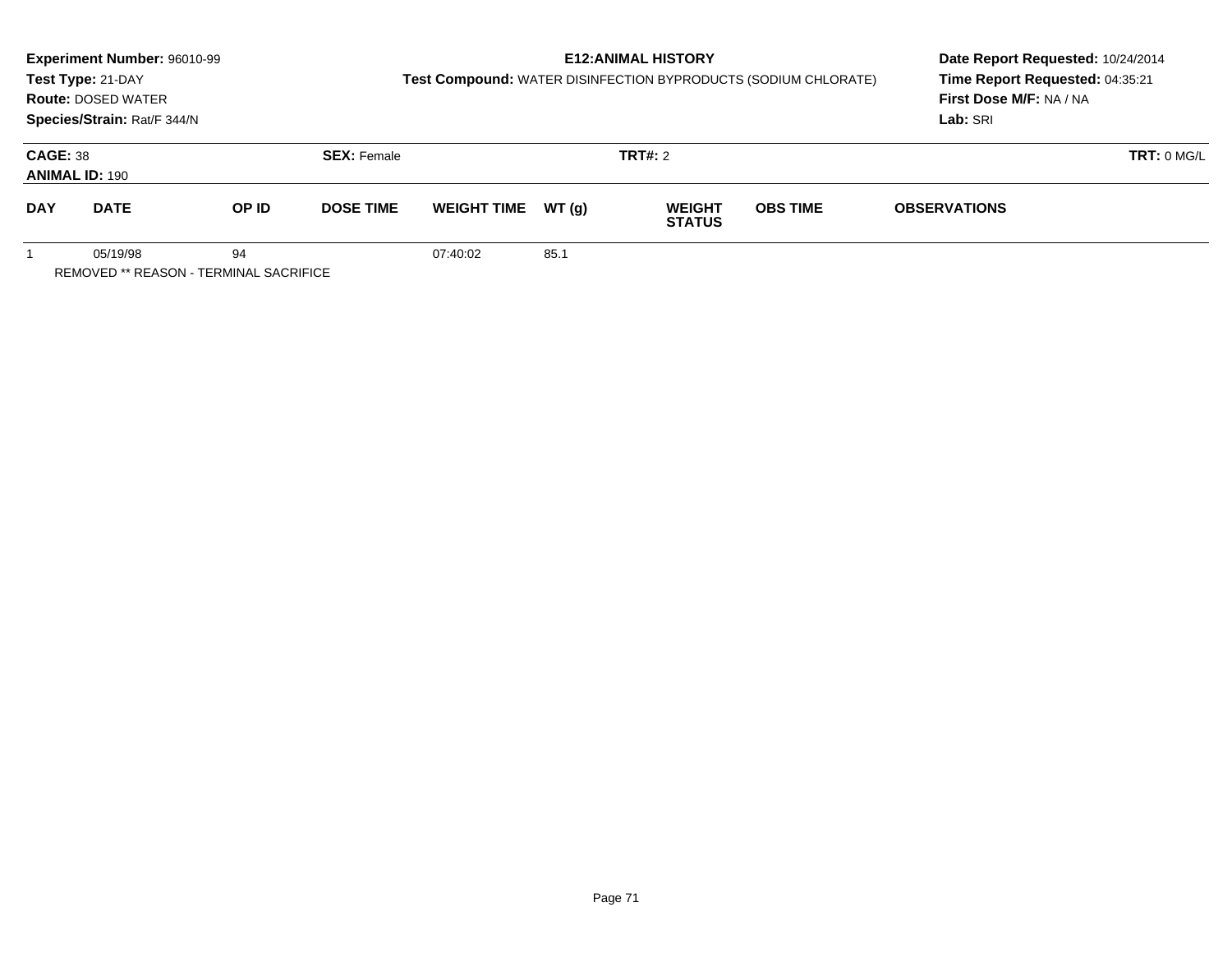|                 | Experiment Number: 96010-99                        |       |                    |                    |       | <b>E12:ANIMAL HISTORY</b>      |                                                                | Date Report Requested: 10/24/2014 |                      |  |
|-----------------|----------------------------------------------------|-------|--------------------|--------------------|-------|--------------------------------|----------------------------------------------------------------|-----------------------------------|----------------------|--|
|                 | Test Type: 21-DAY                                  |       |                    |                    |       |                                | Test Compound: WATER DISINFECTION BYPRODUCTS (SODIUM CHLORATE) | Time Report Requested: 04:35:21   |                      |  |
|                 | <b>Route: DOSED WATER</b>                          |       |                    |                    |       |                                |                                                                | First Dose M/F: NA / NA           |                      |  |
|                 | Species/Strain: Rat/F 344/N                        |       |                    |                    |       |                                |                                                                | Lab: SRI                          |                      |  |
| <b>CAGE: 39</b> | <b>ANIMAL ID: 191</b>                              |       | <b>SEX: Female</b> |                    |       | <b>TRT#: 4</b>                 |                                                                |                                   | <b>TRT: 125 MG/L</b> |  |
| <b>DAY</b>      | <b>DATE</b>                                        | OP ID | <b>DOSE TIME</b>   | <b>WEIGHT TIME</b> | WT(g) | <b>WEIGHT</b><br><b>STATUS</b> | <b>OBS TIME</b>                                                | <b>OBSERVATIONS</b>               |                      |  |
|                 | 05/19/98<br>REMOVED ** REASON - TERMINAL SACRIFICE | 94    |                    | 07:40:04           | 89.2  |                                |                                                                |                                   |                      |  |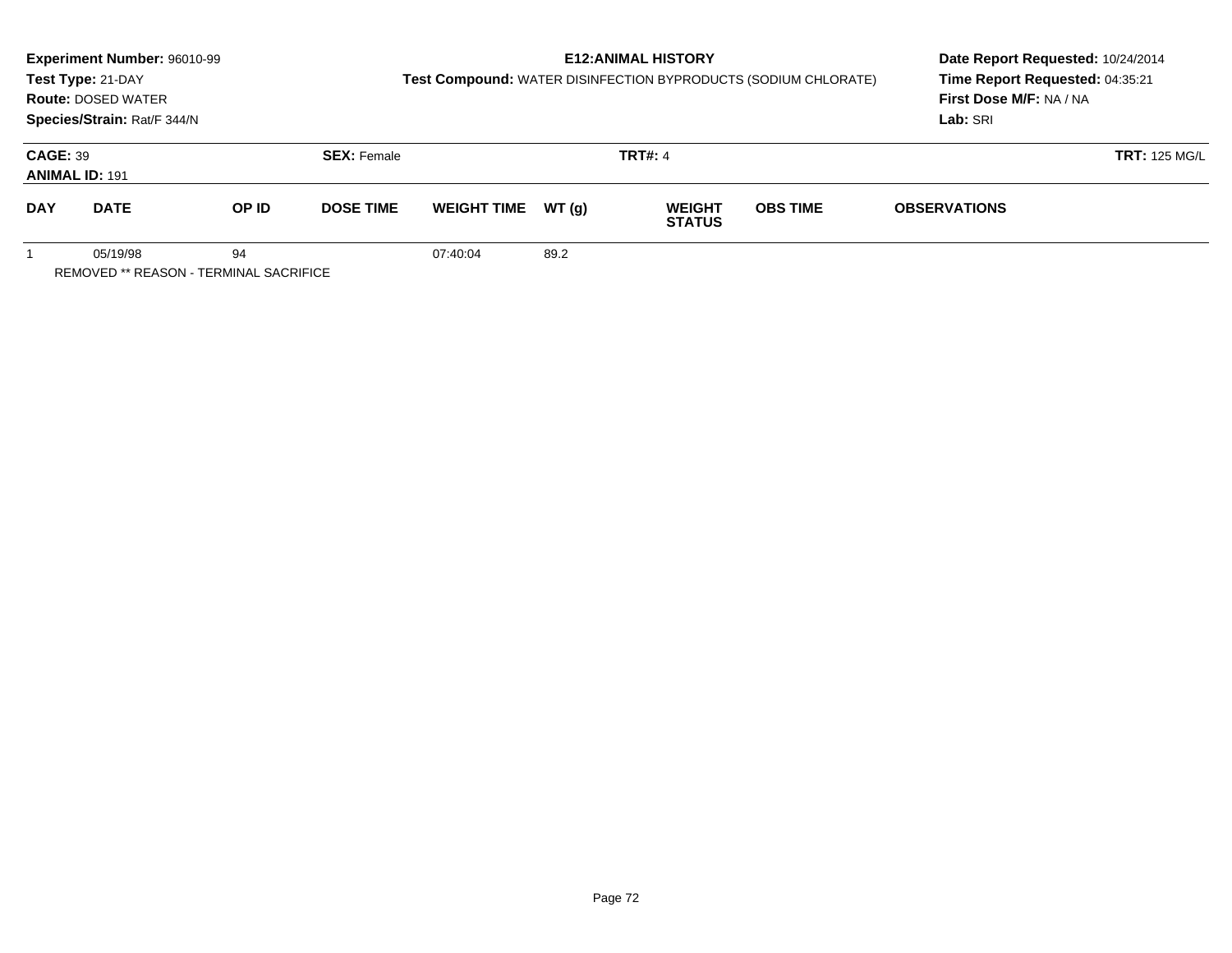|                                          | Experiment Number: 96010-99<br>Test Type: 21-DAY<br><b>Route: DOSED WATER</b><br>Species/Strain: Rat/F 344/N |       |                    | Test Compound: WATER DISINFECTION BYPRODUCTS (SODIUM CHLORATE) | Date Report Requested: 10/24/2014<br>Time Report Requested: 04:35:21<br>First Dose M/F: NA / NA<br>Lab: SRI |                                |                 |                     |                      |
|------------------------------------------|--------------------------------------------------------------------------------------------------------------|-------|--------------------|----------------------------------------------------------------|-------------------------------------------------------------------------------------------------------------|--------------------------------|-----------------|---------------------|----------------------|
| <b>CAGE: 39</b><br><b>ANIMAL ID: 192</b> |                                                                                                              |       | <b>SEX: Female</b> |                                                                | <b>TRT#: 4</b>                                                                                              |                                |                 |                     | <b>TRT: 125 MG/L</b> |
| <b>DAY</b>                               | <b>DATE</b>                                                                                                  | OP ID | <b>DOSE TIME</b>   | <b>WEIGHT TIME</b>                                             | WT(g)                                                                                                       | <b>WEIGHT</b><br><b>STATUS</b> | <b>OBS TIME</b> | <b>OBSERVATIONS</b> |                      |
|                                          | 05/19/98<br>REMOVED ** REASON - TERMINAL SACRIFICE                                                           | 94    |                    | 07:40:04                                                       | 78.8                                                                                                        |                                |                 |                     |                      |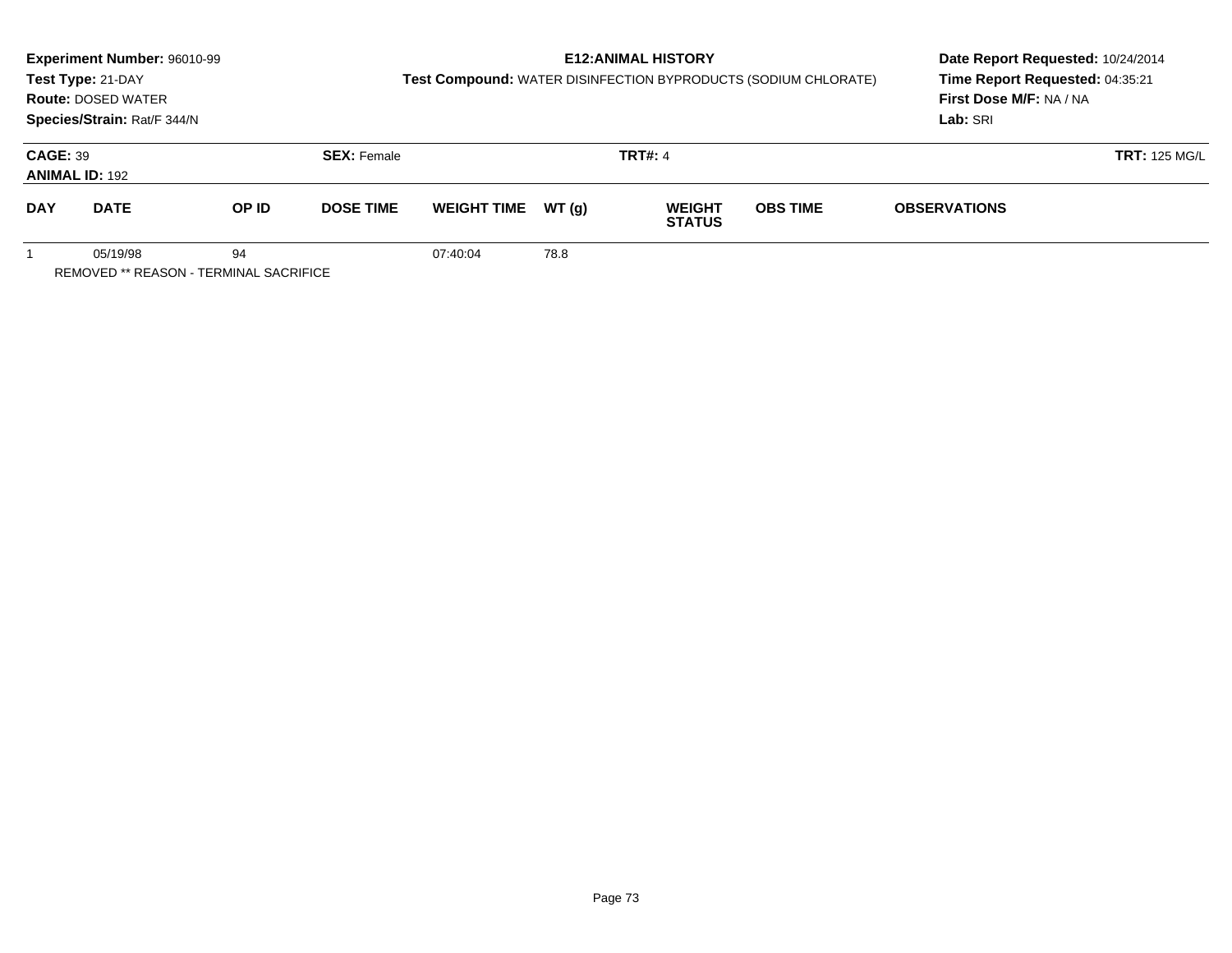|                                          | Experiment Number: 96010-99<br>Test Type: 21-DAY<br><b>Route: DOSED WATER</b><br>Species/Strain: Rat/F 344/N |       |                    | Test Compound: WATER DISINFECTION BYPRODUCTS (SODIUM CHLORATE) | Date Report Requested: 10/24/2014<br>Time Report Requested: 04:35:21<br>First Dose M/F: NA / NA<br>Lab: SRI |                                |                 |                     |                      |
|------------------------------------------|--------------------------------------------------------------------------------------------------------------|-------|--------------------|----------------------------------------------------------------|-------------------------------------------------------------------------------------------------------------|--------------------------------|-----------------|---------------------|----------------------|
| <b>CAGE: 39</b><br><b>ANIMAL ID: 193</b> |                                                                                                              |       | <b>SEX: Female</b> |                                                                |                                                                                                             | <b>TRT#: 4</b>                 |                 |                     | <b>TRT: 125 MG/L</b> |
| <b>DAY</b>                               | <b>DATE</b>                                                                                                  | OP ID | <b>DOSE TIME</b>   | <b>WEIGHT TIME</b>                                             | WT(g)                                                                                                       | <b>WEIGHT</b><br><b>STATUS</b> | <b>OBS TIME</b> | <b>OBSERVATIONS</b> |                      |
|                                          | 05/19/98<br>REMOVED ** REASON - TERMINAL SACRIFICE                                                           | 94    |                    | 07:40:04                                                       | 77.0                                                                                                        |                                |                 |                     |                      |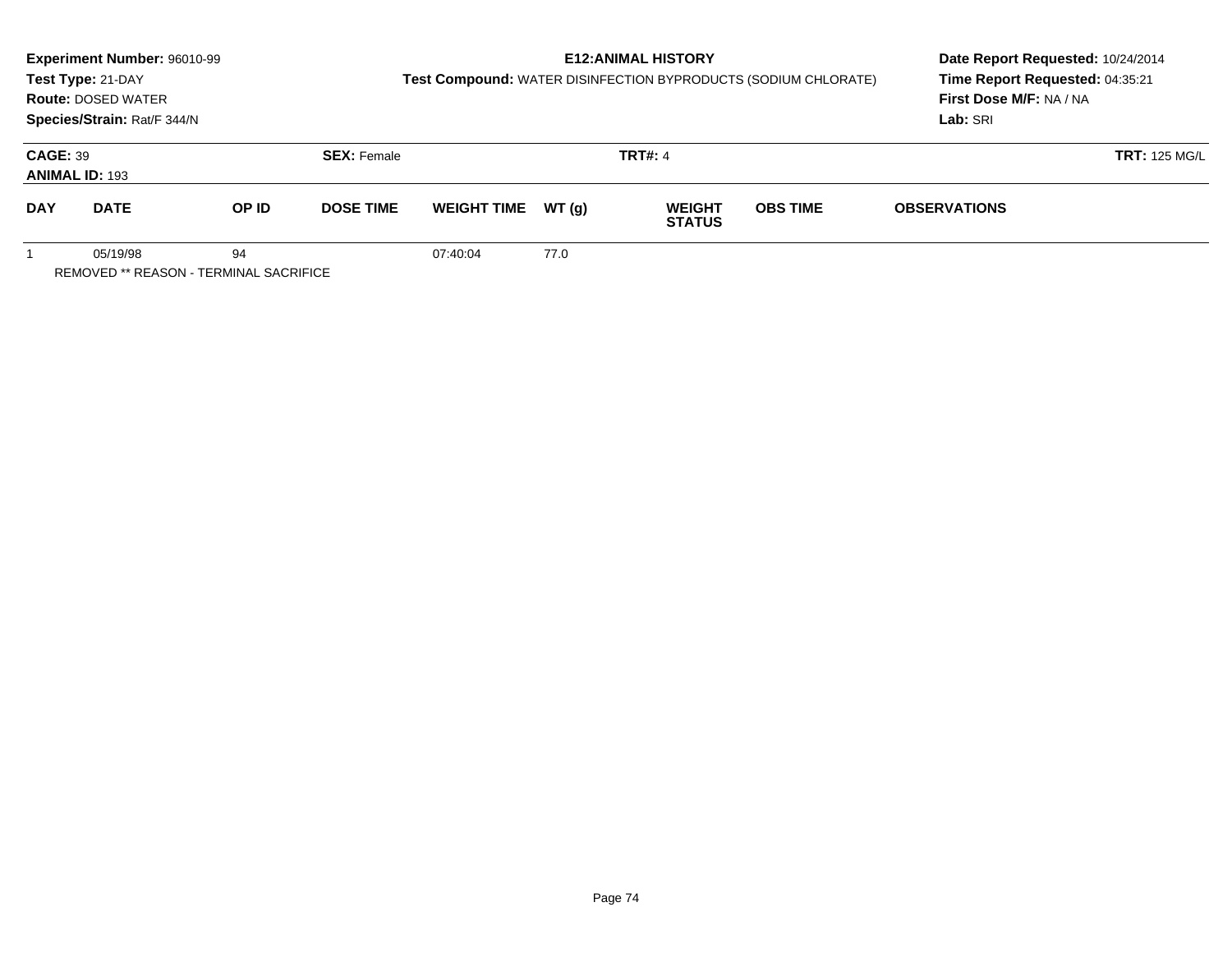|                                          | Experiment Number: 96010-99                        |       |                                      |                    |       | <b>E12: ANIMAL HISTORY</b>     |                                                                | Date Report Requested: 10/24/2014 |                      |  |
|------------------------------------------|----------------------------------------------------|-------|--------------------------------------|--------------------|-------|--------------------------------|----------------------------------------------------------------|-----------------------------------|----------------------|--|
|                                          | Test Type: 21-DAY                                  |       |                                      |                    |       |                                | Test Compound: WATER DISINFECTION BYPRODUCTS (SODIUM CHLORATE) | Time Report Requested: 04:35:21   |                      |  |
|                                          | <b>Route: DOSED WATER</b>                          |       |                                      |                    |       |                                |                                                                | First Dose M/F: NA / NA           |                      |  |
|                                          | Species/Strain: Rat/F 344/N                        |       |                                      |                    |       |                                |                                                                | Lab: SRI                          |                      |  |
| <b>CAGE: 39</b><br><b>ANIMAL ID: 194</b> |                                                    |       | <b>TRT#: 4</b><br><b>SEX: Female</b> |                    |       |                                |                                                                |                                   | <b>TRT: 125 MG/L</b> |  |
| <b>DAY</b>                               | <b>DATE</b>                                        | OP ID | <b>DOSE TIME</b>                     | <b>WEIGHT TIME</b> | WT(g) | <b>WEIGHT</b><br><b>STATUS</b> | <b>OBS TIME</b>                                                | <b>OBSERVATIONS</b>               |                      |  |
|                                          | 05/19/98<br>REMOVED ** REASON - TERMINAL SACRIFICE | 94    |                                      | 07:40:04           | 95.2  |                                |                                                                |                                   |                      |  |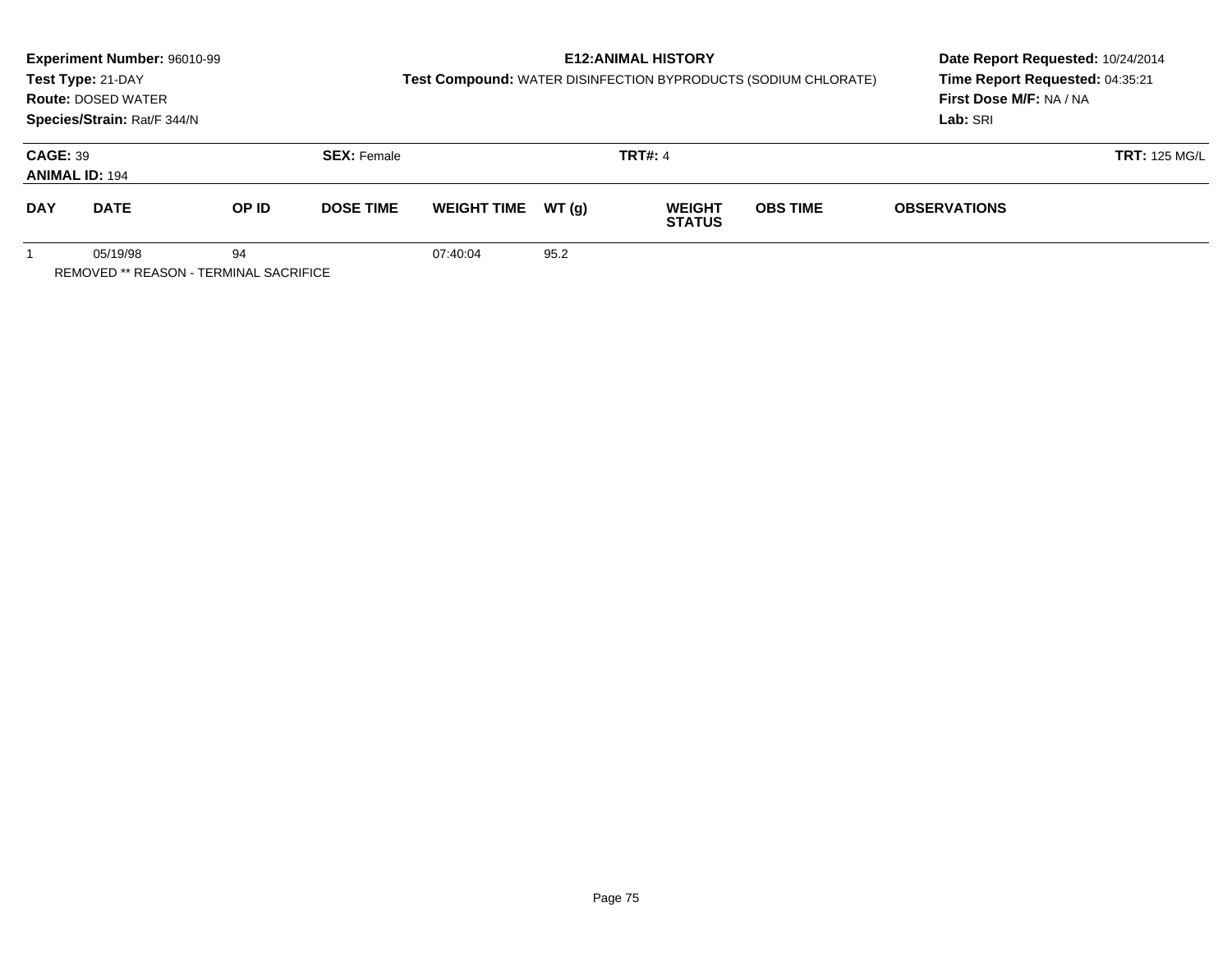|                                          | Experiment Number: 96010-99                        |       |                                      |                    |       | <b>E12: ANIMAL HISTORY</b>     |                                                                | Date Report Requested: 10/24/2014 |  |  |
|------------------------------------------|----------------------------------------------------|-------|--------------------------------------|--------------------|-------|--------------------------------|----------------------------------------------------------------|-----------------------------------|--|--|
|                                          | Test Type: 21-DAY                                  |       |                                      |                    |       |                                | Test Compound: WATER DISINFECTION BYPRODUCTS (SODIUM CHLORATE) | Time Report Requested: 04:35:21   |  |  |
|                                          | <b>Route: DOSED WATER</b>                          |       |                                      |                    |       |                                |                                                                | First Dose M/F: NA / NA           |  |  |
|                                          | Species/Strain: Rat/F 344/N                        |       |                                      |                    |       |                                |                                                                | Lab: SRI                          |  |  |
| <b>CAGE: 39</b><br><b>ANIMAL ID: 195</b> |                                                    |       | <b>TRT#: 4</b><br><b>SEX: Female</b> |                    |       |                                |                                                                | <b>TRT: 125 MG/L</b>              |  |  |
| <b>DAY</b>                               | <b>DATE</b>                                        | OP ID | <b>DOSE TIME</b>                     | <b>WEIGHT TIME</b> | WT(g) | <b>WEIGHT</b><br><b>STATUS</b> | <b>OBS TIME</b>                                                | <b>OBSERVATIONS</b>               |  |  |
|                                          | 05/19/98<br>REMOVED ** REASON - TERMINAL SACRIFICE | 94    |                                      | 07:40:04           | 70.5  |                                |                                                                |                                   |  |  |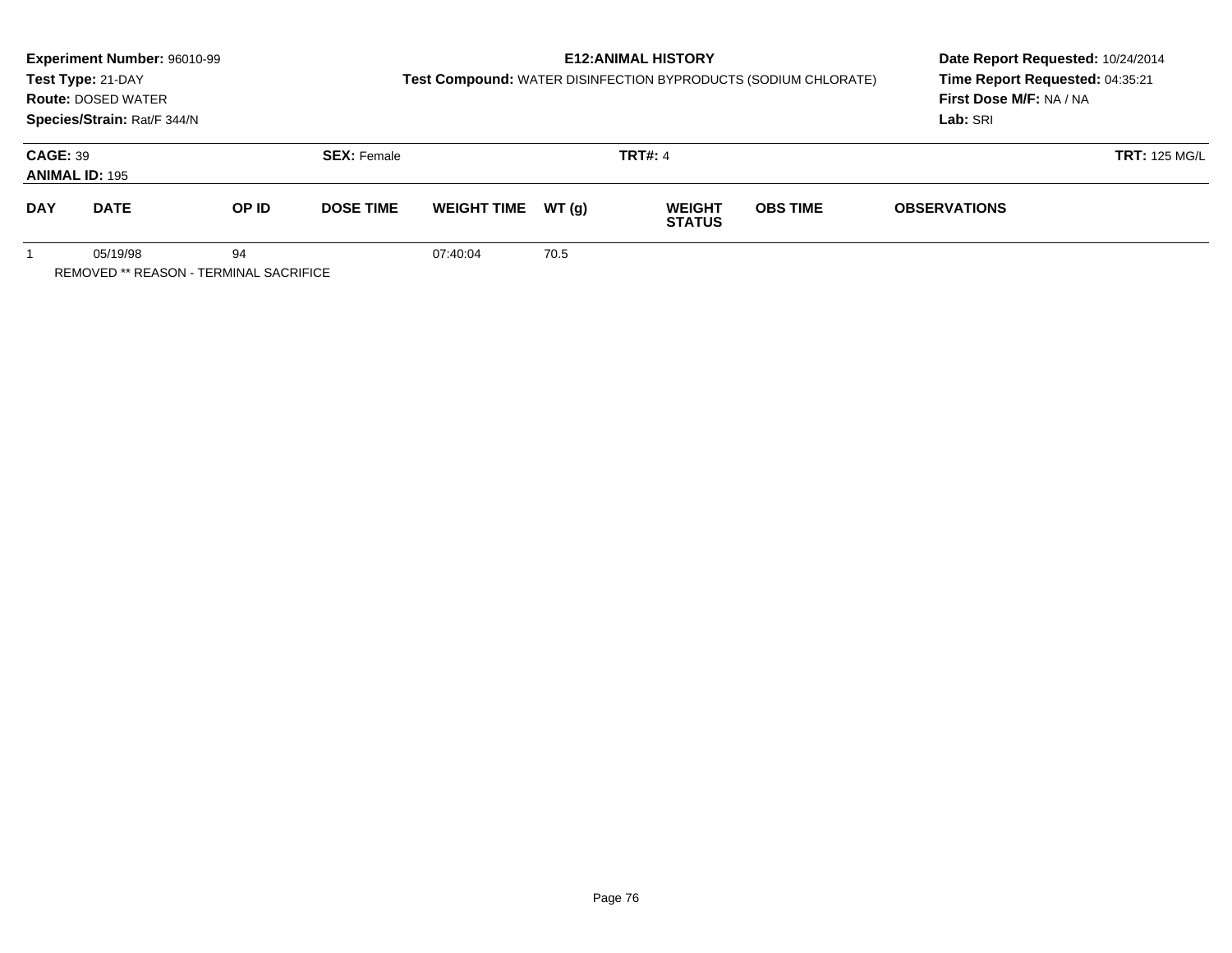|                                                          | Experiment Number: 96010-99<br>Test Type: 21-DAY<br><b>Route: DOSED WATER</b><br>Species/Strain: Rat/F 344/N |       |                    | Test Compound: WATER DISINFECTION BYPRODUCTS (SODIUM CHLORATE) | Date Report Requested: 10/24/2014<br>Time Report Requested: 04:35:21<br>First Dose M/F: NA / NA<br>Lab: SRI |                                |                 |                     |                      |
|----------------------------------------------------------|--------------------------------------------------------------------------------------------------------------|-------|--------------------|----------------------------------------------------------------|-------------------------------------------------------------------------------------------------------------|--------------------------------|-----------------|---------------------|----------------------|
| <b>CAGE: 40</b><br><b>ANIMAL ID: 196</b>                 |                                                                                                              |       | <b>SEX: Female</b> |                                                                |                                                                                                             | <b>TRT#: 4</b>                 |                 |                     | <b>TRT: 125 MG/L</b> |
| <b>DAY</b>                                               | <b>DATE</b>                                                                                                  | OP ID | <b>DOSE TIME</b>   | <b>WEIGHT TIME</b>                                             | WT(g)                                                                                                       | <b>WEIGHT</b><br><b>STATUS</b> | <b>OBS TIME</b> | <b>OBSERVATIONS</b> |                      |
| 94<br>05/19/98<br>REMOVED ** REASON - TERMINAL SACRIFICE |                                                                                                              |       |                    | 07:40:06                                                       | 95.0                                                                                                        |                                |                 |                     |                      |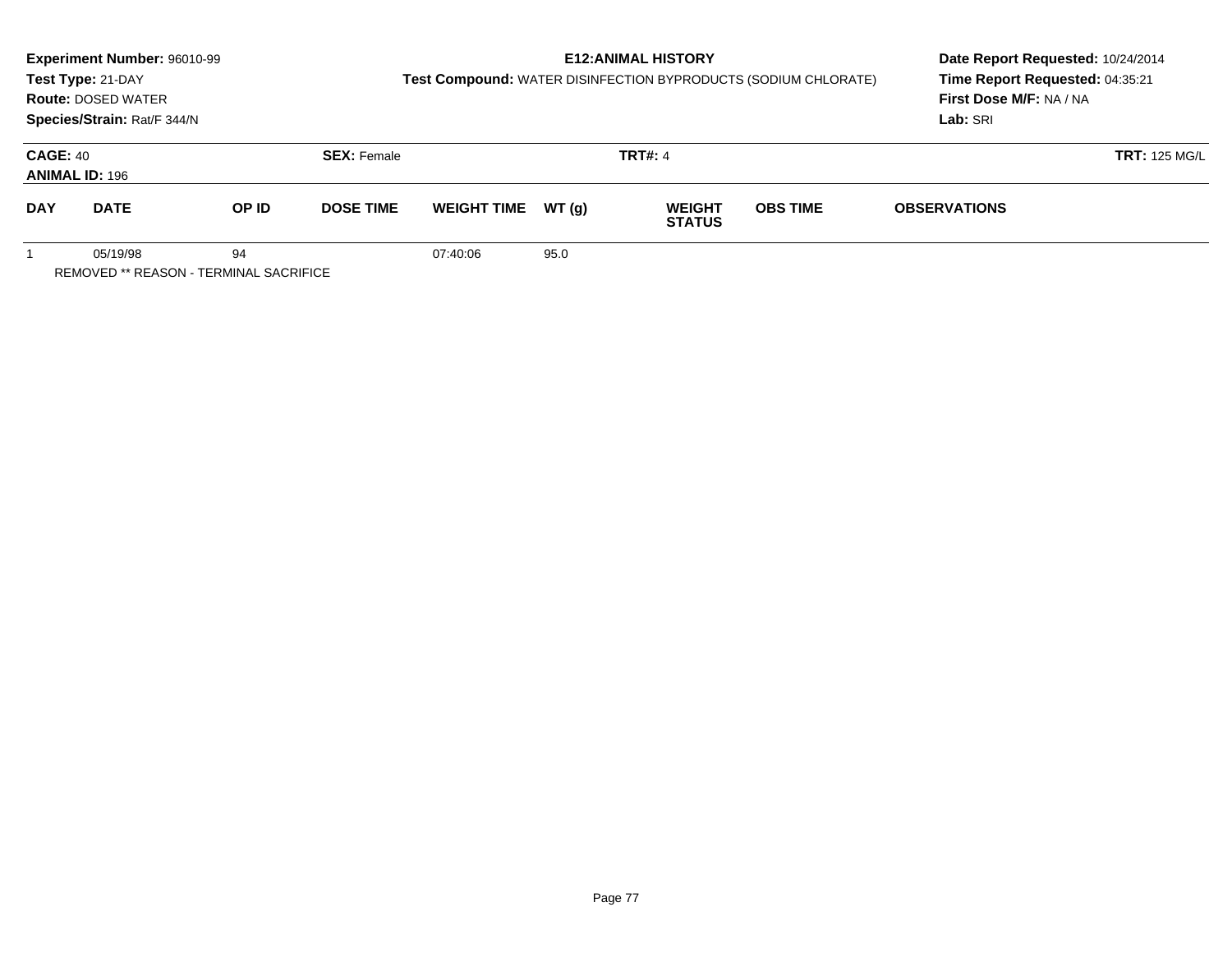|                                                          | Experiment Number: 96010-99<br>Test Type: 21-DAY<br><b>Route: DOSED WATER</b><br>Species/Strain: Rat/F 344/N |       |                    | Test Compound: WATER DISINFECTION BYPRODUCTS (SODIUM CHLORATE) | Date Report Requested: 10/24/2014<br>Time Report Requested: 04:35:21<br>First Dose M/F: NA / NA<br>Lab: SRI |                                |                 |                      |  |
|----------------------------------------------------------|--------------------------------------------------------------------------------------------------------------|-------|--------------------|----------------------------------------------------------------|-------------------------------------------------------------------------------------------------------------|--------------------------------|-----------------|----------------------|--|
| <b>CAGE: 40</b><br><b>ANIMAL ID: 197</b>                 |                                                                                                              |       | <b>SEX: Female</b> |                                                                |                                                                                                             | <b>TRT#: 4</b>                 |                 | <b>TRT: 125 MG/L</b> |  |
| <b>DAY</b>                                               | <b>DATE</b>                                                                                                  | OP ID | <b>DOSE TIME</b>   | <b>WEIGHT TIME</b>                                             | WT(g)                                                                                                       | <b>WEIGHT</b><br><b>STATUS</b> | <b>OBS TIME</b> | <b>OBSERVATIONS</b>  |  |
| 94<br>05/19/98<br>REMOVED ** REASON - TERMINAL SACRIFICE |                                                                                                              |       |                    | 07:40:06                                                       | 72.6                                                                                                        |                                |                 |                      |  |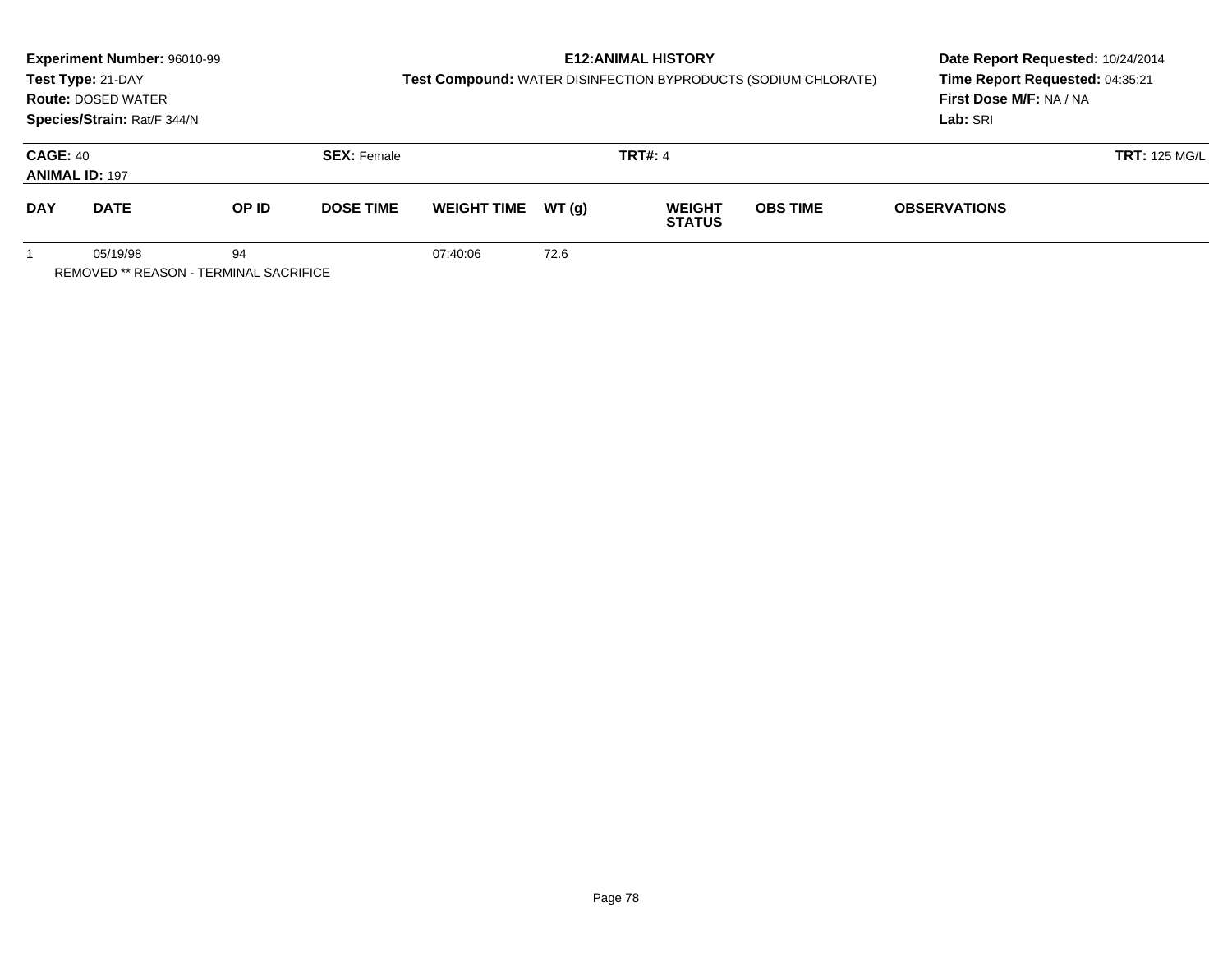|                                                          | Experiment Number: 96010-99<br>Test Type: 21-DAY<br><b>Route: DOSED WATER</b><br>Species/Strain: Rat/F 344/N |       |                    | Test Compound: WATER DISINFECTION BYPRODUCTS (SODIUM CHLORATE) | Date Report Requested: 10/24/2014<br>Time Report Requested: 04:35:21<br>First Dose M/F: NA / NA<br>Lab: SRI |                                |                 |                     |                      |
|----------------------------------------------------------|--------------------------------------------------------------------------------------------------------------|-------|--------------------|----------------------------------------------------------------|-------------------------------------------------------------------------------------------------------------|--------------------------------|-----------------|---------------------|----------------------|
| <b>CAGE: 40</b><br><b>ANIMAL ID: 198</b>                 |                                                                                                              |       | <b>SEX: Female</b> |                                                                |                                                                                                             | <b>TRT#: 4</b>                 |                 |                     | <b>TRT: 125 MG/L</b> |
| <b>DAY</b>                                               | <b>DATE</b>                                                                                                  | OP ID | <b>DOSE TIME</b>   | <b>WEIGHT TIME</b>                                             | WT(g)                                                                                                       | <b>WEIGHT</b><br><b>STATUS</b> | <b>OBS TIME</b> | <b>OBSERVATIONS</b> |                      |
| 94<br>05/19/98<br>REMOVED ** REASON - TERMINAL SACRIFICE |                                                                                                              |       |                    | 07:40:06                                                       | 94.9                                                                                                        |                                |                 |                     |                      |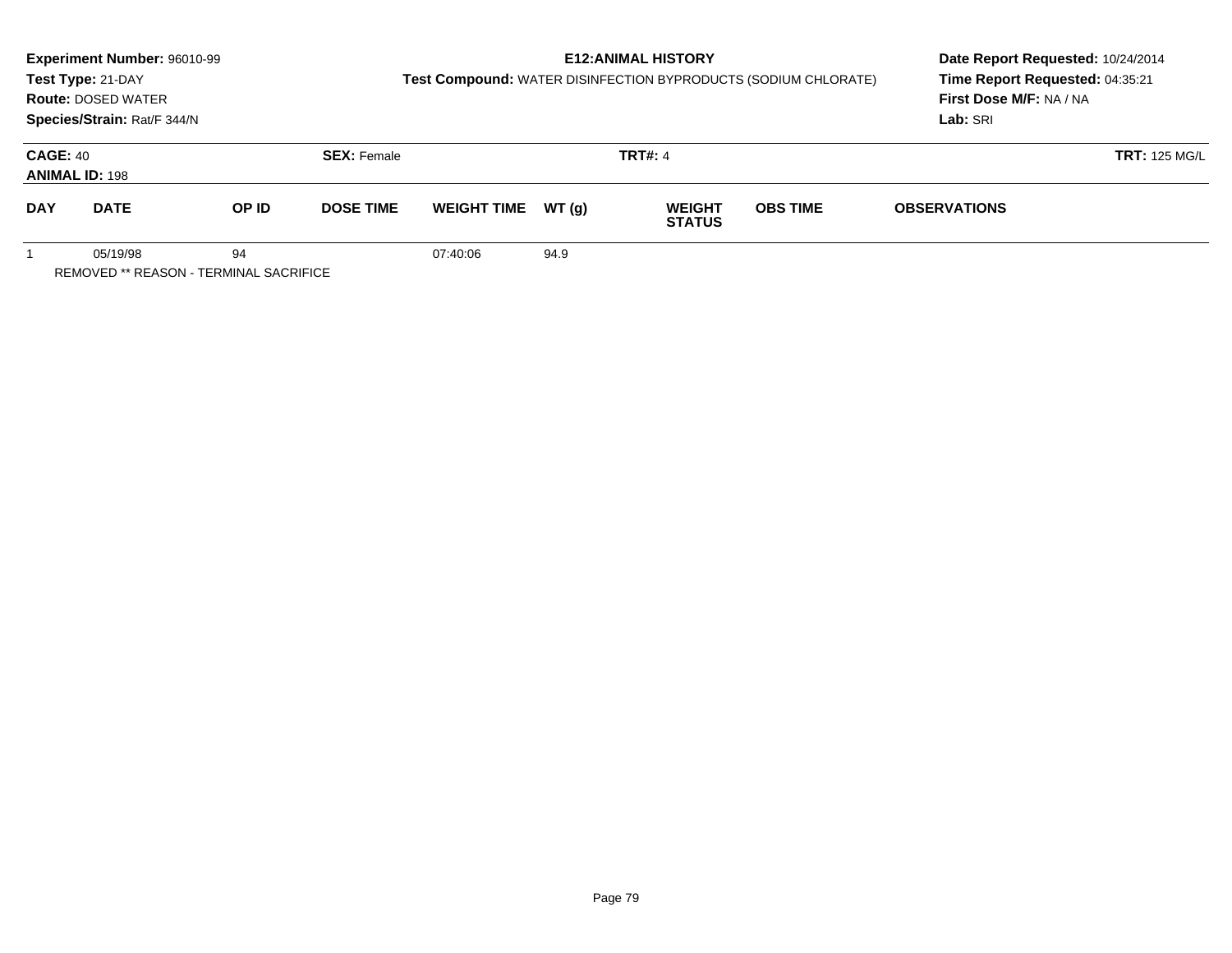|                                                          | Experiment Number: 96010-99<br>Test Type: 21-DAY<br><b>Route: DOSED WATER</b><br>Species/Strain: Rat/F 344/N |       |                    | Test Compound: WATER DISINFECTION BYPRODUCTS (SODIUM CHLORATE) | Date Report Requested: 10/24/2014<br>Time Report Requested: 04:35:21<br>First Dose M/F: NA / NA<br>Lab: SRI |                                |                 |                     |                      |
|----------------------------------------------------------|--------------------------------------------------------------------------------------------------------------|-------|--------------------|----------------------------------------------------------------|-------------------------------------------------------------------------------------------------------------|--------------------------------|-----------------|---------------------|----------------------|
| <b>CAGE: 40</b><br><b>ANIMAL ID: 199</b>                 |                                                                                                              |       | <b>SEX: Female</b> |                                                                |                                                                                                             | <b>TRT#: 4</b>                 |                 |                     | <b>TRT: 125 MG/L</b> |
| <b>DAY</b>                                               | <b>DATE</b>                                                                                                  | OP ID | <b>DOSE TIME</b>   | <b>WEIGHT TIME</b>                                             | WT(g)                                                                                                       | <b>WEIGHT</b><br><b>STATUS</b> | <b>OBS TIME</b> | <b>OBSERVATIONS</b> |                      |
| 94<br>05/19/98<br>REMOVED ** REASON - TERMINAL SACRIFICE |                                                                                                              |       |                    | 07:40:06                                                       | 71.7                                                                                                        |                                |                 |                     |                      |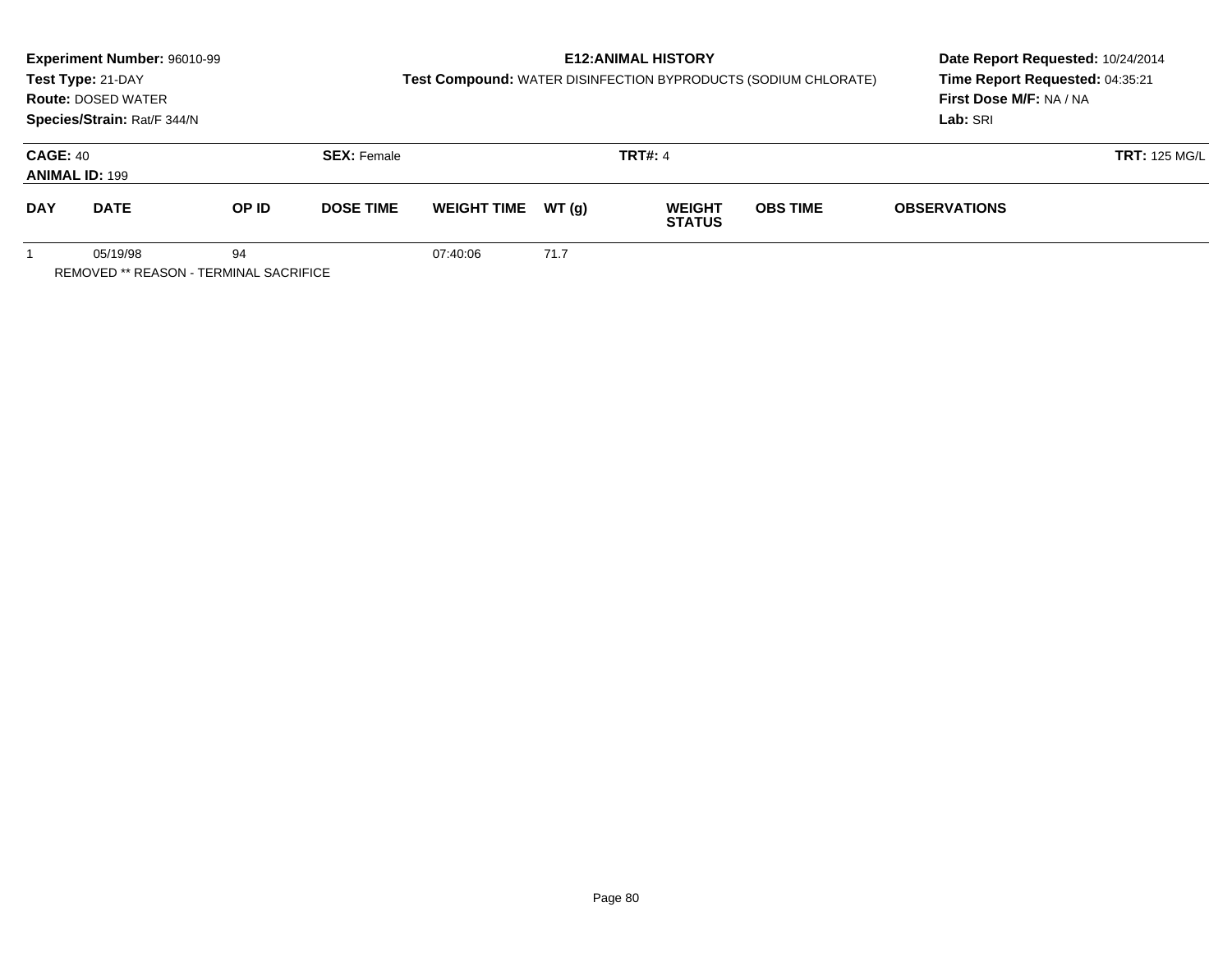|                                                          | Experiment Number: 96010-99<br>Test Type: 21-DAY<br><b>Route: DOSED WATER</b><br>Species/Strain: Rat/F 344/N |       |                    | Test Compound: WATER DISINFECTION BYPRODUCTS (SODIUM CHLORATE) | Date Report Requested: 10/24/2014<br>Time Report Requested: 04:35:21<br>First Dose M/F: NA / NA<br>Lab: SRI |                                |                 |                     |                      |
|----------------------------------------------------------|--------------------------------------------------------------------------------------------------------------|-------|--------------------|----------------------------------------------------------------|-------------------------------------------------------------------------------------------------------------|--------------------------------|-----------------|---------------------|----------------------|
| <b>CAGE: 40</b><br><b>ANIMAL ID: 200</b>                 |                                                                                                              |       | <b>SEX: Female</b> |                                                                |                                                                                                             | <b>TRT#: 4</b>                 |                 |                     | <b>TRT: 125 MG/L</b> |
| <b>DAY</b>                                               | <b>DATE</b>                                                                                                  | OP ID | <b>DOSE TIME</b>   | <b>WEIGHT TIME</b>                                             | WT(g)                                                                                                       | <b>WEIGHT</b><br><b>STATUS</b> | <b>OBS TIME</b> | <b>OBSERVATIONS</b> |                      |
| 94<br>05/19/98<br>REMOVED ** REASON - TERMINAL SACRIFICE |                                                                                                              |       |                    | 07:40:06                                                       | 69.9                                                                                                        |                                |                 |                     |                      |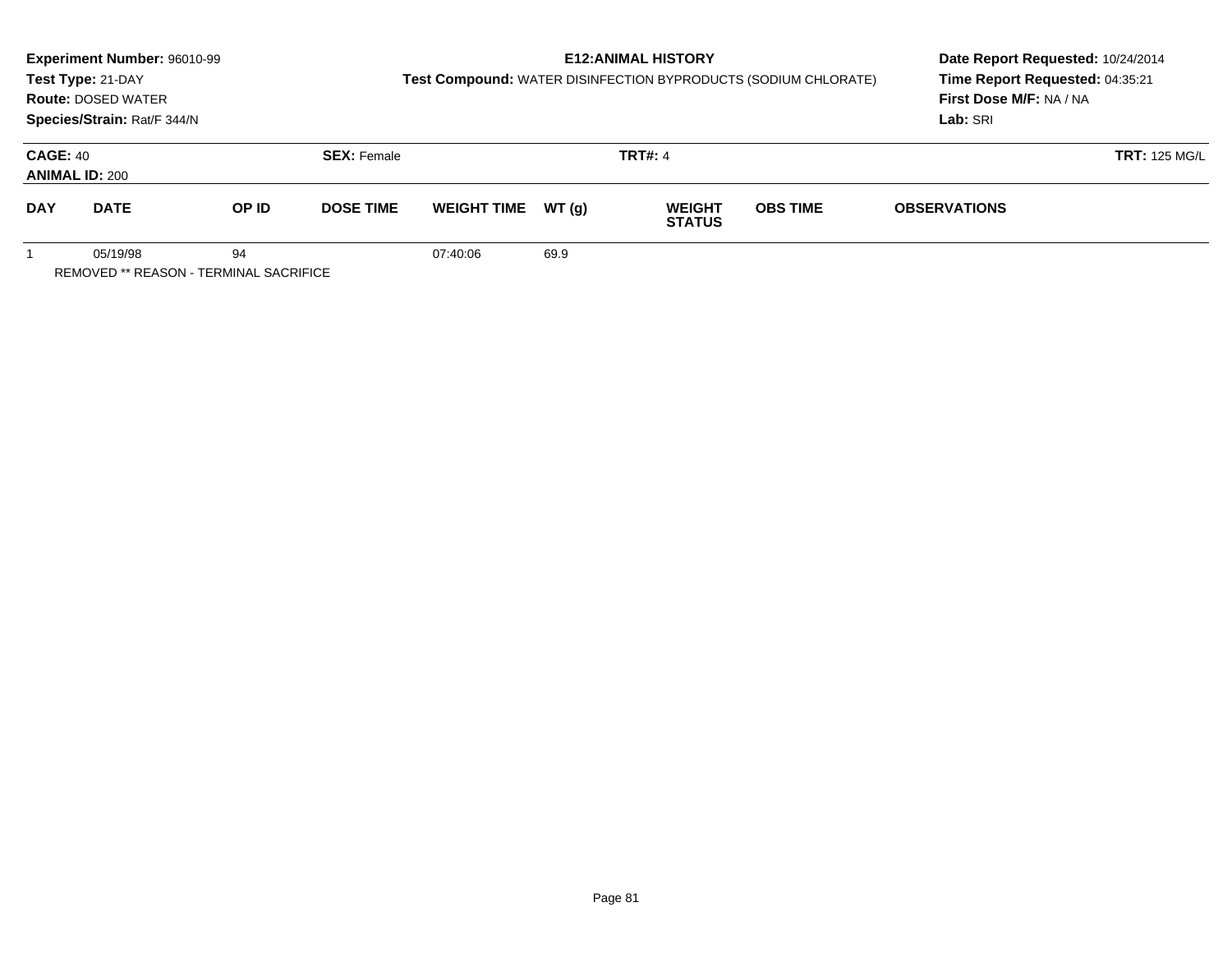|                                                          | Experiment Number: 96010-99<br>Test Type: 21-DAY<br><b>Route: DOSED WATER</b><br>Species/Strain: Rat/F 344/N |       |                    | Test Compound: WATER DISINFECTION BYPRODUCTS (SODIUM CHLORATE) | Date Report Requested: 10/24/2014<br>Time Report Requested: 04:35:21<br>First Dose M/F: NA / NA<br>Lab: SRI |                                |                 |                     |                      |
|----------------------------------------------------------|--------------------------------------------------------------------------------------------------------------|-------|--------------------|----------------------------------------------------------------|-------------------------------------------------------------------------------------------------------------|--------------------------------|-----------------|---------------------|----------------------|
| <b>CAGE: 41</b><br><b>ANIMAL ID: 201</b>                 |                                                                                                              |       | <b>SEX: Female</b> |                                                                |                                                                                                             | <b>TRT#: 6</b>                 |                 |                     | <b>TRT: 250 MG/L</b> |
| <b>DAY</b>                                               | <b>DATE</b>                                                                                                  | OP ID | <b>DOSE TIME</b>   | <b>WEIGHT TIME</b>                                             | WT(g)                                                                                                       | <b>WEIGHT</b><br><b>STATUS</b> | <b>OBS TIME</b> | <b>OBSERVATIONS</b> |                      |
| 94<br>05/19/98<br>REMOVED ** REASON - TERMINAL SACRIFICE |                                                                                                              |       |                    | 07:40:08                                                       | 92.9                                                                                                        |                                |                 |                     |                      |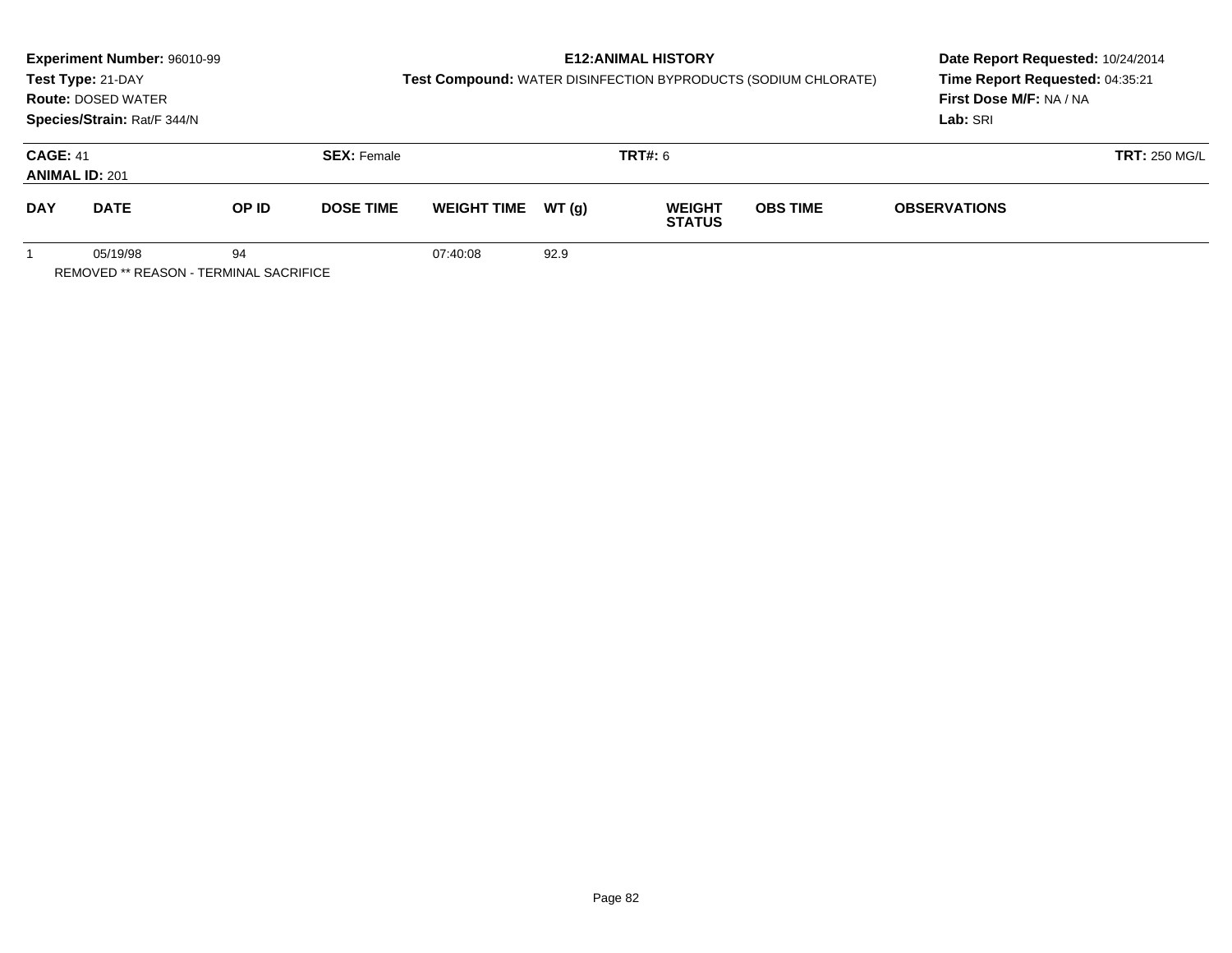|                                                          | Experiment Number: 96010-99<br>Test Type: 21-DAY<br><b>Route: DOSED WATER</b><br>Species/Strain: Rat/F 344/N |       |                    | Test Compound: WATER DISINFECTION BYPRODUCTS (SODIUM CHLORATE) | <b>E12: ANIMAL HISTORY</b> | Date Report Requested: 10/24/2014<br>Time Report Requested: 04:35:21<br>First Dose M/F: NA / NA<br>Lab: SRI |                 |                     |                      |
|----------------------------------------------------------|--------------------------------------------------------------------------------------------------------------|-------|--------------------|----------------------------------------------------------------|----------------------------|-------------------------------------------------------------------------------------------------------------|-----------------|---------------------|----------------------|
| <b>CAGE: 41</b><br><b>ANIMAL ID: 202</b>                 |                                                                                                              |       | <b>SEX: Female</b> |                                                                |                            | <b>TRT#:</b> 6                                                                                              |                 |                     | <b>TRT: 250 MG/L</b> |
| <b>DAY</b>                                               | <b>DATE</b>                                                                                                  | OP ID | <b>DOSE TIME</b>   | <b>WEIGHT TIME</b>                                             | WT (a)                     | <b>WEIGHT</b><br><b>STATUS</b>                                                                              | <b>OBS TIME</b> | <b>OBSERVATIONS</b> |                      |
| 05/19/98<br>94<br>REMOVED ** REASON - TERMINAL SACRIFICE |                                                                                                              |       |                    | 07:40:08                                                       | 78.4                       |                                                                                                             |                 |                     |                      |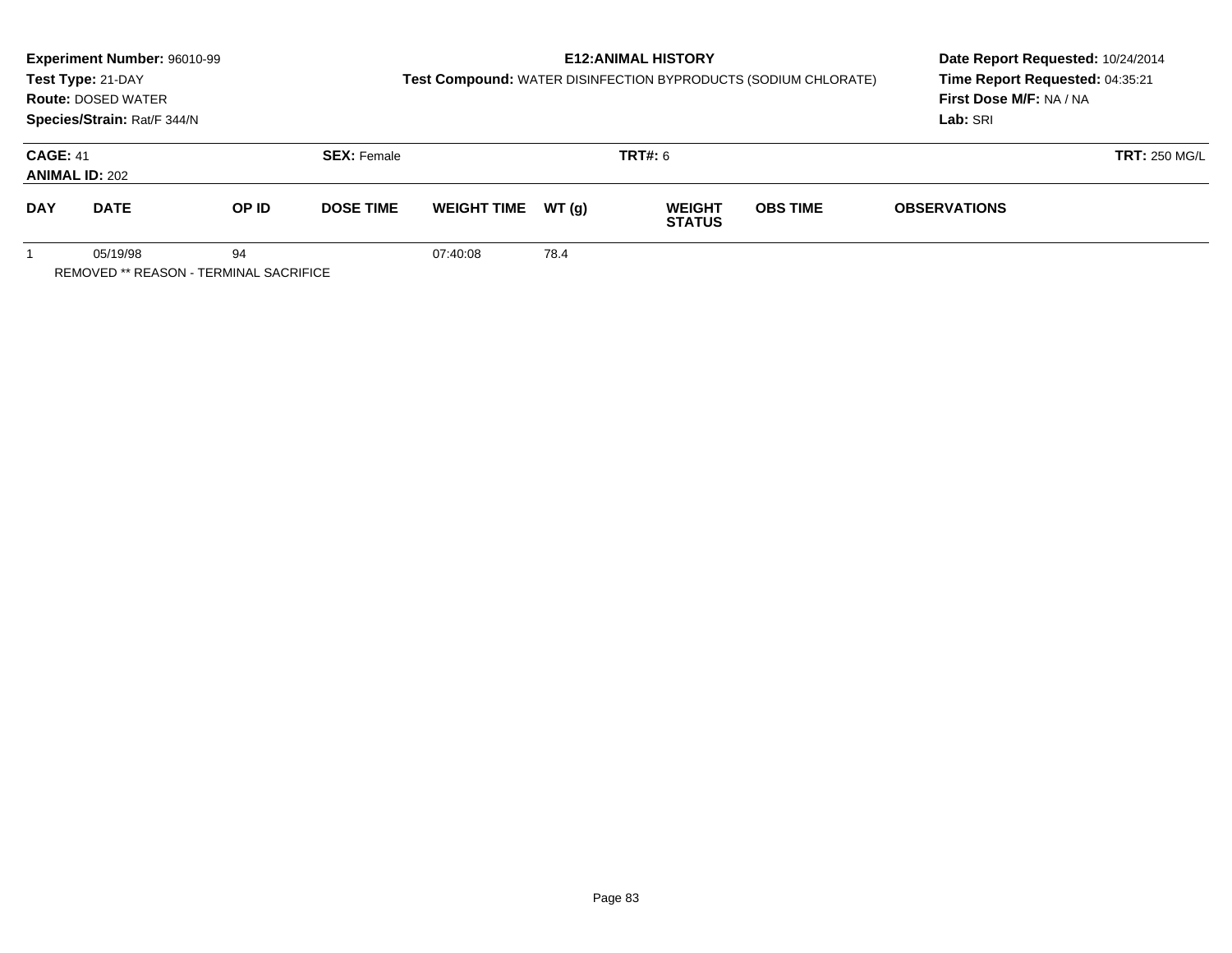|                                                          | Experiment Number: 96010-99<br>Test Type: 21-DAY<br><b>Route: DOSED WATER</b><br>Species/Strain: Rat/F 344/N |       |                    | Test Compound: WATER DISINFECTION BYPRODUCTS (SODIUM CHLORATE) | Date Report Requested: 10/24/2014<br>Time Report Requested: 04:35:21<br>First Dose M/F: NA / NA<br>Lab: SRI |                                |                 |                      |  |
|----------------------------------------------------------|--------------------------------------------------------------------------------------------------------------|-------|--------------------|----------------------------------------------------------------|-------------------------------------------------------------------------------------------------------------|--------------------------------|-----------------|----------------------|--|
| <b>CAGE: 41</b><br><b>ANIMAL ID: 203</b>                 |                                                                                                              |       | <b>SEX: Female</b> |                                                                |                                                                                                             | <b>TRT#:</b> 6                 |                 | <b>TRT: 250 MG/L</b> |  |
| <b>DAY</b>                                               | <b>DATE</b>                                                                                                  | OP ID | <b>DOSE TIME</b>   | <b>WEIGHT TIME</b>                                             | WT (a)                                                                                                      | <b>WEIGHT</b><br><b>STATUS</b> | <b>OBS TIME</b> | <b>OBSERVATIONS</b>  |  |
| 05/19/98<br>94<br>REMOVED ** REASON - TERMINAL SACRIFICE |                                                                                                              |       |                    | 07:40:08                                                       | 94.4                                                                                                        |                                |                 |                      |  |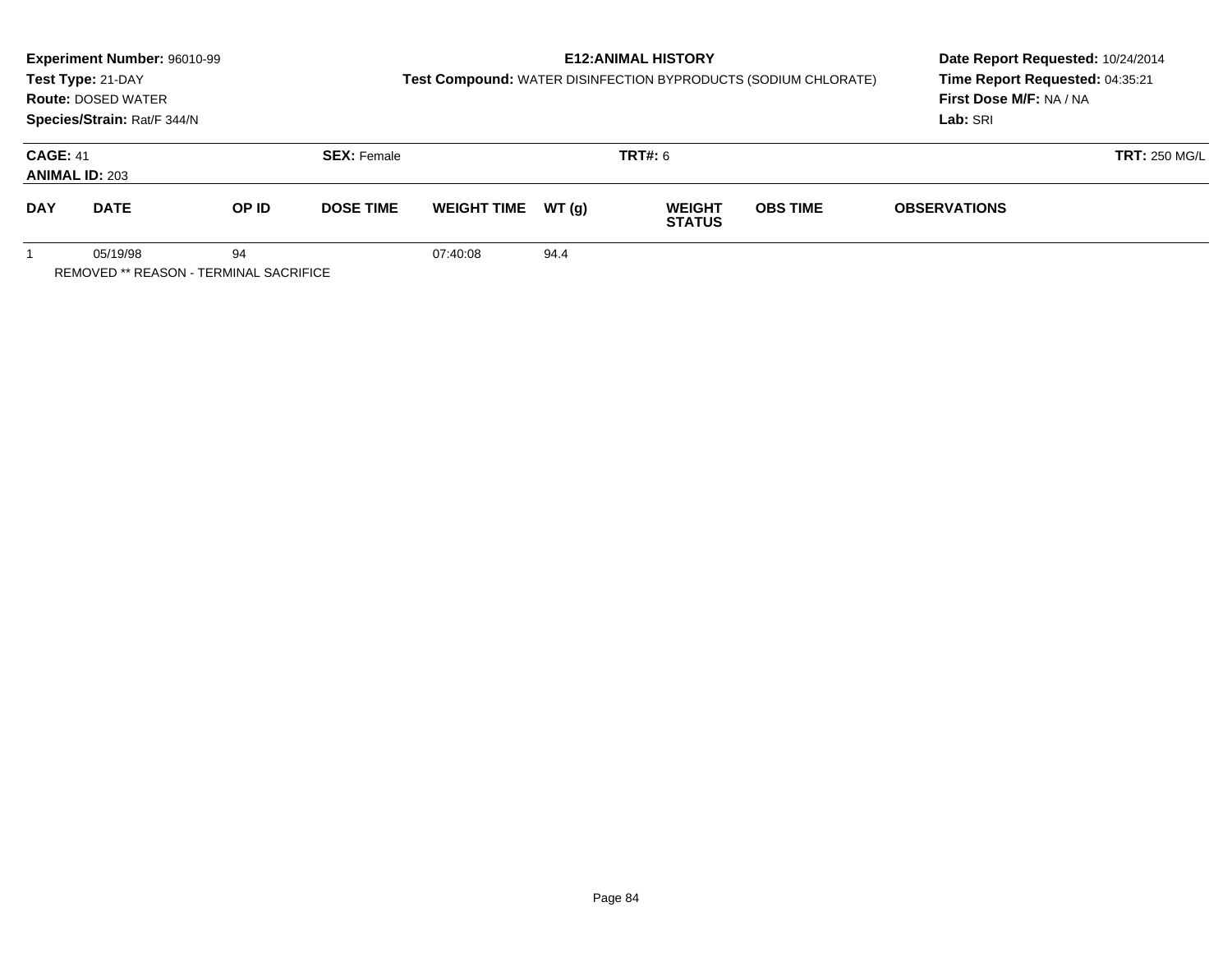|                                                          | Experiment Number: 96010-99<br>Test Type: 21-DAY<br><b>Route: DOSED WATER</b><br>Species/Strain: Rat/F 344/N |       |                    | Test Compound: WATER DISINFECTION BYPRODUCTS (SODIUM CHLORATE) | Date Report Requested: 10/24/2014<br>Time Report Requested: 04:35:21<br>First Dose M/F: NA / NA<br>Lab: SRI |                                |                 |                      |  |
|----------------------------------------------------------|--------------------------------------------------------------------------------------------------------------|-------|--------------------|----------------------------------------------------------------|-------------------------------------------------------------------------------------------------------------|--------------------------------|-----------------|----------------------|--|
| <b>CAGE: 41</b><br><b>ANIMAL ID: 204</b>                 |                                                                                                              |       | <b>SEX: Female</b> |                                                                | <b>TRT#:</b> 6                                                                                              |                                |                 | <b>TRT: 250 MG/L</b> |  |
| <b>DAY</b>                                               | <b>DATE</b>                                                                                                  | OP ID | <b>DOSE TIME</b>   | <b>WEIGHT TIME</b>                                             | WT(g)                                                                                                       | <b>WEIGHT</b><br><b>STATUS</b> | <b>OBS TIME</b> | <b>OBSERVATIONS</b>  |  |
| 94<br>05/19/98<br>REMOVED ** REASON - TERMINAL SACRIFICE |                                                                                                              |       |                    | 07:40:08                                                       | 70.4                                                                                                        |                                |                 |                      |  |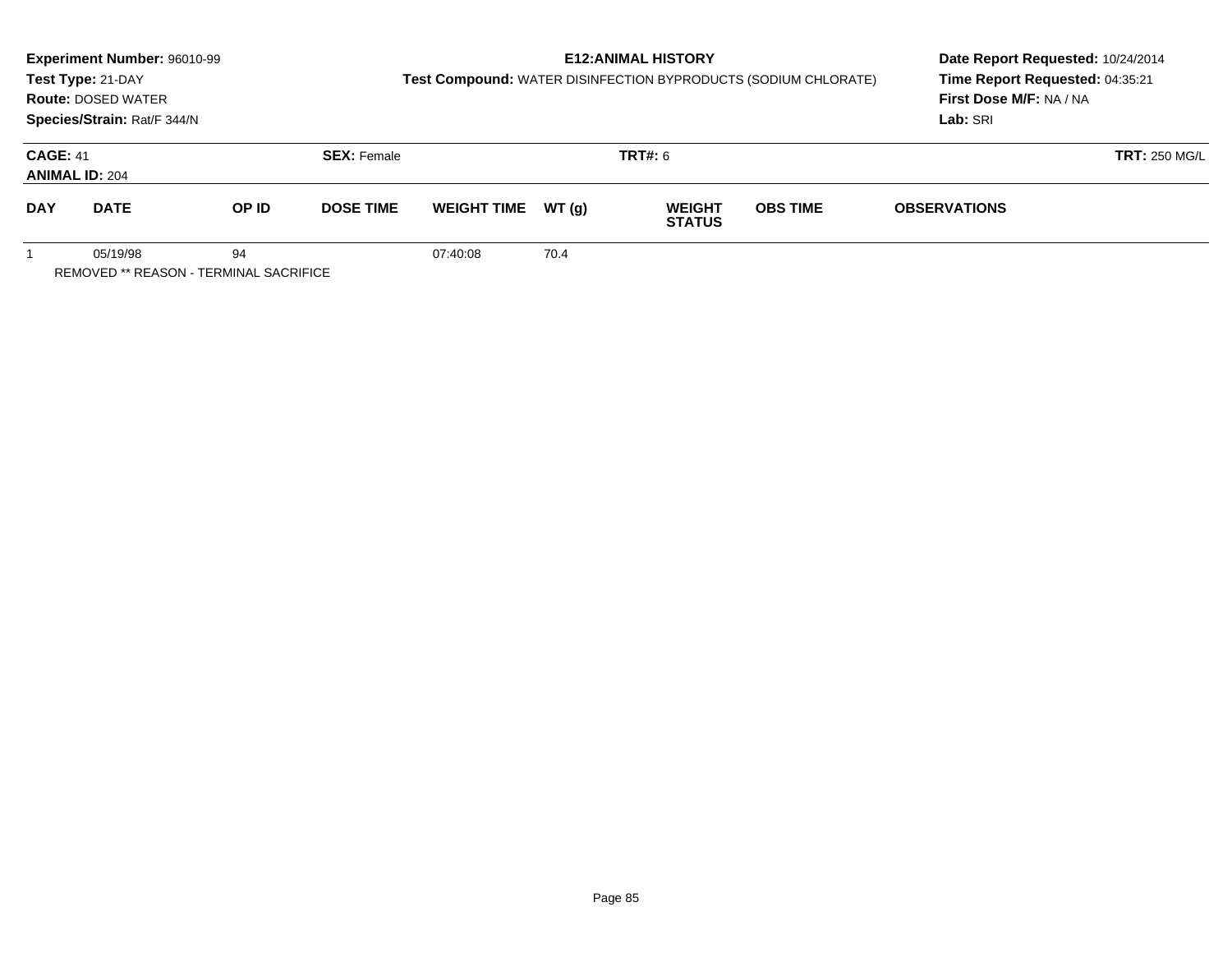|                                                          | Experiment Number: 96010-99<br>Test Type: 21-DAY<br><b>Route: DOSED WATER</b><br>Species/Strain: Rat/F 344/N |       |                    | Test Compound: WATER DISINFECTION BYPRODUCTS (SODIUM CHLORATE) | Date Report Requested: 10/24/2014<br>Time Report Requested: 04:35:21<br>First Dose M/F: NA / NA<br>Lab: SRI |                                |                 |                      |  |
|----------------------------------------------------------|--------------------------------------------------------------------------------------------------------------|-------|--------------------|----------------------------------------------------------------|-------------------------------------------------------------------------------------------------------------|--------------------------------|-----------------|----------------------|--|
| <b>CAGE: 41</b><br><b>ANIMAL ID: 205</b>                 |                                                                                                              |       | <b>SEX: Female</b> |                                                                | <b>TRT#:</b> 6                                                                                              |                                |                 | <b>TRT: 250 MG/L</b> |  |
| <b>DAY</b>                                               | <b>DATE</b>                                                                                                  | OP ID | <b>DOSE TIME</b>   | <b>WEIGHT TIME</b>                                             | WT(g)                                                                                                       | <b>WEIGHT</b><br><b>STATUS</b> | <b>OBS TIME</b> | <b>OBSERVATIONS</b>  |  |
| 94<br>05/19/98<br>REMOVED ** REASON - TERMINAL SACRIFICE |                                                                                                              |       |                    | 07:40:08                                                       | 76.8                                                                                                        |                                |                 |                      |  |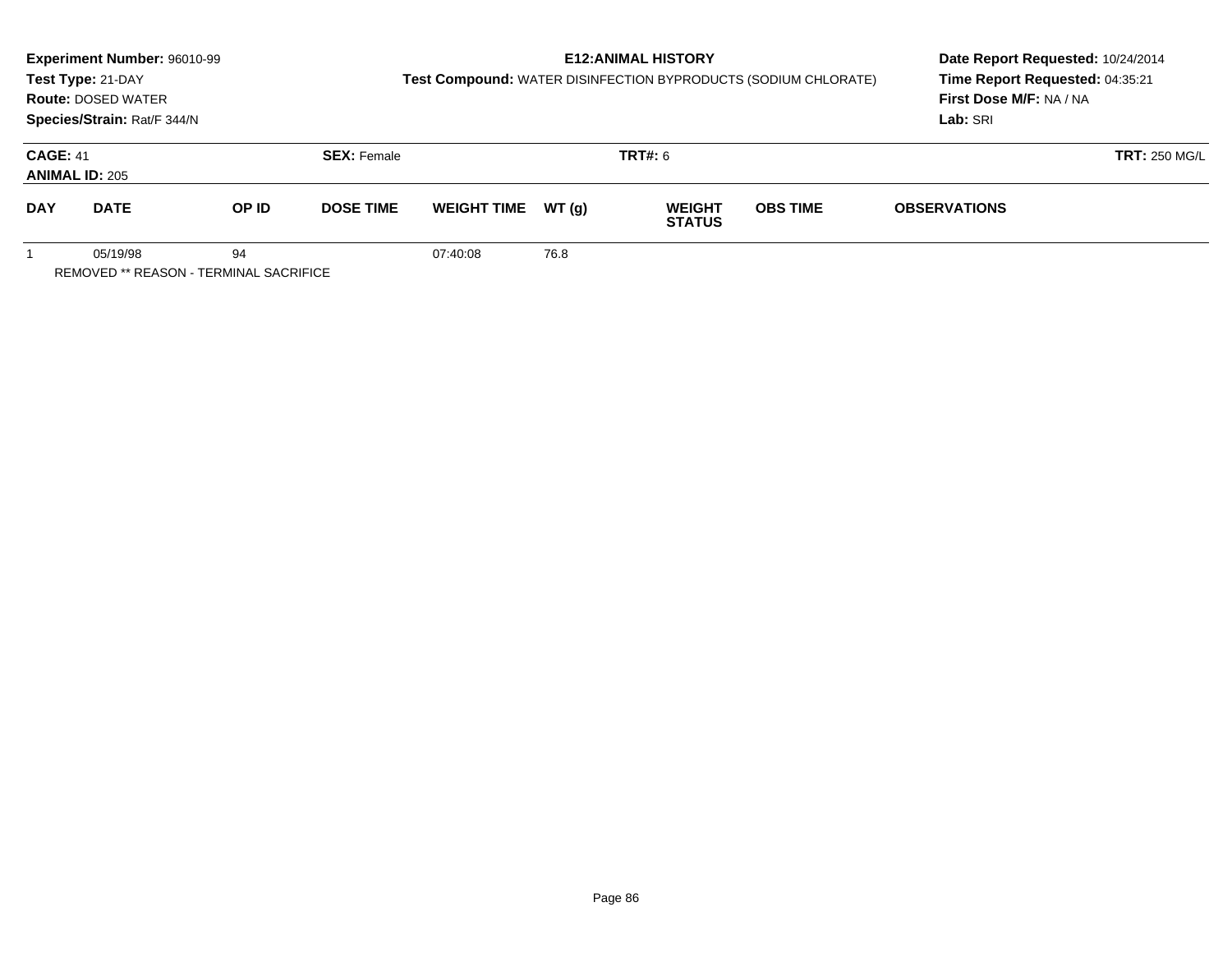|                                                                 | Experiment Number: 96010-99 |       |                    |                                                                |                                 | <b>E12: ANIMAL HISTORY</b>     |                 | Date Report Requested: 10/24/2014 |                      |
|-----------------------------------------------------------------|-----------------------------|-------|--------------------|----------------------------------------------------------------|---------------------------------|--------------------------------|-----------------|-----------------------------------|----------------------|
|                                                                 | Test Type: 21-DAY           |       |                    | Test Compound: WATER DISINFECTION BYPRODUCTS (SODIUM CHLORATE) | Time Report Requested: 04:35:21 |                                |                 |                                   |                      |
|                                                                 | <b>Route: DOSED WATER</b>   |       |                    |                                                                |                                 |                                |                 | First Dose M/F: NA / NA           |                      |
|                                                                 | Species/Strain: Rat/F 344/N |       |                    |                                                                |                                 |                                |                 | Lab: SRI                          |                      |
| <b>CAGE: 42</b><br><b>ANIMAL ID: 206</b>                        |                             |       | <b>SEX: Female</b> |                                                                | <b>TRT#:</b> 6                  |                                |                 |                                   | <b>TRT: 250 MG/L</b> |
| <b>DAY</b>                                                      | <b>DATE</b>                 | OP ID | <b>DOSE TIME</b>   | <b>WEIGHT TIME</b>                                             | WT (a)                          | <b>WEIGHT</b><br><b>STATUS</b> | <b>OBS TIME</b> | <b>OBSERVATIONS</b>               |                      |
| 05/19/98<br>94<br><b>REMOVED ** REASON - TERMINAL SACRIFICE</b> |                             |       |                    | 07:40:10                                                       | 93.2                            |                                |                 |                                   |                      |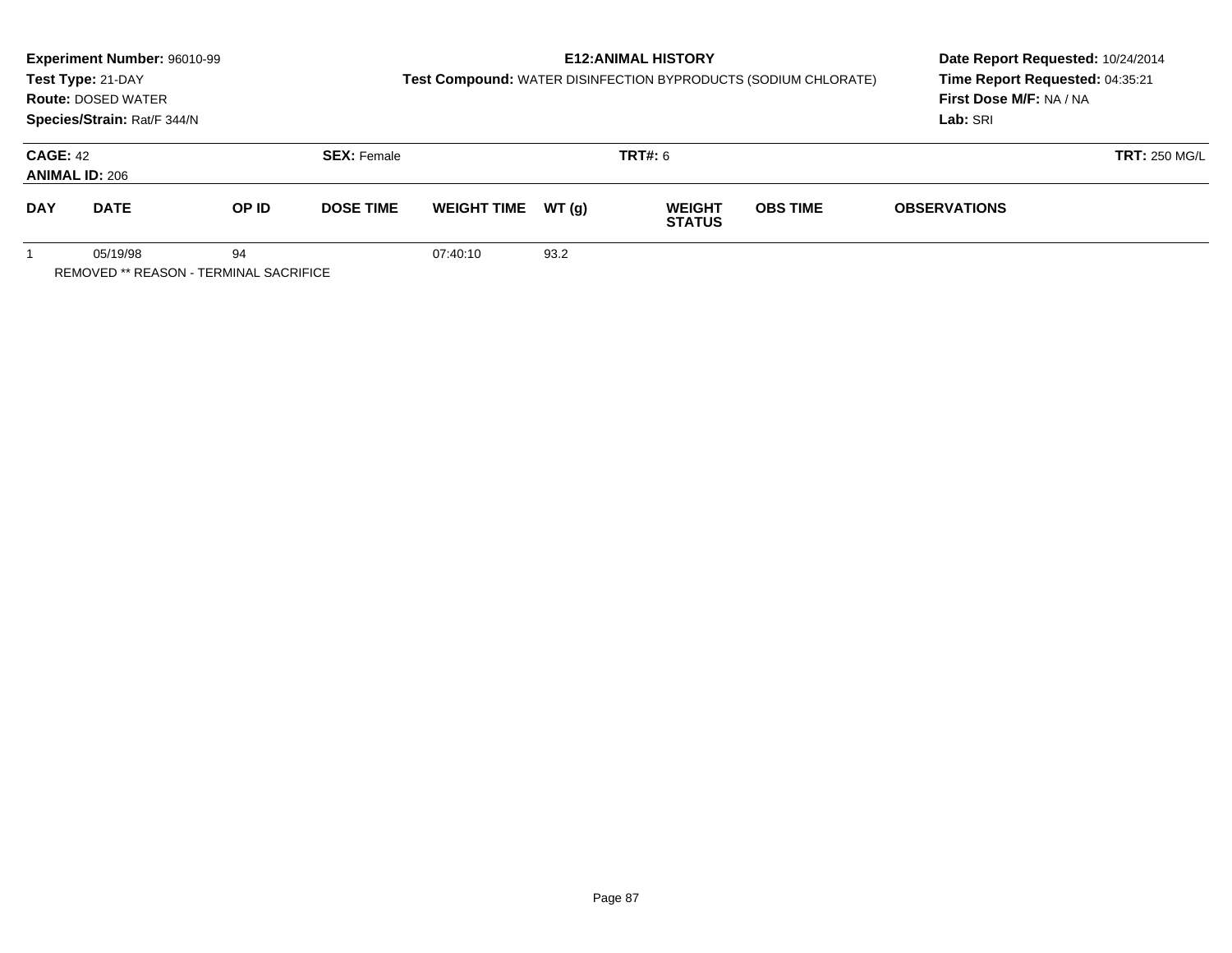| <b>E12: ANIMAL HISTORY</b><br>Experiment Number: 96010-99<br>Test Compound: WATER DISINFECTION BYPRODUCTS (SODIUM CHLORATE)<br>Test Type: 21-DAY<br><b>Route: DOSED WATER</b><br>Species/Strain: Rat/F 344/N |             |       |                    |                    |        |                                | Date Report Requested: 10/24/2014<br>Time Report Requested: 04:35:21<br>First Dose M/F: NA / NA<br>Lab: SRI |                      |  |
|--------------------------------------------------------------------------------------------------------------------------------------------------------------------------------------------------------------|-------------|-------|--------------------|--------------------|--------|--------------------------------|-------------------------------------------------------------------------------------------------------------|----------------------|--|
| <b>CAGE: 42</b><br><b>ANIMAL ID: 207</b>                                                                                                                                                                     |             |       | <b>SEX: Female</b> |                    |        | <b>TRT#:</b> 6                 |                                                                                                             | <b>TRT: 250 MG/L</b> |  |
| <b>DAY</b>                                                                                                                                                                                                   | <b>DATE</b> | OP ID | <b>DOSE TIME</b>   | <b>WEIGHT TIME</b> | WT (a) | <b>WEIGHT</b><br><b>STATUS</b> | <b>OBS TIME</b>                                                                                             | <b>OBSERVATIONS</b>  |  |
| 05/19/98<br>94<br>REMOVED ** REASON - TERMINAL SACRIFICE                                                                                                                                                     |             |       |                    | 07:40:10           | 72.6   |                                |                                                                                                             |                      |  |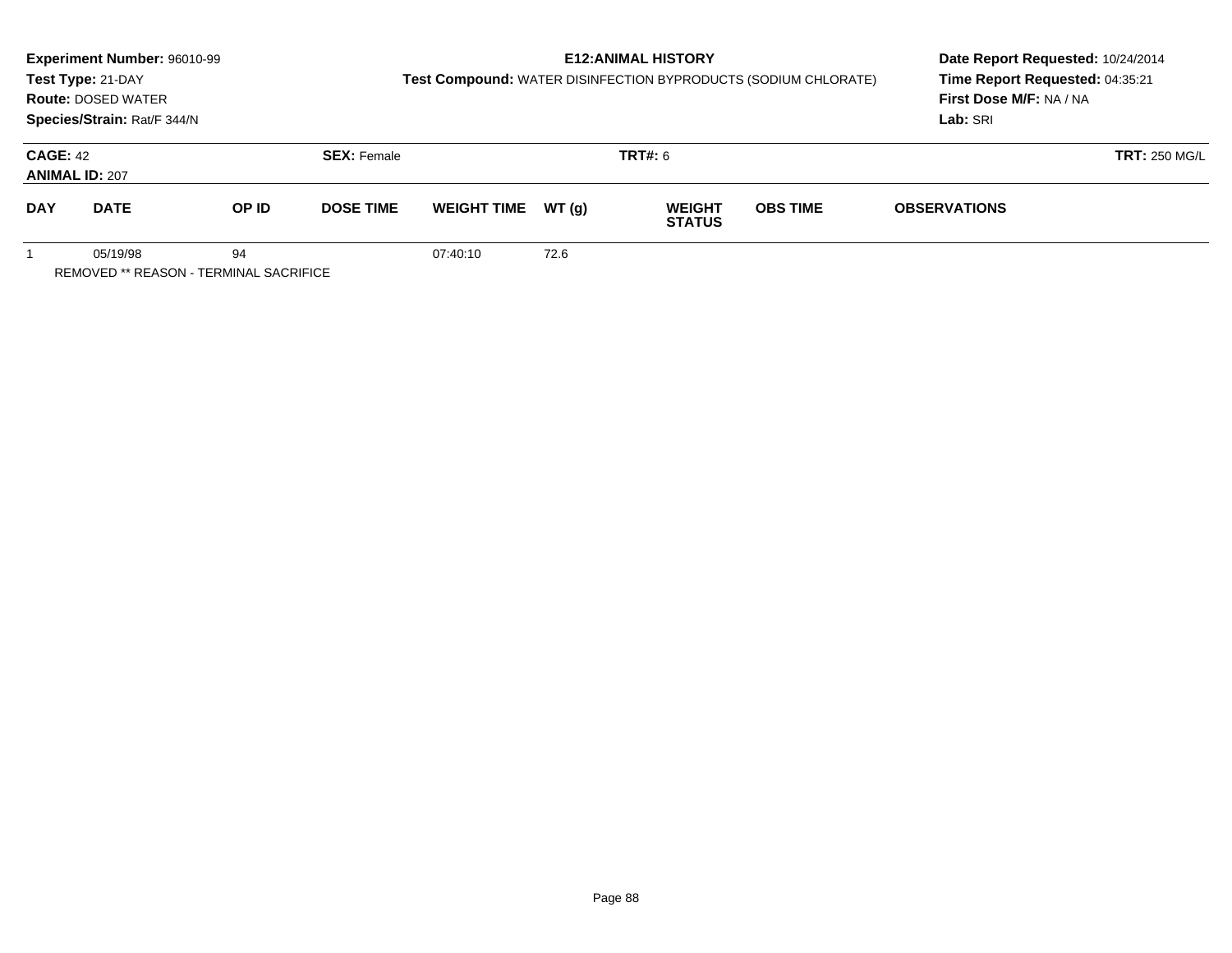|                                          | Experiment Number: 96010-99                               |       |                    |                                                                |                                 | <b>E12: ANIMAL HISTORY</b>     |                 | Date Report Requested: 10/24/2014 |  |
|------------------------------------------|-----------------------------------------------------------|-------|--------------------|----------------------------------------------------------------|---------------------------------|--------------------------------|-----------------|-----------------------------------|--|
|                                          | Test Type: 21-DAY                                         |       |                    | Test Compound: WATER DISINFECTION BYPRODUCTS (SODIUM CHLORATE) | Time Report Requested: 04:35:21 |                                |                 |                                   |  |
|                                          | <b>Route: DOSED WATER</b>                                 |       |                    |                                                                |                                 |                                |                 | First Dose M/F: NA / NA           |  |
|                                          | Species/Strain: Rat/F 344/N                               |       |                    |                                                                |                                 |                                |                 | Lab: SRI                          |  |
| <b>CAGE: 42</b><br><b>ANIMAL ID: 208</b> |                                                           |       | <b>SEX: Female</b> |                                                                |                                 | <b>TRT#:</b> 6                 |                 | <b>TRT: 250 MG/L</b>              |  |
| <b>DAY</b>                               | <b>DATE</b>                                               | OP ID | <b>DOSE TIME</b>   | <b>WEIGHT TIME</b>                                             | WT (a)                          | <b>WEIGHT</b><br><b>STATUS</b> | <b>OBS TIME</b> | <b>OBSERVATIONS</b>               |  |
|                                          | 05/19/98<br><b>REMOVED ** REASON - TERMINAL SACRIFICE</b> | 94    |                    | 07:40:10                                                       | 72.1                            |                                |                 |                                   |  |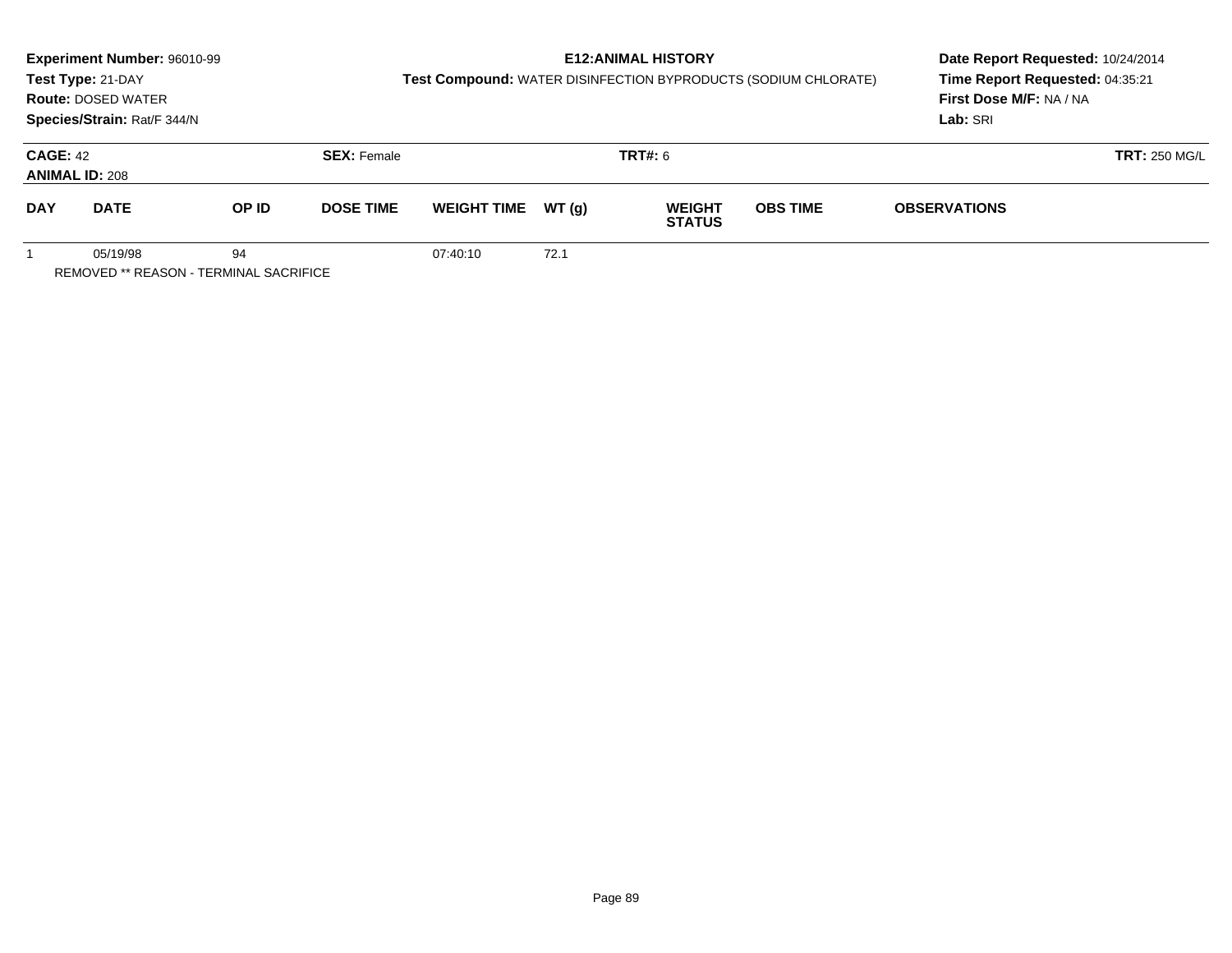|                                                                 | Experiment Number: 96010-99 |       |                    |                    |                                                                | <b>E12: ANIMAL HISTORY</b>      |                 | Date Report Requested: 10/24/2014 |  |
|-----------------------------------------------------------------|-----------------------------|-------|--------------------|--------------------|----------------------------------------------------------------|---------------------------------|-----------------|-----------------------------------|--|
|                                                                 | Test Type: 21-DAY           |       |                    |                    | Test Compound: WATER DISINFECTION BYPRODUCTS (SODIUM CHLORATE) | Time Report Requested: 04:35:21 |                 |                                   |  |
|                                                                 | <b>Route: DOSED WATER</b>   |       |                    |                    |                                                                |                                 |                 | First Dose M/F: NA / NA           |  |
|                                                                 | Species/Strain: Rat/F 344/N |       |                    |                    |                                                                |                                 |                 | Lab: SRI                          |  |
| <b>CAGE: 42</b><br><b>ANIMAL ID: 209</b>                        |                             |       | <b>SEX: Female</b> |                    |                                                                | <b>TRT#:</b> 6                  |                 | <b>TRT: 250 MG/L</b>              |  |
| <b>DAY</b>                                                      | <b>DATE</b>                 | OP ID | <b>DOSE TIME</b>   | <b>WEIGHT TIME</b> | WT (a)                                                         | <b>WEIGHT</b><br><b>STATUS</b>  | <b>OBS TIME</b> | <b>OBSERVATIONS</b>               |  |
| 05/19/98<br>94<br><b>REMOVED ** REASON - TERMINAL SACRIFICE</b> |                             |       |                    | 07:40:10           | 86.5                                                           |                                 |                 |                                   |  |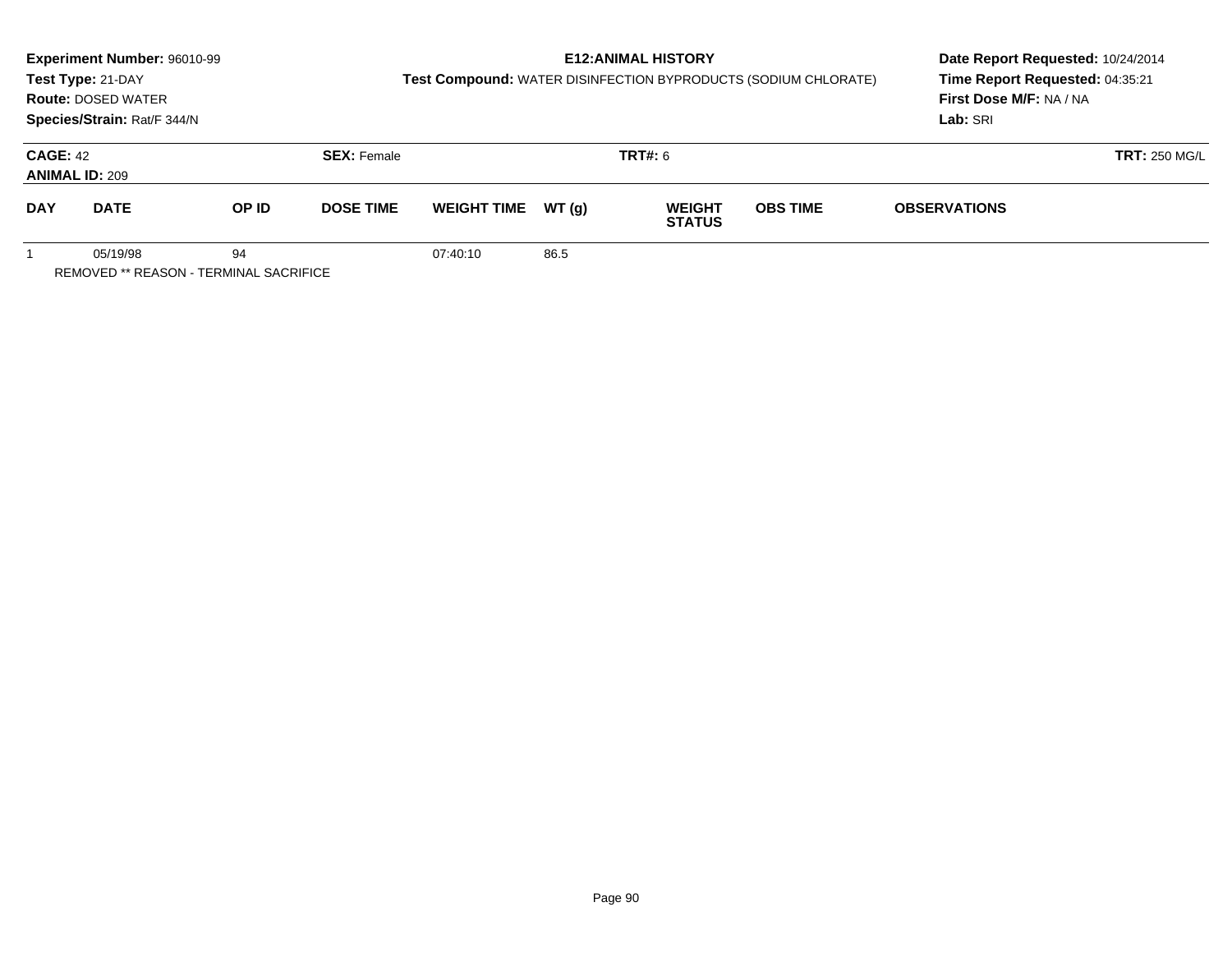| Experiment Number: 96010-99                                     |                    |                                                                |                                 | Date Report Requested: 10/24/2014 |                 |                         |  |
|-----------------------------------------------------------------|--------------------|----------------------------------------------------------------|---------------------------------|-----------------------------------|-----------------|-------------------------|--|
| Test Type: 21-DAY                                               |                    | Test Compound: WATER DISINFECTION BYPRODUCTS (SODIUM CHLORATE) | Time Report Requested: 04:35:21 |                                   |                 |                         |  |
| <b>Route: DOSED WATER</b>                                       |                    |                                                                |                                 |                                   |                 | First Dose M/F: NA / NA |  |
| Species/Strain: Rat/F 344/N                                     |                    |                                                                |                                 |                                   |                 | Lab: SRI                |  |
| <b>CAGE: 42</b><br><b>ANIMAL ID: 210</b>                        | <b>SEX: Female</b> |                                                                |                                 | <b>TRT#:</b> 6                    |                 | <b>TRT: 250 MG/L</b>    |  |
| <b>DAY</b><br><b>DATE</b><br>OP ID                              | <b>DOSE TIME</b>   | <b>WEIGHT TIME</b>                                             | WT (q)                          | <b>WEIGHT</b><br><b>STATUS</b>    | <b>OBS TIME</b> | <b>OBSERVATIONS</b>     |  |
| 94<br>05/19/98<br><b>REMOVED ** REASON - TERMINAL SACRIFICE</b> |                    | 07:40:10                                                       | 91.9                            |                                   |                 |                         |  |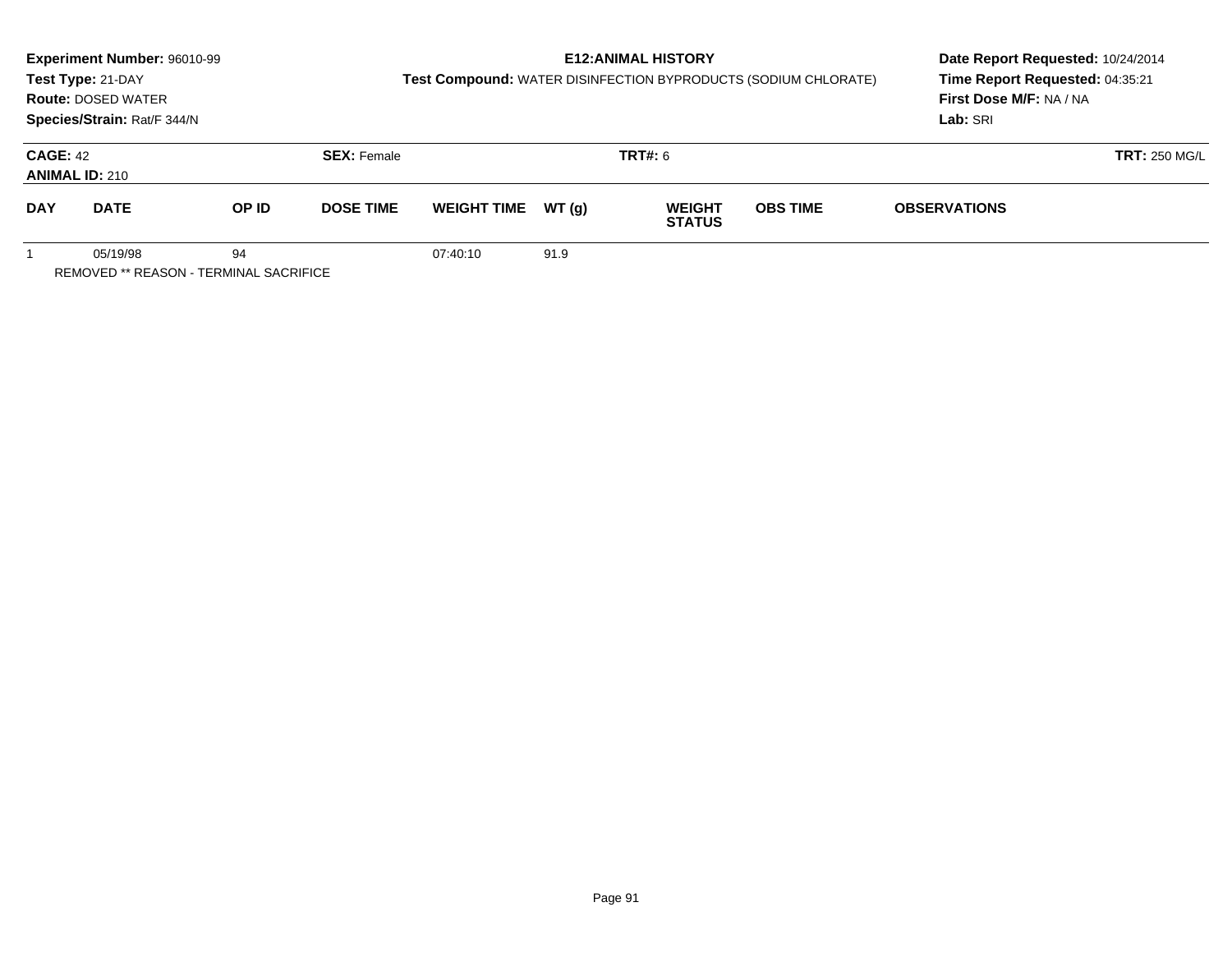|                                                          | Experiment Number: 96010-99<br>Test Type: 21-DAY<br><b>Route: DOSED WATER</b><br>Species/Strain: Rat/F 344/N |       |                    | Test Compound: WATER DISINFECTION BYPRODUCTS (SODIUM CHLORATE) | Date Report Requested: 10/24/2014<br>Time Report Requested: 04:35:21<br>First Dose M/F: NA / NA<br>Lab: SRI |                                |                 |                     |                      |
|----------------------------------------------------------|--------------------------------------------------------------------------------------------------------------|-------|--------------------|----------------------------------------------------------------|-------------------------------------------------------------------------------------------------------------|--------------------------------|-----------------|---------------------|----------------------|
| <b>CAGE: 43</b><br><b>ANIMAL ID: 211</b>                 |                                                                                                              |       | <b>SEX: Female</b> |                                                                | <b>TRT#: 8</b>                                                                                              |                                |                 |                     | <b>TRT: 500 MG/L</b> |
| <b>DAY</b>                                               | <b>DATE</b>                                                                                                  | OP ID | <b>DOSE TIME</b>   | <b>WEIGHT TIME</b>                                             | WT(g)                                                                                                       | <b>WEIGHT</b><br><b>STATUS</b> | <b>OBS TIME</b> | <b>OBSERVATIONS</b> |                      |
| 94<br>05/19/98<br>REMOVED ** REASON - TERMINAL SACRIFICE |                                                                                                              |       |                    | 07:40:12                                                       | 75.9                                                                                                        |                                |                 |                     |                      |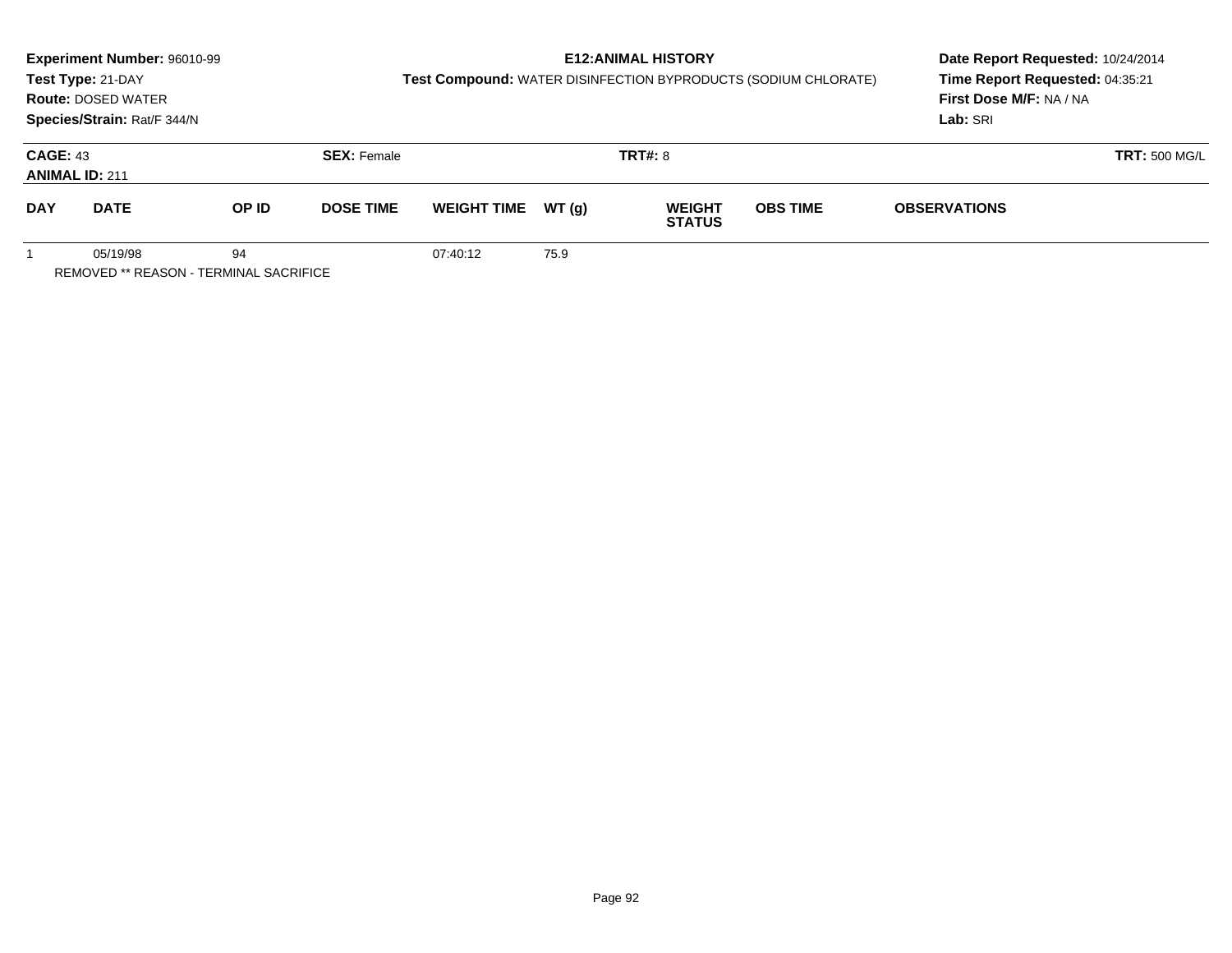|                                                          | Experiment Number: 96010-99<br>Test Type: 21-DAY<br><b>Route: DOSED WATER</b><br>Species/Strain: Rat/F 344/N |       |                    | Test Compound: WATER DISINFECTION BYPRODUCTS (SODIUM CHLORATE) | Date Report Requested: 10/24/2014<br>Time Report Requested: 04:35:21<br>First Dose M/F: NA / NA<br>Lab: SRI |                                |                 |                     |                      |
|----------------------------------------------------------|--------------------------------------------------------------------------------------------------------------|-------|--------------------|----------------------------------------------------------------|-------------------------------------------------------------------------------------------------------------|--------------------------------|-----------------|---------------------|----------------------|
| <b>CAGE: 43</b><br><b>ANIMAL ID: 212</b>                 |                                                                                                              |       | <b>SEX: Female</b> |                                                                | <b>TRT#: 8</b>                                                                                              |                                |                 |                     | <b>TRT: 500 MG/L</b> |
| <b>DAY</b>                                               | <b>DATE</b>                                                                                                  | OP ID | <b>DOSE TIME</b>   | <b>WEIGHT TIME</b>                                             | WT(g)                                                                                                       | <b>WEIGHT</b><br><b>STATUS</b> | <b>OBS TIME</b> | <b>OBSERVATIONS</b> |                      |
| 94<br>05/19/98<br>REMOVED ** REASON - TERMINAL SACRIFICE |                                                                                                              |       |                    | 07:40:12                                                       | 76.0                                                                                                        |                                |                 |                     |                      |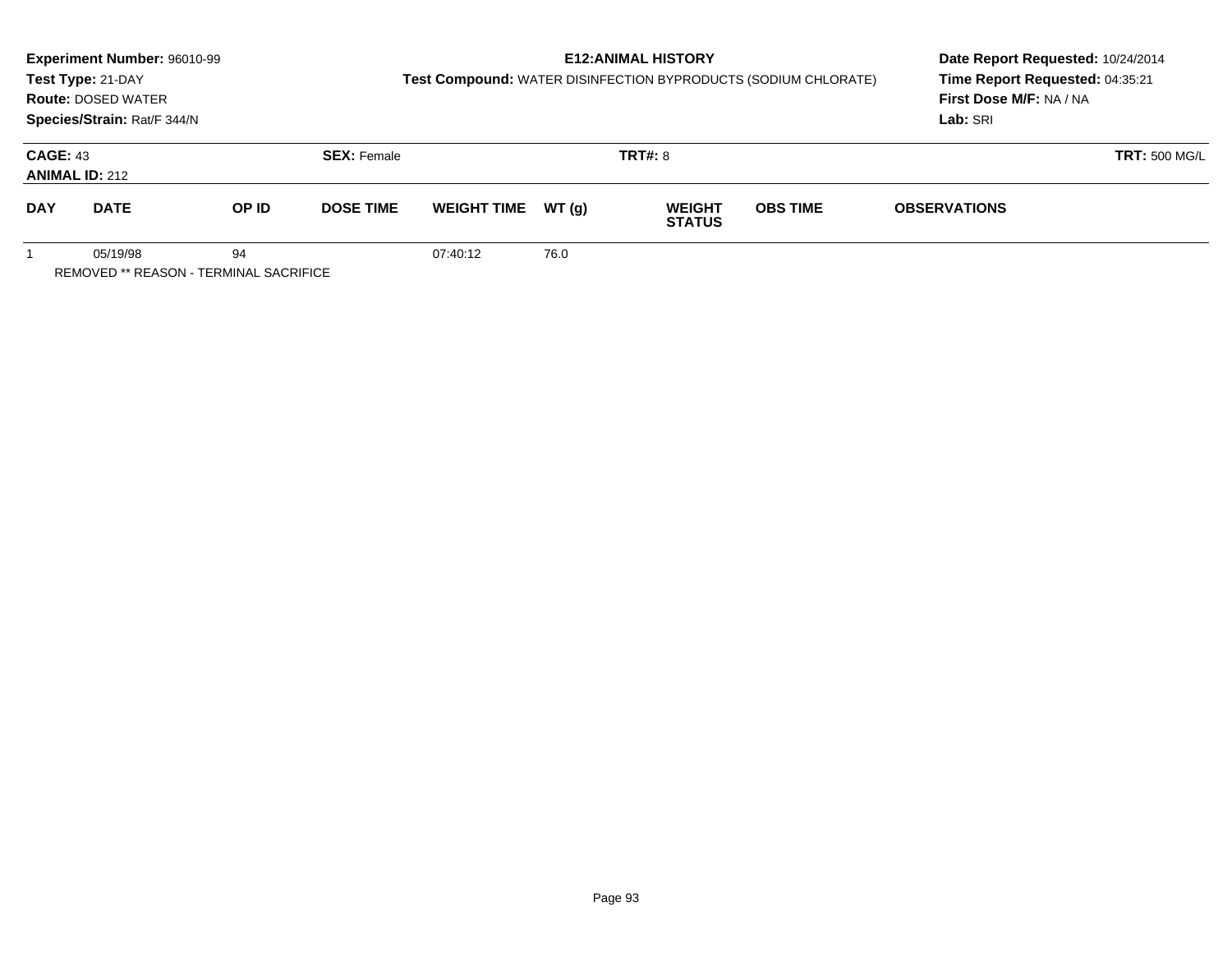| <b>E12: ANIMAL HISTORY</b><br>Experiment Number: 96010-99<br>Test Compound: WATER DISINFECTION BYPRODUCTS (SODIUM CHLORATE)<br>Test Type: 21-DAY<br><b>Route: DOSED WATER</b><br>Species/Strain: Rat/F 344/N |             |       |                    |                    |        |                                | Date Report Requested: 10/24/2014<br>Time Report Requested: 04:35:21<br>First Dose M/F: NA / NA<br>Lab: SRI |                      |  |
|--------------------------------------------------------------------------------------------------------------------------------------------------------------------------------------------------------------|-------------|-------|--------------------|--------------------|--------|--------------------------------|-------------------------------------------------------------------------------------------------------------|----------------------|--|
| <b>CAGE: 43</b><br><b>ANIMAL ID: 213</b>                                                                                                                                                                     |             |       | <b>SEX: Female</b> |                    |        | <b>TRT#: 8</b>                 |                                                                                                             | <b>TRT: 500 MG/L</b> |  |
| <b>DAY</b>                                                                                                                                                                                                   | <b>DATE</b> | OP ID | <b>DOSE TIME</b>   | <b>WEIGHT TIME</b> | WT (a) | <b>WEIGHT</b><br><b>STATUS</b> | <b>OBS TIME</b>                                                                                             | <b>OBSERVATIONS</b>  |  |
| 05/19/98<br>94<br>REMOVED ** REASON - TERMINAL SACRIFICE                                                                                                                                                     |             |       |                    | 07:40:12           | 87.9   |                                |                                                                                                             |                      |  |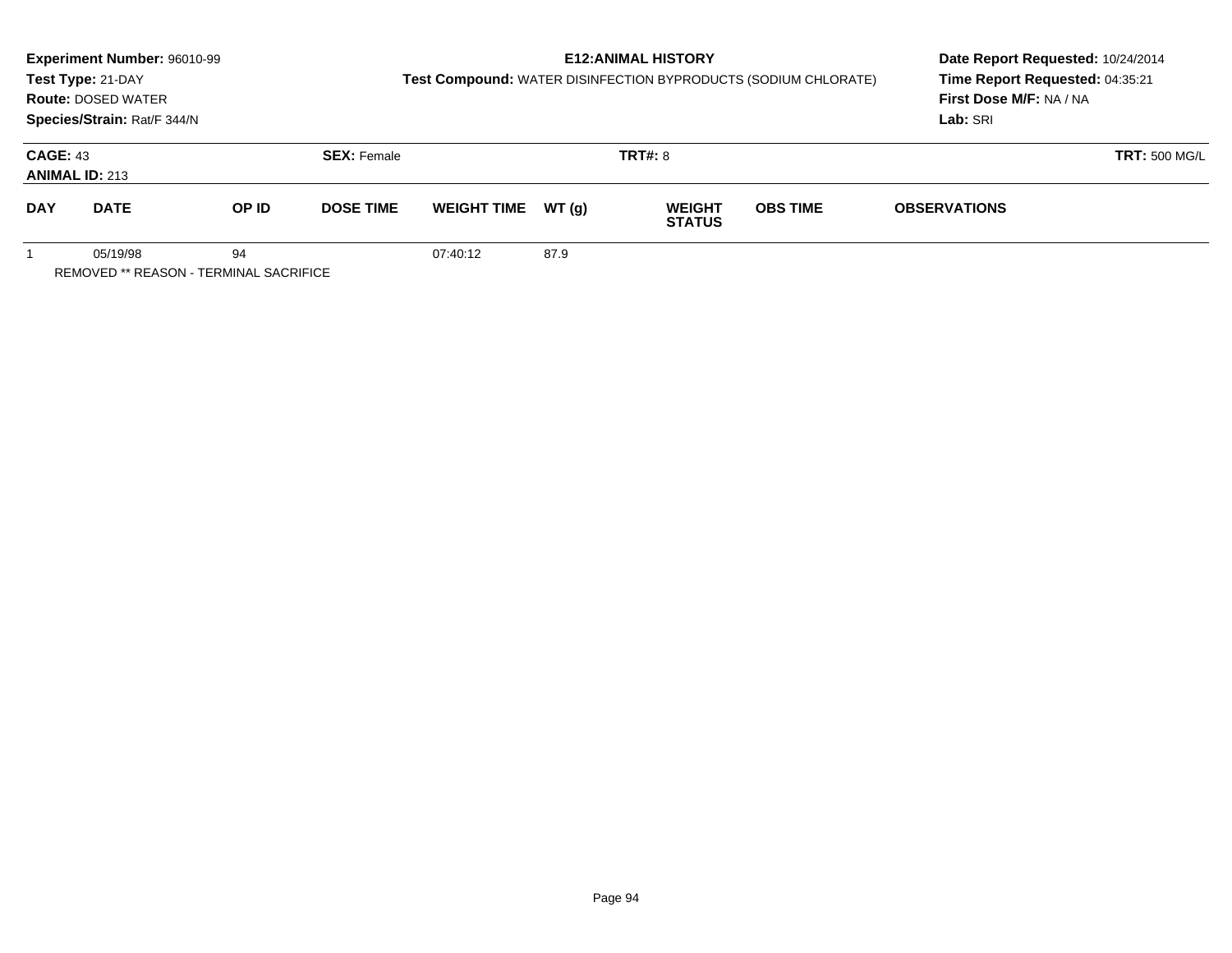|                                                          | Experiment Number: 96010-99<br>Test Type: 21-DAY<br><b>Route: DOSED WATER</b><br>Species/Strain: Rat/F 344/N |       |                    | Test Compound: WATER DISINFECTION BYPRODUCTS (SODIUM CHLORATE) | Date Report Requested: 10/24/2014<br>Time Report Requested: 04:35:21<br>First Dose M/F: NA / NA<br>Lab: SRI |                                |                 |                     |                      |
|----------------------------------------------------------|--------------------------------------------------------------------------------------------------------------|-------|--------------------|----------------------------------------------------------------|-------------------------------------------------------------------------------------------------------------|--------------------------------|-----------------|---------------------|----------------------|
| <b>CAGE: 43</b><br><b>ANIMAL ID: 214</b>                 |                                                                                                              |       | <b>SEX: Female</b> |                                                                | <b>TRT#: 8</b>                                                                                              |                                |                 |                     | <b>TRT: 500 MG/L</b> |
| <b>DAY</b>                                               | <b>DATE</b>                                                                                                  | OP ID | <b>DOSE TIME</b>   | <b>WEIGHT TIME</b>                                             | WT(g)                                                                                                       | <b>WEIGHT</b><br><b>STATUS</b> | <b>OBS TIME</b> | <b>OBSERVATIONS</b> |                      |
| 94<br>05/19/98<br>REMOVED ** REASON - TERMINAL SACRIFICE |                                                                                                              |       |                    | 07:40:12                                                       | 70.3                                                                                                        |                                |                 |                     |                      |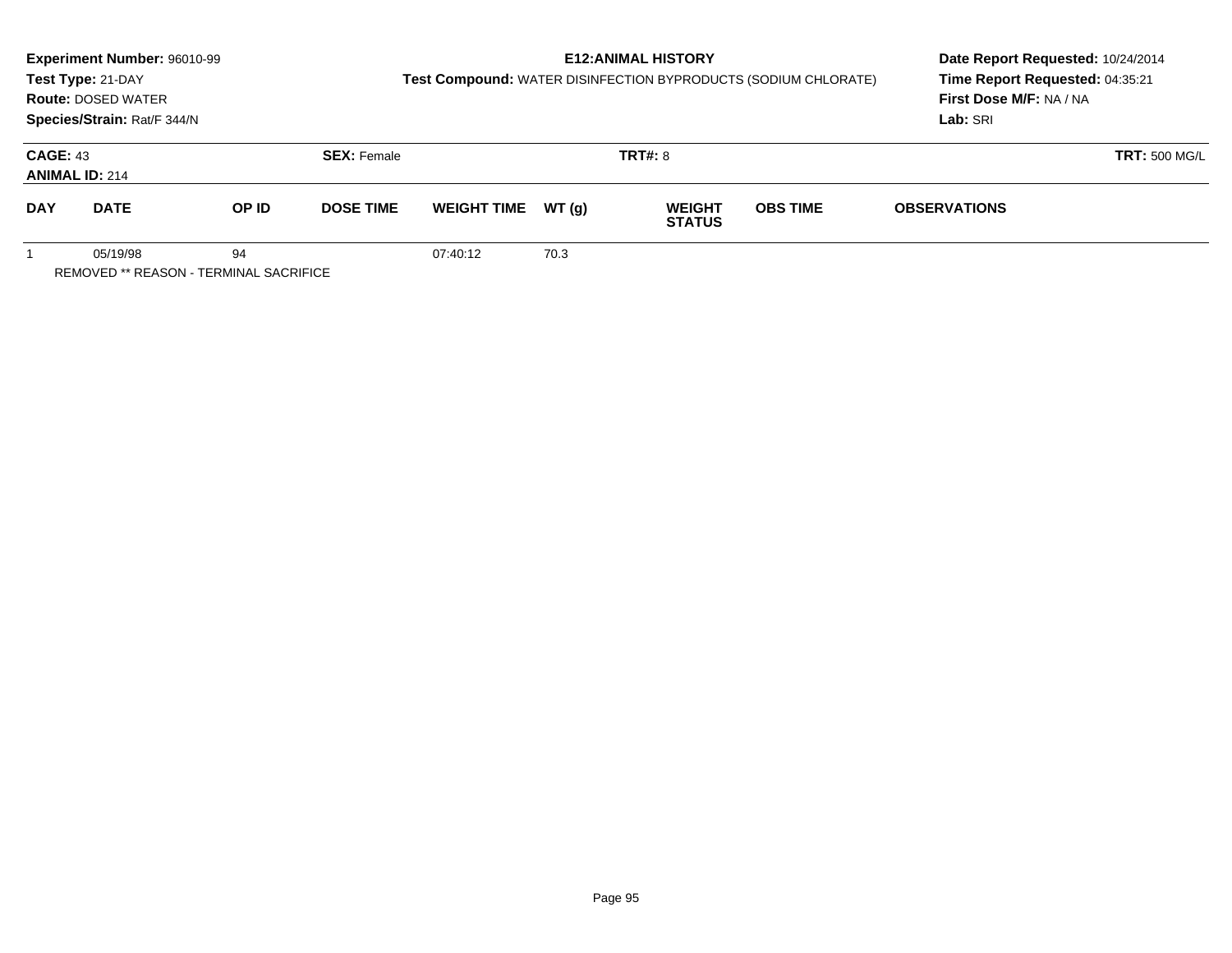|                                                          | Experiment Number: 96010-99<br>Test Type: 21-DAY<br><b>Route: DOSED WATER</b><br>Species/Strain: Rat/F 344/N |       |                    | Test Compound: WATER DISINFECTION BYPRODUCTS (SODIUM CHLORATE) | Date Report Requested: 10/24/2014<br>Time Report Requested: 04:35:21<br>First Dose M/F: NA / NA<br>Lab: SRI |                                |                 |                      |  |
|----------------------------------------------------------|--------------------------------------------------------------------------------------------------------------|-------|--------------------|----------------------------------------------------------------|-------------------------------------------------------------------------------------------------------------|--------------------------------|-----------------|----------------------|--|
| <b>CAGE: 43</b><br><b>ANIMAL ID: 215</b>                 |                                                                                                              |       | <b>SEX: Female</b> |                                                                | <b>TRT#: 8</b>                                                                                              |                                |                 | <b>TRT: 500 MG/L</b> |  |
| <b>DAY</b>                                               | <b>DATE</b>                                                                                                  | OP ID | <b>DOSE TIME</b>   | <b>WEIGHT TIME</b>                                             | WT(g)                                                                                                       | <b>WEIGHT</b><br><b>STATUS</b> | <b>OBS TIME</b> | <b>OBSERVATIONS</b>  |  |
| 94<br>05/19/98<br>REMOVED ** REASON - TERMINAL SACRIFICE |                                                                                                              |       |                    | 07:40:12                                                       | 95.9                                                                                                        |                                |                 |                      |  |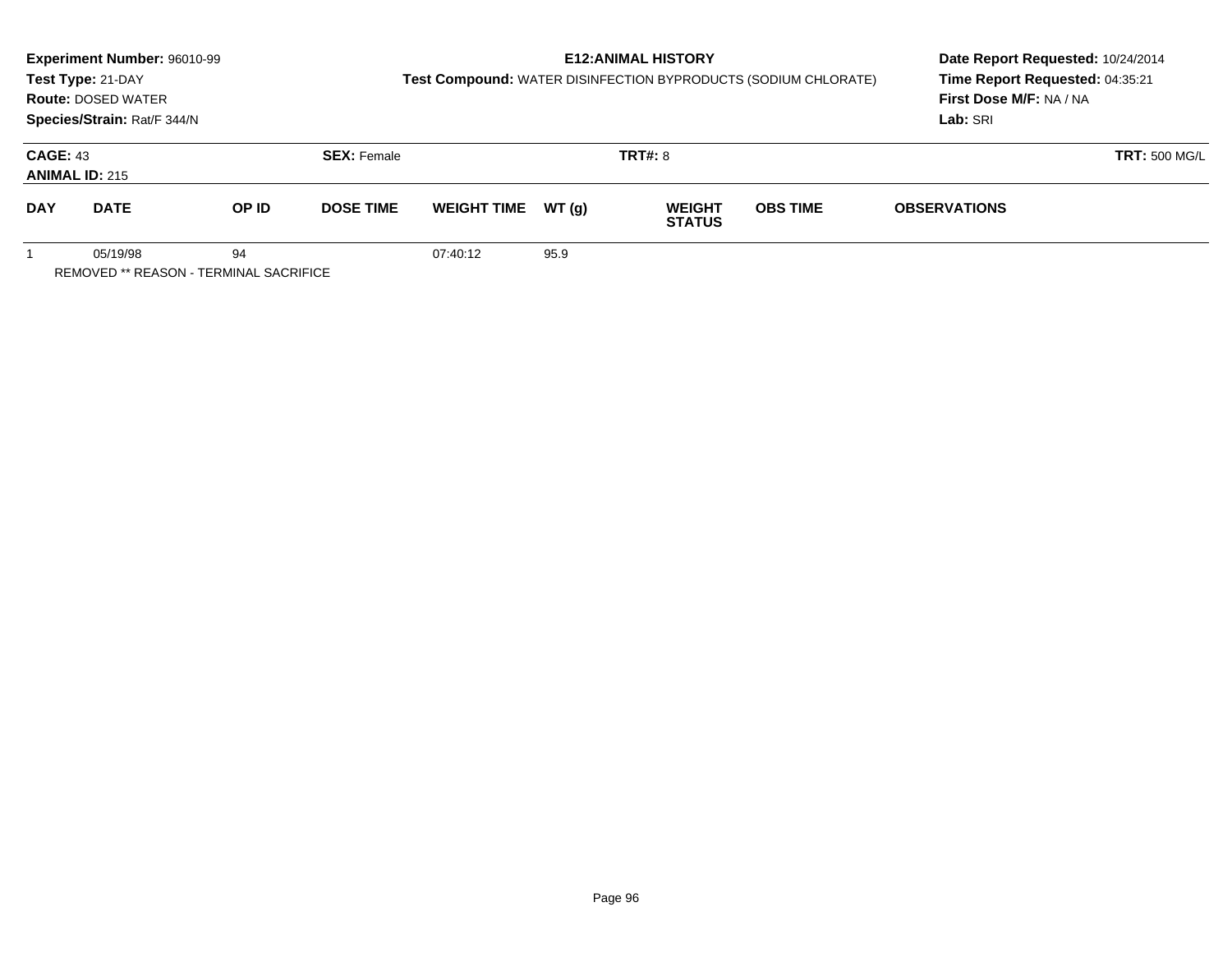| Experiment Number: 96010-99<br>Test Compound: WATER DISINFECTION BYPRODUCTS (SODIUM CHLORATE)<br>Test Type: 21-DAY<br><b>Route: DOSED WATER</b><br>Species/Strain: Rat/F 344/N |             |       |                    |                    |        | <b>E12: ANIMAL HISTORY</b>     |                 | Date Report Requested: 10/24/2014<br>Time Report Requested: 04:35:21<br>First Dose M/F: NA / NA<br>Lab: SRI |  |
|--------------------------------------------------------------------------------------------------------------------------------------------------------------------------------|-------------|-------|--------------------|--------------------|--------|--------------------------------|-----------------|-------------------------------------------------------------------------------------------------------------|--|
| <b>CAGE: 44</b><br><b>ANIMAL ID: 216</b>                                                                                                                                       |             |       | <b>SEX: Female</b> |                    |        | <b>TRT#: 8</b>                 |                 | <b>TRT: 500 MG/L</b>                                                                                        |  |
| <b>DAY</b>                                                                                                                                                                     | <b>DATE</b> | OP ID | <b>DOSE TIME</b>   | <b>WEIGHT TIME</b> | WT (a) | <b>WEIGHT</b><br><b>STATUS</b> | <b>OBS TIME</b> | <b>OBSERVATIONS</b>                                                                                         |  |
| 05/19/98<br>94<br>REMOVED ** REASON - TERMINAL SACRIFICE                                                                                                                       |             |       |                    | 07:40:14           | 90.3   |                                |                 |                                                                                                             |  |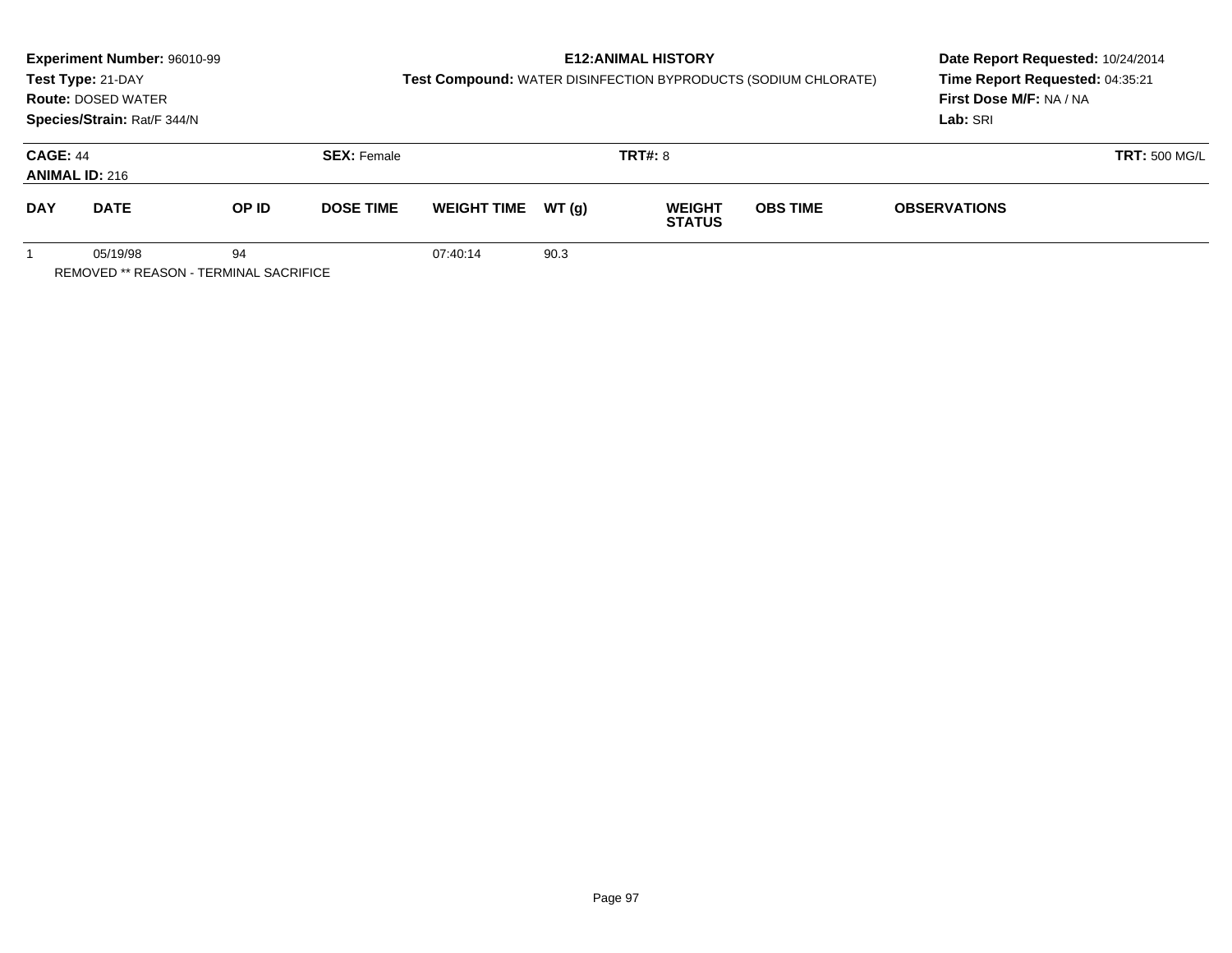|                                                          | Experiment Number: 96010-99<br>Test Type: 21-DAY<br><b>Route: DOSED WATER</b><br>Species/Strain: Rat/F 344/N |       |                    | Test Compound: WATER DISINFECTION BYPRODUCTS (SODIUM CHLORATE) |        | <b>E12: ANIMAL HISTORY</b>     | Date Report Requested: 10/24/2014<br>Time Report Requested: 04:35:21<br>First Dose M/F: NA / NA<br>Lab: SRI |                      |  |
|----------------------------------------------------------|--------------------------------------------------------------------------------------------------------------|-------|--------------------|----------------------------------------------------------------|--------|--------------------------------|-------------------------------------------------------------------------------------------------------------|----------------------|--|
| <b>CAGE: 44</b><br><b>ANIMAL ID: 217</b>                 |                                                                                                              |       | <b>SEX: Female</b> |                                                                |        | <b>TRT#: 8</b>                 |                                                                                                             | <b>TRT: 500 MG/L</b> |  |
| <b>DAY</b>                                               | <b>DATE</b>                                                                                                  | OP ID | <b>DOSE TIME</b>   | <b>WEIGHT TIME</b>                                             | WT (a) | <b>WEIGHT</b><br><b>STATUS</b> | <b>OBS TIME</b>                                                                                             | <b>OBSERVATIONS</b>  |  |
| 05/19/98<br>94<br>REMOVED ** REASON - TERMINAL SACRIFICE |                                                                                                              |       |                    | 07:40:14                                                       | 69.0   |                                |                                                                                                             |                      |  |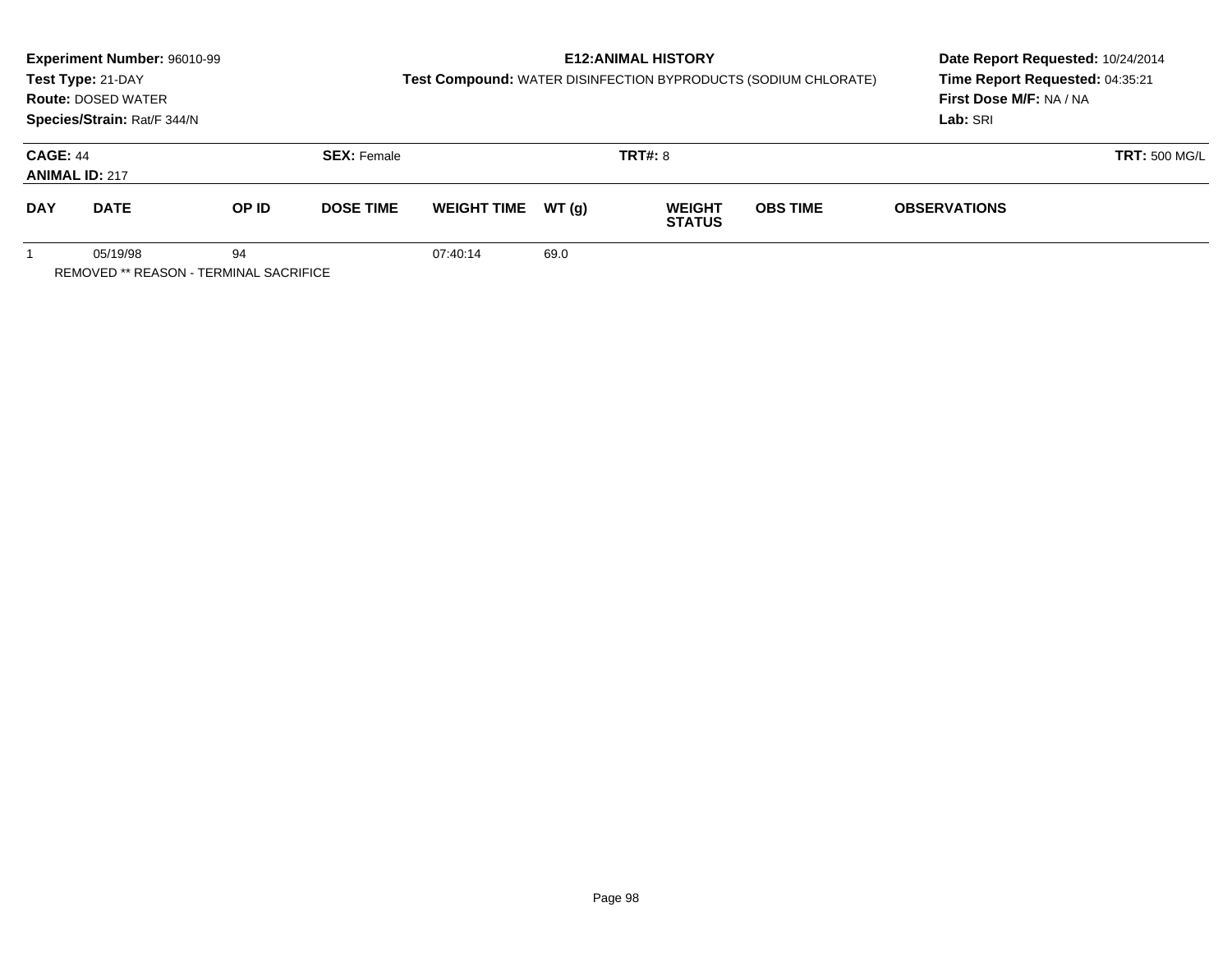|                                          | Experiment Number: 96010-99                        |       |                                      |                    |       | <b>E12:ANIMAL HISTORY</b>      |                                                                | Date Report Requested: 10/24/2014 |                      |
|------------------------------------------|----------------------------------------------------|-------|--------------------------------------|--------------------|-------|--------------------------------|----------------------------------------------------------------|-----------------------------------|----------------------|
|                                          | Test Type: 21-DAY                                  |       |                                      |                    |       |                                | Test Compound: WATER DISINFECTION BYPRODUCTS (SODIUM CHLORATE) | Time Report Requested: 04:35:21   |                      |
|                                          | <b>Route: DOSED WATER</b>                          |       |                                      |                    |       |                                |                                                                | First Dose M/F: NA / NA           |                      |
|                                          | Species/Strain: Rat/F 344/N                        |       |                                      |                    |       |                                |                                                                | Lab: SRI                          |                      |
| <b>CAGE: 44</b><br><b>ANIMAL ID: 218</b> |                                                    |       | <b>TRT#: 8</b><br><b>SEX: Female</b> |                    |       |                                |                                                                |                                   | <b>TRT: 500 MG/L</b> |
| <b>DAY</b>                               | <b>DATE</b>                                        | OP ID | <b>DOSE TIME</b>                     | <b>WEIGHT TIME</b> | WT(g) | <b>WEIGHT</b><br><b>STATUS</b> | <b>OBS TIME</b>                                                | <b>OBSERVATIONS</b>               |                      |
|                                          | 05/19/98<br>REMOVED ** REASON - TERMINAL SACRIFICE | 94    |                                      | 07:40:14           | 78.6  |                                |                                                                |                                   |                      |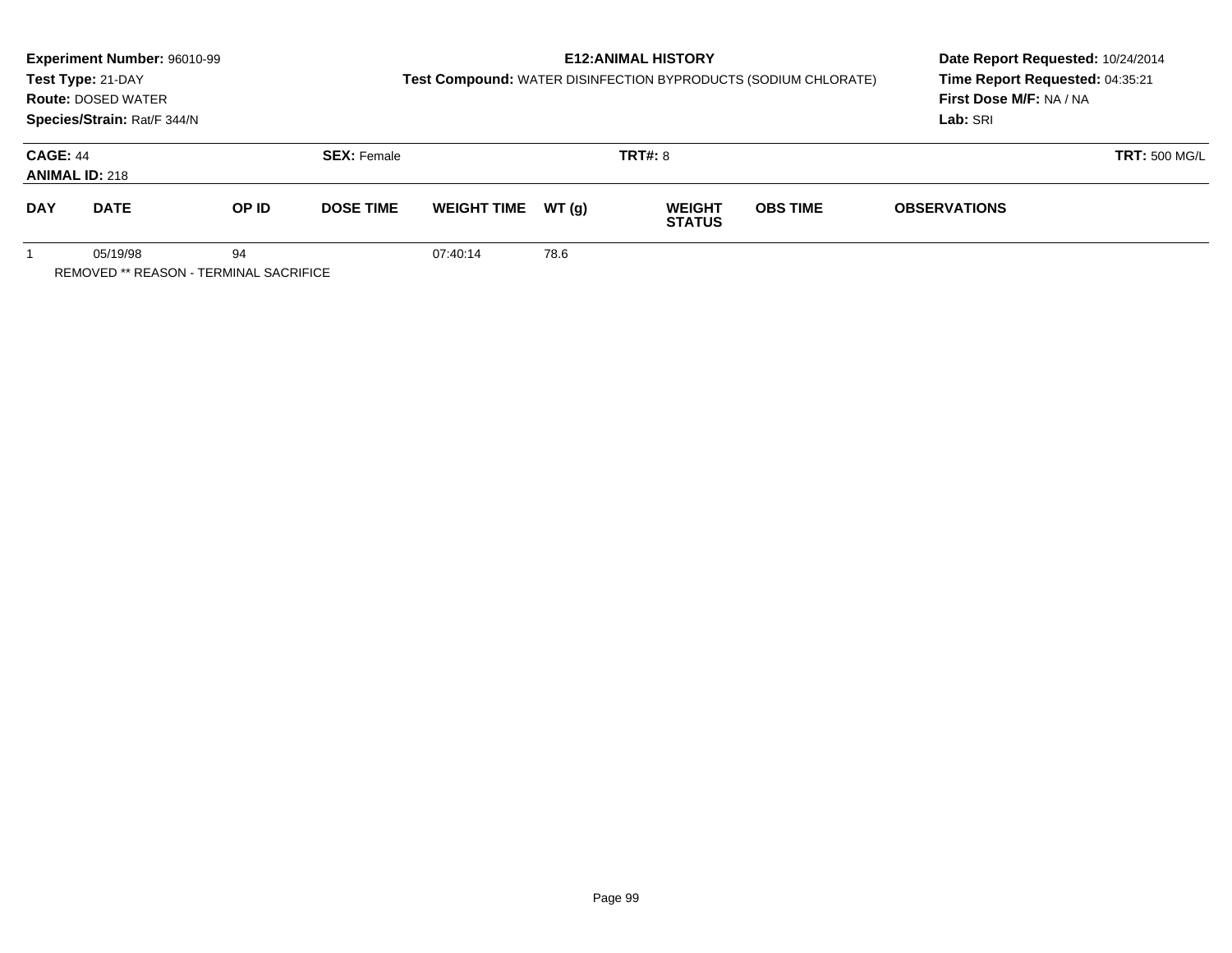|                                                          | Experiment Number: 96010-99<br>Test Type: 21-DAY<br><b>Route: DOSED WATER</b><br>Species/Strain: Rat/F 344/N |       |                    | Test Compound: WATER DISINFECTION BYPRODUCTS (SODIUM CHLORATE) | Date Report Requested: 10/24/2014<br>Time Report Requested: 04:35:21<br>First Dose M/F: NA / NA<br>Lab: SRI |                                |                 |                      |  |
|----------------------------------------------------------|--------------------------------------------------------------------------------------------------------------|-------|--------------------|----------------------------------------------------------------|-------------------------------------------------------------------------------------------------------------|--------------------------------|-----------------|----------------------|--|
| <b>CAGE: 44</b><br><b>ANIMAL ID: 219</b>                 |                                                                                                              |       | <b>SEX: Female</b> |                                                                | <b>TRT#: 8</b>                                                                                              |                                |                 | <b>TRT: 500 MG/L</b> |  |
| <b>DAY</b>                                               | <b>DATE</b>                                                                                                  | OP ID | <b>DOSE TIME</b>   | <b>WEIGHT TIME</b>                                             | WT(g)                                                                                                       | <b>WEIGHT</b><br><b>STATUS</b> | <b>OBS TIME</b> | <b>OBSERVATIONS</b>  |  |
| 94<br>05/19/98<br>REMOVED ** REASON - TERMINAL SACRIFICE |                                                                                                              |       |                    | 07:40:14                                                       | 95.0                                                                                                        |                                |                 |                      |  |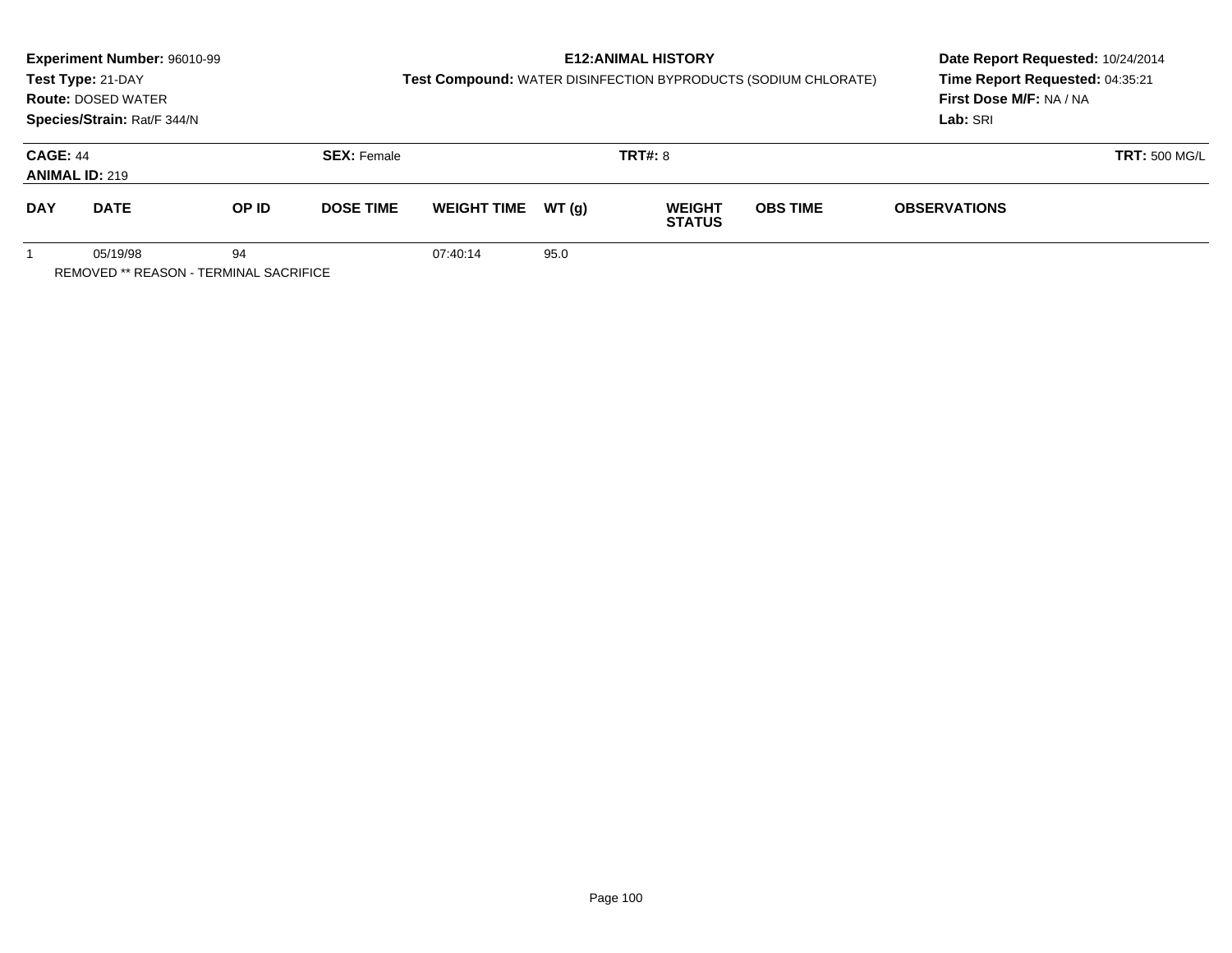|                                                          | Experiment Number: 96010-99<br>Test Type: 21-DAY<br><b>Route: DOSED WATER</b><br>Species/Strain: Rat/F 344/N |       |                    | Test Compound: WATER DISINFECTION BYPRODUCTS (SODIUM CHLORATE) | Date Report Requested: 10/24/2014<br>Time Report Requested: 04:35:21<br>First Dose M/F: NA / NA<br>Lab: SRI |                                |                 |                      |  |
|----------------------------------------------------------|--------------------------------------------------------------------------------------------------------------|-------|--------------------|----------------------------------------------------------------|-------------------------------------------------------------------------------------------------------------|--------------------------------|-----------------|----------------------|--|
| <b>CAGE: 44</b><br><b>ANIMAL ID: 220</b>                 |                                                                                                              |       | <b>SEX: Female</b> |                                                                | <b>TRT#: 8</b>                                                                                              |                                |                 | <b>TRT: 500 MG/L</b> |  |
| <b>DAY</b>                                               | <b>DATE</b>                                                                                                  | OP ID | <b>DOSE TIME</b>   | <b>WEIGHT TIME</b>                                             | WT(g)                                                                                                       | <b>WEIGHT</b><br><b>STATUS</b> | <b>OBS TIME</b> | <b>OBSERVATIONS</b>  |  |
| 94<br>05/19/98<br>REMOVED ** REASON - TERMINAL SACRIFICE |                                                                                                              |       |                    | 07:40:14                                                       | 73.9                                                                                                        |                                |                 |                      |  |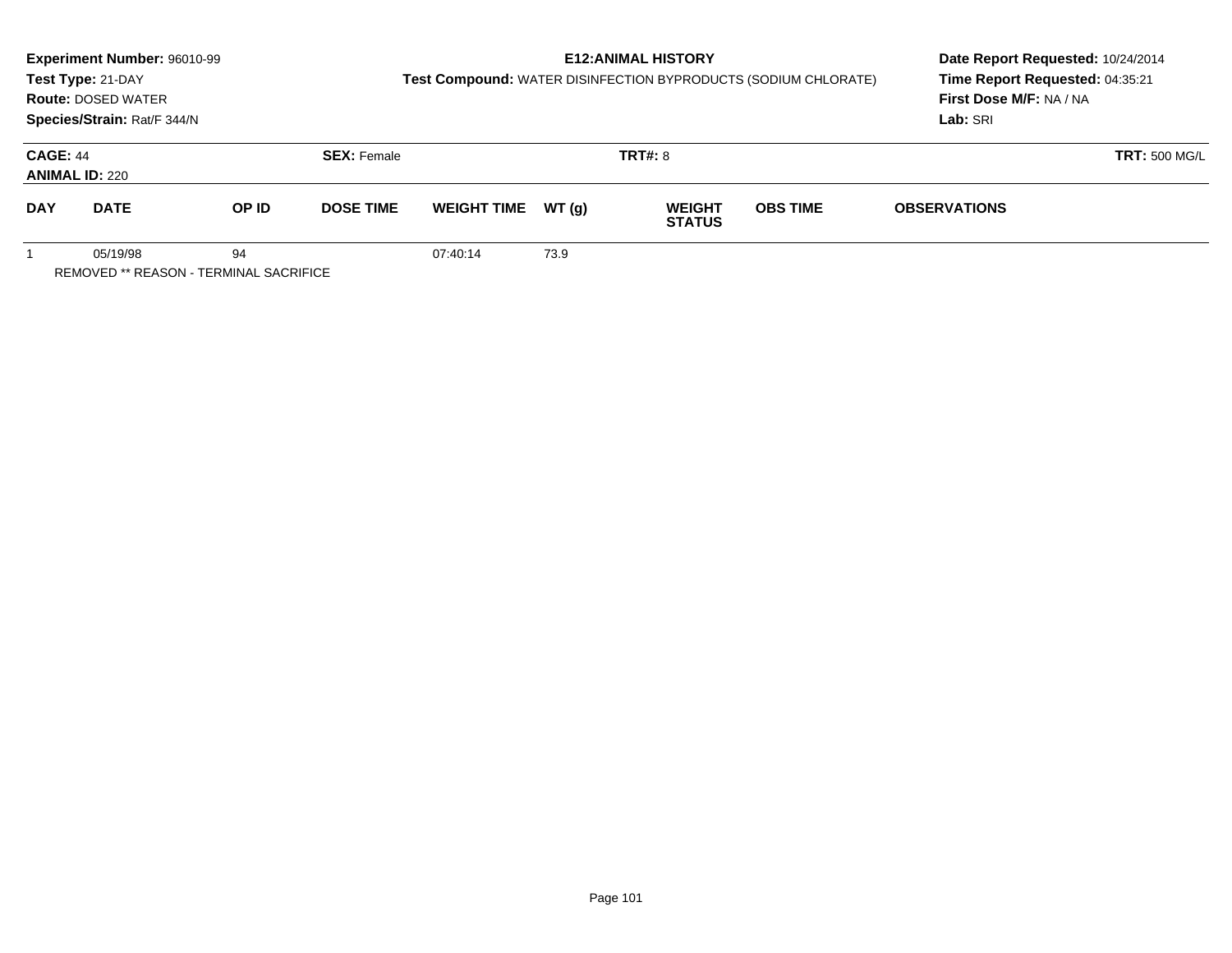|                                          | <b>Experiment Number: 96010-99</b><br>Test Type: 21-DAY<br><b>Route: DOSED WATER</b><br>Species/Strain: Rat/F 344/N |       |                    | Test Compound: WATER DISINFECTION BYPRODUCTS (SODIUM CHLORATE) | Date Report Requested: 10/24/2014<br>Time Report Requested: 04:35:21<br>First Dose M/F: NA / NA<br>Lab: SRI |                                |                 |                      |  |
|------------------------------------------|---------------------------------------------------------------------------------------------------------------------|-------|--------------------|----------------------------------------------------------------|-------------------------------------------------------------------------------------------------------------|--------------------------------|-----------------|----------------------|--|
| <b>CAGE: 45</b><br><b>ANIMAL ID: 221</b> |                                                                                                                     |       | <b>SEX: Female</b> |                                                                |                                                                                                             | <b>TRT#:</b> 10                |                 | <b>TRT: 1000MG/L</b> |  |
| <b>DAY</b>                               | <b>DATE</b>                                                                                                         | OP ID | <b>DOSE TIME</b>   | <b>WEIGHT TIME</b>                                             | WT (q)                                                                                                      | <b>WEIGHT</b><br><b>STATUS</b> | <b>OBS TIME</b> | <b>OBSERVATIONS</b>  |  |
|                                          | 05/19/98<br>REMOVED ** REASON - TERMINAL SACRIFICE                                                                  | 94    |                    | 07:40:16                                                       | 75.9                                                                                                        |                                |                 |                      |  |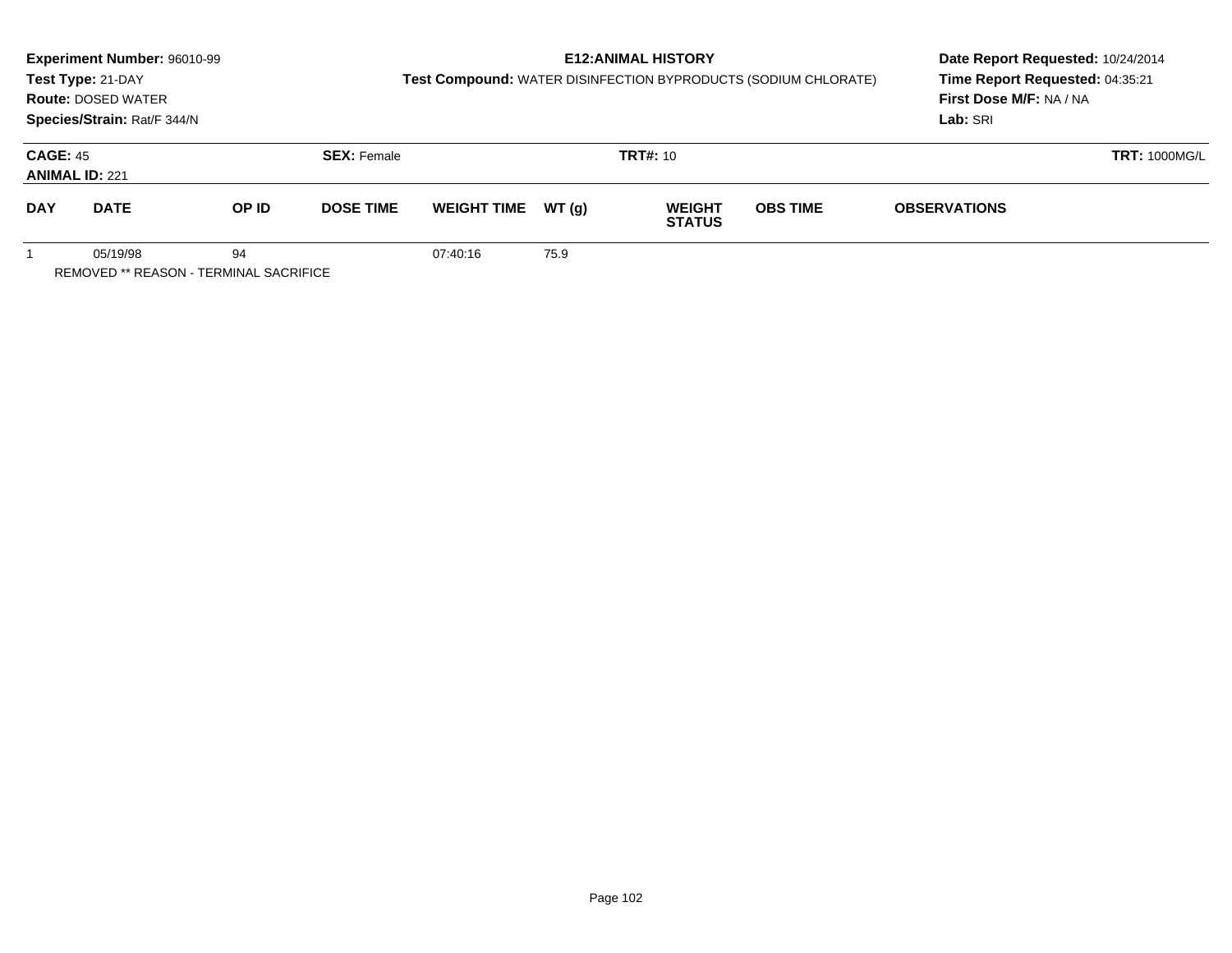|                                          | Experiment Number: 96010-99<br>Test Type: 21-DAY<br><b>Route: DOSED WATER</b><br>Species/Strain: Rat/F 344/N |       |                    | Test Compound: WATER DISINFECTION BYPRODUCTS (SODIUM CHLORATE) | Date Report Requested: 10/24/2014<br>Time Report Requested: 04:35:21<br>First Dose M/F: NA / NA<br>Lab: SRI |                                |                 |                      |  |
|------------------------------------------|--------------------------------------------------------------------------------------------------------------|-------|--------------------|----------------------------------------------------------------|-------------------------------------------------------------------------------------------------------------|--------------------------------|-----------------|----------------------|--|
| <b>CAGE: 45</b><br><b>ANIMAL ID: 222</b> |                                                                                                              |       | <b>SEX: Female</b> |                                                                |                                                                                                             | <b>TRT#:</b> 10                |                 | <b>TRT: 1000MG/L</b> |  |
| <b>DAY</b>                               | <b>DATE</b>                                                                                                  | OP ID | <b>DOSE TIME</b>   | <b>WEIGHT TIME</b>                                             | WT (q)                                                                                                      | <b>WEIGHT</b><br><b>STATUS</b> | <b>OBS TIME</b> | <b>OBSERVATIONS</b>  |  |
|                                          | 05/19/98<br><b>REMOVED ** REASON - TERMINAL SACRIFICE</b>                                                    | 94    |                    | 07:40:16                                                       | 94.7                                                                                                        |                                |                 |                      |  |

Page 103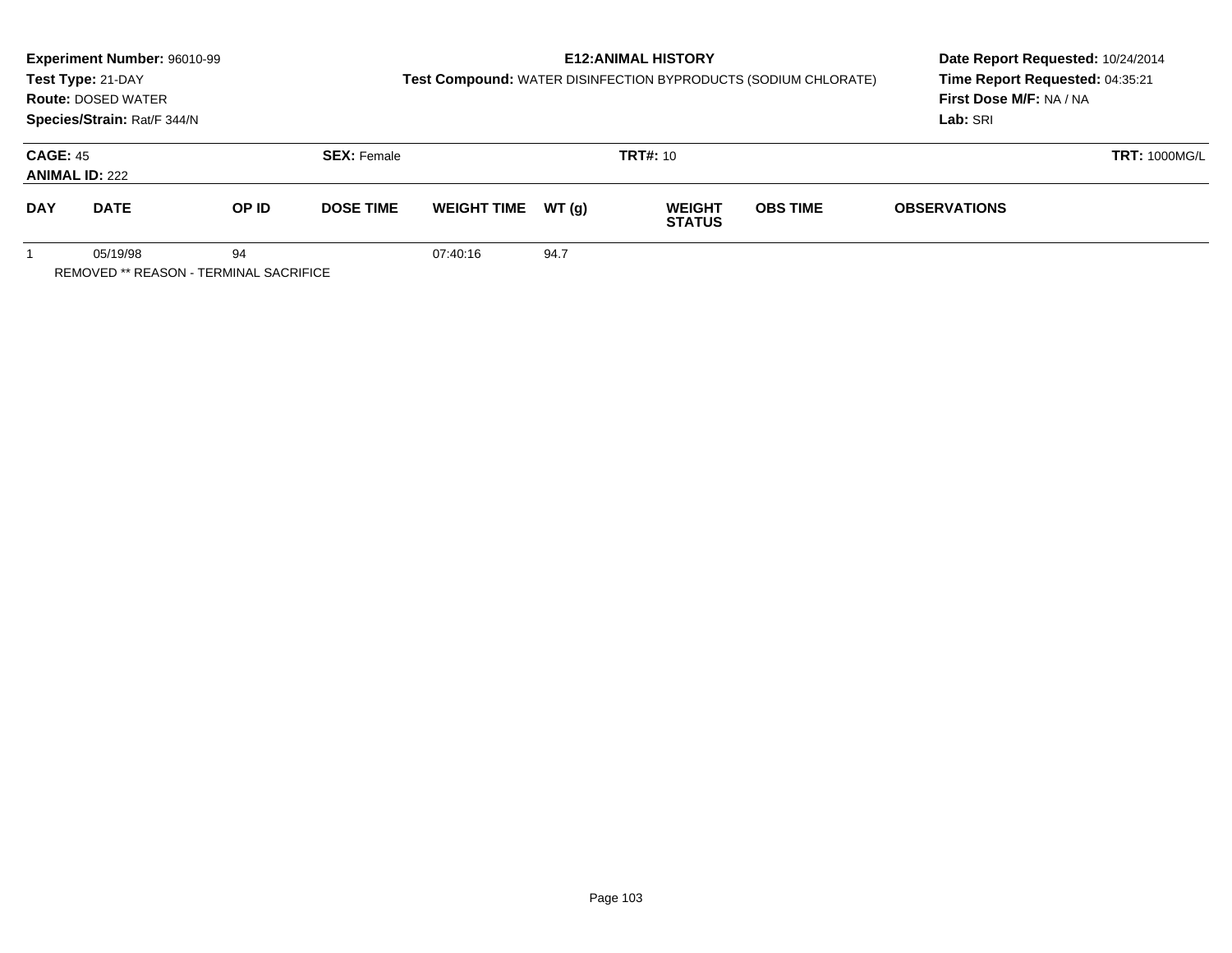|                                          | Experiment Number: 96010-99<br>Test Type: 21-DAY<br><b>Route: DOSED WATER</b><br>Species/Strain: Rat/F 344/N |       |                    | Test Compound: WATER DISINFECTION BYPRODUCTS (SODIUM CHLORATE) | Date Report Requested: 10/24/2014<br>Time Report Requested: 04:35:21<br>First Dose M/F: NA / NA<br>Lab: SRI |                                |                 |                      |  |
|------------------------------------------|--------------------------------------------------------------------------------------------------------------|-------|--------------------|----------------------------------------------------------------|-------------------------------------------------------------------------------------------------------------|--------------------------------|-----------------|----------------------|--|
| <b>CAGE: 45</b><br><b>ANIMAL ID: 223</b> |                                                                                                              |       | <b>SEX: Female</b> |                                                                |                                                                                                             | <b>TRT#:</b> 10                |                 | <b>TRT: 1000MG/L</b> |  |
| <b>DAY</b>                               | <b>DATE</b>                                                                                                  | OP ID | <b>DOSE TIME</b>   | <b>WEIGHT TIME</b>                                             | WT (q)                                                                                                      | <b>WEIGHT</b><br><b>STATUS</b> | <b>OBS TIME</b> | <b>OBSERVATIONS</b>  |  |
|                                          | 05/19/98<br>REMOVED ** REASON - TERMINAL SACRIFICE                                                           | 94    |                    | 07:40:16                                                       | 68.6                                                                                                        |                                |                 |                      |  |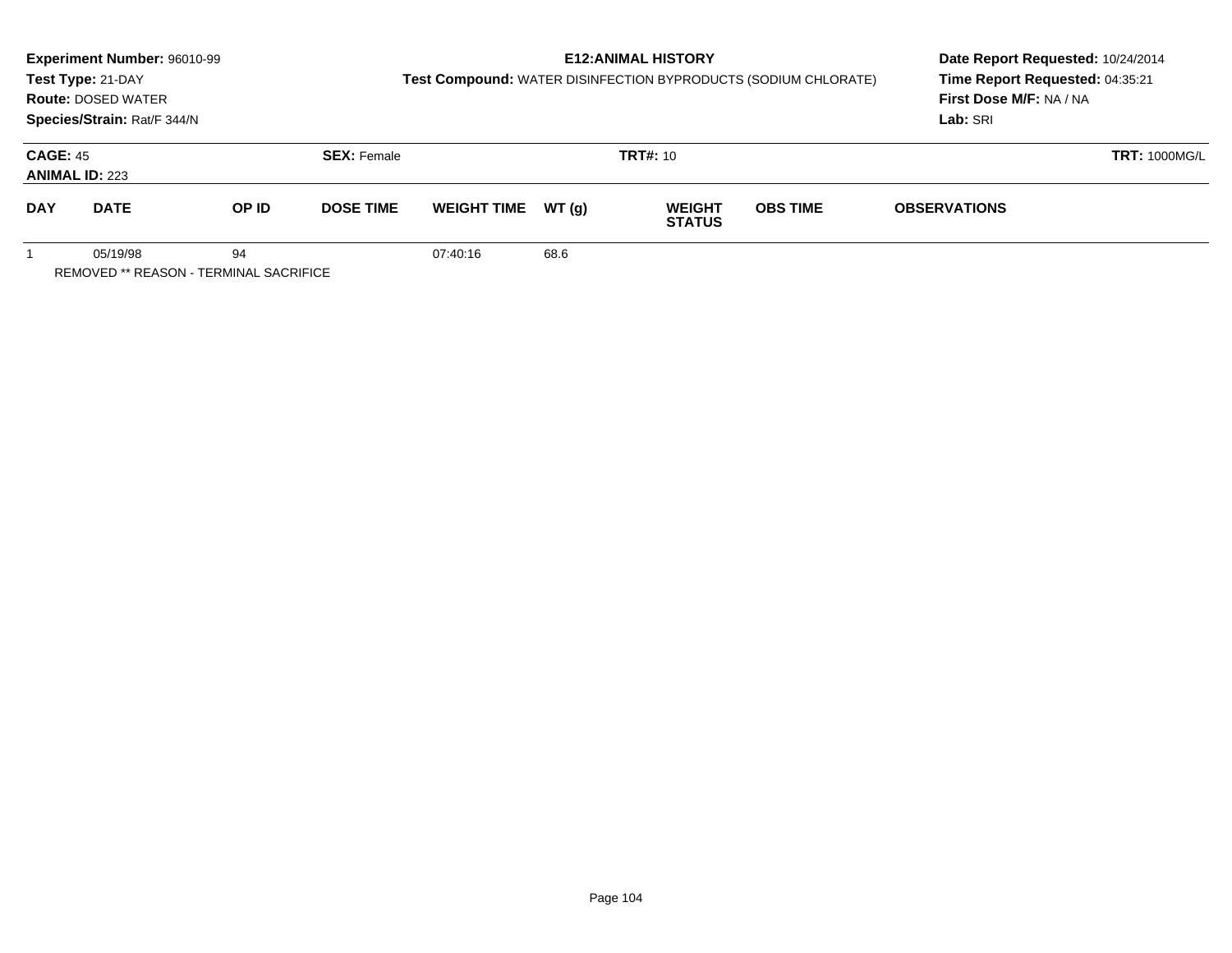|                                          | Experiment Number: 96010-99<br>Test Type: 21-DAY<br><b>Route: DOSED WATER</b><br>Species/Strain: Rat/F 344/N |       |                    | Test Compound: WATER DISINFECTION BYPRODUCTS (SODIUM CHLORATE) | Date Report Requested: 10/24/2014<br>Time Report Requested: 04:35:21<br>First Dose M/F: NA / NA<br>Lab: SRI |                                |                 |                      |  |
|------------------------------------------|--------------------------------------------------------------------------------------------------------------|-------|--------------------|----------------------------------------------------------------|-------------------------------------------------------------------------------------------------------------|--------------------------------|-----------------|----------------------|--|
| <b>CAGE: 45</b><br><b>ANIMAL ID: 224</b> |                                                                                                              |       | <b>SEX: Female</b> |                                                                |                                                                                                             | <b>TRT#:</b> 10                |                 | <b>TRT: 1000MG/L</b> |  |
| <b>DAY</b>                               | <b>DATE</b>                                                                                                  | OP ID | <b>DOSE TIME</b>   | <b>WEIGHT TIME</b>                                             | WT (q)                                                                                                      | <b>WEIGHT</b><br><b>STATUS</b> | <b>OBS TIME</b> | <b>OBSERVATIONS</b>  |  |
|                                          | 05/19/98<br><b>REMOVED ** REASON - TERMINAL SACRIFICE</b>                                                    | 94    |                    | 07:40:16                                                       | 87.7                                                                                                        |                                |                 |                      |  |

Page 105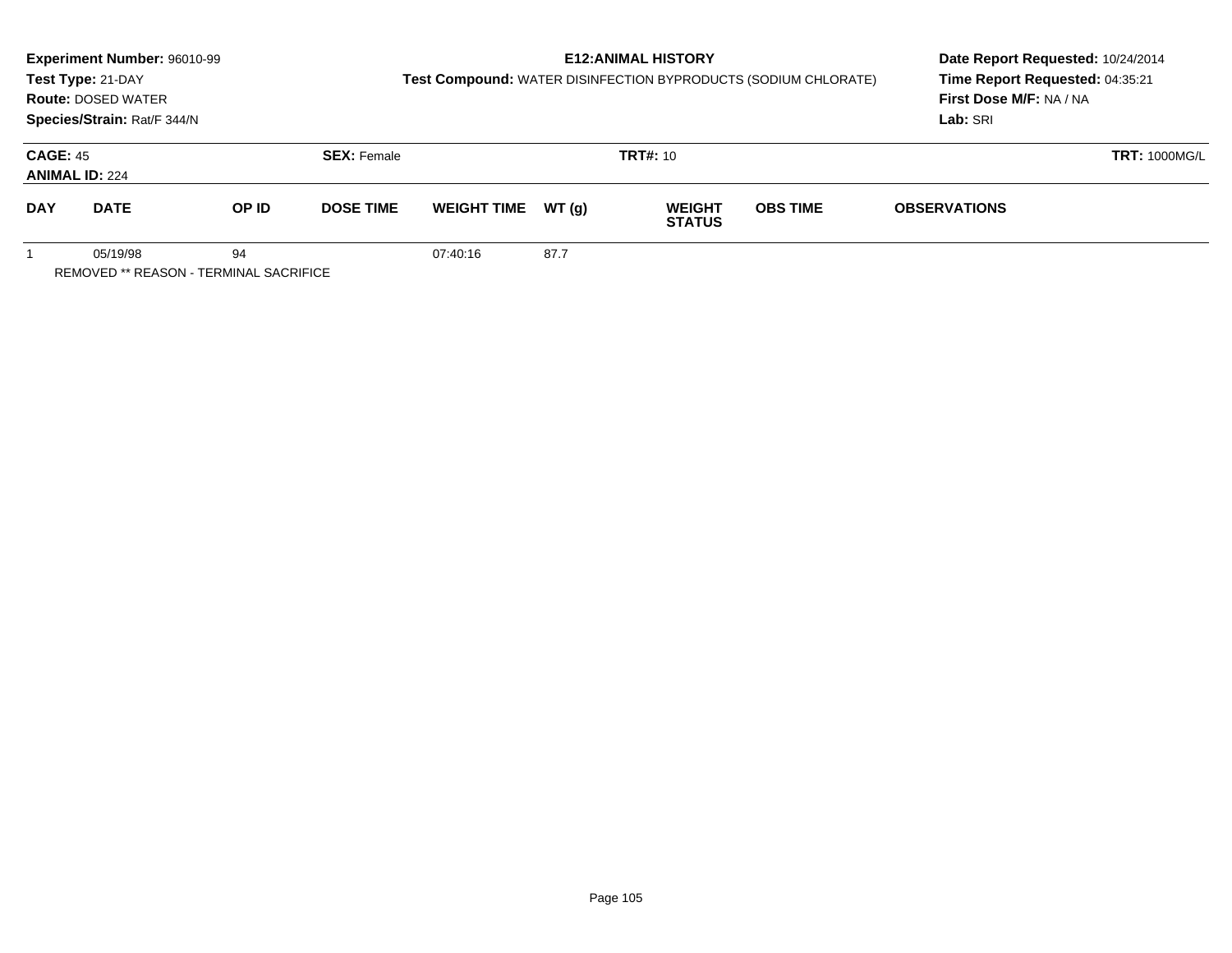|                                          | Experiment Number: 96010-99<br>Test Type: 21-DAY<br><b>Route: DOSED WATER</b><br>Species/Strain: Rat/F 344/N |       |                    | Test Compound: WATER DISINFECTION BYPRODUCTS (SODIUM CHLORATE) | Date Report Requested: 10/24/2014<br>Time Report Requested: 04:35:21<br>First Dose M/F: NA / NA<br>Lab: SRI |                                |                 |                      |  |
|------------------------------------------|--------------------------------------------------------------------------------------------------------------|-------|--------------------|----------------------------------------------------------------|-------------------------------------------------------------------------------------------------------------|--------------------------------|-----------------|----------------------|--|
| <b>CAGE: 45</b><br><b>ANIMAL ID: 225</b> |                                                                                                              |       | <b>SEX: Female</b> |                                                                |                                                                                                             | <b>TRT#:</b> 10                |                 | <b>TRT: 1000MG/L</b> |  |
| <b>DAY</b>                               | <b>DATE</b>                                                                                                  | OP ID | <b>DOSE TIME</b>   | <b>WEIGHT TIME</b>                                             | WT (q)                                                                                                      | <b>WEIGHT</b><br><b>STATUS</b> | <b>OBS TIME</b> | <b>OBSERVATIONS</b>  |  |
|                                          | 05/19/98<br>REMOVED ** REASON - TERMINAL SACRIFICE                                                           | 94    |                    | 07:40:16                                                       | 77.7                                                                                                        |                                |                 |                      |  |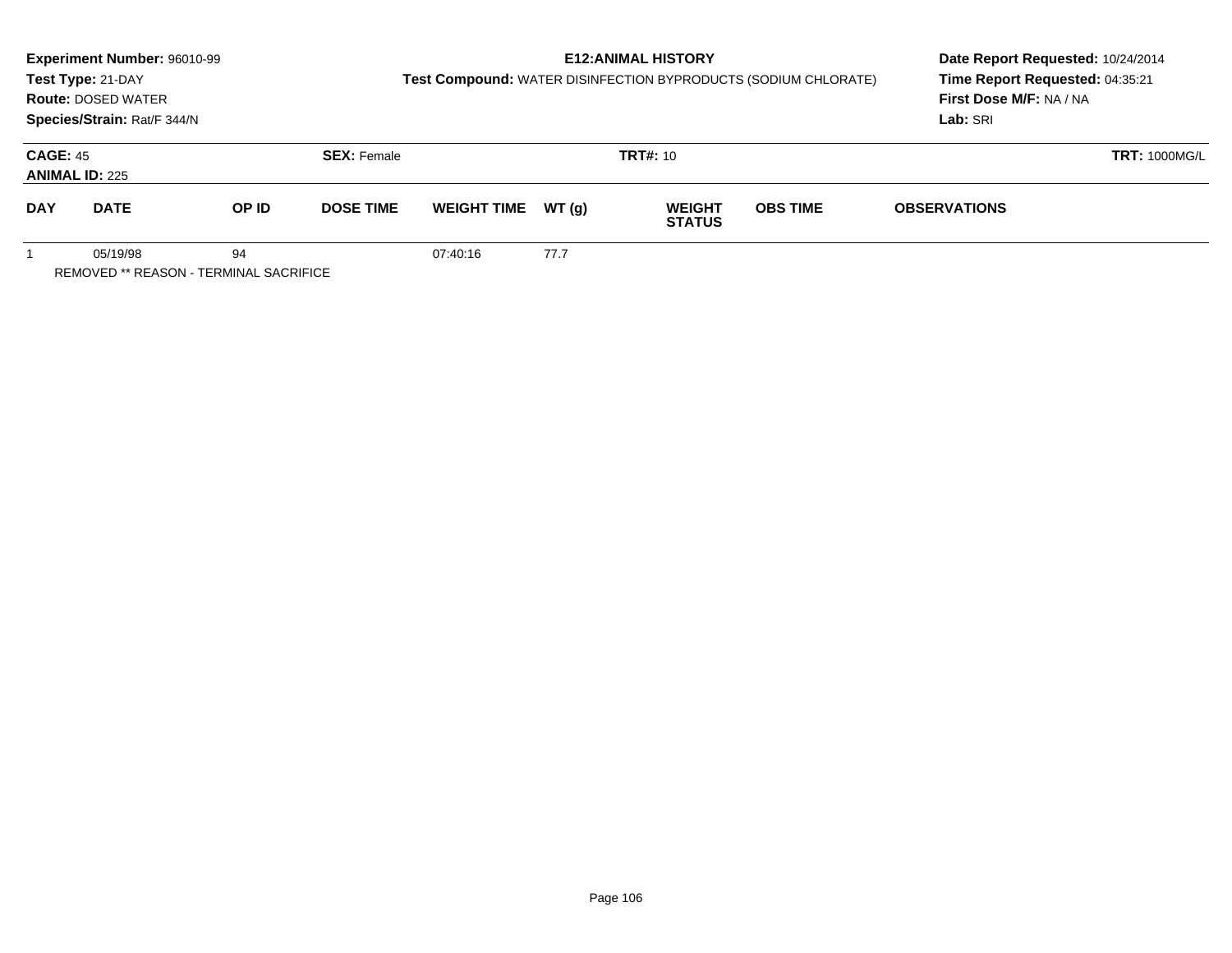|                                          | Experiment Number: 96010-99<br>Test Type: 21-DAY<br><b>Route: DOSED WATER</b><br>Species/Strain: Rat/F 344/N |       |                    | Test Compound: WATER DISINFECTION BYPRODUCTS (SODIUM CHLORATE) | <b>E12: ANIMAL HISTORY</b> | Date Report Requested: 10/24/2014<br>Time Report Requested: 04:35:21<br>First Dose M/F: NA / NA<br>Lab: SRI |                 |                      |  |
|------------------------------------------|--------------------------------------------------------------------------------------------------------------|-------|--------------------|----------------------------------------------------------------|----------------------------|-------------------------------------------------------------------------------------------------------------|-----------------|----------------------|--|
| <b>CAGE: 46</b><br><b>ANIMAL ID: 226</b> |                                                                                                              |       | <b>SEX: Female</b> |                                                                | <b>TRT#:</b> 10            |                                                                                                             |                 | <b>TRT: 1000MG/L</b> |  |
| <b>DAY</b>                               | <b>DATE</b>                                                                                                  | OP ID | <b>DOSE TIME</b>   | <b>WEIGHT TIME</b>                                             | WT (q)                     | <b>WEIGHT</b><br><b>STATUS</b>                                                                              | <b>OBS TIME</b> | <b>OBSERVATIONS</b>  |  |
|                                          | 05/19/98<br>REMOVED ** REASON - TERMINAL SACRIFICE                                                           | 94    |                    | 07:40:18                                                       | 78.8                       |                                                                                                             |                 |                      |  |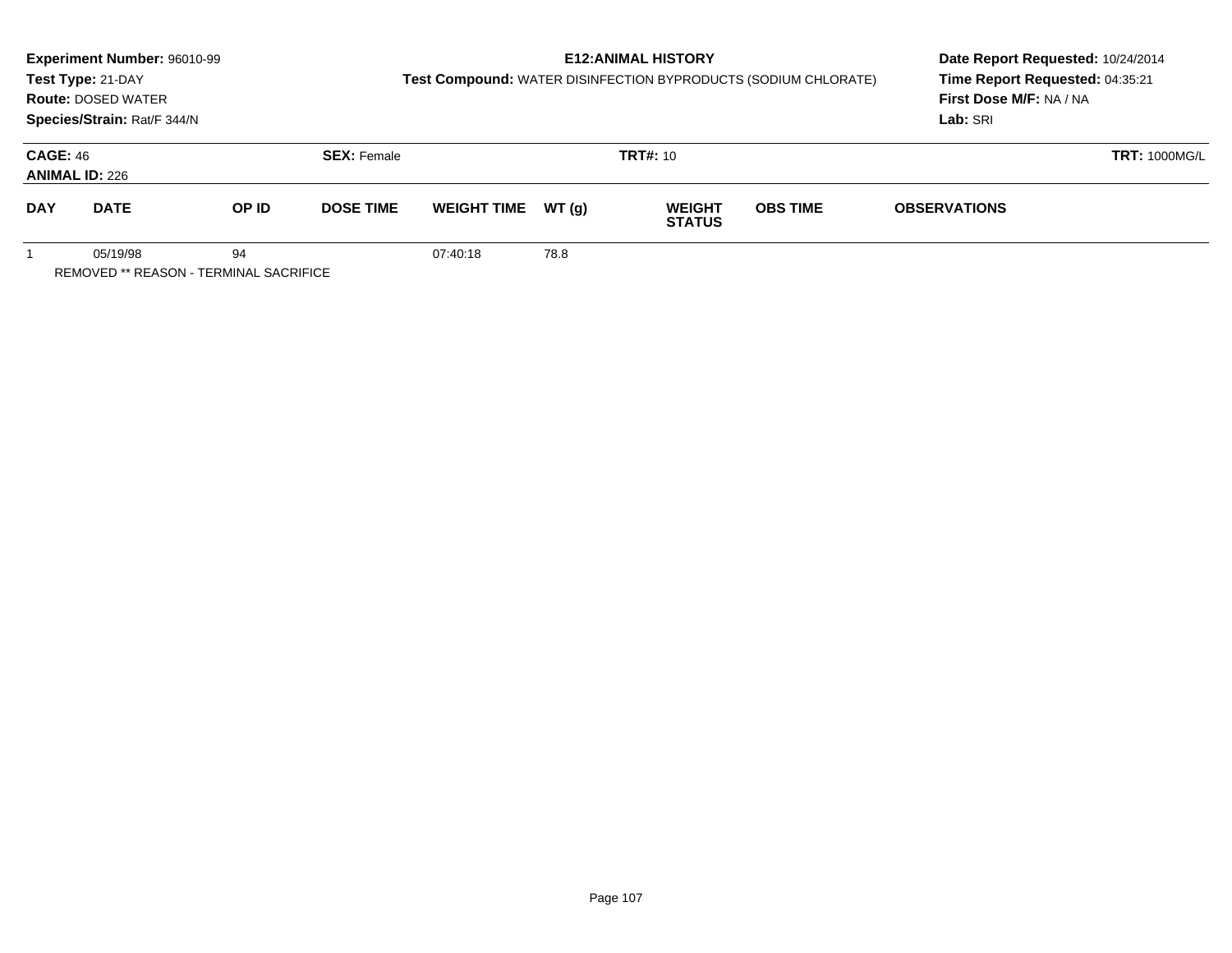|                                          | Experiment Number: 96010-99<br>Test Type: 21-DAY<br><b>Route: DOSED WATER</b><br>Species/Strain: Rat/F 344/N |       |                    | Test Compound: WATER DISINFECTION BYPRODUCTS (SODIUM CHLORATE) | Date Report Requested: 10/24/2014<br>Time Report Requested: 04:35:21<br>First Dose M/F: NA / NA<br>Lab: SRI |                                |                 |                      |  |
|------------------------------------------|--------------------------------------------------------------------------------------------------------------|-------|--------------------|----------------------------------------------------------------|-------------------------------------------------------------------------------------------------------------|--------------------------------|-----------------|----------------------|--|
| <b>CAGE: 46</b><br><b>ANIMAL ID: 227</b> |                                                                                                              |       | <b>SEX: Female</b> |                                                                |                                                                                                             | <b>TRT#:</b> 10                |                 | <b>TRT: 1000MG/L</b> |  |
| <b>DAY</b>                               | <b>DATE</b>                                                                                                  | OP ID | <b>DOSE TIME</b>   | <b>WEIGHT TIME</b>                                             | WT (q)                                                                                                      | <b>WEIGHT</b><br><b>STATUS</b> | <b>OBS TIME</b> | <b>OBSERVATIONS</b>  |  |
|                                          | 05/19/98<br>REMOVED ** REASON - TERMINAL SACRIFICE                                                           | 94    |                    | 07:40:18                                                       | 89.9                                                                                                        |                                |                 |                      |  |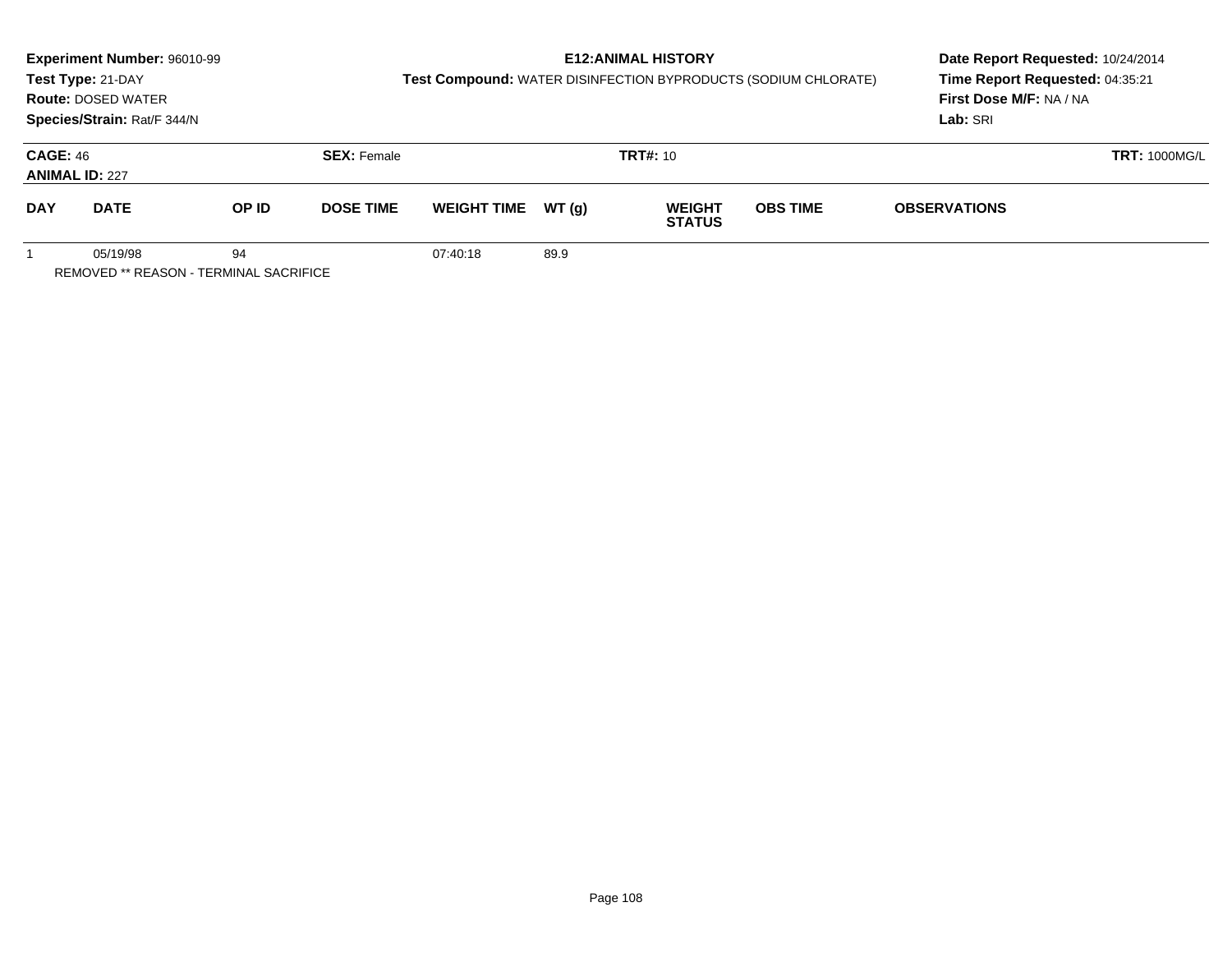|                                          | Experiment Number: 96010-99<br>Test Type: 21-DAY<br><b>Route: DOSED WATER</b><br>Species/Strain: Rat/F 344/N |       |                    | <b>Test Compound: WATER DISINFECTION BYPRODUCTS (SODIUM CHLORATE)</b> |                 | <b>E12: ANIMAL HISTORY</b>     | Date Report Requested: 10/24/2014<br>Time Report Requested: 04:35:21<br>First Dose M/F: NA / NA<br>Lab: SRI |                      |  |
|------------------------------------------|--------------------------------------------------------------------------------------------------------------|-------|--------------------|-----------------------------------------------------------------------|-----------------|--------------------------------|-------------------------------------------------------------------------------------------------------------|----------------------|--|
| <b>CAGE: 46</b><br><b>ANIMAL ID: 228</b> |                                                                                                              |       | <b>SEX: Female</b> |                                                                       | <b>TRT#: 10</b> |                                |                                                                                                             | <b>TRT: 1000MG/L</b> |  |
| <b>DAY</b>                               | <b>DATE</b>                                                                                                  | OP ID | <b>DOSE TIME</b>   | <b>WEIGHT TIME</b>                                                    | WT (q)          | <b>WEIGHT</b><br><b>STATUS</b> | <b>OBS TIME</b>                                                                                             | <b>OBSERVATIONS</b>  |  |
|                                          | 05/19/98<br><b>REMOVED ** REASON - TERMINAL SACRIFICE</b>                                                    | 94    |                    | 07:40:18                                                              | 83.0            |                                |                                                                                                             |                      |  |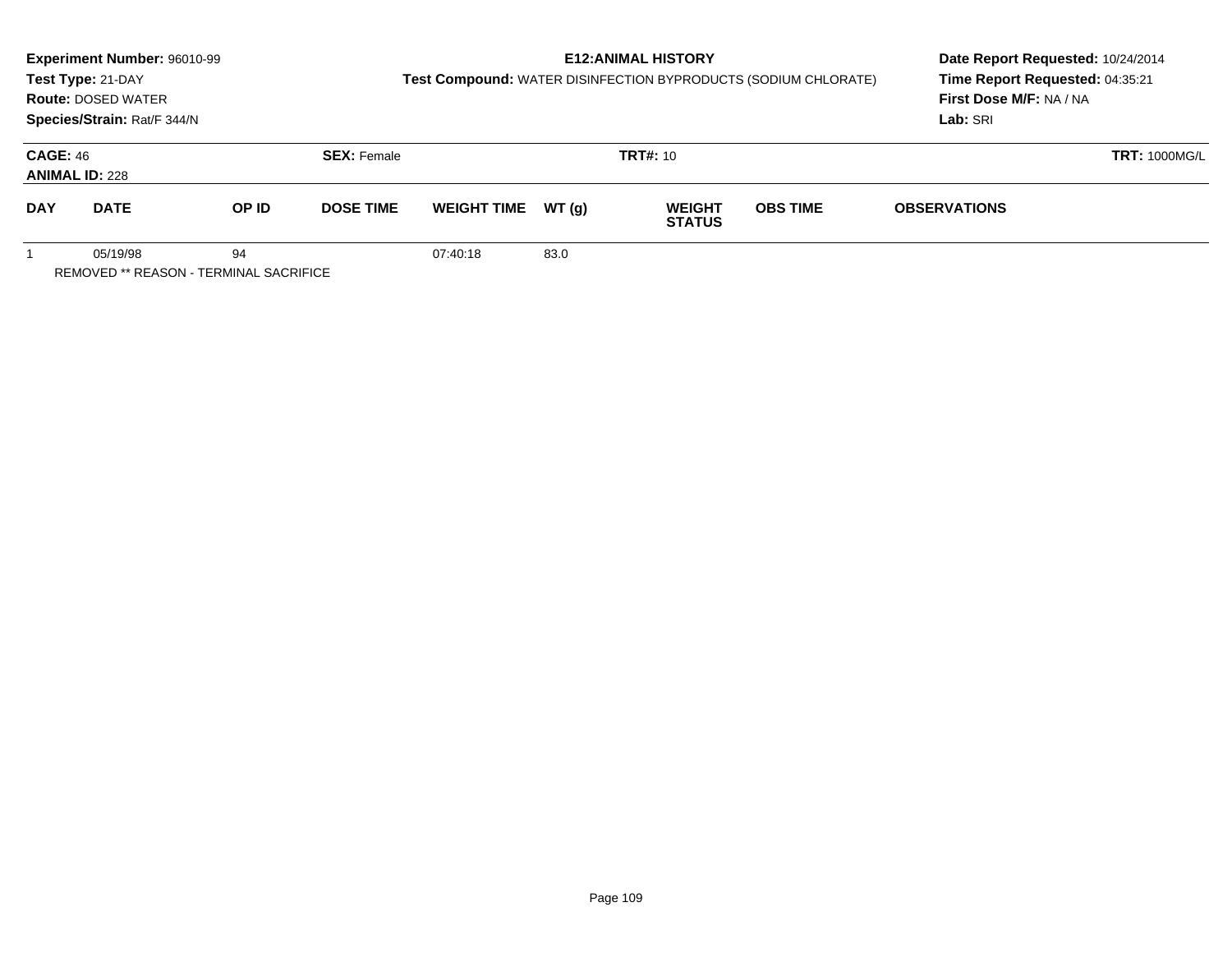|                                          | Experiment Number: 96010-99<br>Test Type: 21-DAY<br><b>Route: DOSED WATER</b><br>Species/Strain: Rat/F 344/N |       |                    | Test Compound: WATER DISINFECTION BYPRODUCTS (SODIUM CHLORATE) |        | <b>E12: ANIMAL HISTORY</b>     | Date Report Requested: 10/24/2014<br>Time Report Requested: 04:35:21<br>First Dose M/F: NA / NA<br>Lab: SRI |                      |  |
|------------------------------------------|--------------------------------------------------------------------------------------------------------------|-------|--------------------|----------------------------------------------------------------|--------|--------------------------------|-------------------------------------------------------------------------------------------------------------|----------------------|--|
| <b>CAGE: 46</b><br><b>ANIMAL ID: 229</b> |                                                                                                              |       | <b>SEX: Female</b> |                                                                |        | <b>TRT#: 10</b>                |                                                                                                             | <b>TRT: 1000MG/L</b> |  |
| <b>DAY</b>                               | <b>DATE</b>                                                                                                  | OP ID | <b>DOSE TIME</b>   | <b>WEIGHT TIME</b>                                             | WT (q) | <b>WEIGHT</b><br><b>STATUS</b> | <b>OBS TIME</b>                                                                                             | <b>OBSERVATIONS</b>  |  |
|                                          | 05/19/98<br>REMOVED ** REASON - TERMINAL SACRIFICE                                                           | 94    |                    | 07:40:18                                                       | 93.2   |                                |                                                                                                             |                      |  |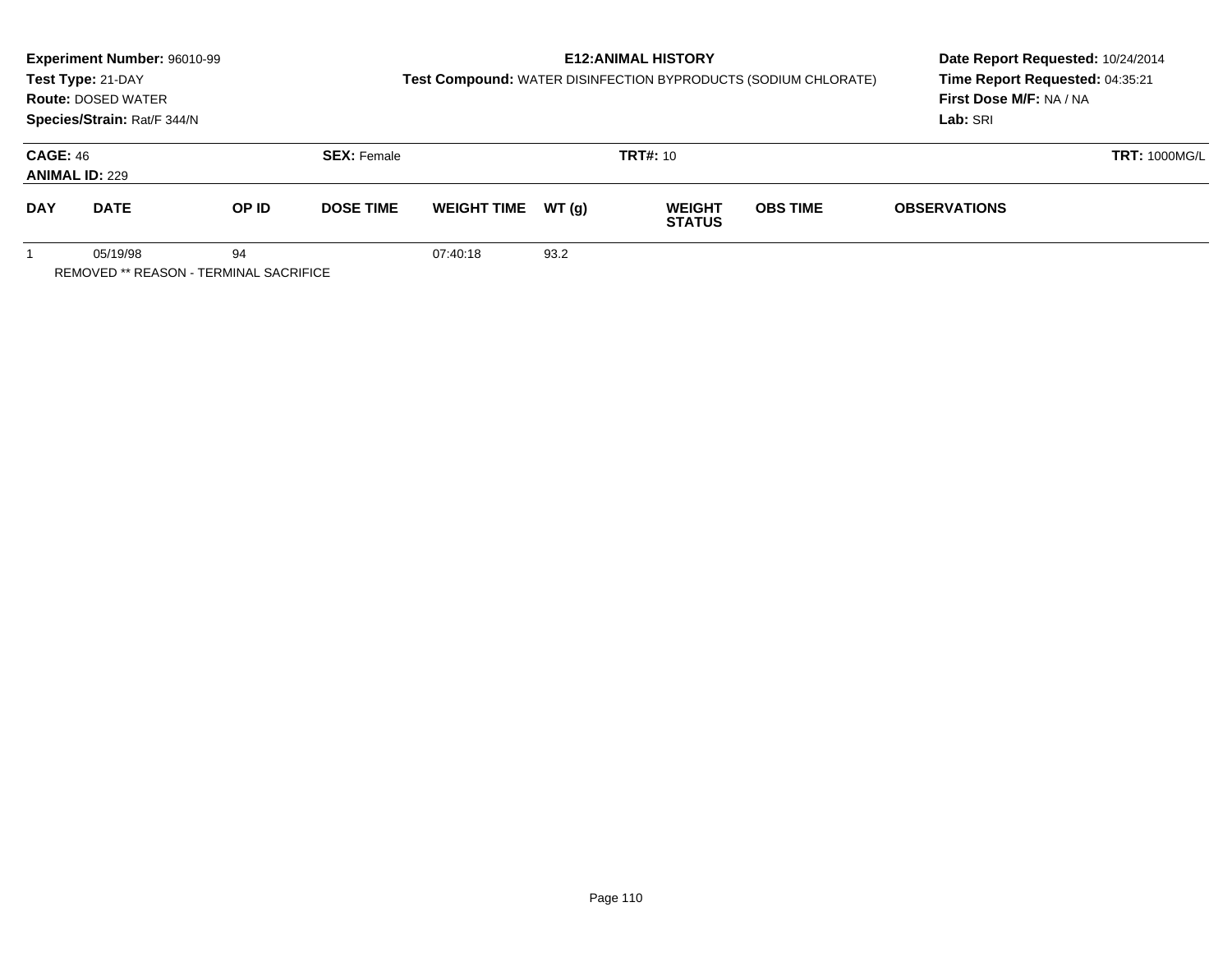|                                          | Experiment Number: 96010-99<br>Test Type: 21-DAY<br><b>Route: DOSED WATER</b><br>Species/Strain: Rat/F 344/N |       |                    | Test Compound: WATER DISINFECTION BYPRODUCTS (SODIUM CHLORATE) |        | <b>E12: ANIMAL HISTORY</b>     | Date Report Requested: 10/24/2014<br>Time Report Requested: 04:35:21<br>First Dose M/F: NA / NA<br>Lab: SRI |                      |  |
|------------------------------------------|--------------------------------------------------------------------------------------------------------------|-------|--------------------|----------------------------------------------------------------|--------|--------------------------------|-------------------------------------------------------------------------------------------------------------|----------------------|--|
| <b>CAGE: 46</b><br><b>ANIMAL ID: 230</b> |                                                                                                              |       | <b>SEX: Female</b> |                                                                |        | <b>TRT#: 10</b>                |                                                                                                             | <b>TRT: 1000MG/L</b> |  |
| <b>DAY</b>                               | <b>DATE</b>                                                                                                  | OP ID | <b>DOSE TIME</b>   | <b>WEIGHT TIME</b>                                             | WT (q) | <b>WEIGHT</b><br><b>STATUS</b> | <b>OBS TIME</b>                                                                                             | <b>OBSERVATIONS</b>  |  |
|                                          | 05/19/98<br>REMOVED ** REASON - TERMINAL SACRIFICE                                                           | 94    |                    | 07:40:18                                                       | 67.7   |                                |                                                                                                             |                      |  |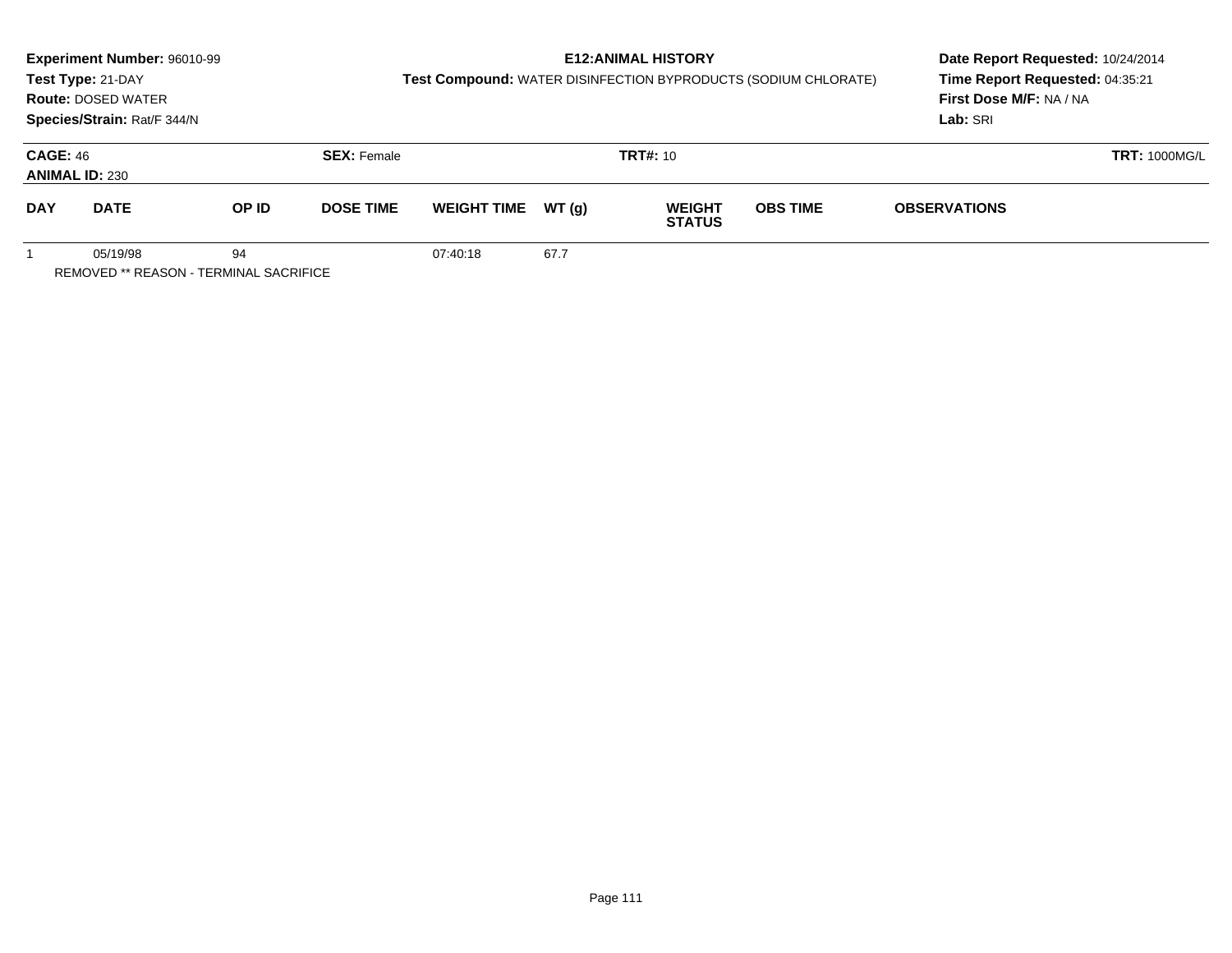|                                                                 | <b>Experiment Number: 96010-99</b><br>Test Type: 21-DAY<br><b>Route: DOSED WATER</b><br>Species/Strain: Rat/F 344/N |       |                    | <b>Test Compound: WATER DISINFECTION BYPRODUCTS (SODIUM CHLORATE)</b> | Date Report Requested: 10/24/2014<br>Time Report Requested: 04:35:21<br>First Dose M/F: NA / NA<br>Lab: SRI |                                |                 |                      |  |
|-----------------------------------------------------------------|---------------------------------------------------------------------------------------------------------------------|-------|--------------------|-----------------------------------------------------------------------|-------------------------------------------------------------------------------------------------------------|--------------------------------|-----------------|----------------------|--|
| <b>CAGE: 47</b><br><b>ANIMAL ID: 231</b>                        |                                                                                                                     |       | <b>SEX: Female</b> |                                                                       |                                                                                                             | <b>TRT#: 12</b>                |                 | <b>TRT: 2000MG/L</b> |  |
| <b>DAY</b>                                                      | <b>DATE</b>                                                                                                         | OP ID | <b>DOSE TIME</b>   | <b>WEIGHT TIME</b>                                                    | WT (q)                                                                                                      | <b>WEIGHT</b><br><b>STATUS</b> | <b>OBS TIME</b> | <b>OBSERVATIONS</b>  |  |
| 05/19/98<br>94<br><b>REMOVED ** REASON - TERMINAL SACRIFICE</b> |                                                                                                                     |       |                    | 07:40:20                                                              | 89.4                                                                                                        |                                |                 |                      |  |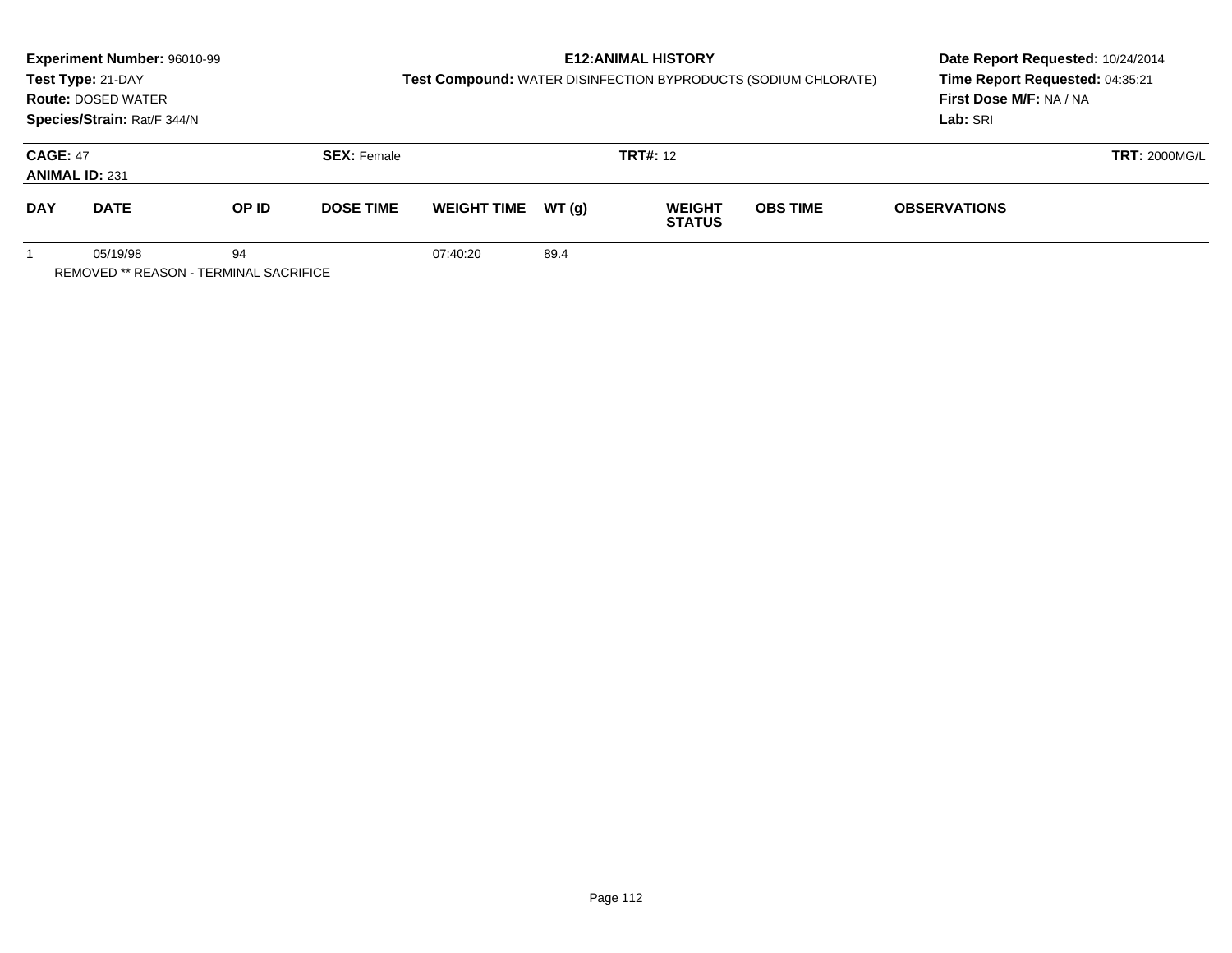|                                                          | <b>Experiment Number: 96010-99</b><br>Test Type: 21-DAY<br><b>Route: DOSED WATER</b><br>Species/Strain: Rat/F 344/N |       |                    | Test Compound: WATER DISINFECTION BYPRODUCTS (SODIUM CHLORATE) | <b>E12: ANIMAL HISTORY</b> | Date Report Requested: 10/24/2014<br>Time Report Requested: 04:35:21<br>First Dose M/F: NA / NA<br>Lab: SRI |                 |                      |  |
|----------------------------------------------------------|---------------------------------------------------------------------------------------------------------------------|-------|--------------------|----------------------------------------------------------------|----------------------------|-------------------------------------------------------------------------------------------------------------|-----------------|----------------------|--|
| <b>CAGE: 47</b><br><b>ANIMAL ID: 232</b>                 |                                                                                                                     |       | <b>SEX: Female</b> |                                                                | <b>TRT#: 12</b>            |                                                                                                             |                 | <b>TRT: 2000MG/L</b> |  |
| <b>DAY</b>                                               | <b>DATE</b>                                                                                                         | OP ID | <b>DOSE TIME</b>   | <b>WEIGHT TIME</b>                                             | WT (q)                     | <b>WEIGHT</b><br><b>STATUS</b>                                                                              | <b>OBS TIME</b> | <b>OBSERVATIONS</b>  |  |
| 05/19/98<br>94<br>REMOVED ** REASON - TERMINAL SACRIFICE |                                                                                                                     |       |                    | 07:40:20                                                       | 88.3                       |                                                                                                             |                 |                      |  |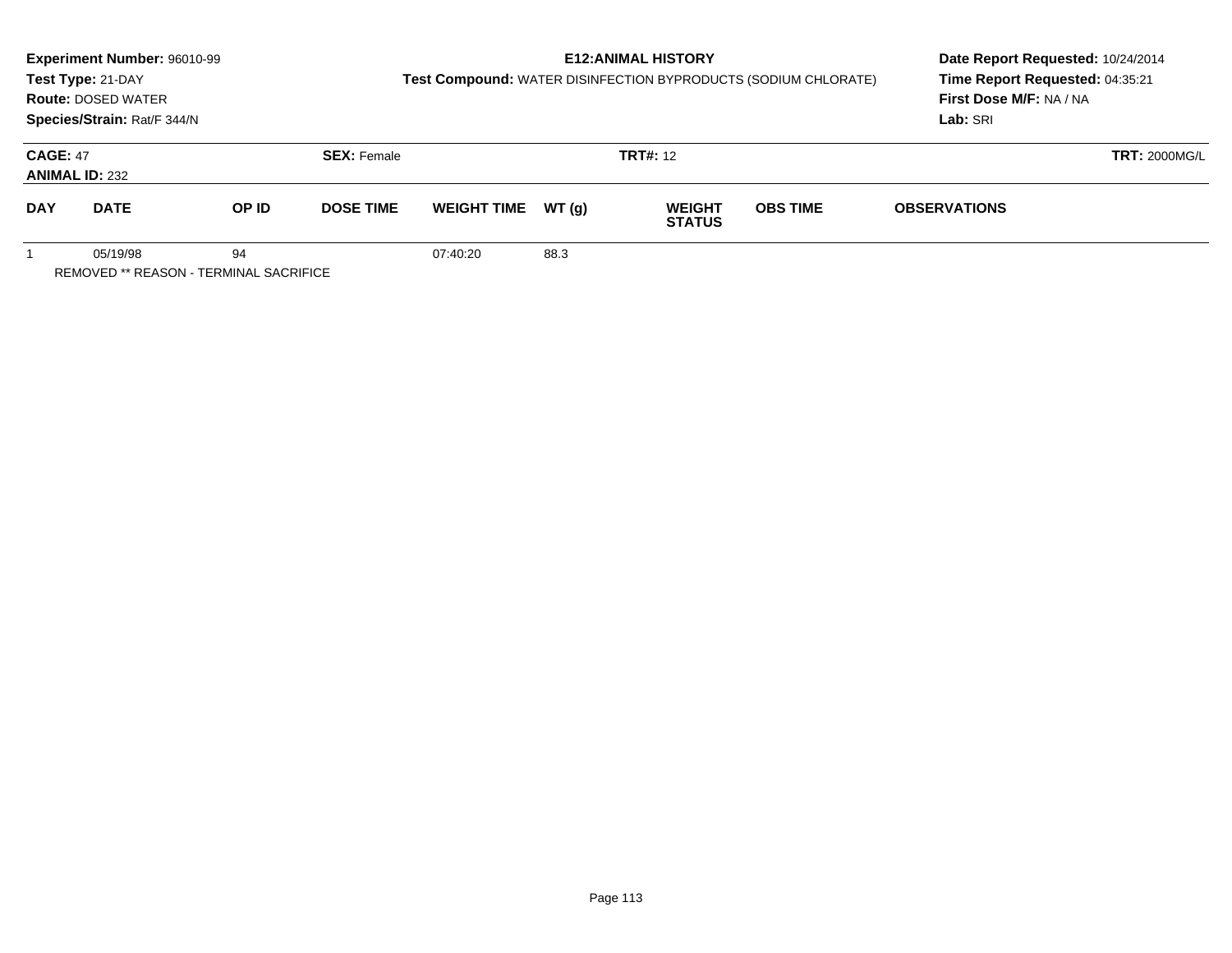|                                                          | <b>Experiment Number: 96010-99</b><br>Test Type: 21-DAY<br><b>Route: DOSED WATER</b><br>Species/Strain: Rat/F 344/N |       |                    | Test Compound: WATER DISINFECTION BYPRODUCTS (SODIUM CHLORATE) | Date Report Requested: 10/24/2014<br>Time Report Requested: 04:35:21<br>First Dose M/F: NA / NA<br>Lab: SRI |                                |                 |                     |                      |
|----------------------------------------------------------|---------------------------------------------------------------------------------------------------------------------|-------|--------------------|----------------------------------------------------------------|-------------------------------------------------------------------------------------------------------------|--------------------------------|-----------------|---------------------|----------------------|
| <b>CAGE: 47</b><br><b>ANIMAL ID: 233</b>                 |                                                                                                                     |       | <b>SEX: Female</b> |                                                                | <b>TRT#: 12</b>                                                                                             |                                |                 |                     | <b>TRT: 2000MG/L</b> |
| <b>DAY</b>                                               | <b>DATE</b>                                                                                                         | OP ID | <b>DOSE TIME</b>   | <b>WEIGHT TIME</b>                                             | WT (q)                                                                                                      | <b>WEIGHT</b><br><b>STATUS</b> | <b>OBS TIME</b> | <b>OBSERVATIONS</b> |                      |
| 05/19/98<br>94<br>REMOVED ** REASON - TERMINAL SACRIFICE |                                                                                                                     |       |                    | 07:40:20                                                       | 85.5                                                                                                        |                                |                 |                     |                      |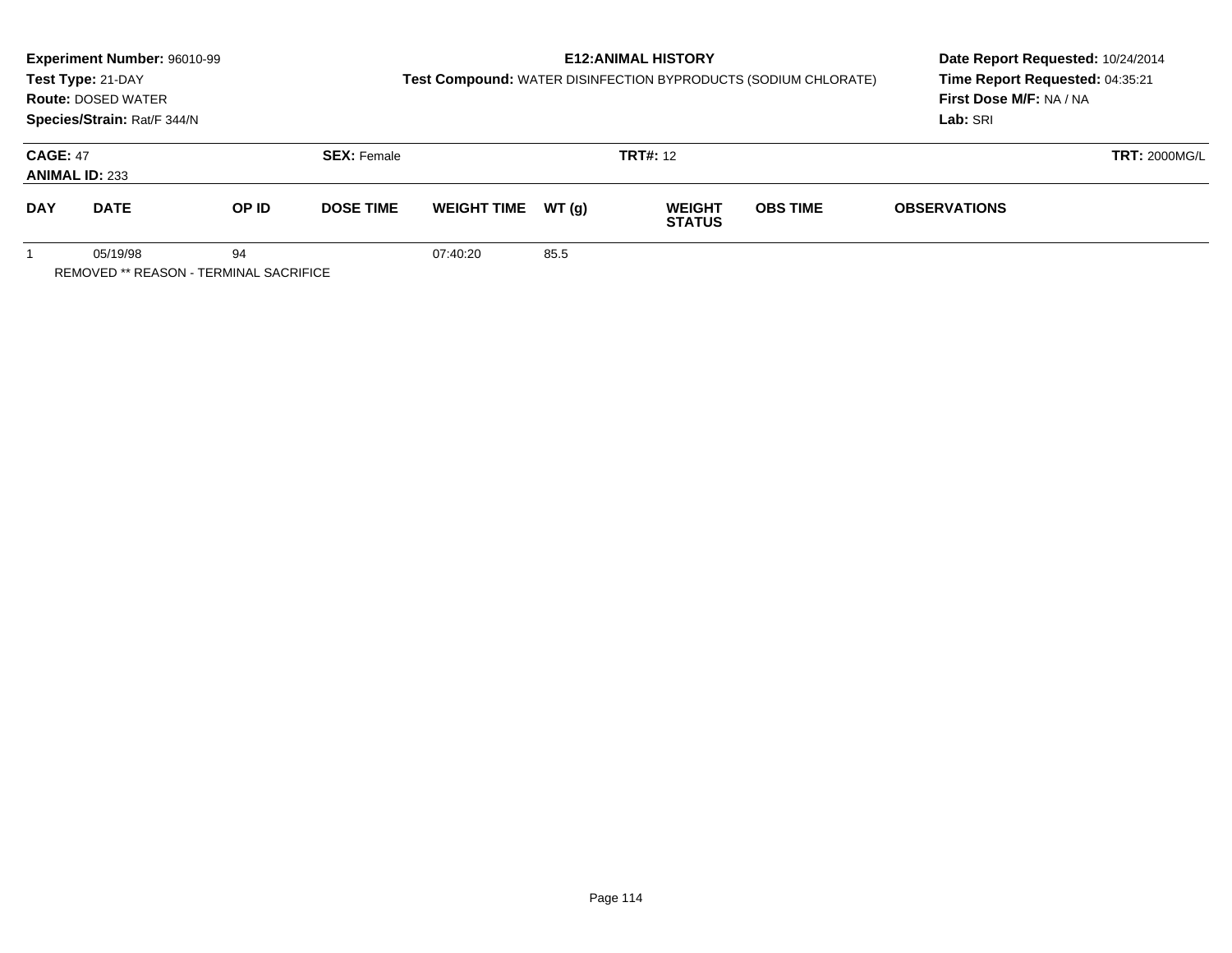|                                                                 | <b>Experiment Number: 96010-99</b><br>Test Type: 21-DAY<br><b>Route: DOSED WATER</b><br>Species/Strain: Rat/F 344/N |       |                    | <b>Test Compound: WATER DISINFECTION BYPRODUCTS (SODIUM CHLORATE)</b> | Date Report Requested: 10/24/2014<br>Time Report Requested: 04:35:21<br>First Dose M/F: NA / NA<br>Lab: SRI |                                |                 |                      |  |
|-----------------------------------------------------------------|---------------------------------------------------------------------------------------------------------------------|-------|--------------------|-----------------------------------------------------------------------|-------------------------------------------------------------------------------------------------------------|--------------------------------|-----------------|----------------------|--|
| <b>CAGE: 47</b><br><b>ANIMAL ID: 234</b>                        |                                                                                                                     |       | <b>SEX: Female</b> |                                                                       |                                                                                                             | <b>TRT#: 12</b>                |                 | <b>TRT: 2000MG/L</b> |  |
| <b>DAY</b>                                                      | <b>DATE</b>                                                                                                         | OP ID | <b>DOSE TIME</b>   | <b>WEIGHT TIME</b>                                                    | WT (q)                                                                                                      | <b>WEIGHT</b><br><b>STATUS</b> | <b>OBS TIME</b> | <b>OBSERVATIONS</b>  |  |
| 05/19/98<br>94<br><b>REMOVED ** REASON - TERMINAL SACRIFICE</b> |                                                                                                                     |       |                    | 07:40:20                                                              | 71.1                                                                                                        |                                |                 |                      |  |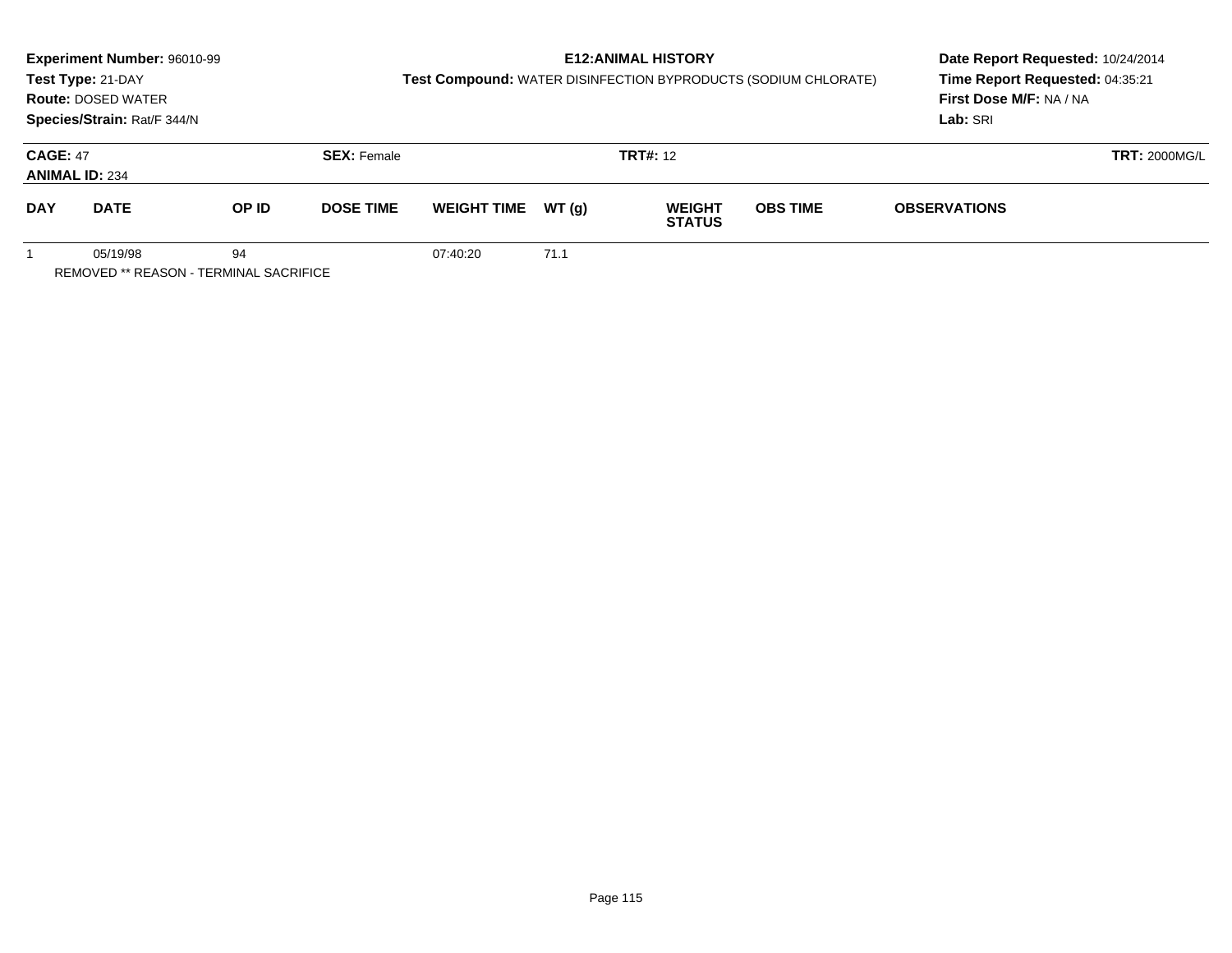|                                          | <b>Experiment Number: 96010-99</b><br>Test Type: 21-DAY<br><b>Route: DOSED WATER</b><br>Species/Strain: Rat/F 344/N |       |                    | <b>Test Compound: WATER DISINFECTION BYPRODUCTS (SODIUM CHLORATE)</b> | Date Report Requested: 10/24/2014<br>Time Report Requested: 04:35:21<br>First Dose M/F: NA / NA<br>Lab: SRI |                                |                 |                      |  |
|------------------------------------------|---------------------------------------------------------------------------------------------------------------------|-------|--------------------|-----------------------------------------------------------------------|-------------------------------------------------------------------------------------------------------------|--------------------------------|-----------------|----------------------|--|
| <b>CAGE: 47</b><br><b>ANIMAL ID: 235</b> |                                                                                                                     |       | <b>SEX: Female</b> |                                                                       |                                                                                                             | <b>TRT#: 12</b>                |                 | <b>TRT: 2000MG/L</b> |  |
| <b>DAY</b>                               | <b>DATE</b>                                                                                                         | OP ID | <b>DOSE TIME</b>   | <b>WEIGHT TIME</b>                                                    | WT (q)                                                                                                      | <b>WEIGHT</b><br><b>STATUS</b> | <b>OBS TIME</b> | <b>OBSERVATIONS</b>  |  |
|                                          | 05/19/98<br><b>REMOVED ** REASON - TERMINAL SACRIFICE</b>                                                           | 94    |                    | 07:40:20                                                              | 72.6                                                                                                        |                                |                 |                      |  |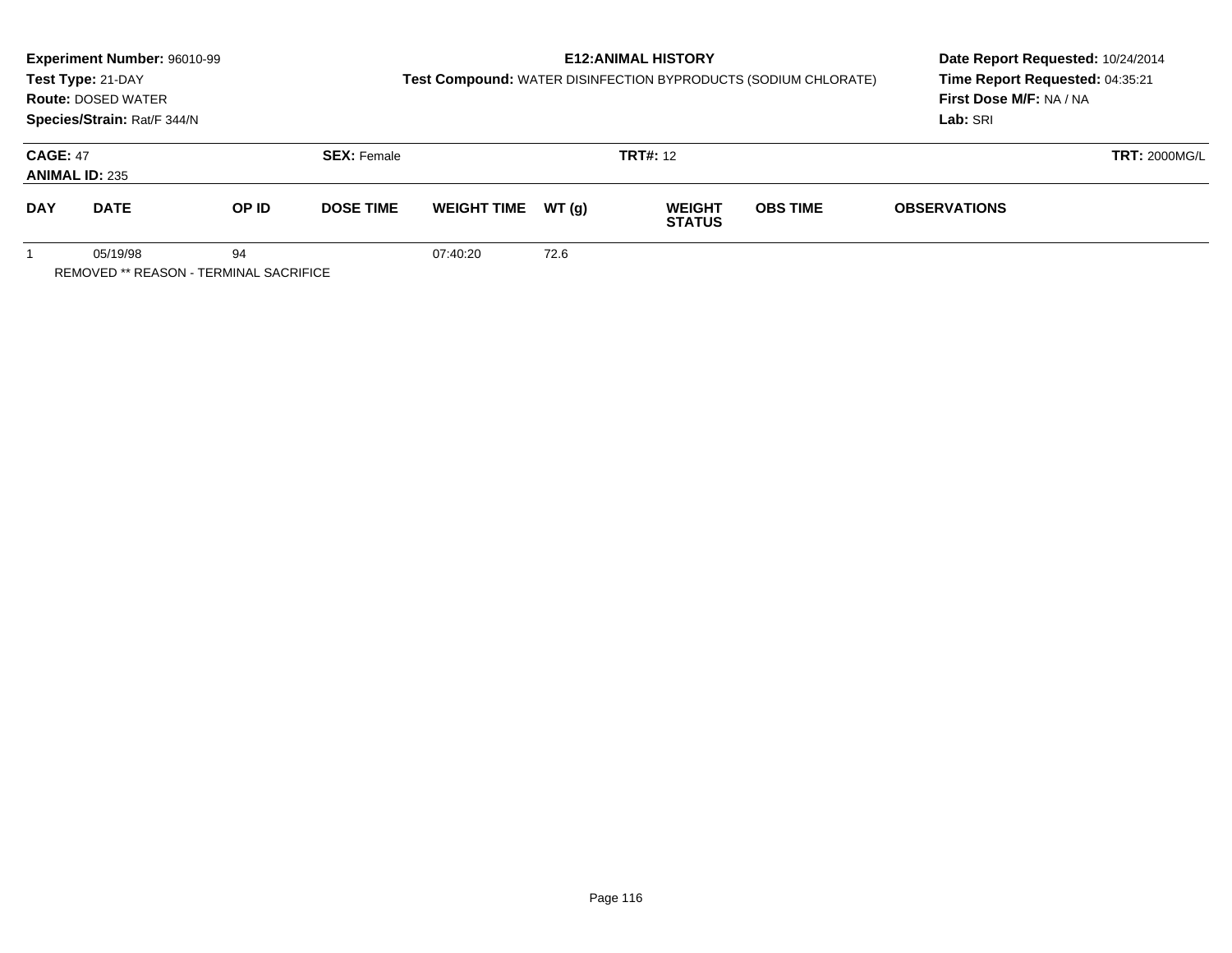|                                                                 | <b>Experiment Number: 96010-99</b><br>Test Type: 21-DAY<br><b>Route: DOSED WATER</b><br>Species/Strain: Rat/F 344/N |       |                    | <b>Test Compound: WATER DISINFECTION BYPRODUCTS (SODIUM CHLORATE)</b> | Date Report Requested: 10/24/2014<br>Time Report Requested: 04:35:22<br>First Dose M/F: NA / NA<br>Lab: SRI |                                |                 |                      |  |
|-----------------------------------------------------------------|---------------------------------------------------------------------------------------------------------------------|-------|--------------------|-----------------------------------------------------------------------|-------------------------------------------------------------------------------------------------------------|--------------------------------|-----------------|----------------------|--|
| <b>CAGE: 48</b><br><b>ANIMAL ID: 236</b>                        |                                                                                                                     |       | <b>SEX: Female</b> |                                                                       |                                                                                                             | <b>TRT#: 12</b>                |                 | <b>TRT: 2000MG/L</b> |  |
| <b>DAY</b>                                                      | <b>DATE</b>                                                                                                         | OP ID | <b>DOSE TIME</b>   | <b>WEIGHT TIME</b>                                                    | WT (q)                                                                                                      | <b>WEIGHT</b><br><b>STATUS</b> | <b>OBS TIME</b> | <b>OBSERVATIONS</b>  |  |
| 05/19/98<br>94<br><b>REMOVED ** REASON - TERMINAL SACRIFICE</b> |                                                                                                                     |       |                    | 07:40:22                                                              | 93.5                                                                                                        |                                |                 |                      |  |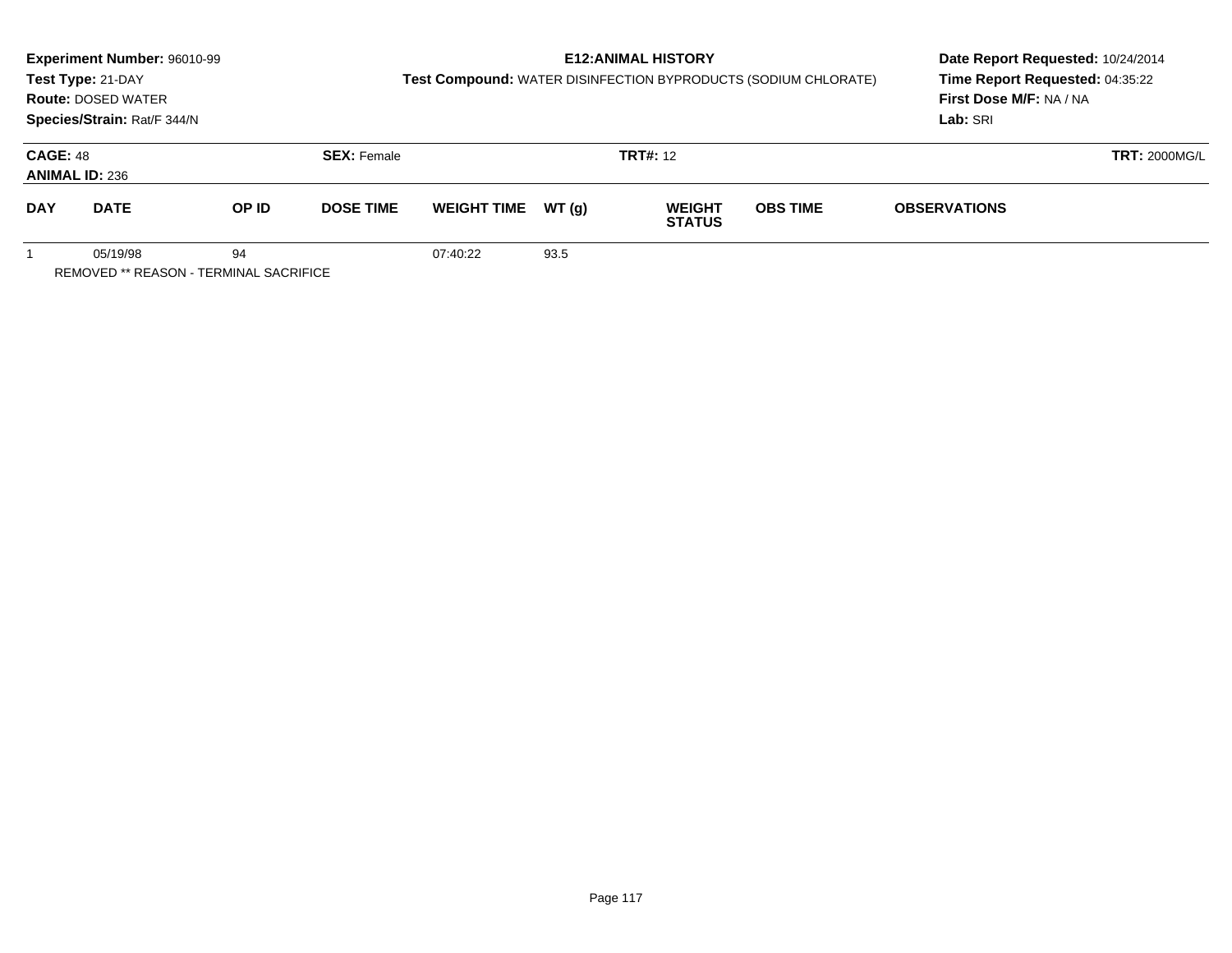|                                                                 | <b>Experiment Number: 96010-99</b><br>Test Type: 21-DAY<br><b>Route: DOSED WATER</b><br>Species/Strain: Rat/F 344/N |       |                    | <b>Test Compound: WATER DISINFECTION BYPRODUCTS (SODIUM CHLORATE)</b> | Date Report Requested: 10/24/2014<br>Time Report Requested: 04:35:22<br>First Dose M/F: NA / NA<br>Lab: SRI |                                |                 |                      |  |
|-----------------------------------------------------------------|---------------------------------------------------------------------------------------------------------------------|-------|--------------------|-----------------------------------------------------------------------|-------------------------------------------------------------------------------------------------------------|--------------------------------|-----------------|----------------------|--|
| <b>CAGE: 48</b><br><b>ANIMAL ID: 237</b>                        |                                                                                                                     |       | <b>SEX: Female</b> |                                                                       |                                                                                                             | <b>TRT#: 12</b>                |                 | <b>TRT: 2000MG/L</b> |  |
| <b>DAY</b>                                                      | <b>DATE</b>                                                                                                         | OP ID | <b>DOSE TIME</b>   | <b>WEIGHT TIME</b>                                                    | WT (q)                                                                                                      | <b>WEIGHT</b><br><b>STATUS</b> | <b>OBS TIME</b> | <b>OBSERVATIONS</b>  |  |
| 05/19/98<br>94<br><b>REMOVED ** REASON - TERMINAL SACRIFICE</b> |                                                                                                                     |       |                    | 07:40:22                                                              | 87.0                                                                                                        |                                |                 |                      |  |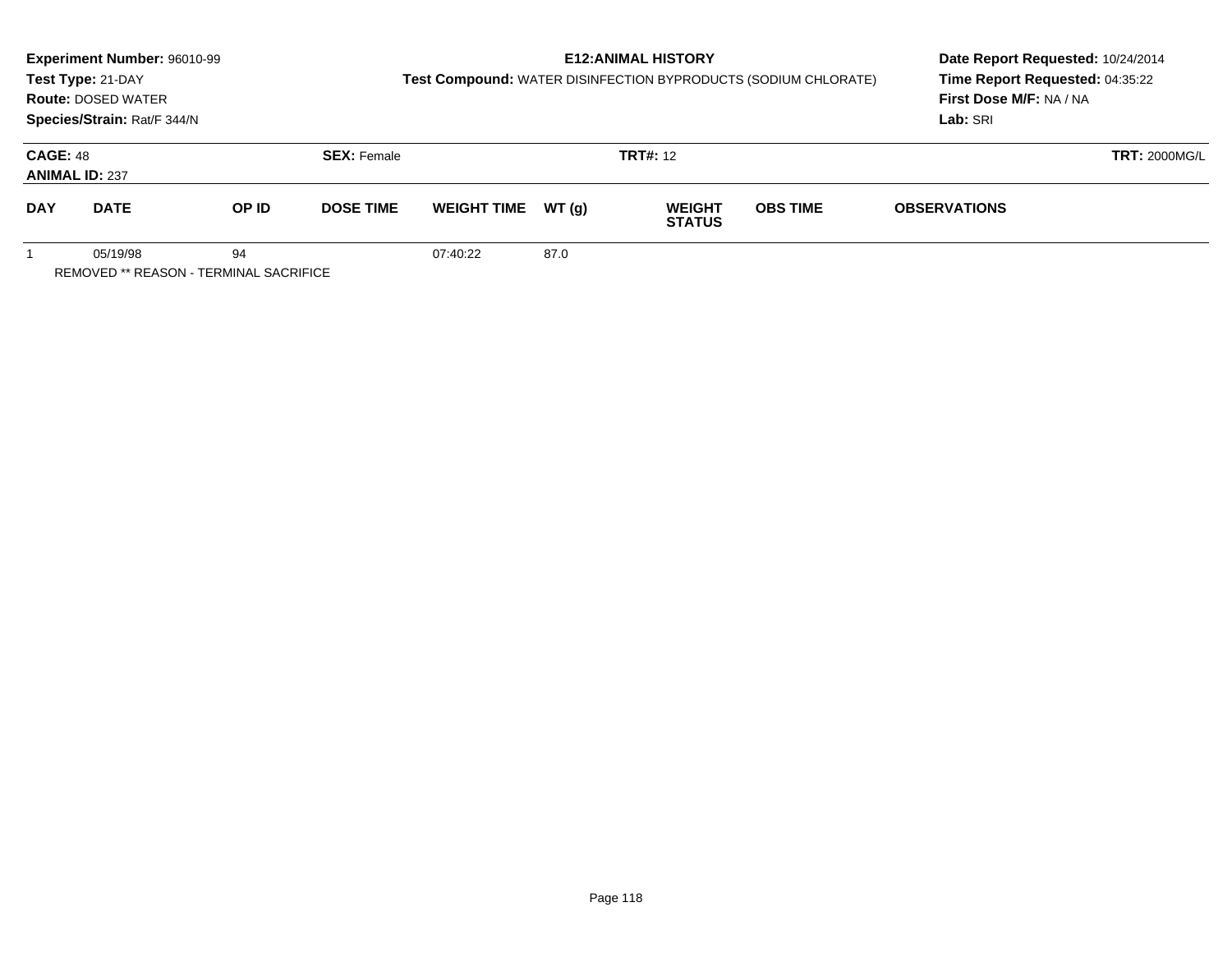|                                                                 | <b>Experiment Number: 96010-99</b><br>Test Type: 21-DAY<br><b>Route: DOSED WATER</b><br>Species/Strain: Rat/F 344/N |       |                    | <b>Test Compound: WATER DISINFECTION BYPRODUCTS (SODIUM CHLORATE)</b> | Date Report Requested: 10/24/2014<br>Time Report Requested: 04:35:22<br>First Dose M/F: NA / NA<br>Lab: SRI |                                |                 |                      |  |
|-----------------------------------------------------------------|---------------------------------------------------------------------------------------------------------------------|-------|--------------------|-----------------------------------------------------------------------|-------------------------------------------------------------------------------------------------------------|--------------------------------|-----------------|----------------------|--|
| <b>CAGE: 48</b><br><b>ANIMAL ID: 238</b>                        |                                                                                                                     |       | <b>SEX: Female</b> |                                                                       |                                                                                                             | <b>TRT#: 12</b>                |                 | <b>TRT: 2000MG/L</b> |  |
| <b>DAY</b>                                                      | <b>DATE</b>                                                                                                         | OP ID | <b>DOSE TIME</b>   | <b>WEIGHT TIME</b>                                                    | WT (q)                                                                                                      | <b>WEIGHT</b><br><b>STATUS</b> | <b>OBS TIME</b> | <b>OBSERVATIONS</b>  |  |
| 05/19/98<br>94<br><b>REMOVED ** REASON - TERMINAL SACRIFICE</b> |                                                                                                                     |       |                    | 07:40:22                                                              | 77.8                                                                                                        |                                |                 |                      |  |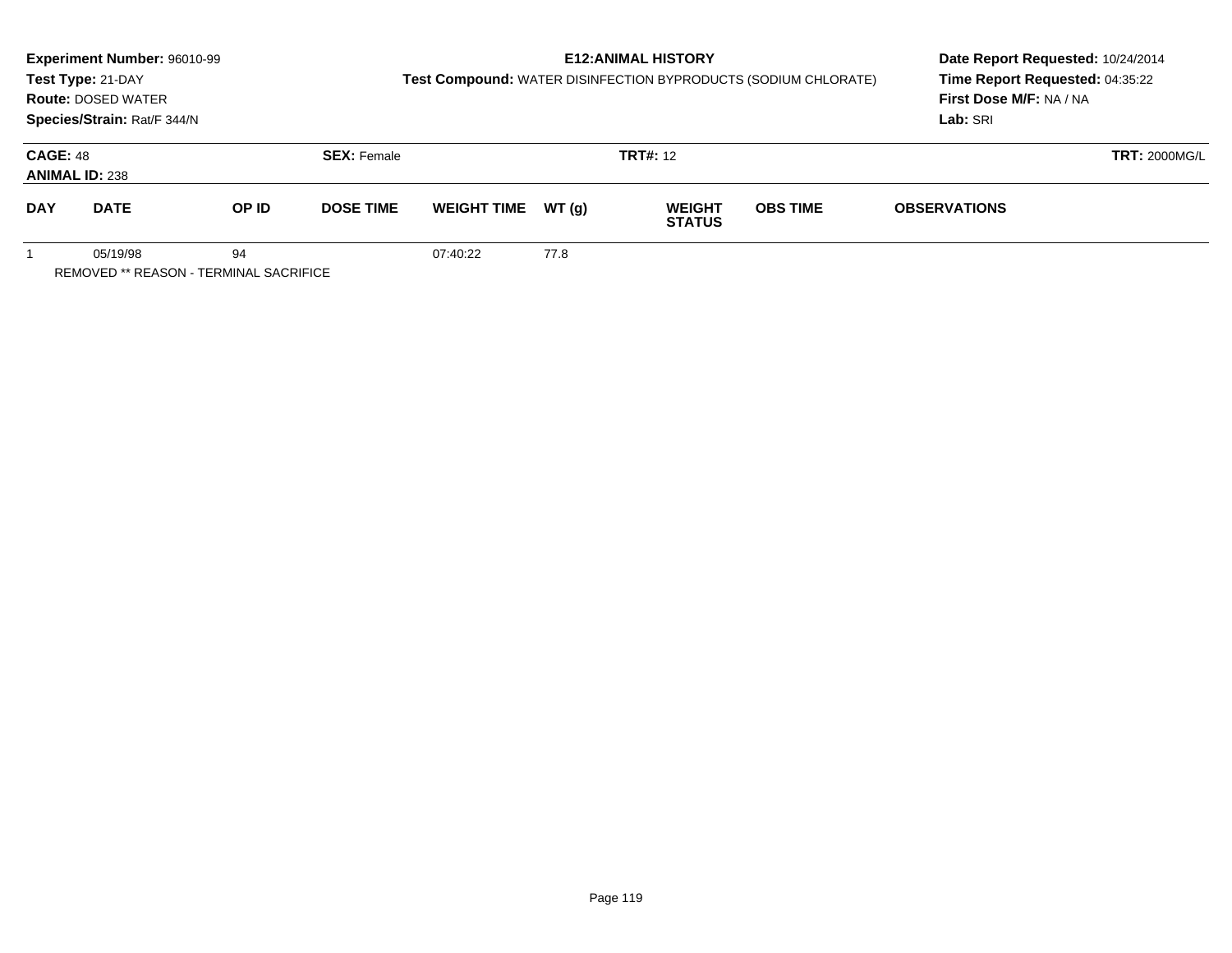|                                                                 | <b>Experiment Number: 96010-99</b><br>Test Type: 21-DAY<br><b>Route: DOSED WATER</b><br>Species/Strain: Rat/F 344/N |       |                    | <b>Test Compound: WATER DISINFECTION BYPRODUCTS (SODIUM CHLORATE)</b> | Date Report Requested: 10/24/2014<br>Time Report Requested: 04:35:22<br>First Dose M/F: NA / NA<br>Lab: SRI |                                |                 |                      |  |
|-----------------------------------------------------------------|---------------------------------------------------------------------------------------------------------------------|-------|--------------------|-----------------------------------------------------------------------|-------------------------------------------------------------------------------------------------------------|--------------------------------|-----------------|----------------------|--|
| <b>CAGE: 48</b><br><b>ANIMAL ID: 239</b>                        |                                                                                                                     |       | <b>SEX: Female</b> |                                                                       |                                                                                                             | <b>TRT#: 12</b>                |                 | <b>TRT: 2000MG/L</b> |  |
| <b>DAY</b>                                                      | <b>DATE</b>                                                                                                         | OP ID | <b>DOSE TIME</b>   | <b>WEIGHT TIME</b>                                                    | WT (q)                                                                                                      | <b>WEIGHT</b><br><b>STATUS</b> | <b>OBS TIME</b> | <b>OBSERVATIONS</b>  |  |
| 05/19/98<br>94<br><b>REMOVED ** REASON - TERMINAL SACRIFICE</b> |                                                                                                                     |       |                    | 07:40:22                                                              | 66.3                                                                                                        |                                |                 |                      |  |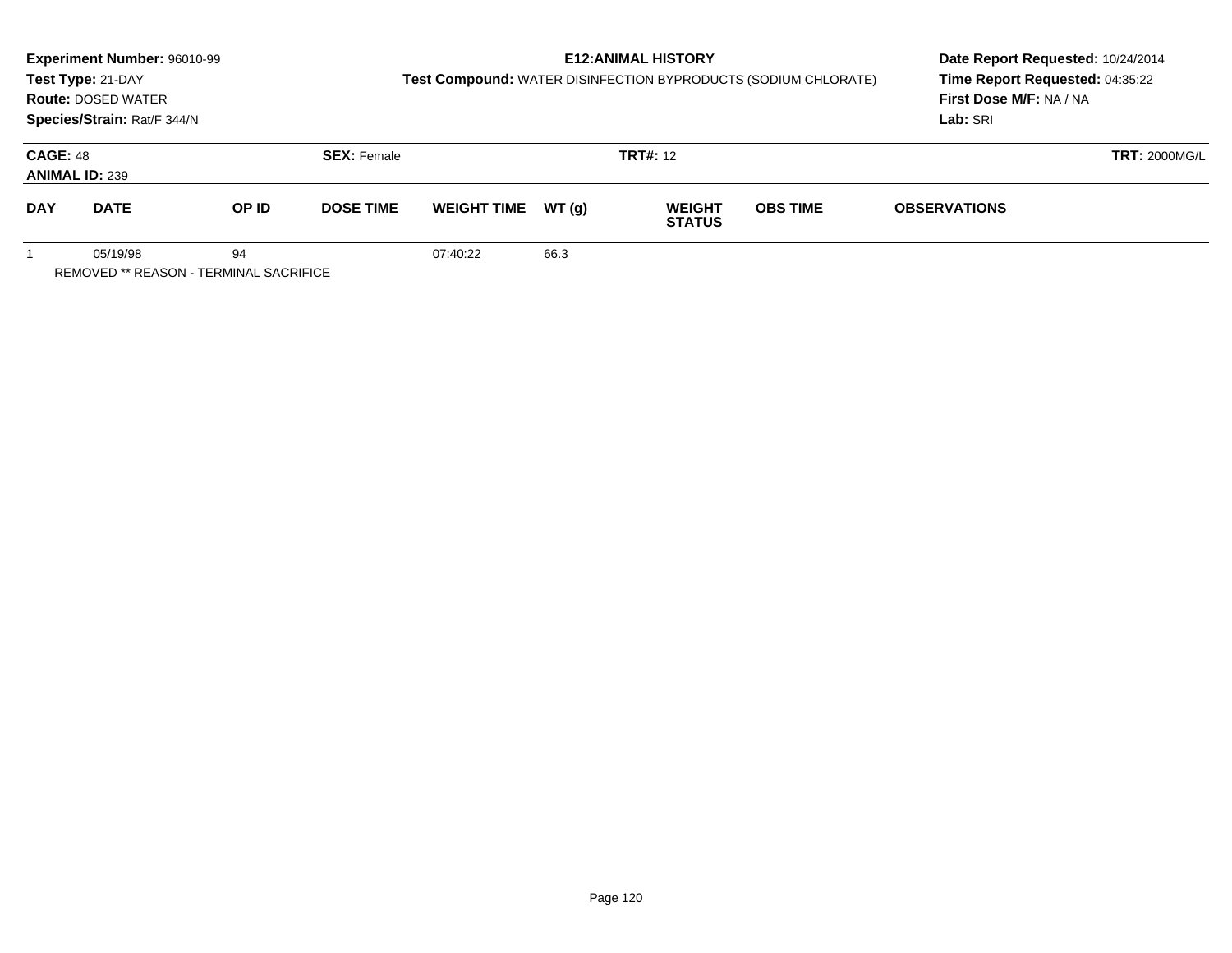| <b>Experiment Number: 96010-99</b><br>Test Type: 21-DAY<br><b>Route: DOSED WATER</b><br>Species/Strain: Rat/F 344/N |                                                           |       | <b>E12: ANIMAL HISTORY</b><br><b>Test Compound: WATER DISINFECTION BYPRODUCTS (SODIUM CHLORATE)</b> |                    |        |                                |                 | Date Report Requested: 10/24/2014<br>Time Report Requested: 04:35:22<br>First Dose M/F: NA / NA<br>Lab: SRI |  |
|---------------------------------------------------------------------------------------------------------------------|-----------------------------------------------------------|-------|-----------------------------------------------------------------------------------------------------|--------------------|--------|--------------------------------|-----------------|-------------------------------------------------------------------------------------------------------------|--|
| <b>CAGE: 48</b><br><b>ANIMAL ID: 240</b>                                                                            |                                                           |       | <b>SEX: Female</b>                                                                                  |                    |        | <b>TRT#: 12</b>                |                 | <b>TRT: 2000MG/L</b>                                                                                        |  |
| <b>DAY</b>                                                                                                          | <b>DATE</b>                                               | OP ID | <b>DOSE TIME</b>                                                                                    | <b>WEIGHT TIME</b> | WT (q) | <b>WEIGHT</b><br><b>STATUS</b> | <b>OBS TIME</b> | <b>OBSERVATIONS</b>                                                                                         |  |
|                                                                                                                     | 05/19/98<br><b>REMOVED ** REASON - TERMINAL SACRIFICE</b> | 94    |                                                                                                     | 07:40:22           | 90.7   |                                |                 |                                                                                                             |  |